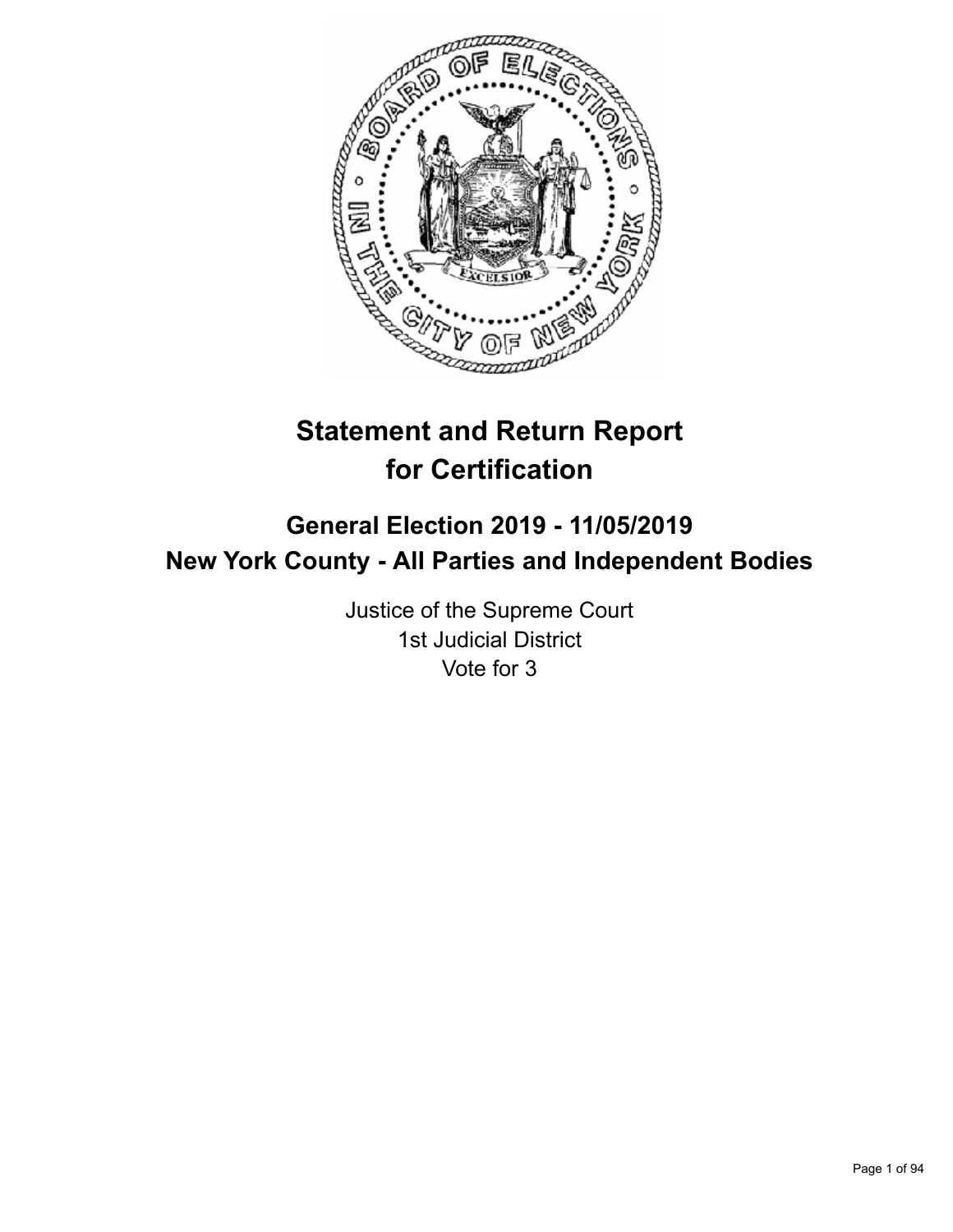

| PUBLIC COUNTER                                           | 12,931       |
|----------------------------------------------------------|--------------|
| MANUALLY COUNTED EMERGENCY                               | 0            |
| <b>ABSENTEE / MILITARY</b>                               | 236          |
| <b>AFFIDAVIT</b>                                         | 121          |
| <b>Total Ballots</b>                                     | 13,288       |
| Less - Inapplicable Federal/Special Presidential Ballots | 0            |
| <b>Total Applicable Ballots</b>                          | 13,288       |
| MARTIN SHULMAN (DEMOCRATIC)                              | 8,510        |
| SHAWN T. KELLY (DEMOCRATIC)                              | 7,998        |
| JENNIFER SCHECTER (DEMOCRATIC)                           | 9,137        |
| AARON TUEVENTRI (WRITE-IN)                               | 1            |
| ADINA DOLFMAN (WRITE-IN)                                 | 1            |
| ALAN SCHIFFRES (WRITE-IN)                                | 1            |
| ALEX HERTEL-FERNANDEZ (WRITE-IN)                         | $\mathbf{1}$ |
| ALFRED E. NEUMAN (WRITE-IN)                              | 1            |
| ANDREA TERSIGNI (WRITE-IN)                               | 1            |
| ANTHONY LANDI (WRITE-IN)                                 | $\mathbf{1}$ |
| ANTHONY TERSIGNI (WRITE-IN)                              | 1            |
| <b>BARACK OBAMA (WRITE-IN)</b>                           | 1            |
| BARUEU MARGOLIS (WRITE-IN)                               | $\mathbf{1}$ |
| BENJAMIN SISKO (WRITE-IN)                                | 1            |
| BILL CLINTON (WRITE-IN)                                  | 1            |
| <b>BOBBIE BATISTA (WRITE-IN)</b>                         | $\mathbf{1}$ |
| <b>BRIDGET MULVENA (WRITE-IN)</b>                        | 1            |
| BRYAN GLASS ESQ. (WRITE-IN)                              | 1            |
| CAMILLE MONTAQUE (WRITE-IN)                              | $\mathbf{1}$ |
| CARTER BOOTH (WRITE-IN)                                  | 1            |
| CATALINA FORD (WRITE-IN)                                 | 1            |
| CHALIE ACKERY (WRITE-IN)                                 | $\mathbf{1}$ |
| CLAIRE DOUGLAS (WRITE-IN)                                | 1            |
| COREY JOHNSON (WRITE-IN)                                 | 1            |
| DANA ENGLE (WRITE-IN)                                    | 1            |
| DANIEL M. COLGAN (WRITE-IN)                              | 1            |
| DANIEL MCCAFFERTY (WRITE-IN)                             | 1            |
| DANIEL SMALL (WRITE-IN)                                  | 1            |
| DARIN EHULIAK (WRITE-IN)                                 | 1            |
| DAVID CHIN (WRITE-IN)                                    | 1            |
| DAVID FARBER (WRITE-IN)                                  | 1            |
| DEBORAH BEHT MEDOWS (WRITE-IN)                           | 1            |
| DEVIN BALKIND (WRITE-IN)                                 | 1            |
| DEVIN SLACK (WRITE-IN)                                   | $\mathbf 1$  |
| DON MATTINGLY (WRITE-IN)                                 | 1            |
| DONALD TRUMP (WRITE-IN)                                  | 6            |
| DONALD TRUMP JR. (WRITE-IN)                              | 2            |
| DUKE JHO (WRITE-IN)                                      | 1            |
| ELIZABETH CLERKIN (WRITE-IN)                             | 1            |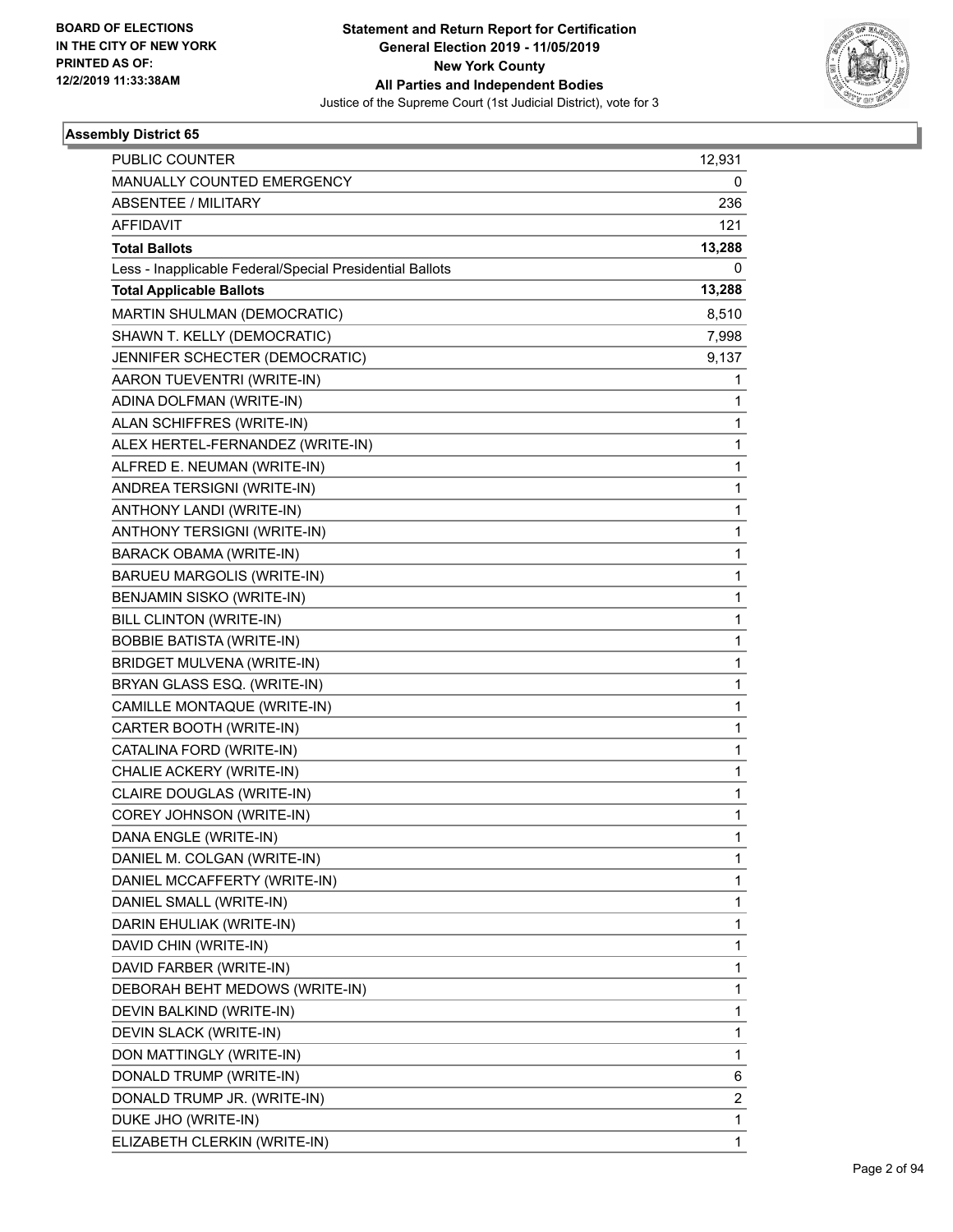

| ERIC GOLDWYN (WRITE-IN)             | 1              |
|-------------------------------------|----------------|
| ERIC PRINCE (WRITE-IN)              | 1              |
| ERIC TRUMP (WRITE-IN)               | 2              |
| FLORINA YEZRIL (WRITE-IN)           | 1              |
| FRANCIS GULBIN (WRITE-IN)           | 1              |
| GAVIN WAX (WRITE-IN)                | 1              |
| <b>GEORGE ONION FORD (WRITE-IN)</b> | 1              |
| <b>GREG KELLY (WRITE-IN)</b>        | 1              |
| HAL ISAK (WRITE-IN)                 | 1              |
| HEATHER TRAZINO (WRITE-IN)          | 1              |
| HENRY VEDEJRO (WRITE-IN)            | 1              |
| HYMAN SILVERLAN (WRITE-IN)          | 1              |
| IVANKA TRUMP (WRITE-IN)             | 3              |
| JAC RAGOORY (WRITE-IN)              | 1              |
| JACK WEINSTON (WRITE-IN)            | 1              |
| JACKSON SUKKAR (WRITE-IN)           | 1              |
| JAIME JUNCO JR. (WRITE-IN)          | 1              |
| JAMES KIRK (WRITE-IN)               | 1              |
| JAMES MEDOWS (WRITE-IN)             | 1              |
| JAMES P. ONELL (WRITE-IN)           | 1              |
| JARED KUSHNER (WRITE-IN)            | 1              |
| JARNIE MISHANE (WRITE-IN)           | 1              |
| JARY SALODS (WRITE-IN)              | 1              |
| JAY HACK (WRITE-IN)                 | 1              |
| JEAN-LUC PICAZO (WRITE-IN)          | 1              |
| JEFFREY EPSTEIN (WRITE-IN)          | 1              |
| JEFFREY LAPADULA (WRITE-IN)         | 1              |
| JEREMY SCHIFFRES (WRITE-IN)         | 1              |
| JILL SUNG (WRITE-IN)                | 1              |
| JILL TRAZINO (WRITE-IN)             | $\mathbf{1}$   |
| JIM LESCZYNSKI (WRITE-IN)           | 1              |
| JOEL MAXMAN (WRITE-IN)              | 1              |
| JOHN ALTHOUSE COHEN (WRITE-IN)      | 1              |
| JOHN HOGROGIAN ESQ. (WRITE-IN)      | 1              |
| JOHN SHARPLES (WRITE-IN)            | 1              |
| JOSEPH C. BORELLI (WRITE-IN)        | 1              |
| JOSEPH FITANELLI (WRITE-IN)         | 1              |
| <b>JOSEPH GRIFFIN (WRITE-IN)</b>    | 2              |
| <b>JOSEPH MURRAY (WRITE-IN)</b>     | 1              |
| JOSEPH STALIN (WRITE-IN)            | 1              |
| JOSEPH WONG (WRITE-IN)              | 1              |
| JUDY SHEINDLIN (WRITE-IN)           | 1              |
| JULIE OH (WRITE-IN)                 | 1              |
| JUMAANE WILLIAMS (WRITE-IN)         | 1              |
| KA SAHL (WRITE-IN)                  | 1              |
| KANYE WEST (WRITE-IN)               | $\overline{2}$ |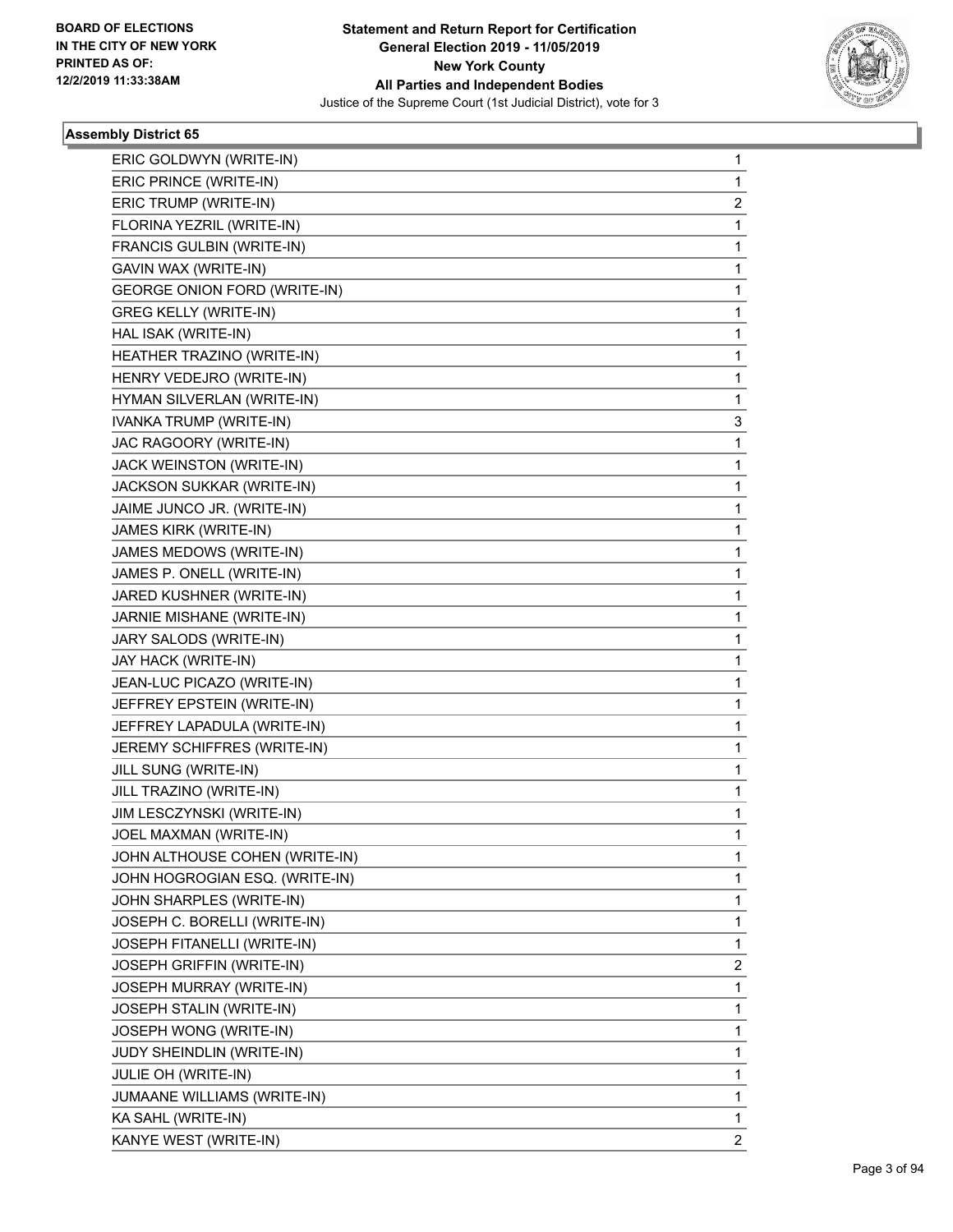

| KARA MILLER (WRITE-IN)         | 1 |
|--------------------------------|---|
| KEEY MAC AVERY (WRITE-IN)      | 1 |
| KEVIN A. KLEPPER (WRITE-IN)    | 1 |
| KEVIN KIM (WRITE-IN)           | 1 |
| LANA LENAR (WRITE-IN)          | 1 |
| LARRY SHARPE (WRITE-IN)        | 2 |
| LAUREN JONES (WRITE-IN)        | 1 |
| LAWRENCE WIN (WRITE-IN)        | 1 |
| LESLIE HANWECK (WRITE-IN)      | 1 |
| LINDA MCLAUGHLIN (WRITE-IN)    | 1 |
| LOUIS TRAZINO (WRITE-IN)       | 1 |
| MACK SEITIECMAN (WRITE-IN)     | 1 |
| MARC MUKYSES (WRITE-IN)        | 1 |
| MARIOSL CLERWINSKI (WRITE-IN)  | 1 |
| MARK ALHADEFF (WRITE-IN)       | 1 |
| MARK ANTHONY BUTLER (WRITE-IN) | 1 |
| MARK DELLAQUILA (WRITE-IN)     | 1 |
| MARK LEVIN (WRITE-IN)          | 1 |
| MARTIN WILSON (WRITE-IN)       | 1 |
| MARY BETH FORSHAW (WRITE-IN)   | 1 |
| MATTHEW GRIEO (WRITE-IN)       | 1 |
| MAYA WILEY (WRITE-IN)          | 1 |
| MEGAN HOLLERMAN (WRITE-IN)     | 2 |
| MICHAEL BLOOMBERG (WRITE-IN)   | 1 |
| MICHAEL DATTOMA (WRITE-IN)     | 1 |
| MICHELLE OBAMA (WRITE-IN)      | 1 |
| MING MAN (WRITE-IN)            | 1 |
| MORRY C. DAVIS (WRITE-IN)      | 1 |
| NANCY KESENBAUM (WRITE-IN)     | 1 |
| NAS LENHERTSON (WRITE-IN)      | 1 |
| NEELESH SHAH (WRITE-IN)        | 1 |
| NICOLE MALIOTAKIS (WRITE-IN)   | 1 |
| NOEL RODRIGUEZ (WRITE-IN)      | 1 |
| PALMAAN LODUI (WRITE-IN)       | 1 |
| PAT GATLING (WRITE-IN)         | 1 |
| PAUL HUGHES (WRITE-IN)         | 1 |
| PETER VAN TOL (WRITE-IN)       | 1 |
| RALPH NADER (WRITE-IN)         | 1 |
| RANDY WESTON (WRITE-IN)        | 1 |
| RAY KELLY (WRITE-IN)           | 1 |
| REBECCA HARARY (WRITE-IN)      | 1 |
| RICHARD DEARING (WRITE-IN)     | 1 |
| RICHARD GRAY (WRITE-IN)        | 1 |
| RICHARD MUNIZ (WRITE-IN)       | 1 |
| RICKY BUMBARA (WRITE-IN)       | 1 |
| RICKY HENDERSON (WRITE-IN)     | 1 |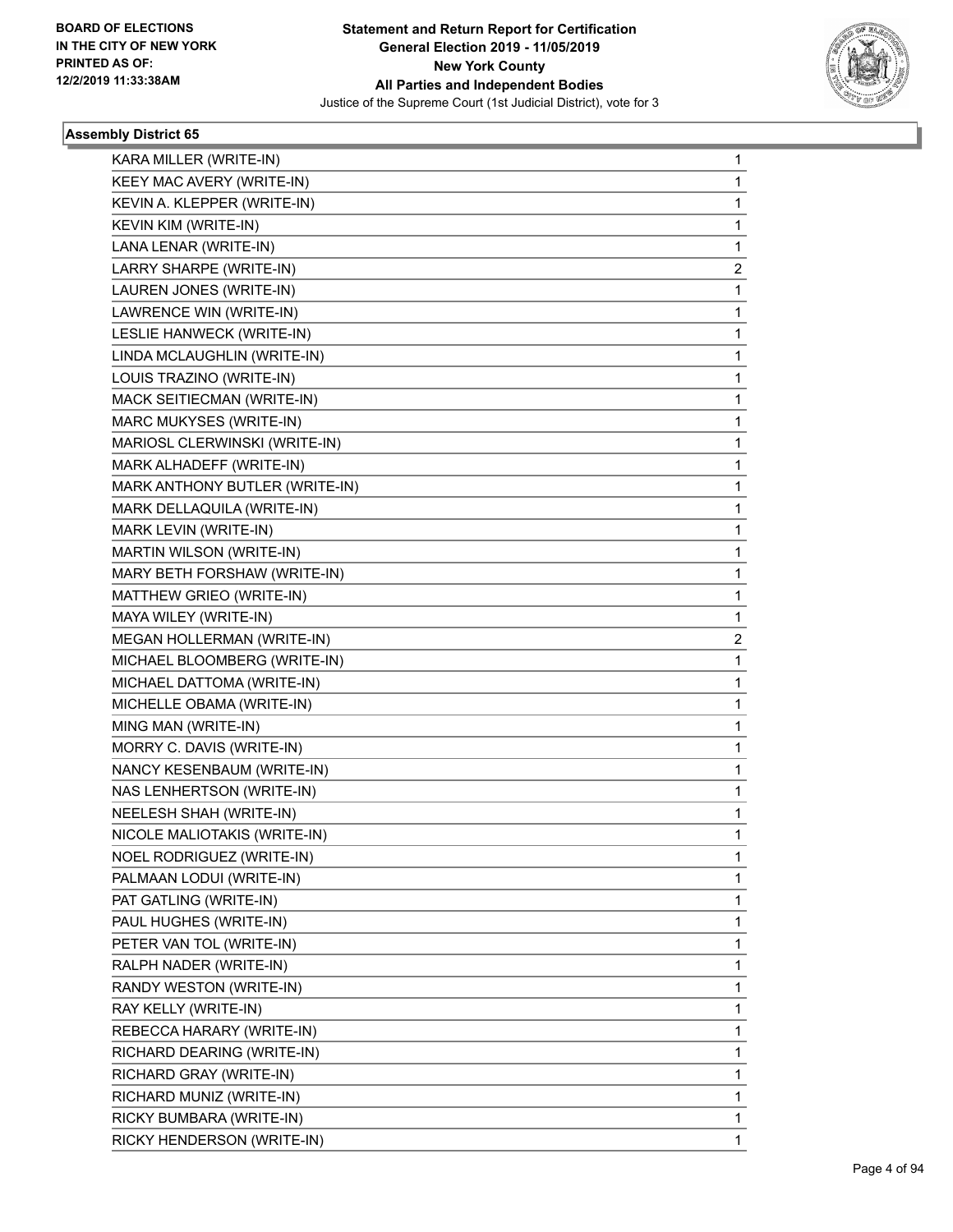

| RITA PALMA (WRITE-IN)                     | 1      |
|-------------------------------------------|--------|
| ROBERT BYRON FORD (WRITE-IN)              | 1      |
| ROBIN HAUMENHAFT (WRITE-IN)               | 1      |
| ROMAN REYES (WRITE-IN)                    | 1      |
| RON R. MILLER (WRITE-IN)                  | 1      |
| RYAN HAYWARD (WRITE-IN)                   | 1      |
| SABRINA LEE (WRITE-IN)                    | 1      |
| SANA SUHAIL (WRITE-IN)                    | 1      |
| SARAH MARQUEZ (WRITE-IN)                  | 1      |
| SASKIA GOLDWYN (WRITE-IN)                 | 1      |
| SEAN BENSON (WRITE-IN)                    | 1      |
| STAN SHECTER (WRITE-IN)                   | 1      |
| STEPHEN GARDNER (WRITE-IN)                | 1      |
| STEVE HARRIS (WRITE-IN)                   | 2      |
| STEVEN KELLY (WRITE-IN)                   | 1      |
| SUZANNAH COLE CAUAHAN (WRITE-IN)          | 1      |
| TAMI ALPERT (WRITE-IN)                    | 1      |
| THOMAS HICKEY (WRITE-IN)                  | 1      |
| TIAN-WEI DIANNA CHEN (WRITE-IN)           | 1      |
| TIM CARBERRY (WRITE-IN)                   | 1      |
| TISA LAPADULA (WRITE-IN)                  | 1      |
| UNATTRIBUTABLE WRITE-IN (WRITE-IN)        | 143    |
| UNCOUNTED WRITE-IN PER STATUTE (WRITE-IN) | 1      |
| VERA SUNG (WRITE-IN)                      | 1      |
| VISH BURRA (WRITE-IN)                     | 1      |
| WARREN NELSON (WRITE-IN)                  | 1      |
| WAYNE DEAS (WRITE-IN)                     | 1      |
| WAYNE MAWLEY (WRITE-IN)                   | 1      |
| WILBUR KUNG (WRITE-IN)                    | 1      |
| WILLIAM LESSE CASLLEBERRY (WRITE-IN)      | 1      |
| WILLIAM TATE (WRITE-IN)                   | 1      |
| WILLIE RANDOLPH (WRITE-IN)                | 1      |
| YOLANDA GAIL GOODE (WRITE-IN)             | 1      |
| ZETTE EMMONS (WRITE-IN)                   | 1      |
| ZHANG DA LIN ZA (WRITE-IN)                | 1      |
| <b>Total Votes</b>                        | 25,964 |
| Unrecorded                                | 13,900 |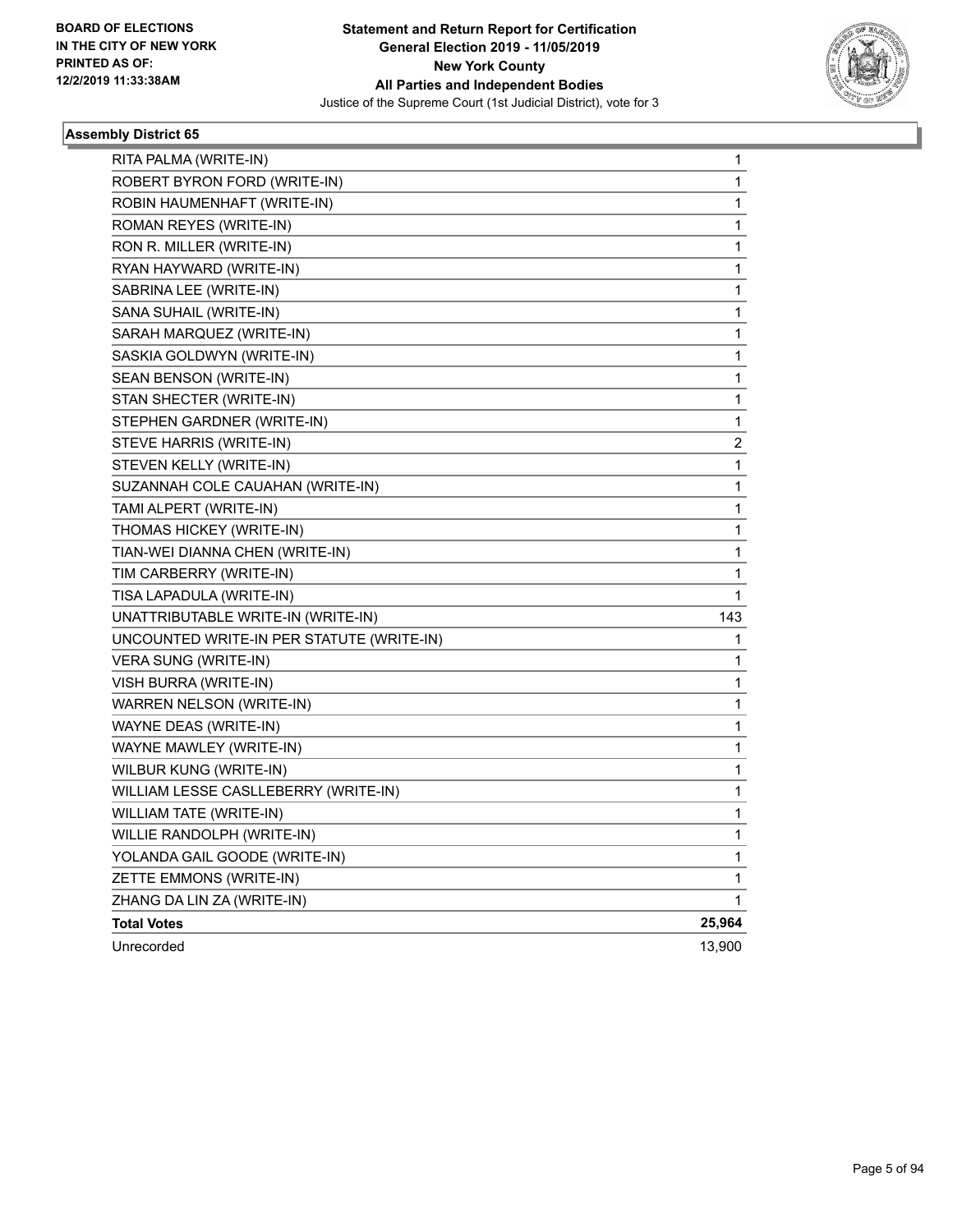

| <b>PUBLIC COUNTER</b>                                    | 15,743 |
|----------------------------------------------------------|--------|
| MANUALLY COUNTED EMERGENCY                               | 0      |
| <b>ABSENTEE / MILITARY</b>                               | 399    |
| AFFIDAVIT                                                | 127    |
| <b>Total Ballots</b>                                     | 16,269 |
| Less - Inapplicable Federal/Special Presidential Ballots | 0      |
| <b>Total Applicable Ballots</b>                          | 16,269 |
| MARTIN SHULMAN (DEMOCRATIC)                              | 11,845 |
| SHAWN T. KELLY (DEMOCRATIC)                              | 11,552 |
| JENNIFER SCHECTER (DEMOCRATIC)                           | 12,809 |
| AARON BORNE (WRITE-IN)                                   | 1      |
| AARON JUDGE (WRITE-IN)                                   | 2      |
| ADAM VELAZQUEZ (WRITE-IN)                                | 2      |
| AKSHAY VAISHAYUMPAYA (WRITE-IN)                          | 1      |
| ALAN FLACKS (WRITE-IN)                                   | 1      |
| ALEC BALDWIN (WRITE-IN)                                  | 1      |
| ALEC ISAACS (WRITE-IN)                                   | 1      |
| ALEN BERSTEIN (WRITE-IN)                                 | 1      |
| ALEXANDER BERNSTEIN (WRITE-IN)                           | 1      |
| ALEXANDRA ELENUWITZ-HESS (WRITE-IN)                      | 1      |
| ALEXANDRIA OCASIO-CORTEZ (WRITE-IN)                      | 1      |
| ALFRED E. NEUMAN (WRITE-IN)                              | 1      |
| ALFREDE SALAZAR (WRITE-IN)                               | 1      |
| ANDREW CARTER (WRITE-IN)                                 | 1      |
| ANDREW KOPELMAN (WRITE-IN)                               | 1      |
| ANDREW YANG (WRITE-IN)                                   | 1      |
| ANNE M. SPINKLE (WRITE-IN)                               | 1      |
| BARACK OBAMA (WRITE-IN)                                  | 1      |
| BARBARA JAFFEY (WRITE-IN)                                | 1      |
| <b>BERNIE SANDERS (WRITE-IN)</b>                         | 2      |
| BETO O'ROURKE (WRITE-IN)                                 | 1      |
| BILL ZULES (WRITE-IN)                                    | 1      |
| <b>BOOMER ESIASAN (WRITE-IN)</b>                         | 1      |
| BRETT KAVANAUGH (WRITE-IN)                               | 1      |
| BRIAN IORIO (WRITE-IN)                                   | 1      |
| <b>BRIC KLUTENAUN (WRITE-IN)</b>                         | 1      |
| <b>BRIDGET BRENNAN (WRITE-IN)</b>                        | 1      |
| BRUCE SALAZAR (WRITE-IN)                                 | 1      |
| BRYANT ROSS BELL (WRITE-IN)                              | 1      |
| CARLOS BELTRAN (WRITE-IN)                                | 1      |
| CAROL SHARPE (WRITE-IN)                                  | 1      |
| CAROLINE DIAZ (WRITE-IN)                                 | 1      |
| CAROLINE STEPHENSA (WRITE-IN)                            | 1      |
| CHARLES BRONES (WRITE-IN)                                | 2      |
| CHRIS BARLOW (WRITE-IN)                                  | 1      |
| CHRIS MCGINNIS (WRITE-IN)                                | 1      |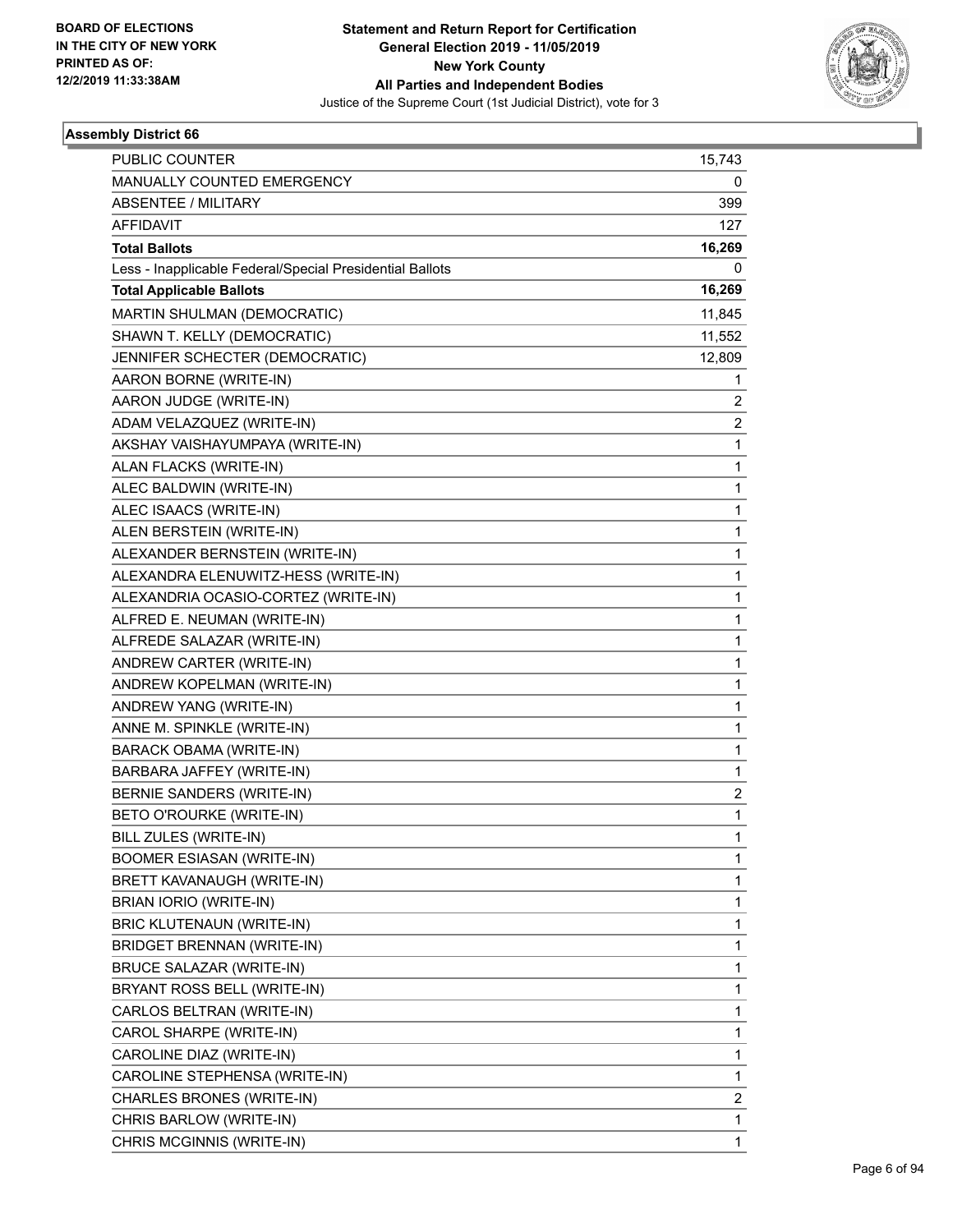

| CHRISTIAN HERZECA (WRITE-IN)       | 1 |
|------------------------------------|---|
| CHRISTINE HARRINGTON (WRITE-IN)    | 1 |
| CLARENCE THOMAS (WRITE-IN)         | 1 |
| COREY JOHNSON (WRITE-IN)           | 1 |
| CORNELIA GRIFFIN FARMER (WRITE-IN) | 1 |
| DANIEL H. ETZIONI (WRITE-IN)       | 1 |
| DANIEL HURT (WRITE-IN)             | 1 |
| DANIEL LINEHAN (WRITE-IN)          | 1 |
| DANIEL R. BRIGHT (WRITE-IN)        | 1 |
| DANIELA D'ARCANGELO (WRITE-IN)     | 1 |
| DAVID GLOVIN (WRITE-IN)            | 1 |
| DAVID KAPLAN (WRITE-IN)            | 1 |
| DAVID R. TUKNER (WRITE-IN)         | 1 |
| DEANNA BARLOW (WRITE-IN)           | 1 |
| DEBORAH N. ARCHER (WRITE-IN)       | 1 |
| DEREK JETER (WRITE-IN)             | 1 |
| DIANA BOYAR (WRITE-IN)             | 1 |
| DIANA BURROUSALS (WRITE-IN)        | 1 |
| DOMINIC CANALIE (WRITE-IN)         | 1 |
| DONALD TRUMP (WRITE-IN)            | 4 |
| DONALD TRUMP JR. (WRITE-IN)        | 1 |
| DORIS LING-COHAN (WRITE-IN)        | 1 |
| DOUG DOYLE (WRITE-IN)              | 1 |
| DOUG MOORE (WRITE-IN)              | 1 |
| DOUGLAS KEITZER (WRITE-IN)         | 1 |
| DUSAN TOGNER (WRITE-IN)            | 1 |
| ELLIOT WILLIS BLANCO (WRITE-IN)    | 1 |
| ERIC TRUMP (WRITE-IN)              | 2 |
| ERIC WOOLEY (WRITE-IN)             | 1 |
| FRANCIS J. MENTON (WRITE-IN)       | 1 |
| FRANK MENTIC (WRITE-IN)            | 1 |
| FRED LECOA (WRITE-IN)              | 1 |
| GABRIEL PARCEDES (WRITE-IN)        | 1 |
| <b>GARY FERTMAN (WRITE-IN)</b>     | 1 |
| <b>GEORGE BATTLE (WRITE-IN)</b>    | 1 |
| GERANIMA SALAZAR (WRITE-IN)        | 1 |
| GUY FAWKES (WRITE-IN)              | 1 |
| HARRY KRESLEY (WRITE-IN)           | 1 |
| HARRY SMITH (WRITE-IN)             | 1 |
| HEATHER STRUCK (WRITE-IN)          | 1 |
| HILLARY CLINTON (WRITE-IN)         | 2 |
| ISABELLA GAFFNEY (WRITE-IN)        | 1 |
| JACK MARSH CORMEIR (WRITE-IN)      | 1 |
| JALUB SASSON (WRITE-IN)            | 1 |
| JANET STEINMAN (WRITE-IN)          | 1 |
| JANSEN P. PETRI (WRITE-IN)         | 1 |
|                                    |   |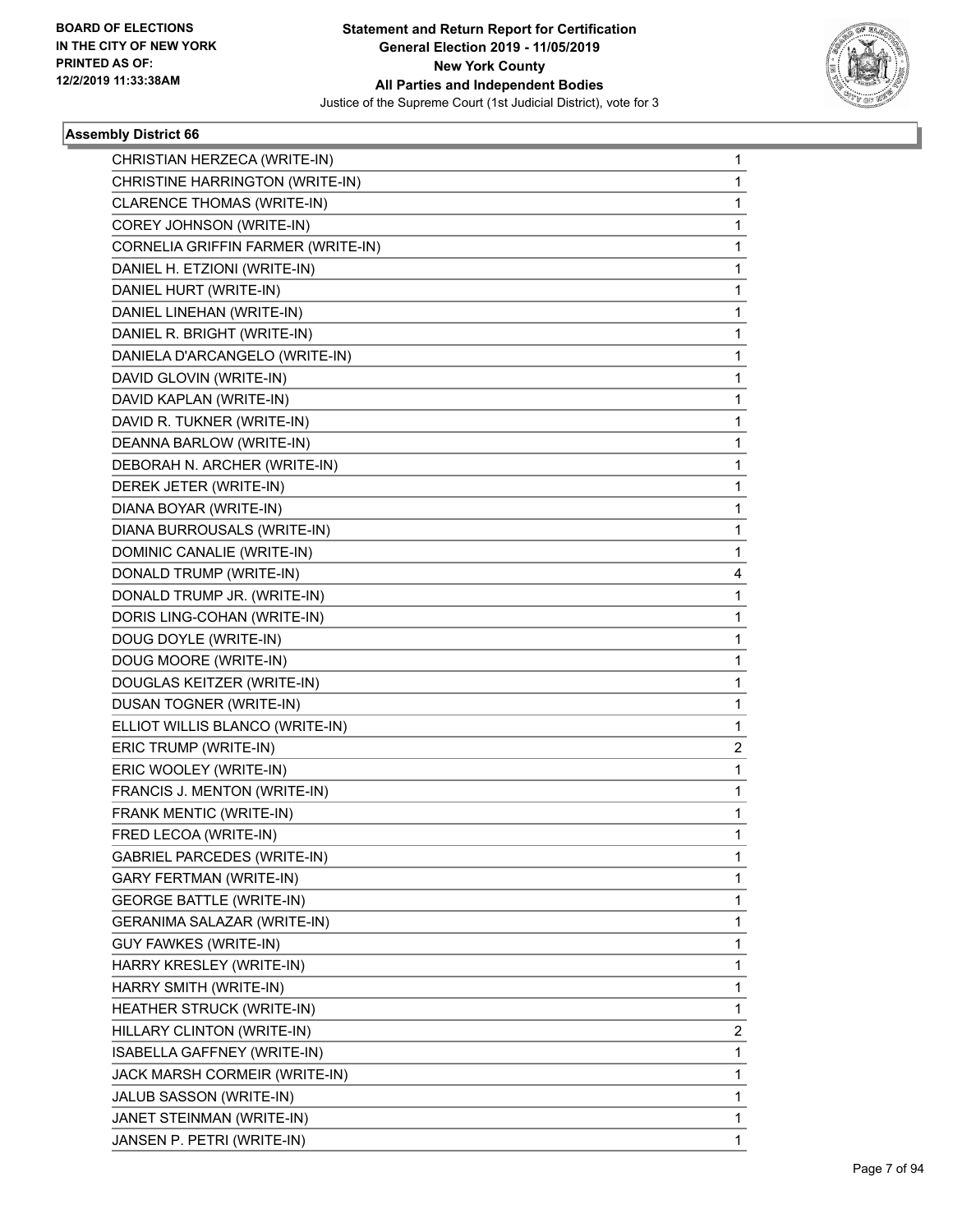

| JASON LEONARD (WRITE-IN)           | 1            |
|------------------------------------|--------------|
| JAY BERSTEIN (WRITE-IN)            | 1            |
| JEFFREY B. MCLAR (WRITE-IN)        | 1            |
| JEFFREY GANTT (WRITE-IN)           | 1            |
| JEFFREY METZLER (WRITE-IN)         | 1            |
| JENNIFER SOROS (WRITE-IN)          | 1            |
| JEREMY GRUBER (WRITE-IN)           | 1            |
| JESSICA LYNN (WRITE-IN)            | 1            |
| JIM FOURAT (WRITE-IN)              | 1            |
| JOANNA SHAPIRO (WRITE-IN)          | 1            |
| JOEL FEFFER (WRITE-IN)             | 1            |
| JOEL KLEIN (WRITE-IN)              | 1            |
| JOEL SCIDERMANN (WRITE-IN)         | 1            |
| JOHN BOLTON (WRITE-IN)             | 1            |
| JOHN LITTEL (WRITE-IN)             | 1            |
| JOHN SAMOS (WRITE-IN)              | 1            |
| JOHN SCOTT (WRITE-IN)              | 1            |
| JOHN SMITH (WRITE-IN)              | 1            |
| JOHN THINE (WRITE-IN)              | 1            |
| JOHNNY CONTINENTAL (WRITE-IN)      | 1            |
| JON CZINER (WRITE-IN)              | 1            |
| JON HUNTSMAN (WRITE-IN)            | 1            |
| JOSEPH A. MENDOLA (WRITE-IN)       | 1            |
| JOSEPH C. BORELLI (WRITE-IN)       | 2            |
| JOSEPH LEONARD (WRITE-IN)          | 1            |
| JOSEPH LHOTA (WRITE-IN)            | 1            |
| JOSEPH SASSON (WRITE-IN)           | 1            |
| JOSH MENELSTEIN (WRITE-IN)         | 1            |
| JUDY SHEINDLIN (WRITE-IN)          | 2            |
| JULIA THEOBALD (WRITE-IN)          | $\mathbf{1}$ |
| LEE P. LAZEUR (WRITE-IN)           | 1            |
| LENNON KORDESTUNCER (WRITE-IN)     | 1            |
| LILY DULBERG (WRITE-IN)            | 1            |
| LISA SOKOLOFF (WRITE-IN)           | 1            |
| LOIS HERZECA (WRITE-IN)            | 1            |
| MARC OWEN MANDEL (WRITE-IN)        | 1            |
| MARGARETA LOPEZ (WRITE-IN)         | 1            |
| MARIA CELLARIO (WRITE-IN)          | 1            |
| MARIA KARPOV (WRITE-IN)            | 1            |
| MARIA-LUIZA D'ARCANGELO (WRITE-IN) | 1            |
| MARK BRYAN BROWN (WRITE-IN)        | 1            |
| MARK DEXTER (WRITE-IN)             | 1            |
| MARK MESSIER (WRITE-IN)            | 1            |
| MARTIN RICHMAN (WRITE-IN)          | 1            |
| MARTIN SHOLMAN (WRITE-IN)          | 1            |
| MARTIN TESSLER (WRITE-IN)          | 1            |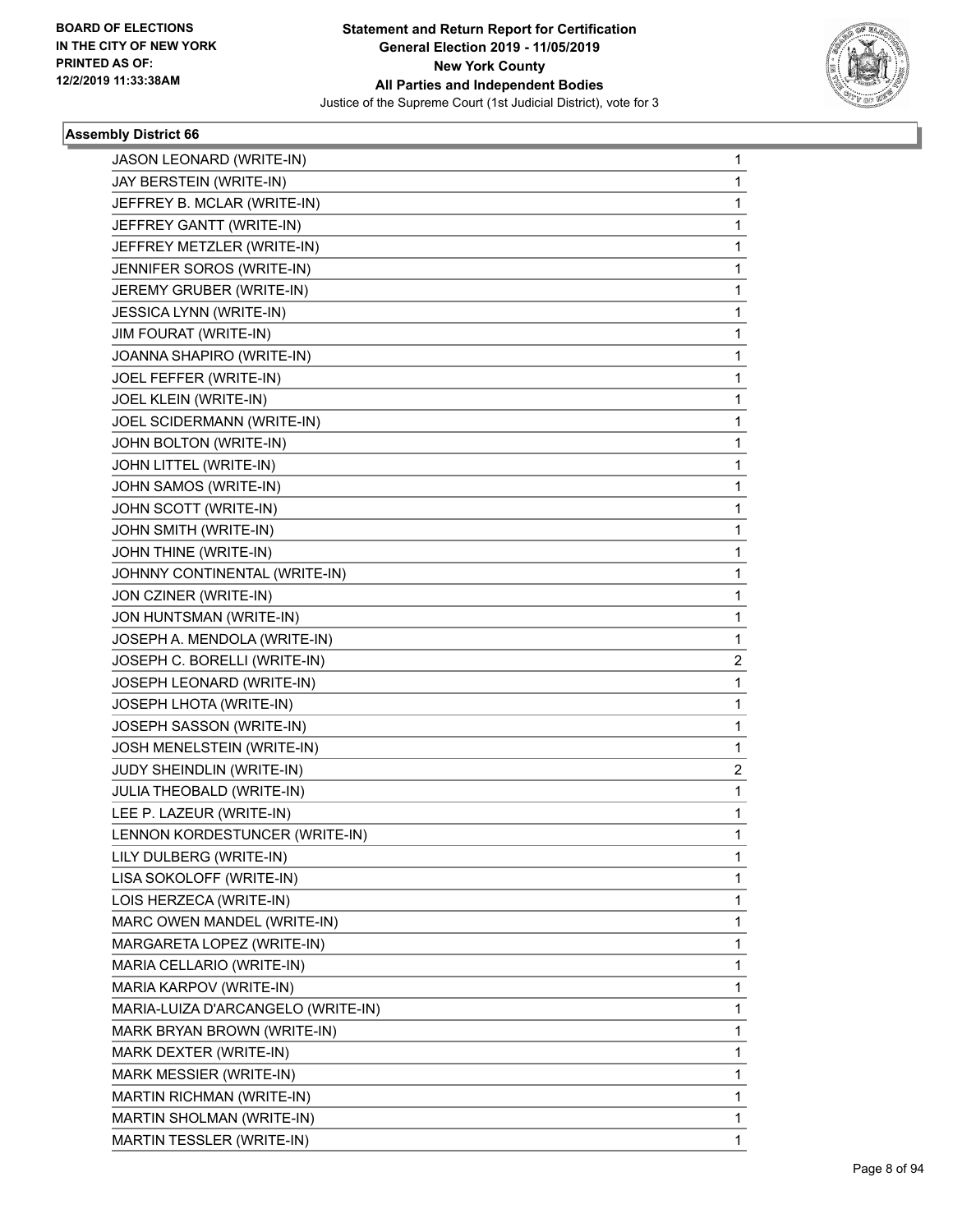

| MARY ROSADO (WRITE-IN)                    | 1            |
|-------------------------------------------|--------------|
| MATT WHITIKER (WRITE-IN)                  | 1            |
| MATTHEW SAMR (WRITE-IN)                   | 1            |
| MEGHAN SWIBER (WRITE-IN)                  | 1.           |
| MICHAEL BLOOMBERG (WRITE-IN)              | 4            |
| MICHAEL GURAL-MAIELLO (WRITE-IN)          | 1            |
| MICHAEL HARTOFILIS (WRITE-IN)             | $\mathbf{1}$ |
| MICHAEL J. HARDY (WRITE-IN)               | 1            |
| MICHAEL MAIELLO (WRITE-IN)                | 1            |
| MICHELLE OBAMA (WRITE-IN)                 | 1.           |
| MITCH MCCONNELL (WRITE-IN)                | 1            |
| MITCHELL SHAPIRO (WRITE-IN)               | 1            |
| MITT RUNNER (WRITE-IN)                    | 1            |
| MORGAN STEFFES (WRITE-IN)                 | 1            |
| MORTON LANE (WRITE-IN)                    | 1            |
| MOSHE SASSON (WRITE-IN)                   | 1.           |
| MUMIA AHA-JAMAL (WRITE-IN)                | 1            |
| NATASHA GURAL (WRITE-IN)                  | 1            |
| NEIL CORRIGON (WRITE-IN)                  | 1            |
| NEIL GORALOCH (WRITE-IN)                  | 1            |
| NEIL GORSACH (WRITE-IN)                   | 1            |
| NGOCK MING LEE (WRITE-IN)                 | 1.           |
| NICHOLAS BADER (WRITE-IN)                 | 1            |
| NICOLE BRISBANE (WRITE-IN)                | 1            |
| NOVA KOPELMAN (WRITE-IN)                  | 1            |
| PATRICK BUTLER (WRITE-IN)                 | 1            |
| PATRICK EWING (WRITE-IN)                  | 1            |
| PAUL RYAN (WRITE-IN)                      | 1.           |
| PEGGY FUJAWA (WRITE-IN)                   | 1            |
| PETER HANFIN (WRITE-IN)                   | 1            |
| PETER JOHNSON (WRITE-IN)                  | 1            |
| PHILLIP SEGAL (WRITE-IN)                  | 1            |
| RACHEL PAULEY (WRITE-IN)                  | 1            |
| RAFFAELA BELZAISE (WRITE-IN)              | 1.           |
| RANDY MARTIN (WRITE-IN)                   | 1            |
| RAOUF ZAGHAB (WRITE-IN)                   | 1            |
| RESHMA PATEL (WRITE-IN)                   | 1.           |
| RITA DURVIN (WRITE-IN)                    | 1            |
| ROBERT MUELLER (WRITE-IN)                 | 1            |
| ROBERT STERNER (WRITE-IN)                 | 1.           |
| ROMAN DREESEN (WRITE-IN)                  | 1            |
| ROY BATTY (WRITE-IN)                      | 1            |
| ROY MOORE (WRITE-IN)                      | 1            |
| RUDOLPH GIULIANI (WRITE-IN)               | 5            |
| SARGAM JAIN (WRITE-IN)                    | 1            |
| SASHA ZUINSTON DOMINIC URBELIS (WRITE-IN) | 1.           |
|                                           |              |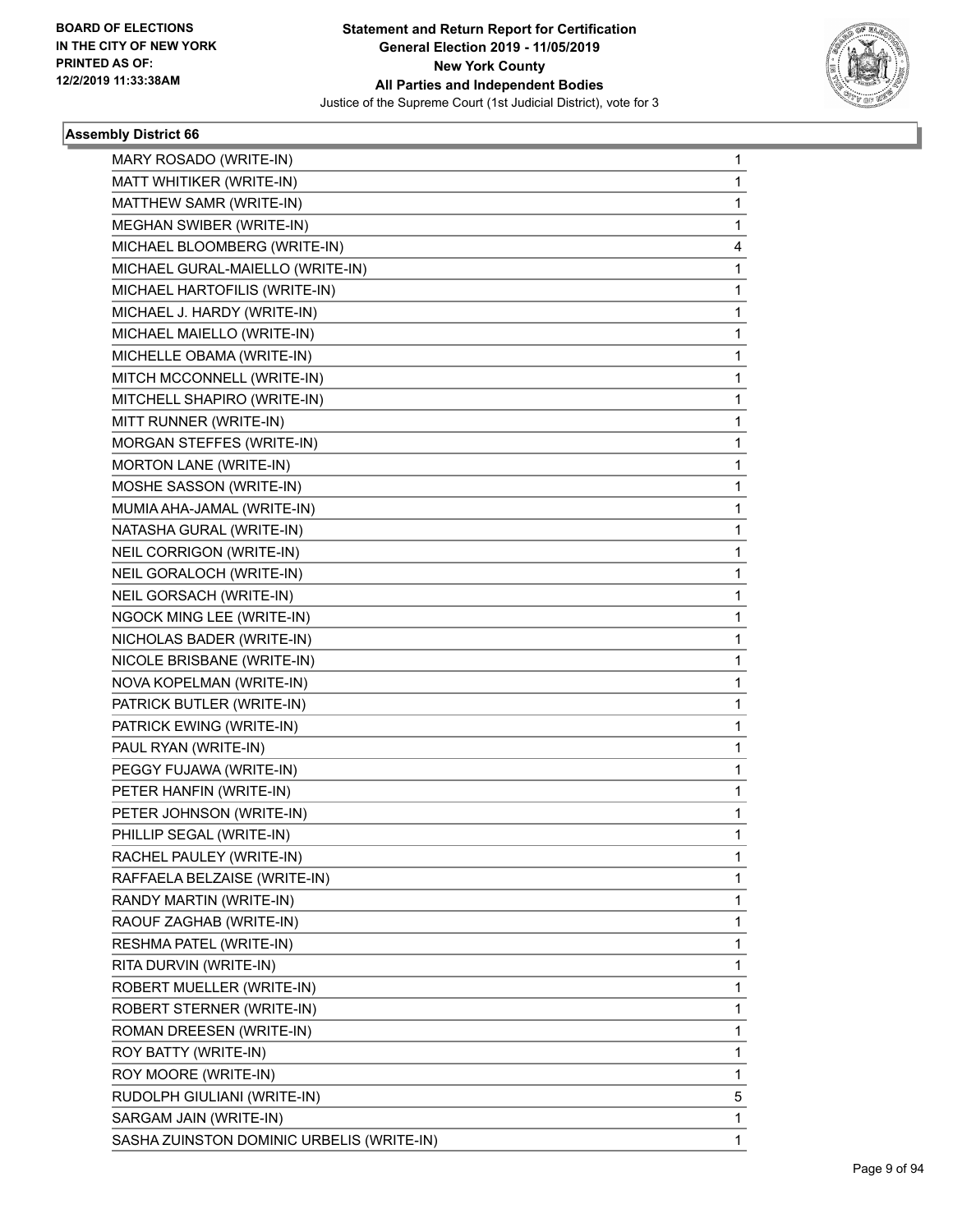

| SCHREHERAZADA SALIMI (WRITE-IN)           | 1            |
|-------------------------------------------|--------------|
| SEAN SWEENEY (WRITE-IN)                   | 1            |
| SHANE PICKET (WRITE-IN)                   | $\mathbf{1}$ |
| SHARON WOLLUMS (WRITE-IN)                 | 1            |
| STEPHAN LOUIS (WRITE-IN)                  | 1            |
| SUSAN LIN (WRITE-IN)                      | 1            |
| TEIMOL JOHNSTON (WRITE-IN)                | 1            |
| THOMAS MERILL (WRITE-IN)                  | 1            |
| THOMAS WHITE (WRITE-IN)                   | 1            |
| TIFFANY CABAN (WRITE-IN)                  | 3            |
| TIMOTHY WU (WRITE-IN)                     | 1            |
| TULSI GABBARD (WRITE-IN)                  | 1            |
| UNATTRIBUTABLE WRITE-IN (WRITE-IN)        | 163          |
| UNCOUNTED WRITE-IN PER STATUTE (WRITE-IN) | 1            |
| VINNY D'ORAZIO (WRITE-IN)                 | 1            |
| VIRGINIA STEPHENSA (WRITE-IN)             | 1            |
| <b>WALTER WAGNER (WRITE-IN)</b>           | $\mathbf{1}$ |
| WARREN J. MURRAY (WRITE-IN)               | $\mathbf{1}$ |
| WHITNEY DIEDERICH (WRITE-IN)              | $\mathbf 1$  |
| WILLA J. BERNSTEIN (WRITE-IN)             | 1            |
| WILLIAM HEINZEN (WRITE-IN)                | 1            |
| WILLIAM J. THOMASHOWER (WRITE-IN)         | 1            |
| WINSTON URBELIS (WRITE-IN)                | 1            |
| ZEPHYR TEACHOUT (WRITE-IN)                | $\mathbf{1}$ |
| <b>Total Votes</b>                        | 36,586       |
| Unrecorded                                | 12,221       |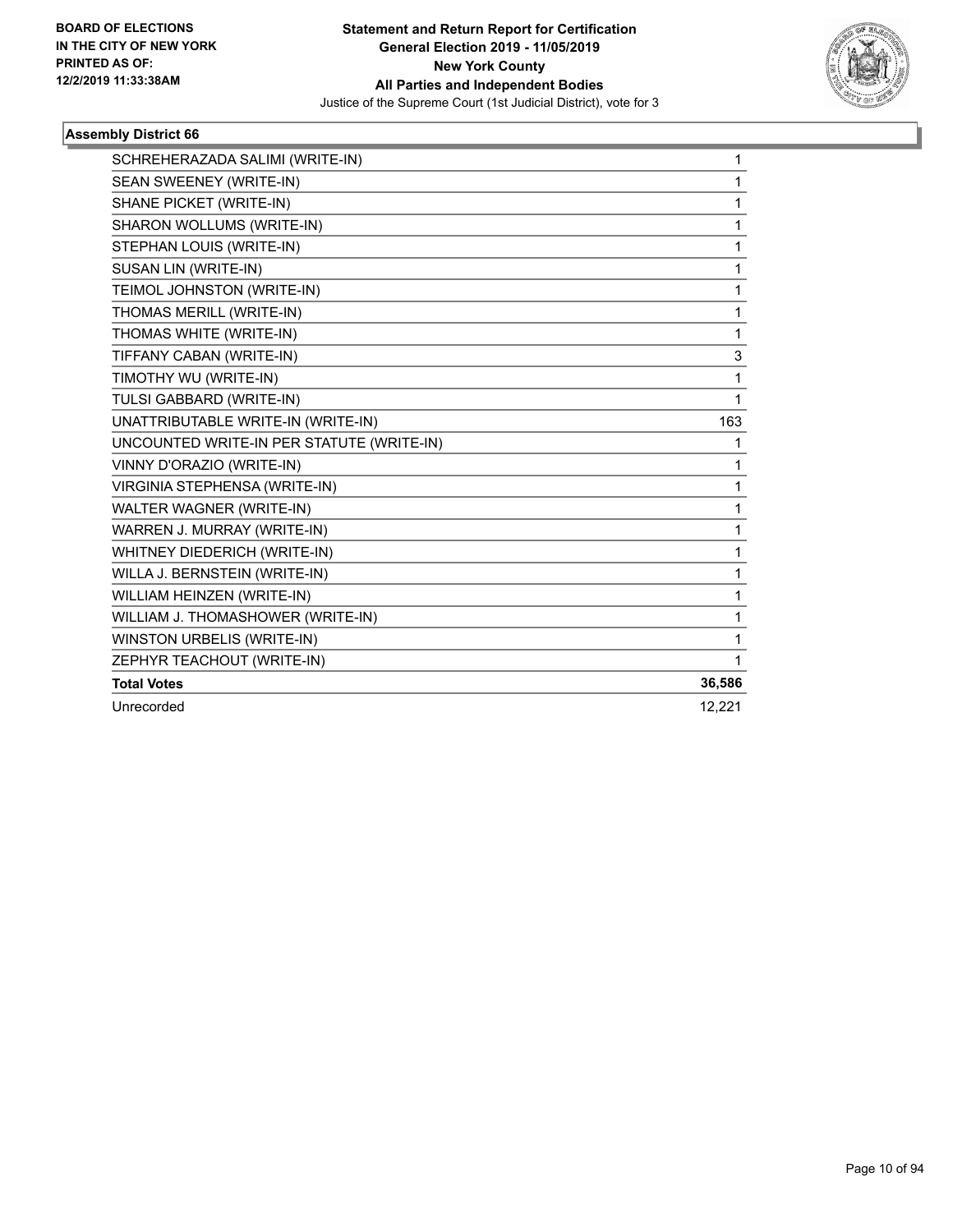

| PUBLIC COUNTER                                           | 20,401         |
|----------------------------------------------------------|----------------|
| MANUALLY COUNTED EMERGENCY                               | 0              |
| <b>ABSENTEE / MILITARY</b>                               | 475            |
| <b>AFFIDAVIT</b>                                         | 171            |
| <b>Total Ballots</b>                                     | 21,047         |
| Less - Inapplicable Federal/Special Presidential Ballots | 0              |
| <b>Total Applicable Ballots</b>                          | 21,047         |
| MARTIN SHULMAN (DEMOCRATIC)                              | 15,322         |
| SHAWN T. KELLY (DEMOCRATIC)                              | 14,872         |
| JENNIFER SCHECTER (DEMOCRATIC)                           | 16,222         |
| ADAM AISEN (WRITE-IN)                                    | 1              |
| ADAM CHAN (WRITE-IN)                                     | 1              |
| AL GORE (WRITE-IN)                                       | $\mathbf{1}$   |
| ALAN HALPERIN (WRITE-IN)                                 | $\overline{c}$ |
| ALBERT S. MISHAAN (WRITE-IN)                             | 1              |
| ALBERT SHORT (WRITE-IN)                                  | $\mathbf{1}$   |
| ALTON H. MADDOX JR. (WRITE-IN)                           | $\mathbf{1}$   |
| ALVIN BRAGG (WRITE-IN)                                   | 1              |
| AMANDA PARSELS (WRITE-IN)                                | $\mathbf{1}$   |
| ANDERSON COOPER (WRITE-IN)                               | $\mathbf{1}$   |
| ANDREW CARRON (WRITE-IN)                                 | 1              |
| ANDREW KRESSE (WRITE-IN)                                 | $\mathbf{1}$   |
| ANDREW PADOLIN (WRITE-IN)                                | $\mathbf{1}$   |
| ANDREW SPITZER (WRITE-IN)                                | 1              |
| ANDREW STERN (WRITE-IN)                                  | $\mathbf{1}$   |
| ANDY PRASCHAK (WRITE-IN)                                 | $\mathbf{1}$   |
| ANTONIN SCALIA (WRITE-IN)                                | 1              |
| ARTHUR BLACK (WRITE-IN)                                  | $\mathbf{1}$   |
| AURORA SRULOWITZ (WRITE-IN)                              | $\mathbf{1}$   |
| <b>BARACK OBAMA (WRITE-IN)</b>                           | 1              |
| BENJAMINE SEKOLY (WRITE-IN)                              | $\mathbf{1}$   |
| BETH UNGER (WRITE-IN)                                    | $\mathbf{1}$   |
| BETO O'ROURKE (WRITE-IN)                                 | 1              |
| BILL CASSANINI (WRITE-IN)                                | $\mathbf{1}$   |
| BILL CLINTON (WRITE-IN)                                  | $\mathbf{1}$   |
| BILL HEINZEN (WRITE-IN)                                  | 1              |
| <b>BOBBY SHEFBE (WRITE-IN)</b>                           | $\mathbf{1}$   |
| <b>BRAP GIBSON (WRITE-IN)</b>                            | $\mathbf{1}$   |
| BRETT KAVANAUGH (WRITE-IN)                               | 1              |
| BRIAN LEVY (WRITE-IN)                                    | $\mathbf{1}$   |
| BRIAN MCCAFFREY (WRITE-IN)                               | $\mathbf{1}$   |
| BRIAN QUILTER (WRITE-IN)                                 | 1              |
| BRIAN SCHROEDER (WRITE-IN)                               | $\mathbf{1}$   |
| CAITLIN LUCEY (WRITE-IN)                                 | $\mathbf{1}$   |
| CAMILLE FLETCHER (WRITE-IN)                              | 1              |
| CARLOS BELTRAN (WRITE-IN)                                | $\mathbf{1}$   |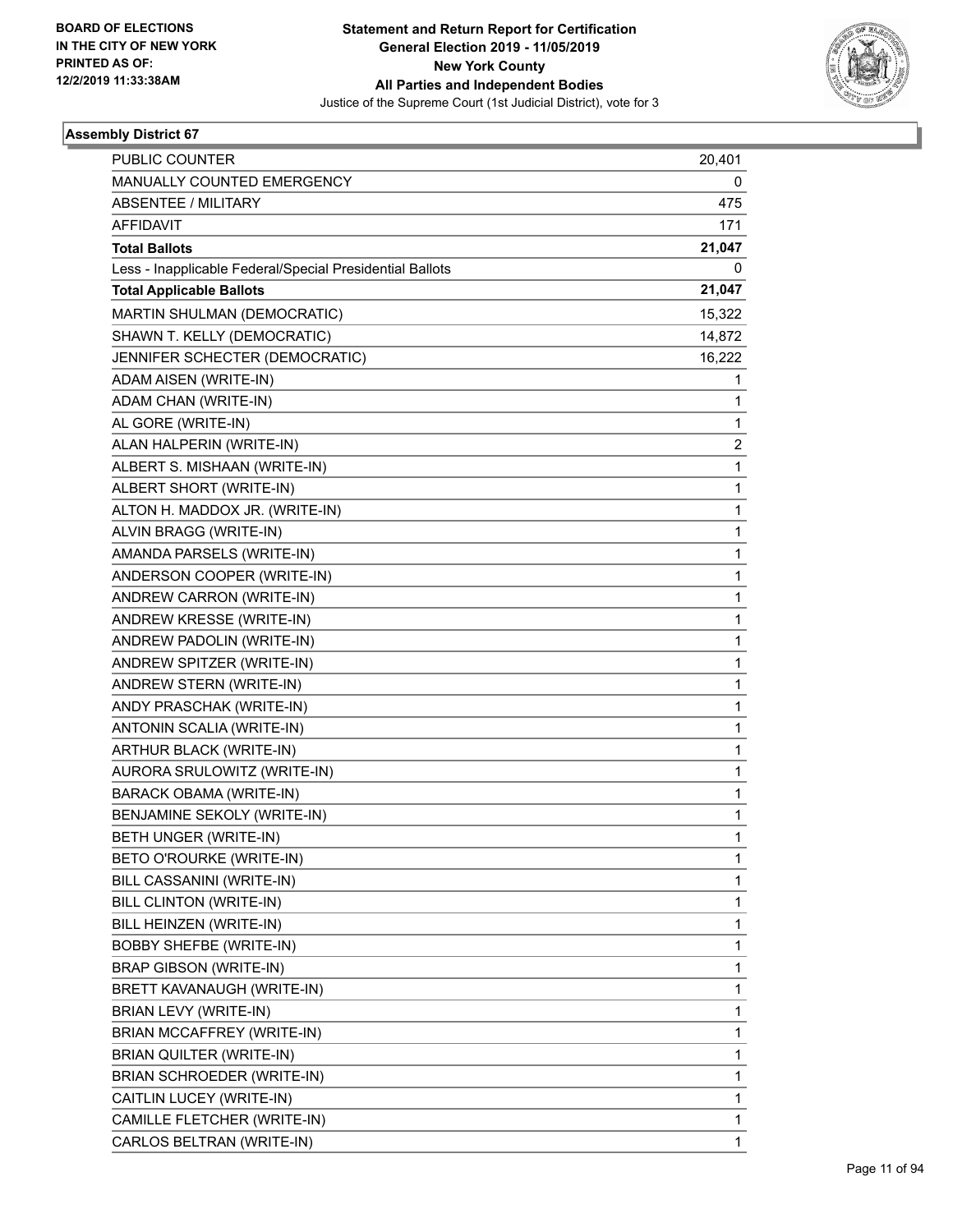

| CATHY PATTERSON (WRITE-IN)           | 1 |
|--------------------------------------|---|
| CHARLES BARKLEY (WRITE-IN)           | 1 |
| CHARLES KRAUMEYER (WRITE-IN)         | 1 |
| CINDY FOX AISEN (WRITE-IN)           | 1 |
| CLARENCE THOMAS (WRITE-IN)           | 1 |
| CONOR SULLIVAN (WRITE-IN)            | 1 |
| CORRINNE GREENE (WRITE-IN)           | 1 |
| CURTIS SLIWA (WRITE-IN)              | 1 |
| CYRUS VANCE (WRITE-IN)               | 1 |
| DAN CLONE (WRITE-IN)                 | 1 |
| DANIEL KOGAN (WRITE-IN)              | 1 |
| DANIEL MAHONEY (WRITE-IN)            | 1 |
| DANIEL MARK (WRITE-IN)               | 1 |
| DANIEL STERN (WRITE-IN)              | 1 |
| DAVID FRIEDMAN (WRITE-IN)            | 1 |
| DAVID NIDUS (WRITE-IN)               | 1 |
| DAVID OCENSTO (WRITE-IN)             | 1 |
| DAVID SACH (WRITE-IN)                | 1 |
| DAVID SACK (WRITE-IN)                | 1 |
| DEBORAH ANDREWS (WRITE-IN)           | 1 |
| DEBRA SAPIR SRULOWITZ (WRITE-IN)     | 1 |
| DENNIS DAVIS (WRITE-IN)              | 1 |
| DEVIN BALKIND (WRITE-IN)             | 1 |
| DICK CHENEY (WRITE-IN)               | 1 |
| DONALD S. KURTZ (WRITE-IN)           | 1 |
| DONALD TRUMP (WRITE-IN)              | 8 |
| DONALD TRUMP JR. (WRITE-IN)          | 2 |
| DONNA ROSS DANIELS (WRITE-IN)        | 1 |
| DOV BERGER (WRITE-IN)                | 1 |
| DR. JOHN WATSON (WRITE-IN)           | 1 |
| EDINGS THIBAULT (WRITE-IN)           | 1 |
| EDWARD L. POWERS ESQ. (WRITE-IN)     | 2 |
| ELIZABETH A. REINGOLD (WRITE-IN)     | 2 |
| ELIZABETH WARREN (WRITE-IN)          | 2 |
| ELIZABETH WOOD (WRITE-IN)            | 1 |
| EMMANUEL DECAUDIN (WRITE-IN)         | 1 |
| ERIC ASCANNSE (WRITE-IN)             | 1 |
| ERIC BERNSTEIN (WRITE-IN)            | 1 |
| ERIC TRUMP (WRITE-IN)                | 1 |
| ETHAN V. FINNERAN ESQ. (WRITE-IN)    | 2 |
| FRANK MORENO (WRITE-IN)              | 1 |
| FREDDY JACOBS (WRITE-IN)             | 1 |
| FREDERIC M. UMANE (WRITE-IN)         | 1 |
| FREDERICK WYNBER MCINTOSH (WRITE-IN) | 1 |
| GEORGE W. BUSH (WRITE-IN)            | 1 |
| <b>GERALD LEBOVITS (WRITE-IN)</b>    | 1 |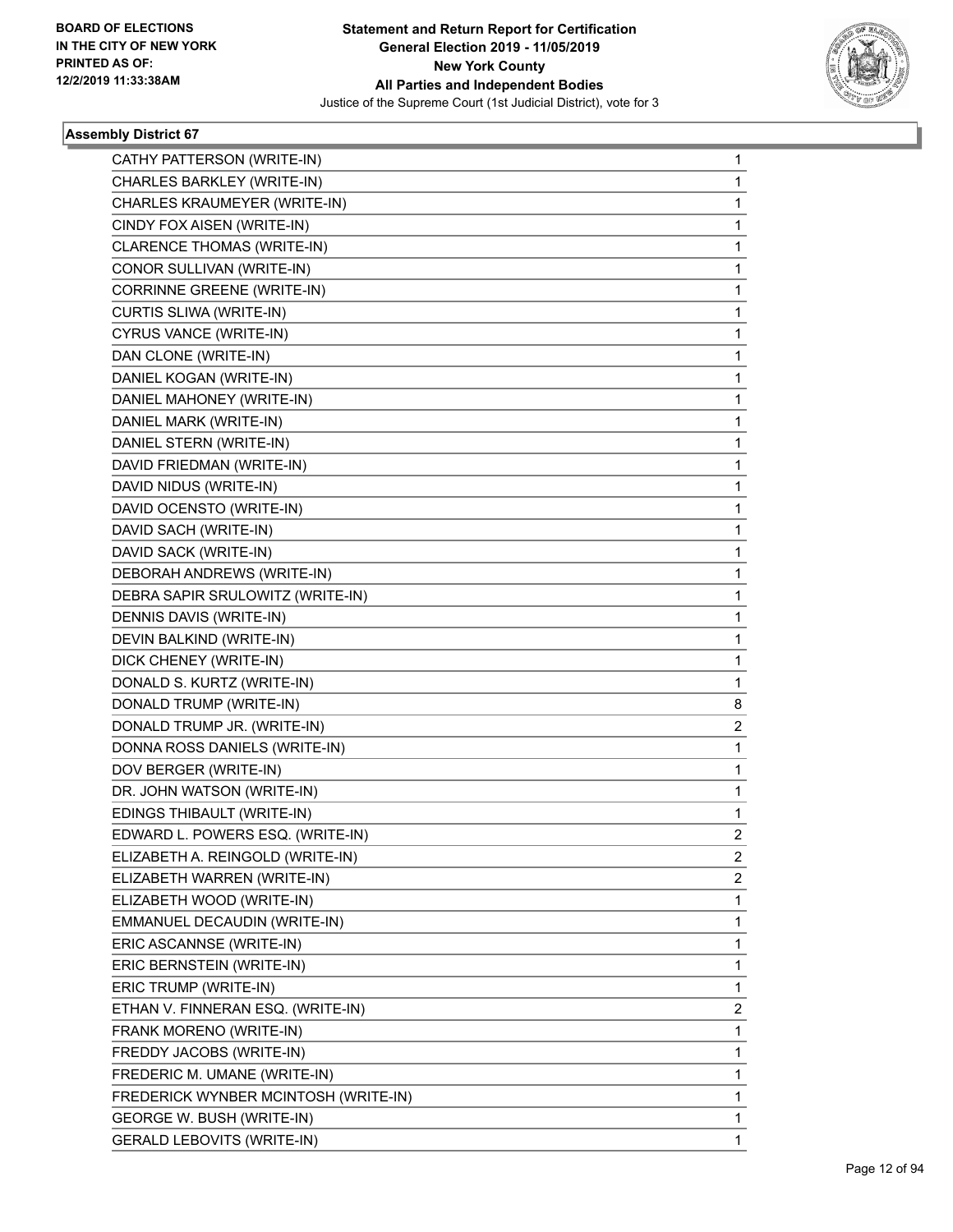

| GIACOMO DI MATTIN (WRITE-IN)     | 1 |
|----------------------------------|---|
| <b>GORDON RAMSEY (WRITE-IN)</b>  | 1 |
| <b>GREG HUNT (WRITE-IN)</b>      | 1 |
| HARRY KRESLEY (WRITE-IN)         | 1 |
| HEATH BUZIN (WRITE-IN)           | 1 |
| HERVEY SCUDDER (WRITE-IN)        | 1 |
| HOLLIE T. ELONS (WRITE-IN)       | 1 |
| HOWARD STERN (WRITE-IN)          | 1 |
| HUGO BLACK (WRITE-IN)            | 1 |
| ILYA SCHWARIZBURG (WRITE-IN)     | 1 |
| INGRID BARNETT (WRITE-IN)        | 1 |
| <b>ISAAC HUDIS (WRITE-IN)</b>    | 1 |
| JAMES DI MATTIN (WRITE-IN)       | 1 |
| JAMES JORDAN (WRITE-IN)          | 1 |
| JAMES RADO (WRITE-IN)            | 1 |
| JASON HARMAN (WRITE-IN)          | 1 |
| JEANINE PIRRO (WRITE-IN)         | 2 |
| JEFFREY HELLER (WRITE-IN)        | 1 |
| JEFFREY TORBIN (WRITE-IN)        | 1 |
| JENNIFER COHEN (WRITE-IN)        | 1 |
| JEREMY GRUBER (WRITE-IN)         | 1 |
| JERRY SEINFELD (WRITE-IN)        | 1 |
| JIADAI DONG (WRITE-IN)           | 1 |
| JOANNA PAK (WRITE-IN)            | 1 |
| JOE BIDEN (WRITE-IN)             | 1 |
| JOE BORELLI (WRITE-IN)           | 1 |
| JOHN C. SPATARU (WRITE-IN)       | 1 |
| JOHN SMITH (WRITE-IN)            | 1 |
| JON POLLACK (WRITE-IN)           | 1 |
| JON STEWART (WRITE-IN)           | 1 |
| <b>JONATHAN REISS (WRITE-IN)</b> | 1 |
| JORGE L. LOPEZ (WRITE-IN)        | 1 |
| JOSEPH C. BORELLI (WRITE-IN)     | 5 |
| JOSEPH F. KASPER (WRITE-IN)      | 1 |
| JOSEPH ZEMICIWSKI (WRITE-IN)     | 1 |
| JOSHUA EISENBERG (WRITE-IN)      | 1 |
| JOSHUA LAST (WRITE-IN)           | 1 |
| <b>JUDY SHEINDLIN (WRITE-IN)</b> | 1 |
| JULIA GRAHAM (WRITE-IN)          | 1 |
| JULIAN GRAHAM (WRITE-IN)         | 1 |
| <b>JUSTIN ROACH (WRITE-IN)</b>   | 1 |
| KARL WOITACH (WRITE-IN)          | 1 |
| KATHLEEN WATERMAN (WRITE-IN)     | 1 |
| KATHY CONRY (WRITE-IN)           | 1 |
| KATIE DI MATTIN (WRITE-IN)       | 1 |
| KENNY SMITH (WRITE-IN)           | 1 |
|                                  |   |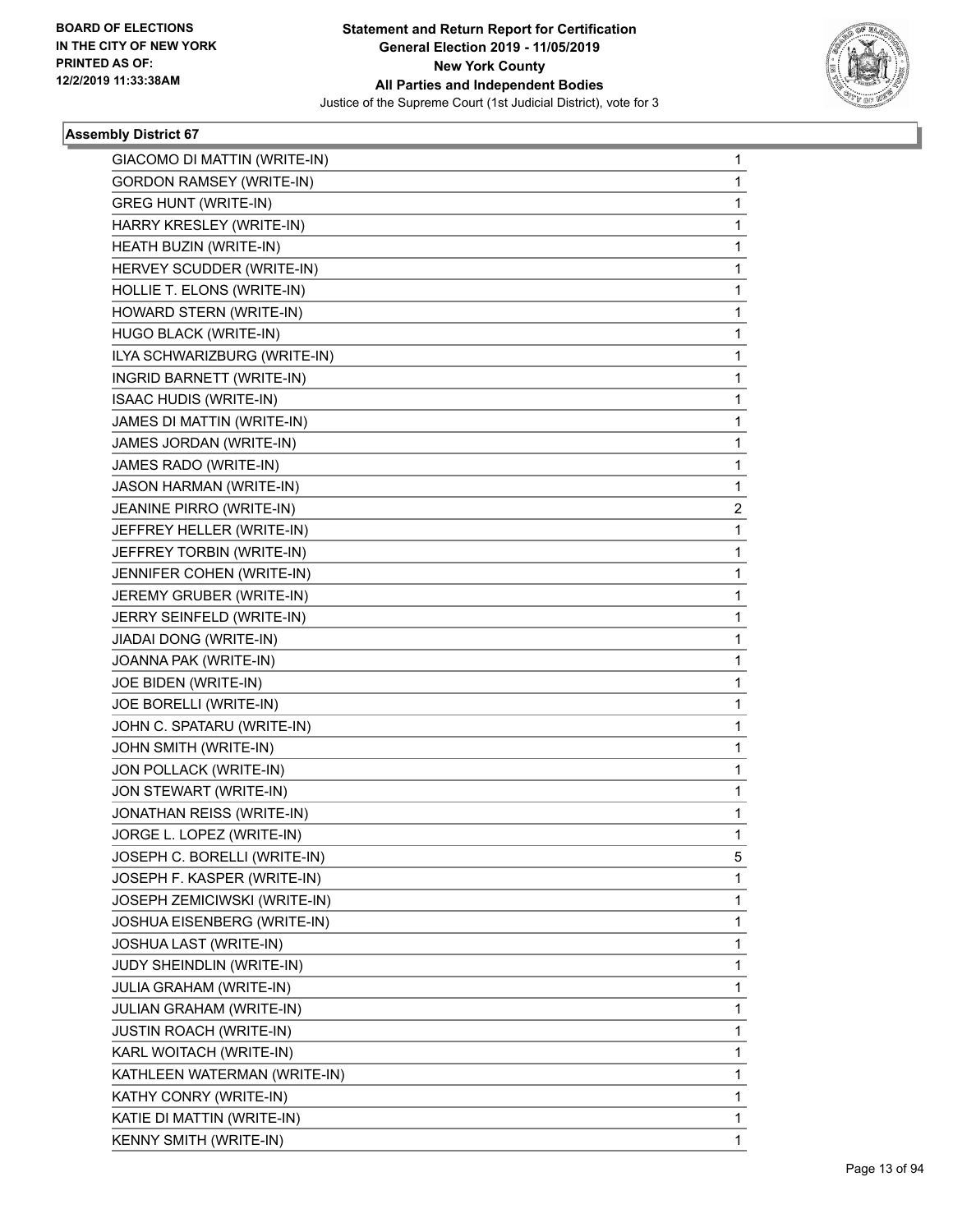

| KETH WOFLARD (WRITE-IN)          | 1                                |
|----------------------------------|----------------------------------|
| KEVIN FRANKEL (WRITE-IN)         | 1                                |
| KEVIN W. DAVIS (WRITE-IN)        | 1                                |
| KIM PREISER (WRITE-IN)           | 1                                |
| LALA H. ROSEN (WRITE-IN)         | 1                                |
| LARRY SHIRE (WRITE-IN)           | 1                                |
| LAURA INGRAHAM (WRITE-IN)        | 1                                |
| LAURA SACH (WRITE-IN)            | 1                                |
| LAVERNE C. DECKER (WRITE-IN)     | 2                                |
| LAVRA LAURENCE (WRITE-IN)        | 1                                |
| LEAH MARGULIES (WRITE-IN)        | 1                                |
| LEON BLUM (WRITE-IN)             | 1                                |
| LINDA FAIRSTEIN (WRITE-IN)       | 1                                |
| LINDA KELLE (WRITE-IN)           | 1                                |
| LINDA MARCH ESQ. (WRITE-IN)      | 1                                |
| MACDONALD R. DRANE IV (WRITE-IN) | 1                                |
| MACK SCHLEFER (WRITE-IN)         | 1                                |
| MALCOM BUTEHOEN (WRITE-IN)       | 1                                |
|                                  | 1                                |
| MARIANA LAPUENTE (WRITE-IN)      | 1                                |
| MARION REISS (WRITE-IN)          | 1                                |
| MARION WILLIAMS (WRITE-IN)       | 1                                |
| MARK SHAWHAN (WRITE-IN)          | 1                                |
| MARRY ANN RENDAZZO (WRITE-IN)    | 1                                |
| MARSHALL HERBNER (WRITE-IN)      | 1                                |
| MARTHA STEWART (WRITE-IN)        | 1                                |
| MARY MERORY (WRITE-IN)           | 1                                |
| <b>MASON CARTER (WRITE-IN)</b>   | 1                                |
| MATTHEW PLUTA (WRITE-IN)         | 1                                |
| MEAGHAN FITZGERALD (WRITE-IN)    | 1                                |
| MELANIA TRUMP (WRITE-IN)         | 1                                |
| MIA EISNER-GRYNBERG (WRITE-IN)   | 1                                |
| MIAO HANG QIU (WRITE-IN)         | 1                                |
| MICHAEL BLOOMBERG (WRITE-IN)     | 8                                |
| MICHAEL BROOKS (WRITE-IN)        | 1                                |
| MICHAEL J. HARDY (WRITE-IN)      | 2                                |
| MICHAEL MARANDO (WRITE-IN)       | 1                                |
| MICHAEL PEREZ (WRITE-IN)         | 1                                |
| MICHELLE CARUSO (WRITE-IN)       | 1                                |
| MIRIAM SACK (WRITE-IN)           | 1                                |
| MISSY GAIL UNION (WRITE-IN)      | 1                                |
| MORTON COLEMAN (WRITE-IN)        | 1                                |
| NATHAN CLARKSON (WRITE-IN)       | 1                                |
| NEIL RISS (WRITE-IN)             | 1                                |
| NERDEEN KISWANI (WRITE-IN)       | 1                                |
| NETTIE TROMMER (WRITE-IN)        | 1                                |
|                                  | MARGARTA LOPEZ TORRES (WRITE-IN) |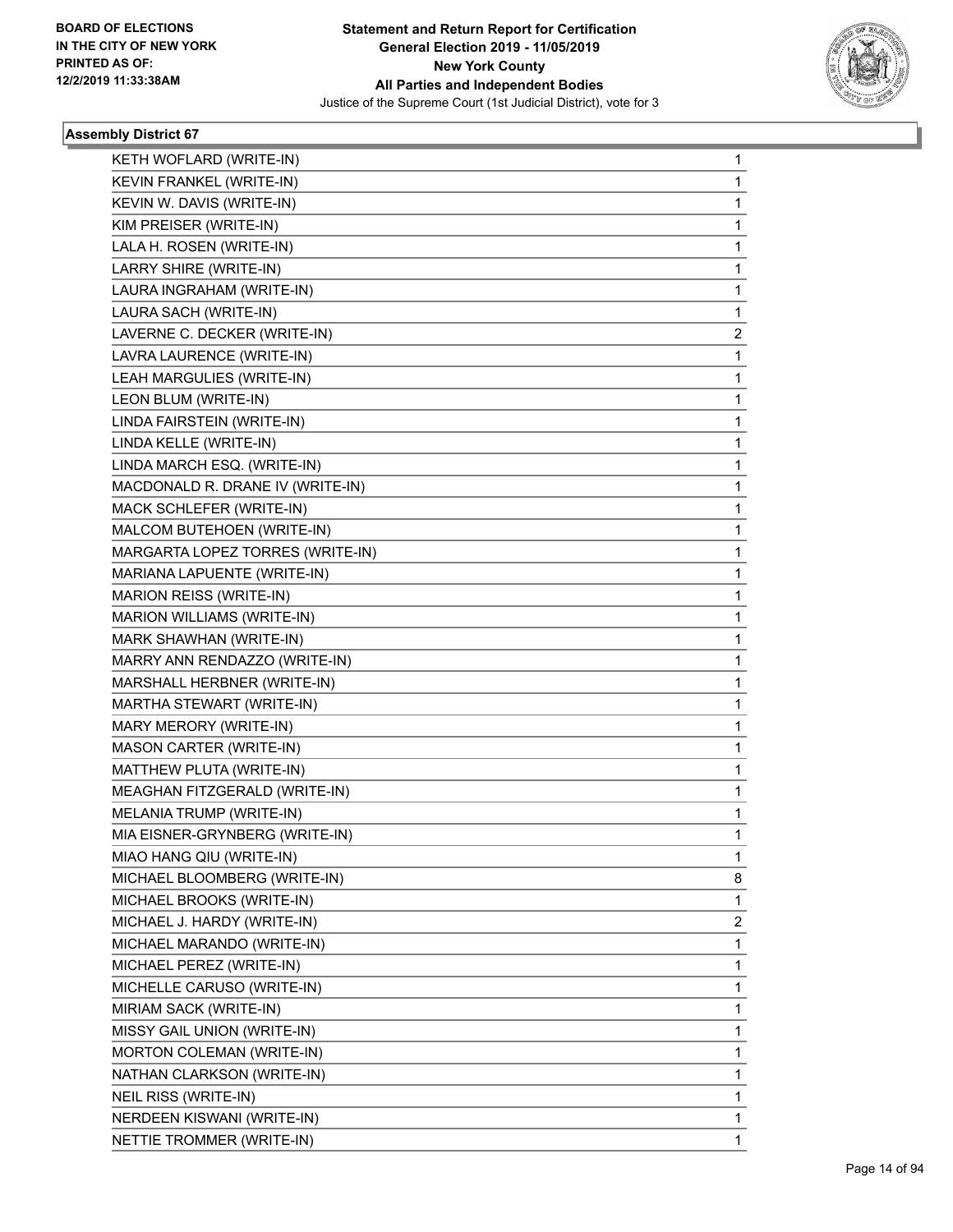

| NEWMAN DONALLY (WRITE-IN)       | 1 |
|---------------------------------|---|
| NICHOLAS PIEZZO (WRITE-IN)      | 1 |
| NICOLE JORDAN (WRITE-IN)        | 1 |
| NICOLE MALIOTAKIS (WRITE-IN)    | 1 |
| NOAH LINDENFIELD (WRITE-IN)     | 1 |
| NORMAN SIEGEL (WRITE-IN)        | 1 |
| PATRICIA JORDAN (WRITE-IN)      | 1 |
| PAUL JESELSOHN (WRITE-IN)       | 1 |
| PAUL MEHENS (WRITE-IN)          | 1 |
| PETE ALONSO (WRITE-IN)          | 1 |
| PHIL SCHOTZ (WRITE-IN)          | 1 |
| PHOEBE YA (WRITE-IN)            | 1 |
| PREET BHARARA (WRITE-IN)        | 1 |
| REBECCA MADSEN (WRITE-IN)       | 1 |
| REBECCA SACH (WRITE-IN)         | 1 |
| REBECCA SRULOWITZ (WRITE-IN)    | 1 |
| RICARDO DIAZ (WRITE-IN)         | 1 |
| ROBERT BERNARD (WRITE-IN)       | 1 |
| ROBERT HOLLANDER (WRITE-IN)     | 1 |
| ROBERT L. MORGAN SR. (WRITE-IN) | 2 |
| ROBIN KRAVITZ (WRITE-IN)        | 2 |
| ROSEMARIE MONTALBANO (WRITE-IN) | 1 |
| ROWAYOA WIODI (WRITE-IN)        | 1 |
| RUDOLPH GIULIANI (WRITE-IN)     | 7 |
| SAM ALITO (WRITE-IN)            | 1 |
| SAM SEDER (WRITE-IN)            | 1 |
| SAMSON ENZEN (WRITE-IN)         | 1 |
| SARAH LAPUNTE (WRITE-IN)        | 1 |
| SASHA MARTIN (WRITE-IN)         | 1 |
| SCOTT STINSEN (WRITE-IN)        | 1 |
| SEAMUS BALISTRERI (WRITE-IN)    | 1 |
| SHERLOCK HOLMES (WRITE-IN)      | 1 |
| STACEY KATZEN NIDUS (WRITE-IN)  | 1 |
| STARK WILZ (WRITE-IN)           | 1 |
| STEPHEN MCALLISTER (WRITE-IN)   | 1 |
| STEVE J. MUNASHI (WRITE-IN)     | 1 |
| STEVEN DIZARO (WRITE-IN)        | 1 |
| STUART GARTNER (WRITE-IN)       | 1 |
| SUSAN LERNER (WRITE-IN)         | 1 |
| TAMIR ROSENBLUM (WRITE-IN)      | 1 |
| TA-TANISHA JAMES (WRITE-IN)     | 1 |
| TED CRUZ (WRITE-IN)             | 1 |
| THEORDORE REISS (WRITE-IN)      | 1 |
| THOMAS EDISON (WRITE-IN)        | 1 |
| THOMAS KLEIN (WRITE-IN)         | 1 |
| THOMAS ROMAN III (WRITE-IN)     | 1 |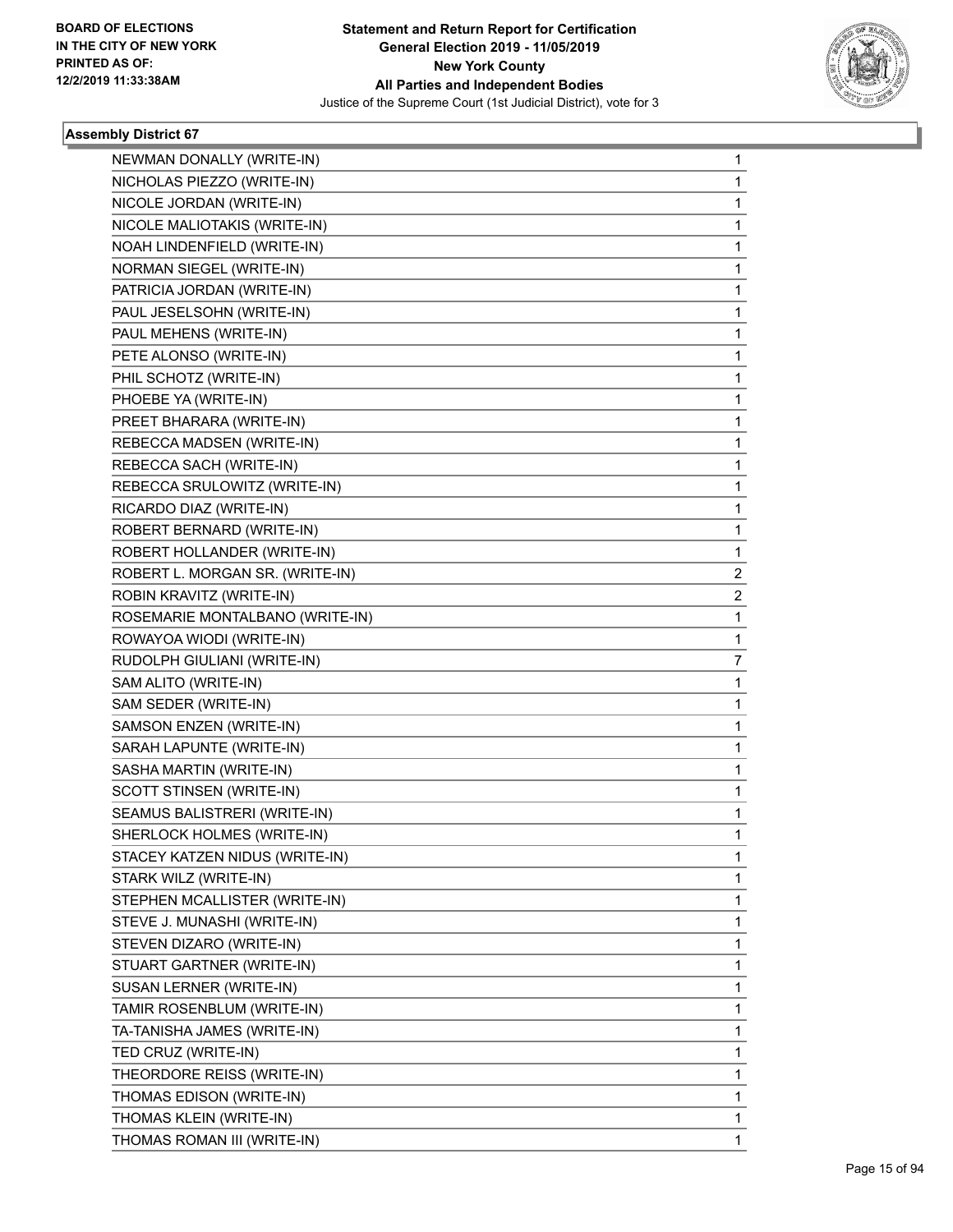

| TIFFANY RENEE SANCHEZ (WRITE-IN)          | 1      |
|-------------------------------------------|--------|
| TIMOTHY WEAK (WRITE-IN)                   |        |
| TOM LEVINE (WRITE-IN)                     |        |
| TOM STEVENS (WRITE-IN)                    | 1      |
| TRACEY LAMBERT (WRITE-IN)                 | 1      |
| TUCKER CARLSON (WRITE-IN)                 | 1      |
| UNATTRIBUTABLE WRITE-IN (WRITE-IN)        | 189    |
| UNCOUNTED WRITE-IN PER STATUTE (WRITE-IN) | 8      |
| VALERIE HOPE TOCCI (WRITE-IN)             | 1      |
| WHOOPI GOLDBERG (WRITE-IN)                | 1      |
| WILLIAM JEFFERSON CARTER (WRITE-IN)       | 1      |
| WILLIAM P. SHORT III (WRITE-IN)           | 1      |
| WILLIAM REHNQUIST (WRITE-IN)              |        |
| WILLIAMS DOUGLAS (WRITE-IN)               |        |
| WYATT GLAYMON (WRITE-IN)                  |        |
| ZACK MEDOW (WRITE-IN)                     |        |
| ZEEV KIRSH ESQ. (WRITE-IN)                | 1      |
| <b>Total Votes</b>                        | 46,883 |
| Unrecorded                                | 16,258 |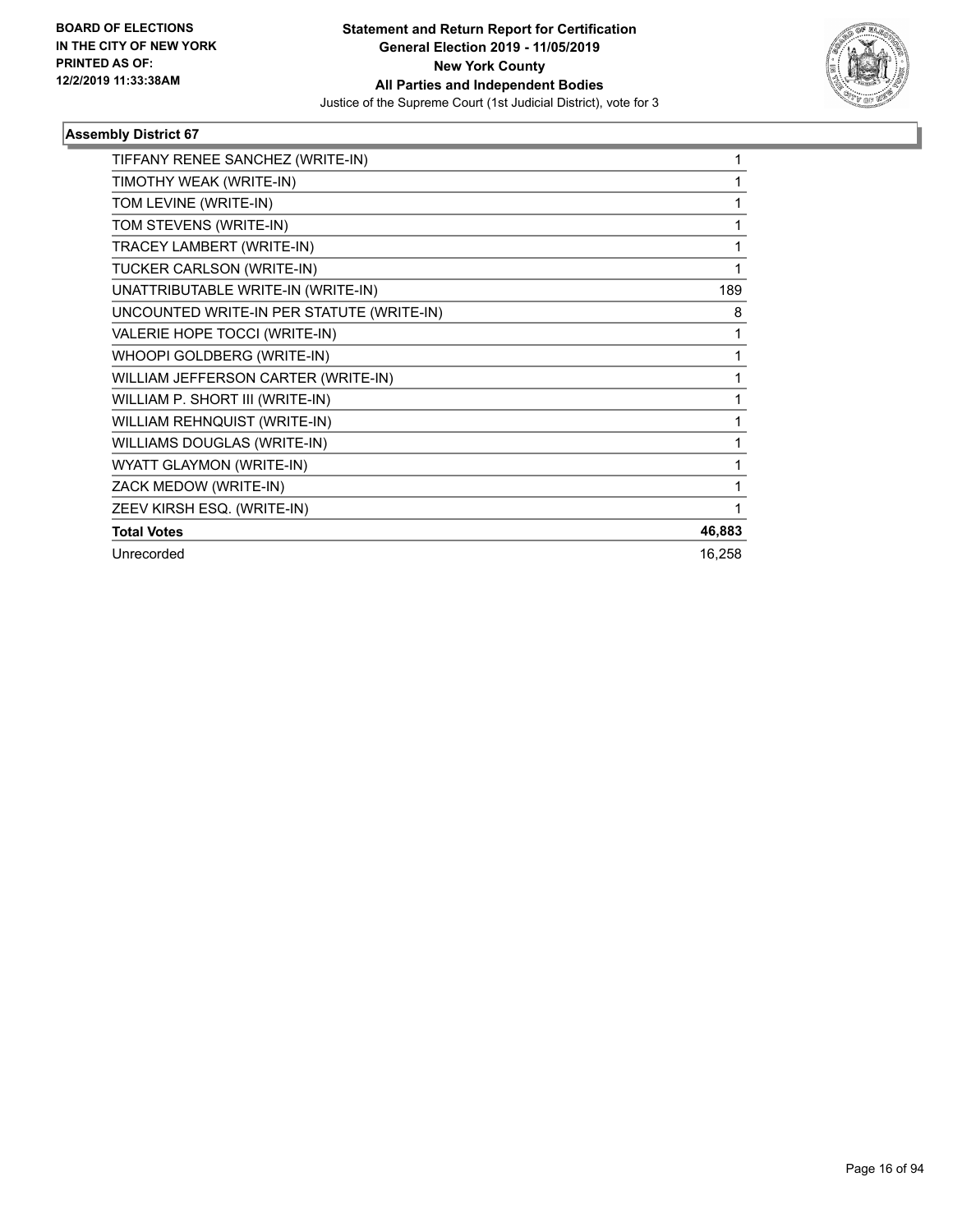

| PUBLIC COUNTER                                           | 12,186 |
|----------------------------------------------------------|--------|
| <b>MANUALLY COUNTED EMERGENCY</b>                        | 6      |
| <b>ABSENTEE / MILITARY</b>                               | 371    |
| <b>AFFIDAVIT</b>                                         | 152    |
| <b>Total Ballots</b>                                     | 12,715 |
| Less - Inapplicable Federal/Special Presidential Ballots | 0      |
| <b>Total Applicable Ballots</b>                          | 12,715 |
| MARTIN SHULMAN (DEMOCRATIC)                              | 7,218  |
| SHAWN T. KELLY (DEMOCRATIC)                              | 7,394  |
| JENNIFER SCHECTER (DEMOCRATIC)                           | 7,986  |
| AJAMY SANKOFA (WRITE-IN)                                 | 1      |
| ALEXANDRIA OCASIO-CORTEZ (WRITE-IN)                      | 1      |
| ANDREW HALEY (WRITE-IN)                                  | 1      |
| ANN COULTER (WRITE-IN)                                   | 1      |
| ANN PRUNTY (WRITE-IN)                                    | 1      |
| ANTHONY LORETTO TESSIGNI (WRITE-IN)                      | 1      |
| ARAM GUMUSYAN (WRITE-IN)                                 | 1      |
| AROHONA PRAKASH (WRITE-IN)                               | 1      |
| BENJAMIN I. CALEN (WRITE-IN)                             | 1      |
| BERNIE SANDERS (WRITE-IN)                                | 1      |
| BRETT KAVANAUGH (WRITE-IN)                               | 1      |
| CANDACE OWENS (WRITE-IN)                                 | 1      |
| CHRIS FRISELLA (WRITE-IN)                                | 1      |
| DANIEL BAYLES (WRITE-IN)                                 | 1      |
| DANIEL RYAN (WRITE-IN)                                   | 1      |
| DAVID JORASKAWITZ (WRITE-IN)                             | 1      |
| DAVID SOULES (WRITE-IN)                                  | 1      |
| DEBORAH L. EVANGELAKES (WRITE-IN)                        | 1      |
| DENNIS OBIORIO (WRITE-IN)                                | 1      |
| DONALD TRUMP JR. (WRITE-IN)                              | 1      |
| DONNA M. REILLY (WRITE-IN)                               | 1      |
| DYLAN RAVDIN (WRITE-IN)                                  | 1      |
| ELIZABETH WARREN (WRITE-IN)                              | 1      |
| EMMA KETTINGHAM (WRITE-IN)                               | 1      |
| ERIC D. PARSONS (WRITE-IN)                               | 1      |
| ERIC TRUMP (WRITE-IN)                                    | 1      |
| FELIX BIEDERMAN (WRITE-IN)                               | 1      |
| FELIX BRONSTEIN (WRITE-IN)                               | 1      |
| FREDERIC M. UMANE (WRITE-IN)                             | 1      |
| <b>GARY KANE (WRITE-IN)</b>                              | 1      |
| GORETTI ST-VIL (WRITE-IN)                                | 1      |
| HARRIOT TUBMAN (WRITE-IN)                                | 1      |
| HEATHER LEEDS (WRITE-IN)                                 | 1      |
| HELENE JNANE (WRITE-IN)                                  | 1      |
| HIDEO KOJIMA (WRITE-IN)                                  | 1      |
| IVANKA TRUMP (WRITE-IN)                                  | 1      |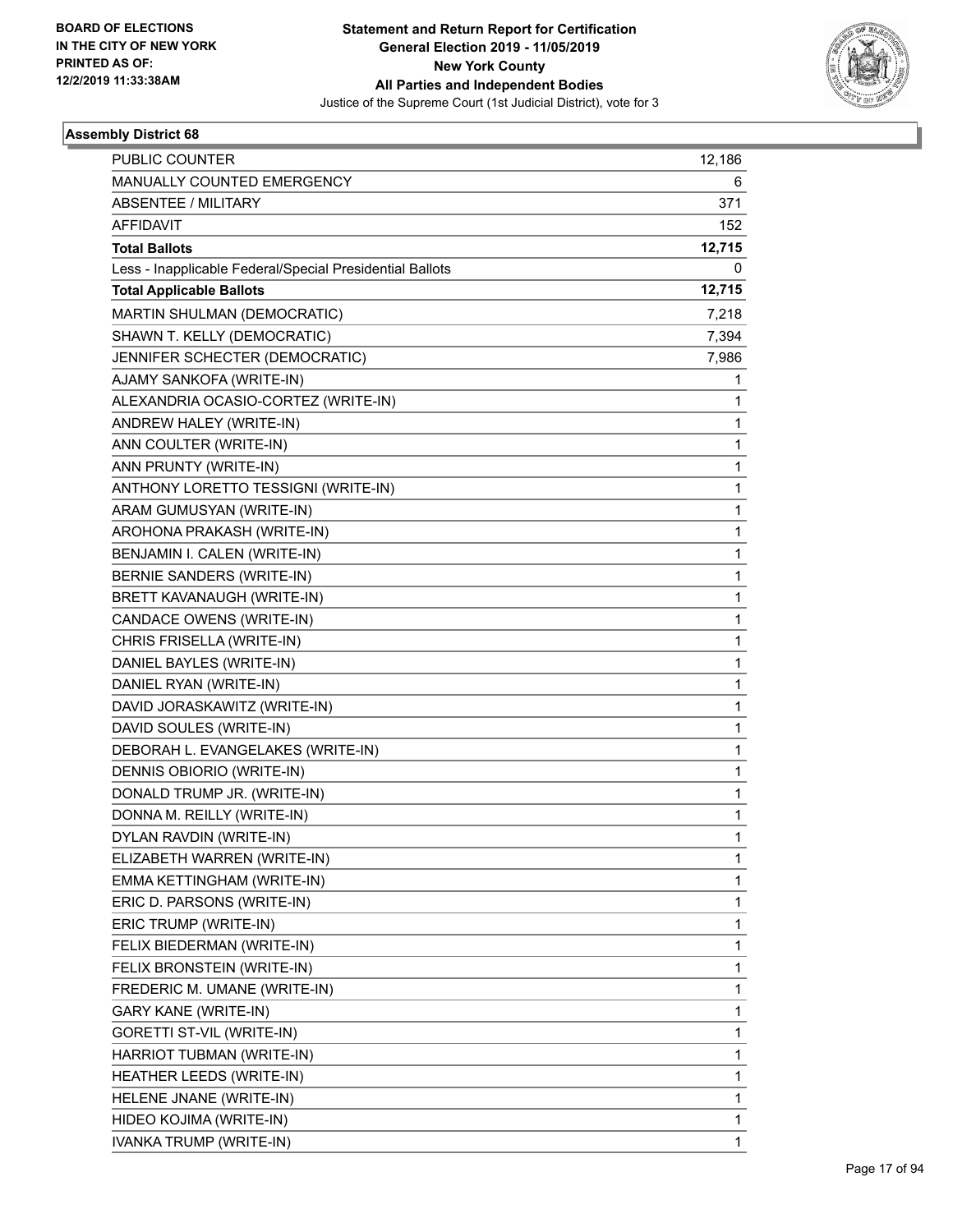

| JAMES LALINO (WRITE-IN)                   | 1            |
|-------------------------------------------|--------------|
| JAMES ROGERS (WRITE-IN)                   | 1            |
| JANE ADDAMS (WRITE-IN)                    | 1            |
| JESSE J. SLIGH (WRITE-IN)                 | 1            |
| JOHN FLANNERY (WRITE-IN)                  | 1            |
| JOHN STURGES (WRITE-IN)                   | 1            |
| JOHNNY HOGANS (WRITE-IN)                  | 1            |
| JORDAN M. SCHIVEK (WRITE-IN)              | 1            |
| JOSE A. GUEVARA (WRITE-IN)                | 1            |
| JOSHUA MCLENDEZ (WRITE-IN)                | 1            |
| JUDY SHEINDLIN (WRITE-IN)                 | 1            |
| LAUREN RYAN (WRITE-IN)                    | 1            |
| LUGATIA MOTT (WRITE-IN)                   | 1            |
| LUIS J. GOMEZ (WRITE-IN)                  | 1            |
| MARC LANDIS (WRITE-IN)                    | 1            |
| MARISA FITCH (WRITE-IN)                   | 1            |
| MARK J. MENTING (WRITE-IN)                | 1            |
| MARK O'KANE (WRITE-IN)                    | 1            |
| MARK SCHMIDT (WRITE-IN)                   | 1            |
| MATT CHRISTMAN (WRITE-IN)                 | 1            |
| MERRICK GARLAND (WRITE-IN)                | 1            |
| MICHAEL A. WEINSTEIN (WRITE-IN)           | 1            |
| MICHAEL BLOOMBERG (WRITE-IN)              | 1            |
| MIRIAM ROGERS (WRITE-IN)                  | 1            |
| NINA SUDA (WRITE-IN)                      | 1            |
| PATRICIA ROSSI (WRITE-IN)                 | 1            |
| RAFAEL L. HERNANDEZ (WRITE-IN)            | 1            |
| REBECCA LAUSEN (WRITE-IN)                 | 1            |
| RENATA POMPA (WRITE-IN)                   | 1            |
| RICHARD ALICEA (WRITE-IN)                 | 1            |
| ROBERT M. MONGENTHAL (WRITE-IN)           | 1            |
| ROBERT W. DOWNES (WRITE-IN)               | 1            |
| ROGER WAREHAM (WRITE-IN)                  | 1            |
| RUSTY SHACKLEFORD (WRITE-IN)              | 1            |
| SARAH DES OSHIRO (WRITE-IN)               | 1            |
| SOFFIYAH ELIGAH (WRITE-IN)                | 1            |
| STEPHEN FITCH (WRITE-IN)                  | 1            |
| STEVE SALIS (WRITE-IN)                    | 1            |
| TANYA R. KENNEDY (WRITE-IN)               | 1            |
| TA-TANISHA JAMES (WRITE-IN)               | 1            |
| TORIE ATKINSON (WRITE-IN)                 | $\mathbf{1}$ |
| UNATTRIBUTABLE WRITE-IN (WRITE-IN)        | 104          |
| UNCOUNTED WRITE-IN PER STATUTE (WRITE-IN) | 7            |
| VANESSA MEIJ (WRITE-IN)                   | 1            |
| WILL MENAKER (WRITE-IN)                   | 1            |
| <b>Total Votes</b>                        | 22,788       |
|                                           |              |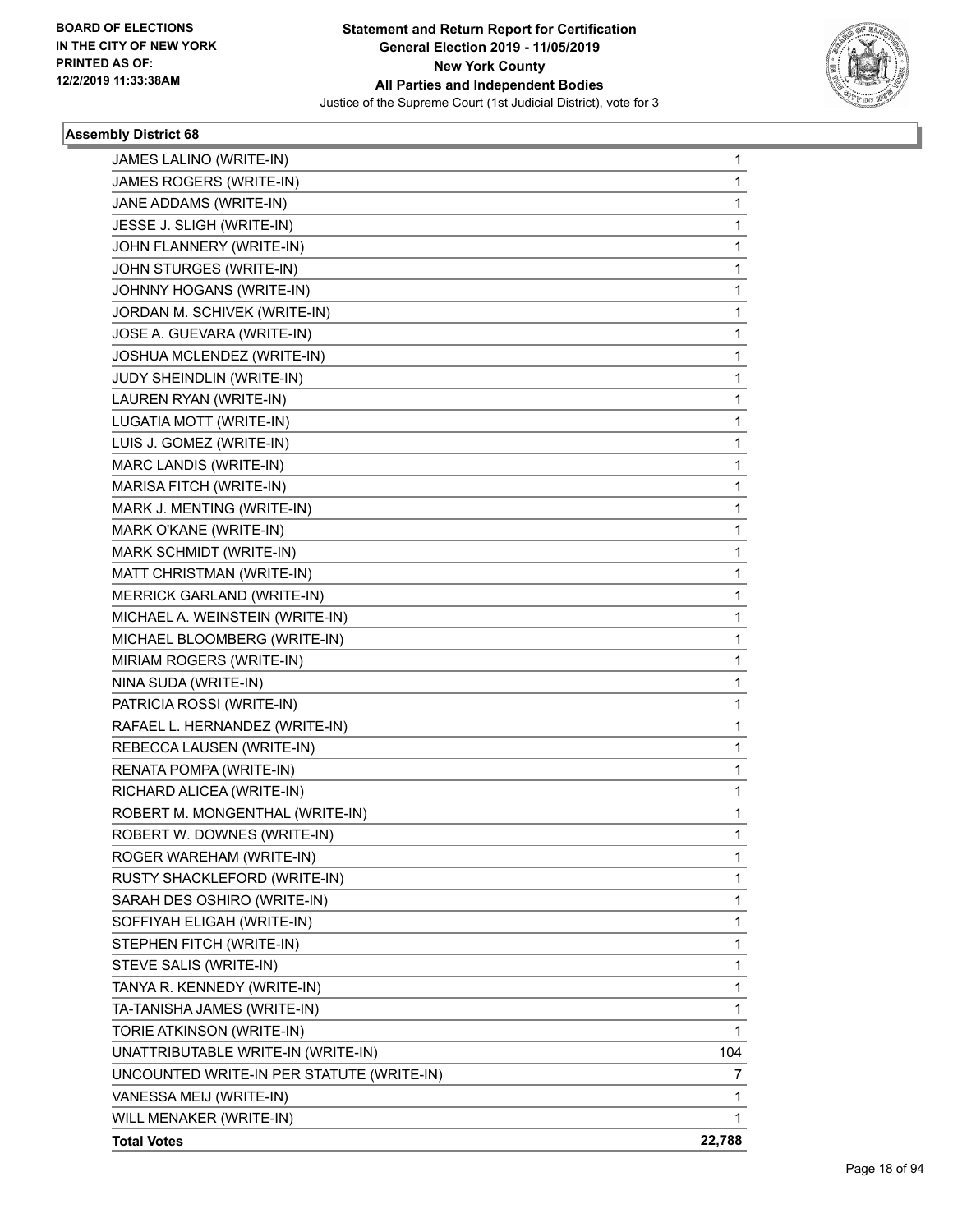

Unrecorded 15,357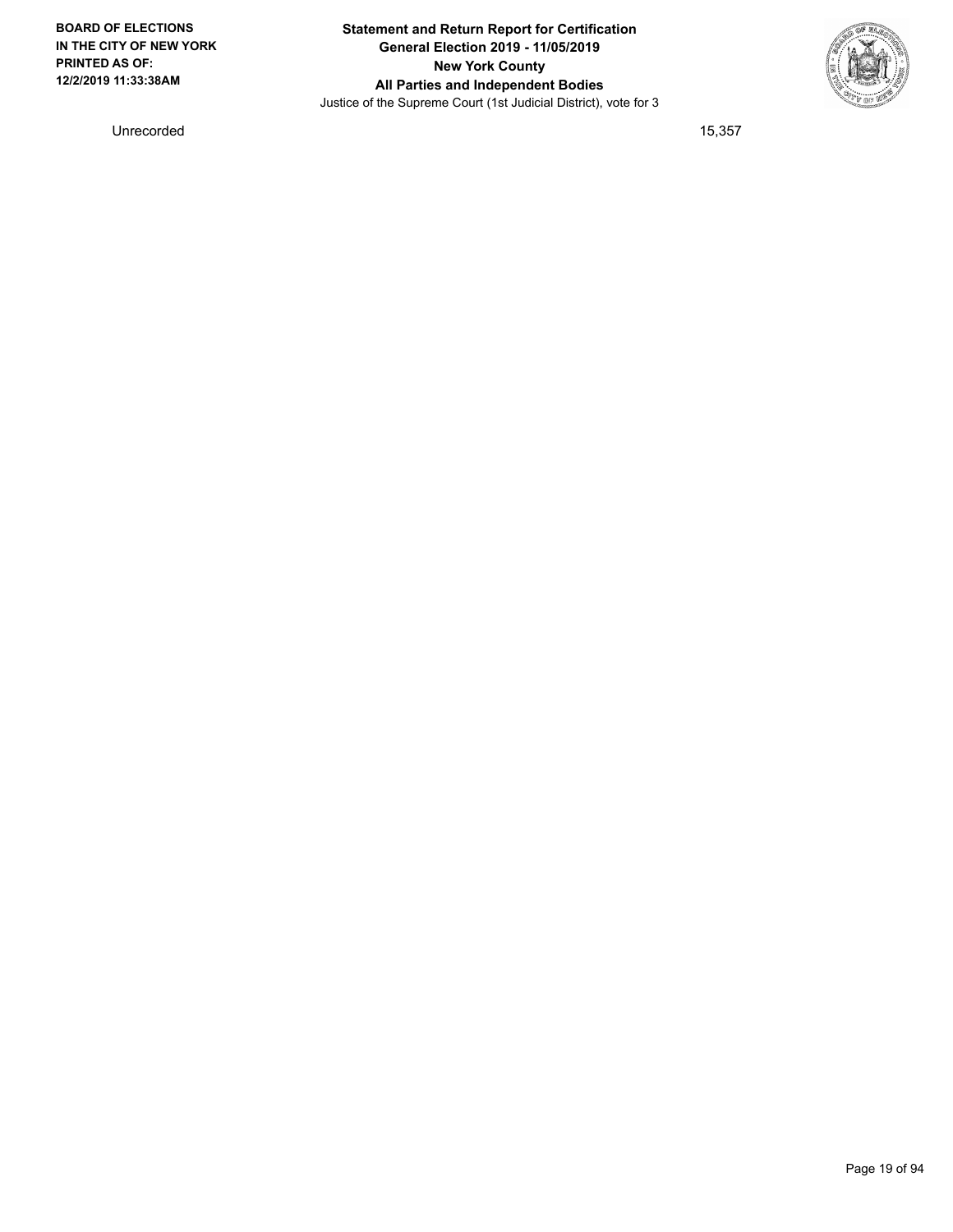

| PUBLIC COUNTER                                           | 20,983       |
|----------------------------------------------------------|--------------|
| MANUALLY COUNTED EMERGENCY                               | 0            |
| <b>ABSENTEE / MILITARY</b>                               | 550          |
| <b>AFFIDAVIT</b>                                         | 155          |
| <b>Total Ballots</b>                                     | 21,688       |
| Less - Inapplicable Federal/Special Presidential Ballots | 0            |
| <b>Total Applicable Ballots</b>                          | 21,688       |
| MARTIN SHULMAN (DEMOCRATIC)                              | 15,490       |
| SHAWN T. KELLY (DEMOCRATIC)                              | 15,089       |
| JENNIFER SCHECTER (DEMOCRATIC)                           | 16,325       |
| ABE JAROS (WRITE-IN)                                     | 1            |
| ADAM E. LENBERG (WRITE-IN)                               | 1            |
| ADAM OFFENHARTZ (WRITE-IN)                               | 1            |
| AIMEE CARLISLE (WRITE-IN)                                | 1            |
| ALAN FLACKS (WRITE-IN)                                   | 7            |
| ALEXIS ARTHUS (WRITE-IN)                                 | 1            |
| ALLISON WEASE (WRITE-IN)                                 | 1            |
| ALMA ABRAMS (WRITE-IN)                                   | 1            |
| ALTON H. MADDOX JR. (WRITE-IN)                           | $\mathbf{1}$ |
| ALYSSA WORK (WRITE-IN)                                   | 1            |
| AMANDA DENARO (WRITE-IN)                                 | 1            |
| AMY FECHTER (WRITE-IN)                                   | 1            |
| ANDREA CATSIMATIDIS (WRITE-IN)                           | 1            |
| ANDREA WEST (WRITE-IN)                                   | 1            |
| ANDREW DARCEY (WRITE-IN)                                 | $\mathbf{1}$ |
| ANDREW NICAVALUZZI (WRITE-IN)                            | 1            |
| ANDREW YANG (WRITE-IN)                                   | 1            |
| ANNA DELUCIA (WRITE-IN)                                  | 1            |
| ANNY LEE MCKECHNIE (WRITE-IN)                            | 1            |
| ANTHONY T. DIPIERTRO (WRITE-IN)                          | 1            |
| ARCADIO CASILLAS (WRITE-IN)                              | 1            |
| ARGOS HOFFMAN (WRITE-IN)                                 | 1            |
| ARTHUR SCHWARTZ (WRITE-IN)                               | 1            |
| ASHLEE CRAWFORD (WRITE-IN)                               | 1            |
| <b>BABE RUTH (WRITE-IN)</b>                              | 1            |
| BERNIE SANDERS (WRITE-IN)                                | 2            |
| BILL DE BLASIO (WRITE-IN)                                | $\mathbf{1}$ |
| BOB HELBOCH (WRITE-IN)                                   | 1            |
| <b>BRIAN CHIRICHIGAO (WRITE-IN)</b>                      | 1            |
| CAROL SHARPE (WRITE-IN)                                  | $\mathbf{1}$ |
| CATHY GRED (WRITE-IN)                                    | 1            |
| CHIRLAINE DEBLASIO (WRITE-IN)                            | 1            |
| CHRIS GERMAN (WRITE-IN)                                  | 1            |
| CHRIS TEMME (WRITE-IN)                                   | 1            |
| CHRISTIAN BECKER (WRITE-IN)                              | 1            |
| CURTIS SLIWA (WRITE-IN)                                  | $\mathbf{1}$ |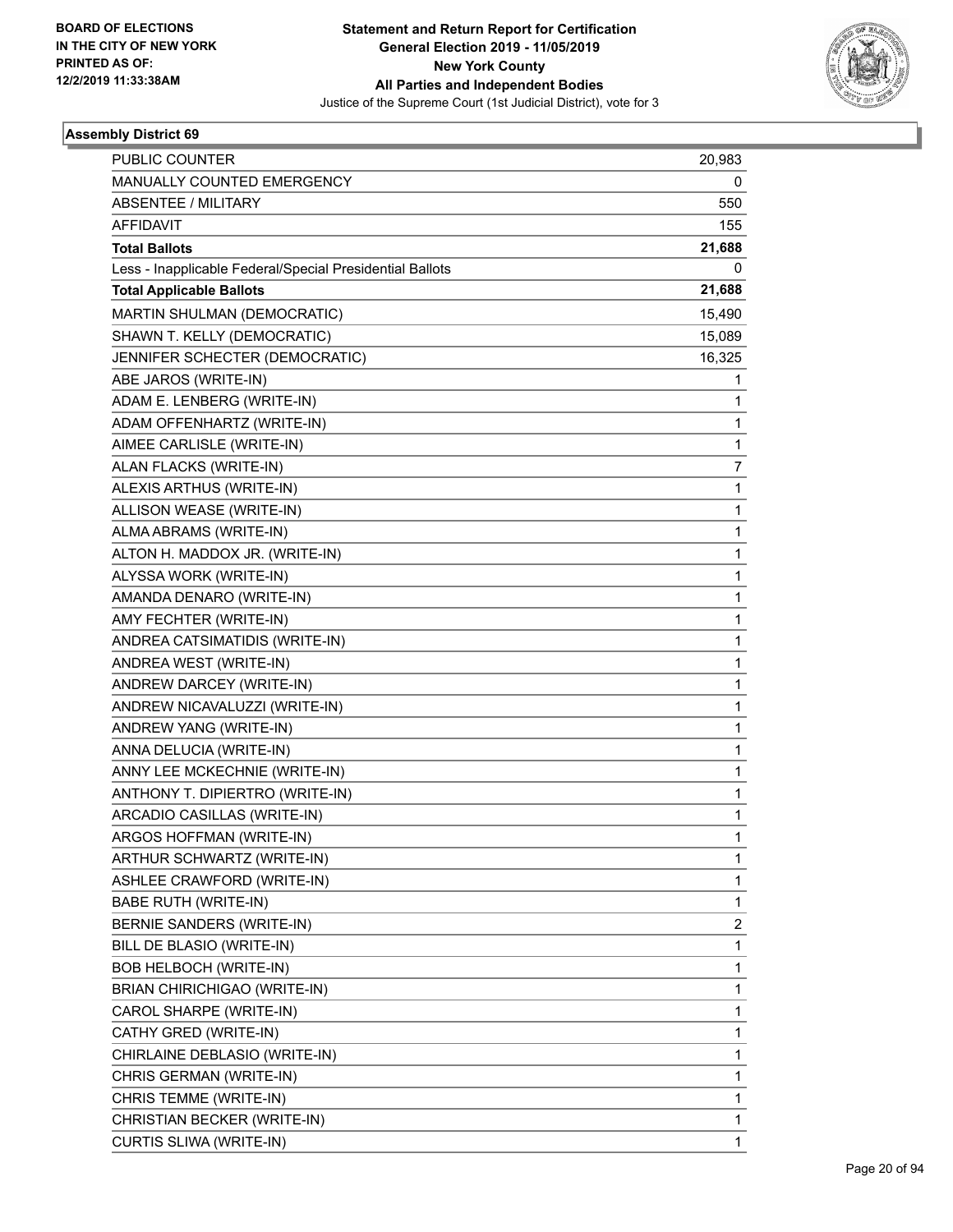

| DAN LEE (WRITE-IN)                     | $\mathbf{1}$   |
|----------------------------------------|----------------|
| DANIEL CRENSHAW (WRITE-IN)             | 1              |
| DAVID B. STEINBERG (WRITE-IN)          | 1              |
| DAVID LOCHNER (WRITE-IN)               | 1              |
| DAVID S. WEINTROUB (WRITE-IN)          | 1              |
| DAVID SHIFEEN (WRITE-IN)               | 1              |
| DEBORAH ASCHEIM (WRITE-IN)             | 1              |
| DEVIN CONWAY (WRITE-IN)                | 1              |
| DONALD TRUMP (WRITE-IN)                | 4              |
| DONALD TRUMP JR. (WRITE-IN)            | 2              |
| EDMOND FOLEY (WRITE-IN)                | 1              |
| EDWIN BAUM (WRITE-IN)                  | 1              |
| ELIE SALOMAN (WRITE-IN)                | 1              |
| ELIHU MASSEL (WRITE-IN)                | 1              |
| ELINOR HOFFMANN (WRITE-IN)             | 1              |
| ELIZABETH WARREN (WRITE-IN)            | 1              |
| ELON MUSK (WRITE-IN)                   | 2              |
| ELSIE CHANDLER (WRITE-IN)              | 1              |
| EMILY HOFFMAN (WRITE-IN)               | 1              |
| EMILY NYMAN (WRITE-IN)                 | 1              |
| EUGENE VILLALOBOS (WRITE-IN)           | 1              |
| FRANKLIN ROOSEVELT IV (WRITE-IN)       | 1              |
| FULIAN CASTRO (WRITE-IN)               | 1              |
| <b>GAIL BREWER (WRITE-IN)</b>          | 1              |
| GAIL WRIGHT-SIMMONS SITMANS (WRITE-IN) | 1              |
| GARY E. OSIUS (WRITE-IN)               | 1              |
| GERALD J. DONNELLY (WRITE-IN)          | 1              |
| GIL HODGES (WRITE-IN)                  | 1              |
| <b>GRACE VEE (WRITE-IN)</b>            | 1              |
| <b>GREGG ROTH (WRITE-IN)</b>           | 1              |
| <b>GRIFFIN SHELLEY (WRITE-IN)</b>      | 1              |
| HAL PHILLIPS (WRITE-IN)                | 1              |
| HELEN ONG HAI (WRITE-IN)               | 1              |
| HOMER HARRIS (WRITE-IN)                | 1              |
| HUMPHREY BOEGART (WRITE-IN)            | 1              |
| IAN CUNNINGHAM (WRITE-IN)              | 1              |
| ISAAC ROSZLER (WRITE-IN)               | 1              |
| JACKIE ROBINSON (WRITE-IN)             | 1              |
| JACOB LEISTER (WRITE-IN)               | 1              |
| JACOB SHER (WRITE-IN)                  | $\overline{c}$ |
| JAKE STEVENS (WRITE-IN)                | 1              |
| JAMES B. COMEY (WRITE-IN)              | 1              |
| JAMES TEMME (WRITE-IN)                 | 1              |
| JAMIE GORDON (WRITE-IN)                | 1              |
| JANE KANTOR (WRITE-IN)                 | 1              |
| JANE ORGEL (WRITE-IN)                  | $\mathbf{1}$   |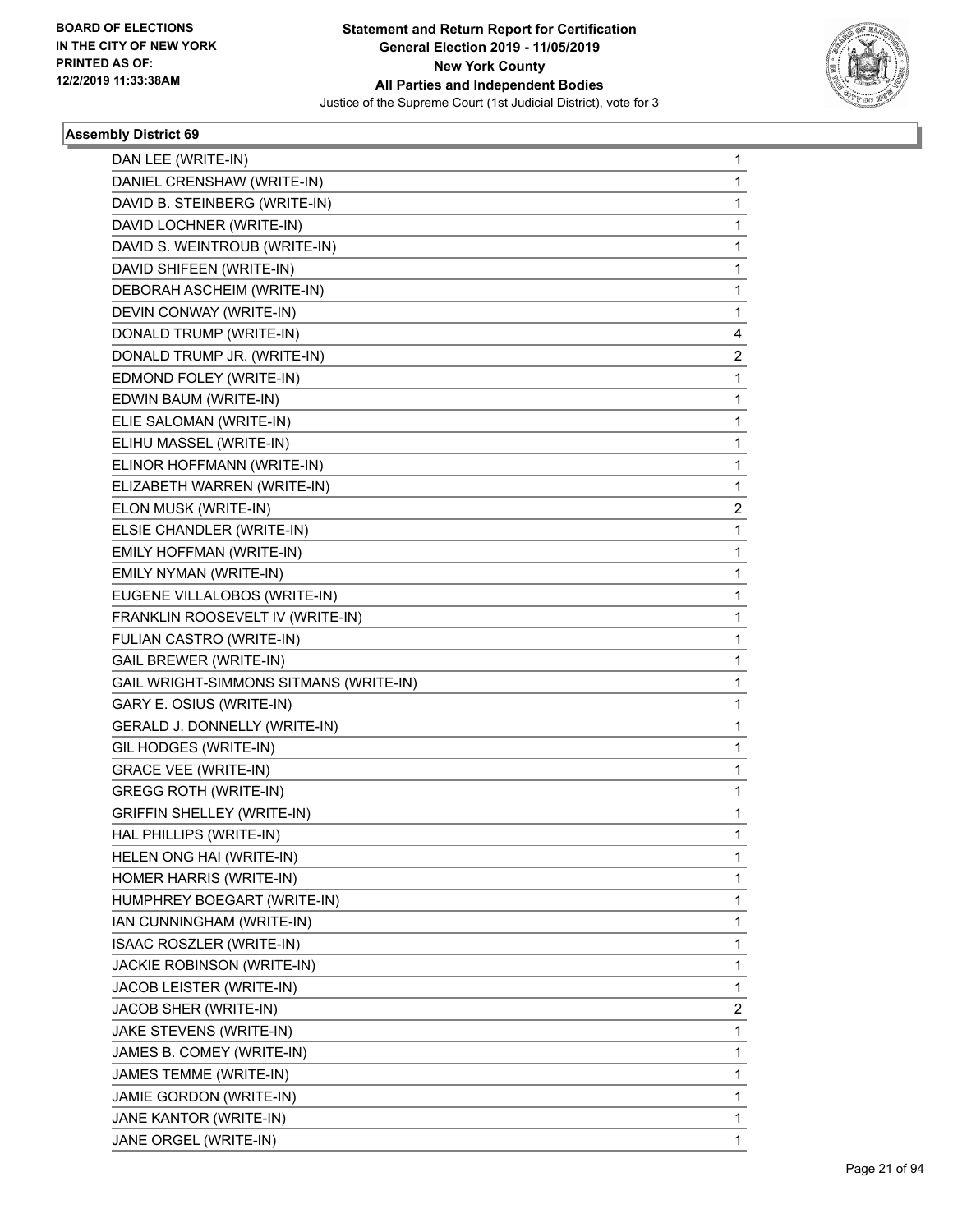

| JASON F. LOWE (WRITE-IN)<br>JEANINE PIRRO (WRITE-IN)<br>JENNIFER COLYER (WRITE-IN)<br>JENNIFER COPSON MCMAMS (WRITE-IN)<br>JENNIFER MEYERS (WRITE-IN)<br>JEREMY KAMEN (WRITE-IN)<br>JEREMY SUSSMAN (WRITE-IN)<br>JESSE LIFSHITZ (WRITE-IN)<br>JILL GRECO (WRITE-IN)<br>JIM NALLY (WRITE-IN)<br>JOAN GRECO (WRITE-IN)<br>JO-ANN H. WHITEHORN (WRITE-IN)<br>JOE DOBRIN (WRITE-IN)<br>JOEL GOLOUIN (WRITE-IN)<br>JOEL MAXMAN (WRITE-IN)<br>JOEL R. GILBERT (WRITE-IN)<br>JOHN CARRARA (WRITE-IN)<br>JOHN CATSIMATIDIS (WRITE-IN)<br>JOHN DOE (WRITE-IN)<br>JON L. NORINSBERG (WRITE-IN)<br>JONATHAN GOLDIN (WRITE-IN)<br>JONATHAN WEG (WRITE-IN)<br>JOSEF M. KLAZEN (WRITE-IN)<br>JOSEPH C. BORELLI (WRITE-IN)<br>JOSEPH R. MCKECHNIE JR. (WRITE-IN)<br>JOSHUA DRATEL (WRITE-IN)<br>JOSHUA MEYERS (WRITE-IN)<br>JUDY SHEINDLIN (WRITE-IN)<br>JULIE SCALIA (WRITE-IN)<br>JUSTIN SPIRO (WRITE-IN)<br>JUSTIN TIMDLWOOD (WRITE-IN)<br>KATE HARRISON (WRITE-IN)<br>KATHERINE HAYWARD (WRITE-IN)<br>KEN BEEKER (WRITE-IN)<br>KENNETH C. HOLDER (WRITE-IN)<br>KIMBERLY FERRARO (WRITE-IN)<br>LAURA BARON (WRITE-IN)<br>LAURA SANTOS-BISHOP (WRITE-IN)<br>LAWRENCE J. GREENBUSH (WRITE-IN)<br>LAWRENCE KAHN (WRITE-IN)<br>LAWRENCE S. GOLDMAN (WRITE-IN)<br>LAWRENCE S. HUFFINGS (WRITE-IN)<br>LEWIS TAISHOFF (WRITE-IN)<br>LINDSAY HONAN (WRITE-IN)<br>LIONEL MESSI (WRITE-IN) |   |
|----------------------------------------------------------------------------------------------------------------------------------------------------------------------------------------------------------------------------------------------------------------------------------------------------------------------------------------------------------------------------------------------------------------------------------------------------------------------------------------------------------------------------------------------------------------------------------------------------------------------------------------------------------------------------------------------------------------------------------------------------------------------------------------------------------------------------------------------------------------------------------------------------------------------------------------------------------------------------------------------------------------------------------------------------------------------------------------------------------------------------------------------------------------------------------------------------------------------------------------------------------------------------------------------------------------------------------------------------------------------|---|
|                                                                                                                                                                                                                                                                                                                                                                                                                                                                                                                                                                                                                                                                                                                                                                                                                                                                                                                                                                                                                                                                                                                                                                                                                                                                                                                                                                      | 1 |
|                                                                                                                                                                                                                                                                                                                                                                                                                                                                                                                                                                                                                                                                                                                                                                                                                                                                                                                                                                                                                                                                                                                                                                                                                                                                                                                                                                      | 1 |
|                                                                                                                                                                                                                                                                                                                                                                                                                                                                                                                                                                                                                                                                                                                                                                                                                                                                                                                                                                                                                                                                                                                                                                                                                                                                                                                                                                      | 1 |
|                                                                                                                                                                                                                                                                                                                                                                                                                                                                                                                                                                                                                                                                                                                                                                                                                                                                                                                                                                                                                                                                                                                                                                                                                                                                                                                                                                      | 1 |
|                                                                                                                                                                                                                                                                                                                                                                                                                                                                                                                                                                                                                                                                                                                                                                                                                                                                                                                                                                                                                                                                                                                                                                                                                                                                                                                                                                      | 1 |
|                                                                                                                                                                                                                                                                                                                                                                                                                                                                                                                                                                                                                                                                                                                                                                                                                                                                                                                                                                                                                                                                                                                                                                                                                                                                                                                                                                      | 1 |
|                                                                                                                                                                                                                                                                                                                                                                                                                                                                                                                                                                                                                                                                                                                                                                                                                                                                                                                                                                                                                                                                                                                                                                                                                                                                                                                                                                      | 1 |
|                                                                                                                                                                                                                                                                                                                                                                                                                                                                                                                                                                                                                                                                                                                                                                                                                                                                                                                                                                                                                                                                                                                                                                                                                                                                                                                                                                      | 1 |
|                                                                                                                                                                                                                                                                                                                                                                                                                                                                                                                                                                                                                                                                                                                                                                                                                                                                                                                                                                                                                                                                                                                                                                                                                                                                                                                                                                      | 1 |
|                                                                                                                                                                                                                                                                                                                                                                                                                                                                                                                                                                                                                                                                                                                                                                                                                                                                                                                                                                                                                                                                                                                                                                                                                                                                                                                                                                      | 1 |
|                                                                                                                                                                                                                                                                                                                                                                                                                                                                                                                                                                                                                                                                                                                                                                                                                                                                                                                                                                                                                                                                                                                                                                                                                                                                                                                                                                      | 1 |
|                                                                                                                                                                                                                                                                                                                                                                                                                                                                                                                                                                                                                                                                                                                                                                                                                                                                                                                                                                                                                                                                                                                                                                                                                                                                                                                                                                      | 1 |
|                                                                                                                                                                                                                                                                                                                                                                                                                                                                                                                                                                                                                                                                                                                                                                                                                                                                                                                                                                                                                                                                                                                                                                                                                                                                                                                                                                      | 1 |
|                                                                                                                                                                                                                                                                                                                                                                                                                                                                                                                                                                                                                                                                                                                                                                                                                                                                                                                                                                                                                                                                                                                                                                                                                                                                                                                                                                      | 1 |
|                                                                                                                                                                                                                                                                                                                                                                                                                                                                                                                                                                                                                                                                                                                                                                                                                                                                                                                                                                                                                                                                                                                                                                                                                                                                                                                                                                      | 1 |
|                                                                                                                                                                                                                                                                                                                                                                                                                                                                                                                                                                                                                                                                                                                                                                                                                                                                                                                                                                                                                                                                                                                                                                                                                                                                                                                                                                      | 1 |
|                                                                                                                                                                                                                                                                                                                                                                                                                                                                                                                                                                                                                                                                                                                                                                                                                                                                                                                                                                                                                                                                                                                                                                                                                                                                                                                                                                      | 1 |
|                                                                                                                                                                                                                                                                                                                                                                                                                                                                                                                                                                                                                                                                                                                                                                                                                                                                                                                                                                                                                                                                                                                                                                                                                                                                                                                                                                      | 1 |
|                                                                                                                                                                                                                                                                                                                                                                                                                                                                                                                                                                                                                                                                                                                                                                                                                                                                                                                                                                                                                                                                                                                                                                                                                                                                                                                                                                      | 1 |
|                                                                                                                                                                                                                                                                                                                                                                                                                                                                                                                                                                                                                                                                                                                                                                                                                                                                                                                                                                                                                                                                                                                                                                                                                                                                                                                                                                      | 1 |
|                                                                                                                                                                                                                                                                                                                                                                                                                                                                                                                                                                                                                                                                                                                                                                                                                                                                                                                                                                                                                                                                                                                                                                                                                                                                                                                                                                      | 1 |
|                                                                                                                                                                                                                                                                                                                                                                                                                                                                                                                                                                                                                                                                                                                                                                                                                                                                                                                                                                                                                                                                                                                                                                                                                                                                                                                                                                      | 1 |
|                                                                                                                                                                                                                                                                                                                                                                                                                                                                                                                                                                                                                                                                                                                                                                                                                                                                                                                                                                                                                                                                                                                                                                                                                                                                                                                                                                      | 1 |
|                                                                                                                                                                                                                                                                                                                                                                                                                                                                                                                                                                                                                                                                                                                                                                                                                                                                                                                                                                                                                                                                                                                                                                                                                                                                                                                                                                      | 2 |
|                                                                                                                                                                                                                                                                                                                                                                                                                                                                                                                                                                                                                                                                                                                                                                                                                                                                                                                                                                                                                                                                                                                                                                                                                                                                                                                                                                      | 1 |
|                                                                                                                                                                                                                                                                                                                                                                                                                                                                                                                                                                                                                                                                                                                                                                                                                                                                                                                                                                                                                                                                                                                                                                                                                                                                                                                                                                      | 1 |
|                                                                                                                                                                                                                                                                                                                                                                                                                                                                                                                                                                                                                                                                                                                                                                                                                                                                                                                                                                                                                                                                                                                                                                                                                                                                                                                                                                      | 1 |
|                                                                                                                                                                                                                                                                                                                                                                                                                                                                                                                                                                                                                                                                                                                                                                                                                                                                                                                                                                                                                                                                                                                                                                                                                                                                                                                                                                      | 1 |
|                                                                                                                                                                                                                                                                                                                                                                                                                                                                                                                                                                                                                                                                                                                                                                                                                                                                                                                                                                                                                                                                                                                                                                                                                                                                                                                                                                      | 1 |
|                                                                                                                                                                                                                                                                                                                                                                                                                                                                                                                                                                                                                                                                                                                                                                                                                                                                                                                                                                                                                                                                                                                                                                                                                                                                                                                                                                      | 1 |
|                                                                                                                                                                                                                                                                                                                                                                                                                                                                                                                                                                                                                                                                                                                                                                                                                                                                                                                                                                                                                                                                                                                                                                                                                                                                                                                                                                      | 1 |
|                                                                                                                                                                                                                                                                                                                                                                                                                                                                                                                                                                                                                                                                                                                                                                                                                                                                                                                                                                                                                                                                                                                                                                                                                                                                                                                                                                      | 1 |
|                                                                                                                                                                                                                                                                                                                                                                                                                                                                                                                                                                                                                                                                                                                                                                                                                                                                                                                                                                                                                                                                                                                                                                                                                                                                                                                                                                      | 1 |
|                                                                                                                                                                                                                                                                                                                                                                                                                                                                                                                                                                                                                                                                                                                                                                                                                                                                                                                                                                                                                                                                                                                                                                                                                                                                                                                                                                      | 1 |
|                                                                                                                                                                                                                                                                                                                                                                                                                                                                                                                                                                                                                                                                                                                                                                                                                                                                                                                                                                                                                                                                                                                                                                                                                                                                                                                                                                      | 1 |
|                                                                                                                                                                                                                                                                                                                                                                                                                                                                                                                                                                                                                                                                                                                                                                                                                                                                                                                                                                                                                                                                                                                                                                                                                                                                                                                                                                      | 1 |
|                                                                                                                                                                                                                                                                                                                                                                                                                                                                                                                                                                                                                                                                                                                                                                                                                                                                                                                                                                                                                                                                                                                                                                                                                                                                                                                                                                      | 1 |
|                                                                                                                                                                                                                                                                                                                                                                                                                                                                                                                                                                                                                                                                                                                                                                                                                                                                                                                                                                                                                                                                                                                                                                                                                                                                                                                                                                      | 1 |
|                                                                                                                                                                                                                                                                                                                                                                                                                                                                                                                                                                                                                                                                                                                                                                                                                                                                                                                                                                                                                                                                                                                                                                                                                                                                                                                                                                      | 1 |
|                                                                                                                                                                                                                                                                                                                                                                                                                                                                                                                                                                                                                                                                                                                                                                                                                                                                                                                                                                                                                                                                                                                                                                                                                                                                                                                                                                      | 1 |
|                                                                                                                                                                                                                                                                                                                                                                                                                                                                                                                                                                                                                                                                                                                                                                                                                                                                                                                                                                                                                                                                                                                                                                                                                                                                                                                                                                      | 1 |
|                                                                                                                                                                                                                                                                                                                                                                                                                                                                                                                                                                                                                                                                                                                                                                                                                                                                                                                                                                                                                                                                                                                                                                                                                                                                                                                                                                      | 1 |
|                                                                                                                                                                                                                                                                                                                                                                                                                                                                                                                                                                                                                                                                                                                                                                                                                                                                                                                                                                                                                                                                                                                                                                                                                                                                                                                                                                      | 1 |
|                                                                                                                                                                                                                                                                                                                                                                                                                                                                                                                                                                                                                                                                                                                                                                                                                                                                                                                                                                                                                                                                                                                                                                                                                                                                                                                                                                      | 1 |
|                                                                                                                                                                                                                                                                                                                                                                                                                                                                                                                                                                                                                                                                                                                                                                                                                                                                                                                                                                                                                                                                                                                                                                                                                                                                                                                                                                      | 1 |
| LISA A. SOKOLOFF (WRITE-IN)                                                                                                                                                                                                                                                                                                                                                                                                                                                                                                                                                                                                                                                                                                                                                                                                                                                                                                                                                                                                                                                                                                                                                                                                                                                                                                                                          | 1 |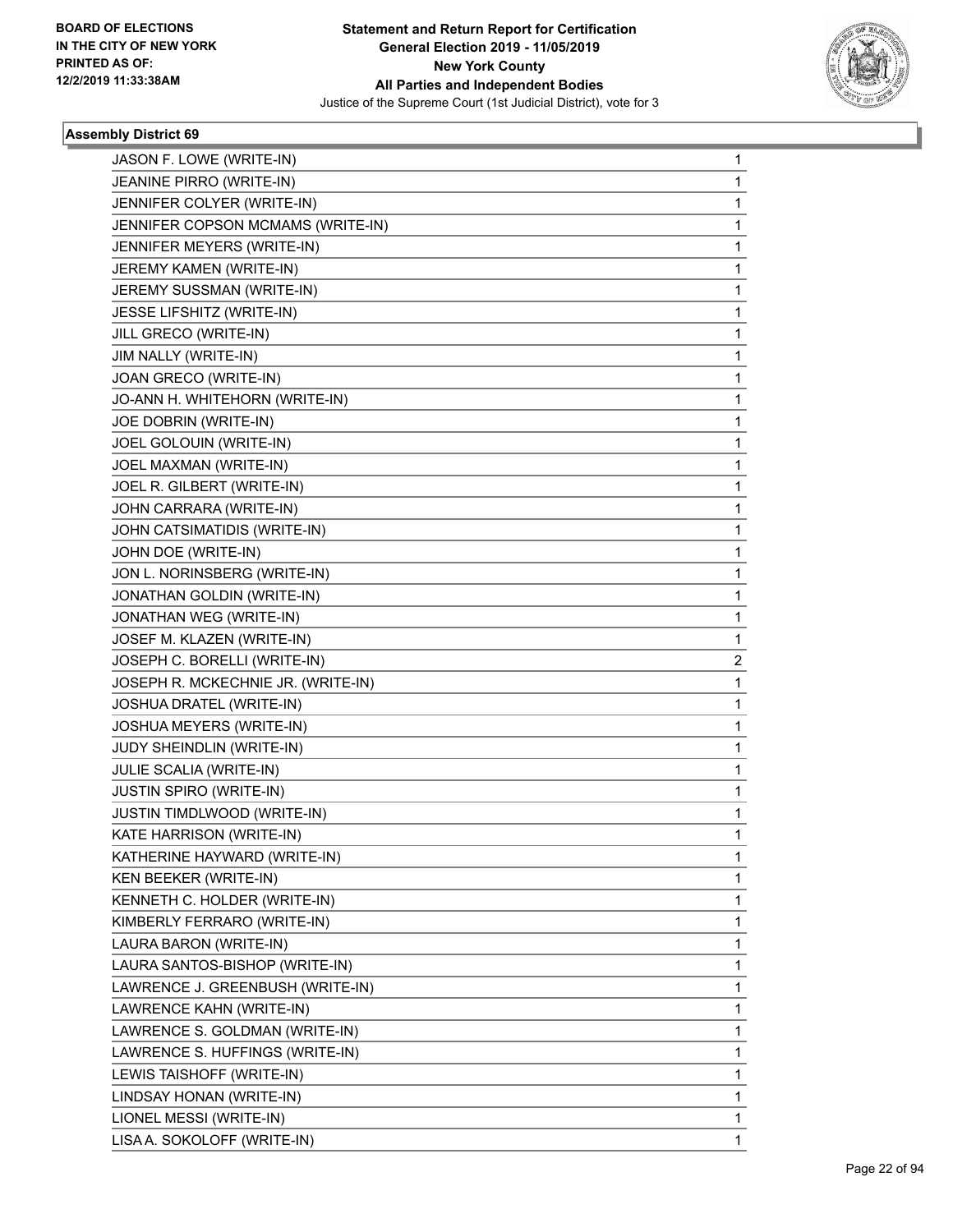

| LISA PERLMOTTER (WRITE-IN)     | 1 |
|--------------------------------|---|
| LISA SWANSON (WRITE-IN)        | 1 |
| LUCAS LARSON (WRITE-IN)        | 1 |
| MADINE JOHNSON (WRITE-IN)      | 1 |
| MALCOLM X (WRITE-IN)           | 1 |
| MARC RAMIREZ (WRITE-IN)        | 1 |
| MARC TOBAK (WRITE-IN)          | 1 |
| MARCO HERNANDEZ (WRITE-IN)     | 1 |
| MARGARET CHAN (WRITE-IN)       | 1 |
| MARIA SUART (WRITE-IN)         | 1 |
| MARIANNE WILLIAMSON (WRITE-IN) | 1 |
| MARIE GUNDERSON (WRITE-IN)     | 1 |
| MARK AXINN (WRITE-IN)          | 1 |
| MARK DEROCO (WRITE-IN)         | 1 |
| MARK J. WEINSTEIN (WRITE-IN)   | 2 |
| MARK LANDIS (WRITE-IN)         | 1 |
| MARTIN DAVIS (WRITE-IN)        | 1 |
| MARTIN FREEMAN (WRITE-IN)      | 1 |
| MARTIN SHORT (WRITE-IN)        | 1 |
| MATT BONDI (WRITE-IN)          | 1 |
| MATT HOLTZMAN (WRITE-IN)       | 1 |
| MATTHEW BRINKERHOFF (WRITE-IN) | 1 |
| MATTHEW ROCKWOOD (WRITE-IN)    | 2 |
| <b>MEANN GALING (WRITE-IN)</b> | 1 |
| MEETA AHAND (WRITE-IN)         | 1 |
| MEL WINOKUR (WRITE-IN)         | 1 |
| MICHAEL ARTHUS (WRITE-IN)      | 1 |
| MICHAEL BLOOMBERG (WRITE-IN)   | 3 |
| MICHAEL BRANDINI (WRITE-IN)    | 1 |
| MICHAEL KATZ (WRITE-IN)        | 1 |
| MICHAEL ROONEY (WRITE-IN)      | 1 |
| MICHELLE GELERENT (WRITE-IN)   | 1 |
| MIKE LOPES (WRITE-IN)          | 1 |
| MIKS GALING (WRITE-IN)         | 1 |
| MORGAN FREEMAN (WRITE-IN)      | 1 |
| MORRIS MASSEL (WRITE-IN)       | 1 |
| NAOMI LEVIN (WRITE-IN)         | 1 |
| NAOMI SOSHER (WRITE-IN)        | 1 |
| NEAL ROSENSTEIN (WRITE-IN)     | 1 |
| NEIL HOWDWORK (WRITE-IN)       | 1 |
| NEVA D. STROM (WRITE-IN)       | 1 |
| NICHOLAS HAYWARD (WRITE-IN)    | 1 |
| NIKKI HALEY (WRITE-IN)         | 1 |
| NOAH M. SINGE (WRITE-IN)       | 1 |
| NORIKO SENGOKU (WRITE-IN)      | 1 |
| PETER KIRCHHEIMER (WRITE-IN)   | 1 |
|                                |   |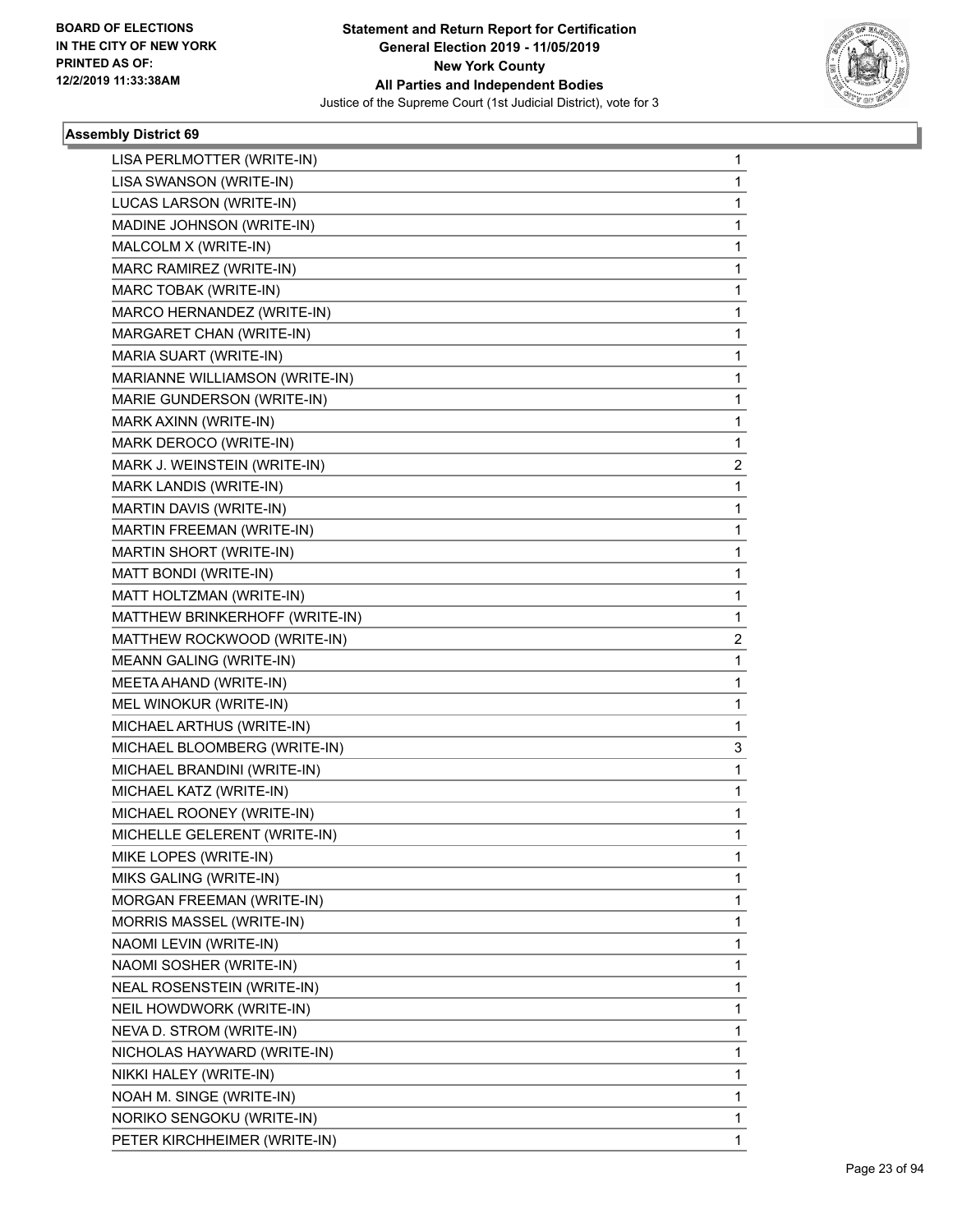

| PHIL HERMAN (WRITE-IN)                    | 1                       |
|-------------------------------------------|-------------------------|
| PHILLIP ROSENTHAL (WRITE-IN)              | 1                       |
| RAND PAUL (WRITE-IN)                      | 1                       |
| RAY KELLY (WRITE-IN)                      | 1                       |
| RICHARD GOODMAN (WRITE-IN)                | 1                       |
| ROBERT JESMALL (WRITE-IN)                 | 1                       |
| ROBERT MOSES (WRITE-IN)                   | 1                       |
| ROBERT ROSENTHAL (WRITE-IN)               | 1                       |
| RON BENNINGTON (WRITE-IN)                 | 1                       |
| RON CURRIE (WRITE-IN)                     | 1                       |
| RON HALPER (WRITE-IN)                     | 1                       |
| RONALD L. KUBY (WRITE-IN)                 | 1                       |
| RONDO SHELLEY (WRITE-IN)                  | 1                       |
| RUDOLPH GIULIANI (WRITE-IN)               | 1                       |
| RYAN E. KOLEDA (WRITE-IN)                 | 1                       |
| SAM SPADE (WRITE-IN)                      | 1                       |
| SAMSON ABRAMS (WRITE-IN)                  | 1                       |
| SAMUEL BART (WRITE-IN)                    | 1                       |
| SAN HOWELL II (WRITE-IN)                  | 1                       |
| SANCHO GALING (WRITE-IN)                  | 1                       |
| SARAH SHULEVITZ VORHAND (WRITE-IN)        | 1                       |
| SEAN DOOLITTLE (WRITE-IN)                 | 1                       |
| SEAN MAGERS (WRITE-IN)                    | 1                       |
| SEAN MAQERS (WRITE-IN)                    | 1                       |
| SEAN N. DONOVAN (WRITE-IN)                | 1                       |
| SEAN SISON (WRITE-IN)                     | 1                       |
| SHARON O'SHAUGHNESSY (WRITE-IN)           | 1                       |
| SHELDON LIEBSENTEN (WRITE-IN)             | 1                       |
| SHILOH ABRAMS (WRITE-IN)                  | 1                       |
| STEVE DI LENARDO (WRITE-IN)               | 1                       |
| STUART FRAASS (WRITE-IN)                  | 1                       |
| SUSAN KUPFERBERG (WRITE-IN)               | 1                       |
| SVEN PRUDLO (WRITE-IN)                    | 1                       |
| THOMAS KNIERIM (WRITE-IN)                 | 1                       |
| TIFFANY CABAN (WRITE-IN)                  | $\overline{\mathbf{c}}$ |
| TIM MARQUEZ (WRITE-IN)                    | 1                       |
| TIM WU (WRITE-IN)                         | 1                       |
| TOM SEAVER (WRITE-IN)                     | 1                       |
| TULSI GABBARD (WRITE-IN)                  | 1                       |
| UNATTRIBUTABLE WRITE-IN (WRITE-IN)        | 161                     |
| UNCOUNTED WRITE-IN PER STATUTE (WRITE-IN) | 2                       |
| VAUGHN BUTTERFIELD (WRITE-IN)             | $\mathbf{1}$            |
| WILLIAM FLEISCHER (WRITE-IN)              | 1                       |
| WILLIAM KUNSTLER (WRITE-IN)               | 1                       |
| YANNI SMITH (WRITE-IN)                    | 1                       |
| ZEPHYR TEACHOUT (WRITE-IN)                | 1                       |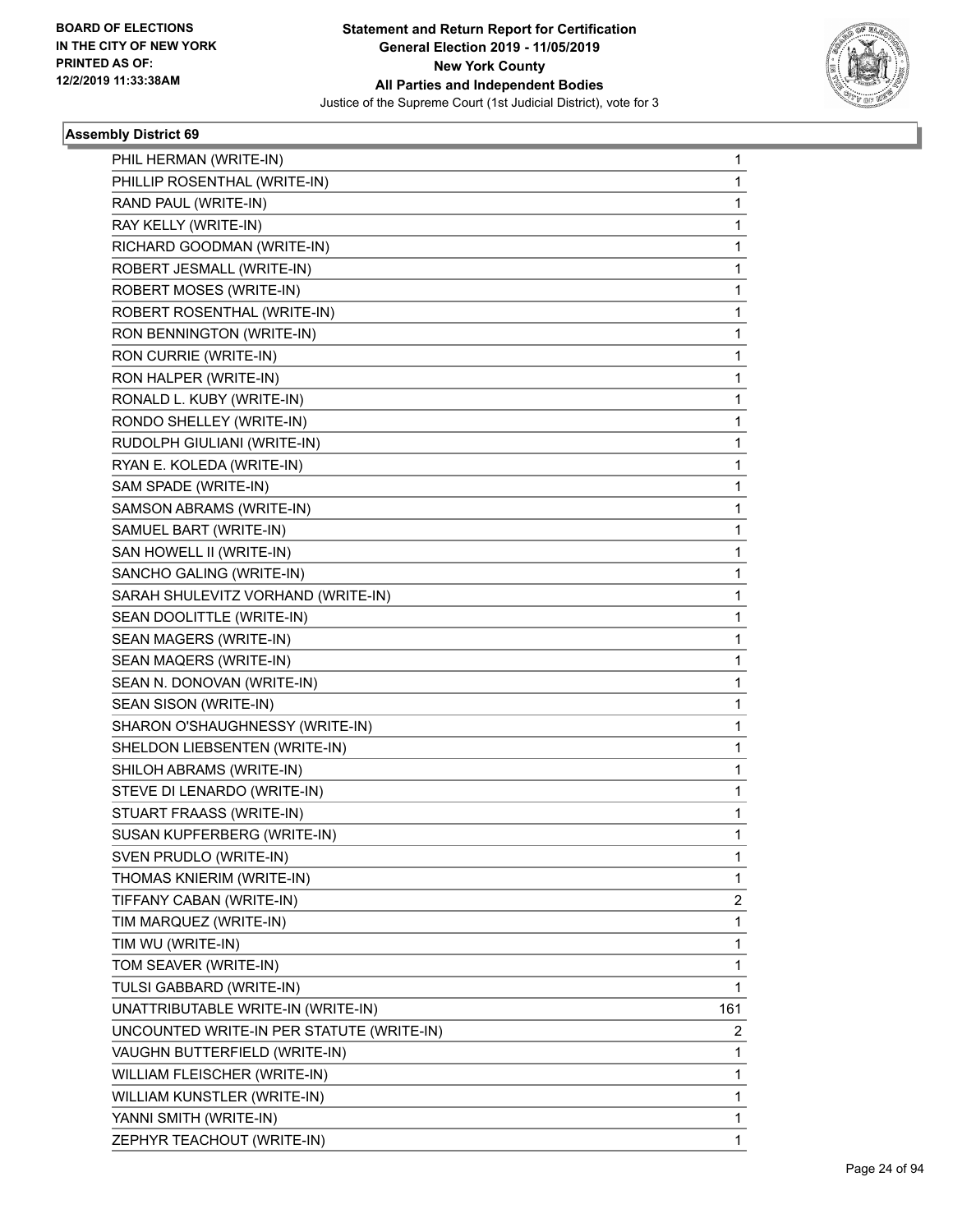

| __                 |  |
|--------------------|--|
| <b>Total Votes</b> |  |
| <b>Jnrecorded</b>  |  |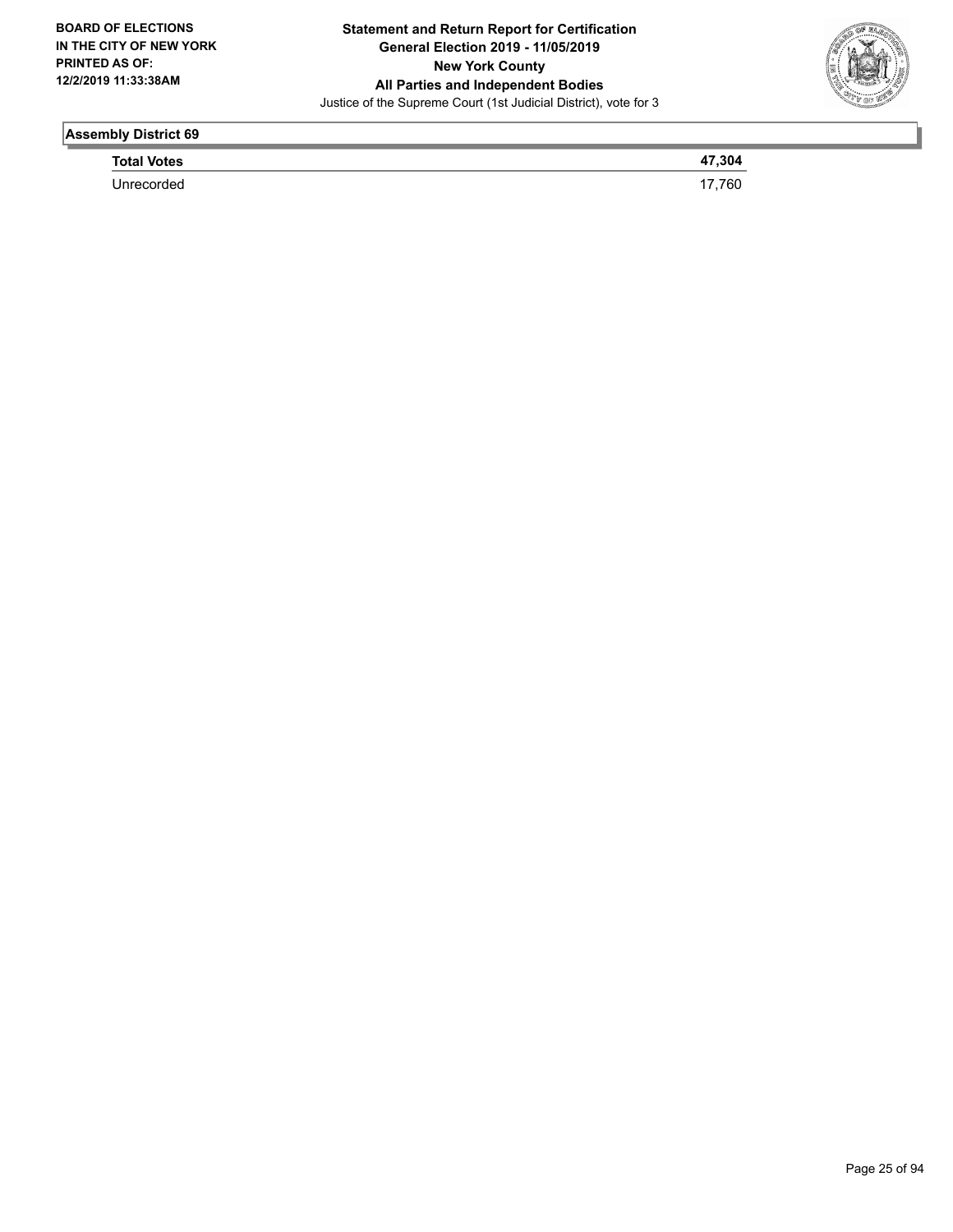

| PUBLIC COUNTER                                           | 16,622         |
|----------------------------------------------------------|----------------|
| MANUALLY COUNTED EMERGENCY                               | 0              |
| ABSENTEE / MILITARY                                      | 443            |
| <b>AFFIDAVIT</b>                                         | 176            |
| <b>Total Ballots</b>                                     | 17,241         |
| Less - Inapplicable Federal/Special Presidential Ballots | 0              |
| <b>Total Applicable Ballots</b>                          | 17,241         |
| MARTIN SHULMAN (DEMOCRATIC)                              | 10,334         |
| SHAWN T. KELLY (DEMOCRATIC)                              | 11,319         |
| JENNIFER SCHECTER (DEMOCRATIC)                           | 11,351         |
| AL SHARPTON (WRITE-IN)                                   | 1              |
| ALBERT S. MISHAAN (WRITE-IN)                             | 1              |
| ALEXANDRIA BAZIGOS (WRITE-IN)                            | $\mathbf{1}$   |
| ALEXIS POSEY (WRITE-IN)                                  | 1              |
| ALLISON L. FIELDS (WRITE-IN)                             | 1              |
| ANDY BYFORD (WRITE-IN)                                   | 1              |
| ANGELA DAVIS (WRITE-IN)                                  | 1              |
| ANNA LEWIS (WRITE-IN)                                    | 1              |
| ANTON PRIBYSH (WRITE-IN)                                 | $\mathbf{1}$   |
| ASHLEE CRAWFORD (WRITE-IN)                               | 1              |
| ATTY MADDOX (WRITE-IN)                                   | 1              |
| AUDREY MOORE (WRITE-IN)                                  | 1              |
| BILL DE BLASIO (WRITE-IN)                                | $\overline{2}$ |
| CAITLIN YORK (WRITE-IN)                                  | $\mathbf{1}$   |
| CARL WILLIAMS (WRITE-IN)                                 | $\mathbf{1}$   |
| CARLA VARRIME (WRITE-IN)                                 | 1              |
| CHRIS CUOMO (WRITE-IN)                                   | 1              |
| <b>CLAUDE PLATTON (WRITE-IN)</b>                         | 1              |
| DAVE WINDHURST (WRITE-IN)                                | 1              |
| DAVID CARLISLE (WRITE-IN)                                | 1              |
| DAVID DINKINS (WRITE-IN)                                 | $\mathbf{1}$   |
| DAYANA BOXLEY (WRITE-IN)                                 | 1              |
| DENNIS SHELTON (WRITE-IN)                                | 1              |
| DONALD TRUMP (WRITE-IN)                                  | 3              |
| DORIS LING-COHAN (WRITE-IN)                              | 1              |
| DOV HIVIND (WRITE-IN)                                    | 1              |
| DWAYNE BENTLEY (WRITE-IN)                                | $\mathbf{1}$   |
| ERIC ALEXANDER (WRITE-IN)                                | 1              |
| <b>GLENN GUCCIARDO (WRITE-IN)</b>                        | 1              |
| HANNAH WALSH (WRITE-IN)                                  | $\mathbf{1}$   |
| HAROLD E. ADANS (WRITE-IN)                               | 1              |
| HELEN ROSENTHAL (WRITE-IN)                               | 1              |
| HILLARY CLINTON (WRITE-IN)                               | $\mathbf{1}$   |
| JAIME CASSAVECHIA (WRITE-IN)                             | 1              |
| JASON CLARK (WRITE-IN)                                   | 1              |
| JEFFREY LAI (WRITE-IN)                                   | $\mathbf{1}$   |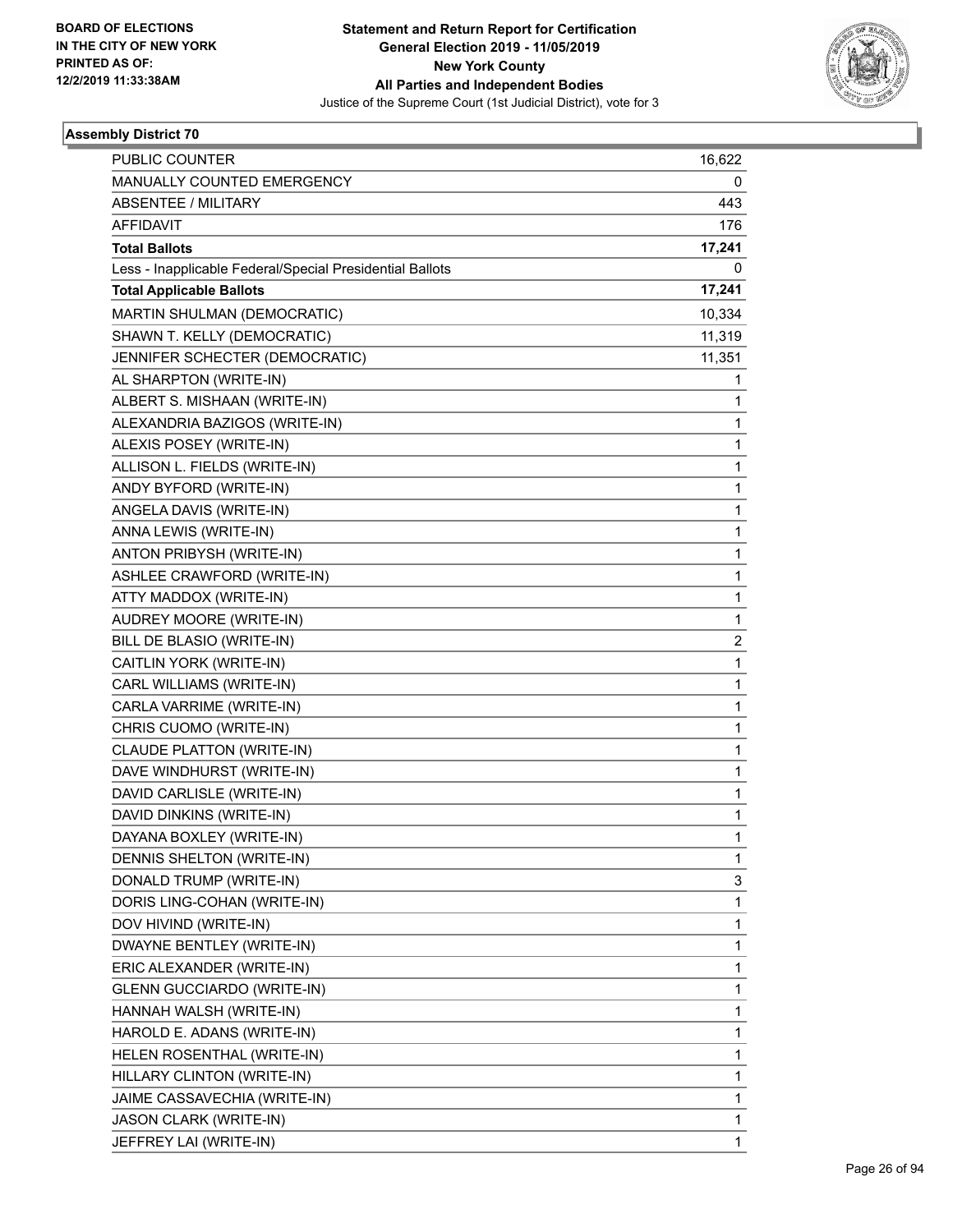

| <b>JESSICA MAGALDI (WRITE-IN)</b> | 1 |
|-----------------------------------|---|
| JILL STEIN (WRITE-IN)             | 1 |
| JOAN SCHNEIDER (WRITE-IN)         | 1 |
| JOHNNIE WILDER PHD. (WRITE-IN)    | 1 |
| KAREN FLOWERS (WRITE-IN)          | 1 |
| KARUME JAMES (WRITE-IN)           | 1 |
| KATIE CARLISLE (WRITE-IN)         | 1 |
| KATRINA PARRIS (WRITE-IN)         | 1 |
| KEITH WRIGHT (WRITE-IN)           | 1 |
| KIM SMITH (WRITE-IN)              | 1 |
| LAUREN JONES (WRITE-IN)           | 1 |
| LEAN ADEN (WRITE-IN)              | 1 |
| LEBRON JAMES (WRITE-IN)           | 1 |
| LESLIE STROH (WRITE-IN)           | 1 |
| LESRIGER SEAETER (WRITE-IN)       | 1 |
| LORETTA LYNCH (WRITE-IN)          | 1 |
| MANOLI BAZIGOS (WRITE-IN)         | 1 |
| MARIA PEREZ-BROWN ESQ. (WRITE-IN) | 1 |
| MARIG ARIADNE BAZIGOS (WRITE-IN)  | 1 |
| MARK CONRAD (WRITE-IN)            | 1 |
| MARK D. LEVIN (WRITE-IN)          | 1 |
| MATTHEW AMSTERDAM (WRITE-IN)      | 1 |
| MATTHEW GIBBONS (WRITE-IN)        | 1 |
| MELISSA TRENT (WRITE-IN)          | 1 |
| MICHAEL JOHN RYAN (WRITE-IN)      | 1 |
| MICHAEL JOSEPH (WRITE-IN)         | 1 |
| MICHELLE GRAUX (WRITE-IN)         | 1 |
| MONA SUTPLFEN (WRITE-IN)          | 1 |
| MURRAY CLEMMENGE (WRITE-IN)       | 1 |
| NATASHA MERLE (WRITE-IN)          | 1 |
| OLIVIA LI (WRITE-IN)              | 1 |
| OLSA MCEVOY (WRITE-IN)            | 1 |
| PATRICIA MILLER (WRITE-IN)        | 1 |
| PAUL WHALAN (WRITE-IN)            | 1 |
| RACCO PALMIERI (WRITE-IN)         | 1 |
| RACHEL KUGEL (WRITE-IN)           | 1 |
| RANDON DAVIS (WRITE-IN)           | 1 |
| REGINALD GREENE (WRITE-IN)        | 1 |
| RICHARD ELLISON (WRITE-IN)        | 1 |
| RUTH MCDANIEL (WRITE-IN)          | 1 |
| SAM HOWELL (WRITE-IN)             | 1 |
| SAMUEL SPITAL (WRITE-IN)          | 1 |
| SANDRA LEE (WRITE-IN)             | 1 |
| SHELLY SHABAZZ (WRITE-IN)         | 1 |
| SYDNEY WILLIAMS (WRITE-IN)        | 1 |
| TAMECCA SERIL (WRITE-IN)          | 1 |
|                                   |   |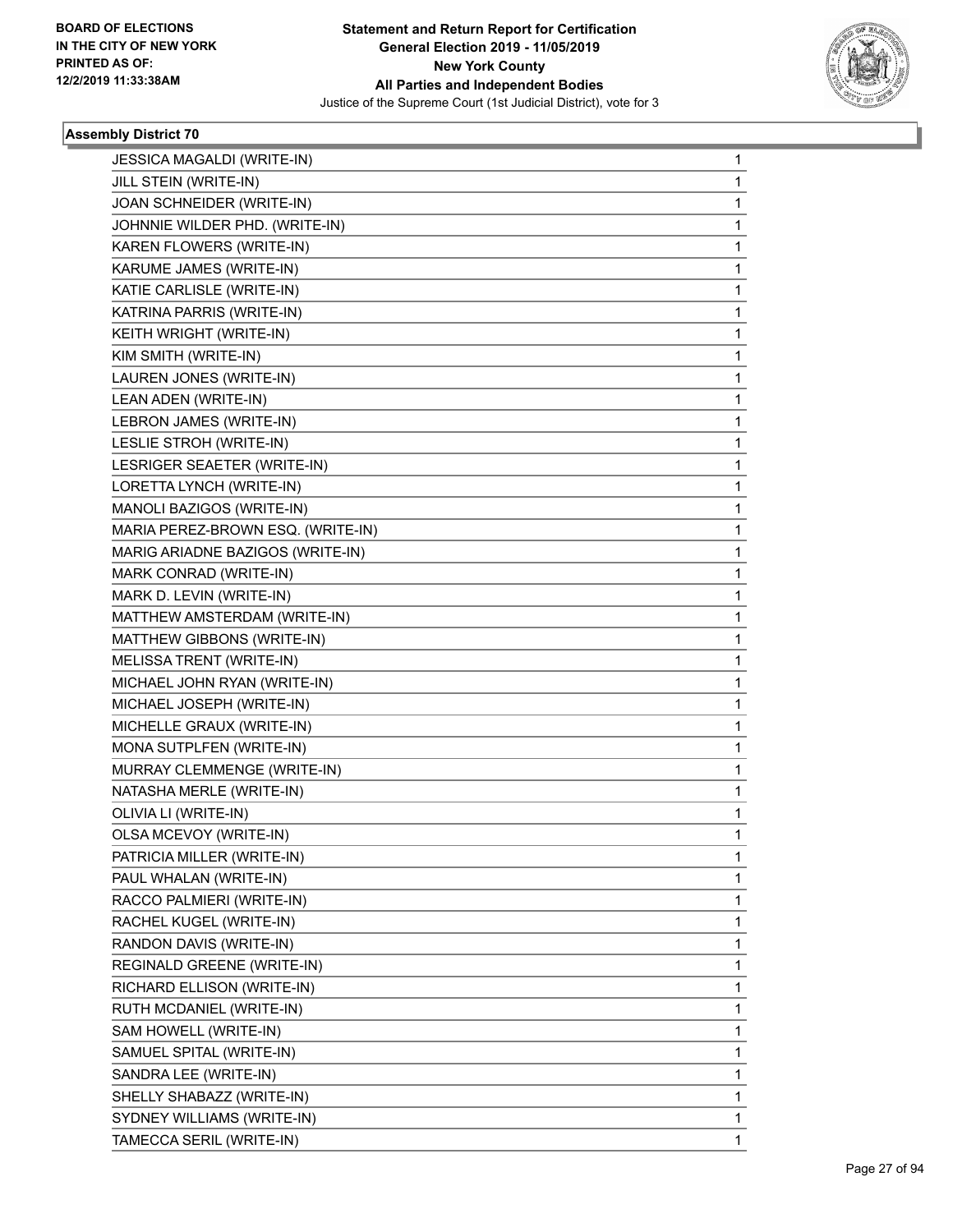

| TANYA R. KENNEDY (WRITE-IN)               | 2              |
|-------------------------------------------|----------------|
| TANYA ROBINSON (WRITE-IN)                 | 1              |
| TA-TANISHA JAMES (WRITE-IN)               | $\overline{2}$ |
| TAYLOR GIBBONS (WRITE-IN)                 | 1              |
| THERESA CHAN (WRITE-IN)                   |                |
| THOMAS G. DIMERY (WRITE-IN)               | 1              |
| THOMAS RUSSACK (WRITE-IN)                 | 1              |
| THOMAS WASHINGTON (WRITE-IN)              | 1              |
| TIFFANY CABAN (WRITE-IN)                  | 1              |
| TIM ALLEN (WRITE-IN)                      | 1              |
| TRONNIE DAVIS (WRITE-IN)                  | 1              |
| TROY QUILES (WRITE-IN)                    | 1              |
| UNATTRIBUTABLE WRITE-IN (WRITE-IN)        | 102            |
| UNCOUNTED WRITE-IN PER STATUTE (WRITE-IN) | 4              |
| WILLIAM H. RAZIDEN BUSH (WRITE-IN)        |                |
| ZACHARY CARTER (WRITE-IN)                 |                |
| ZANURRAD BARRON (WRITE-IN)                |                |
| <b>Total Votes</b>                        | 33,212         |
| Unrecorded                                | 18,511         |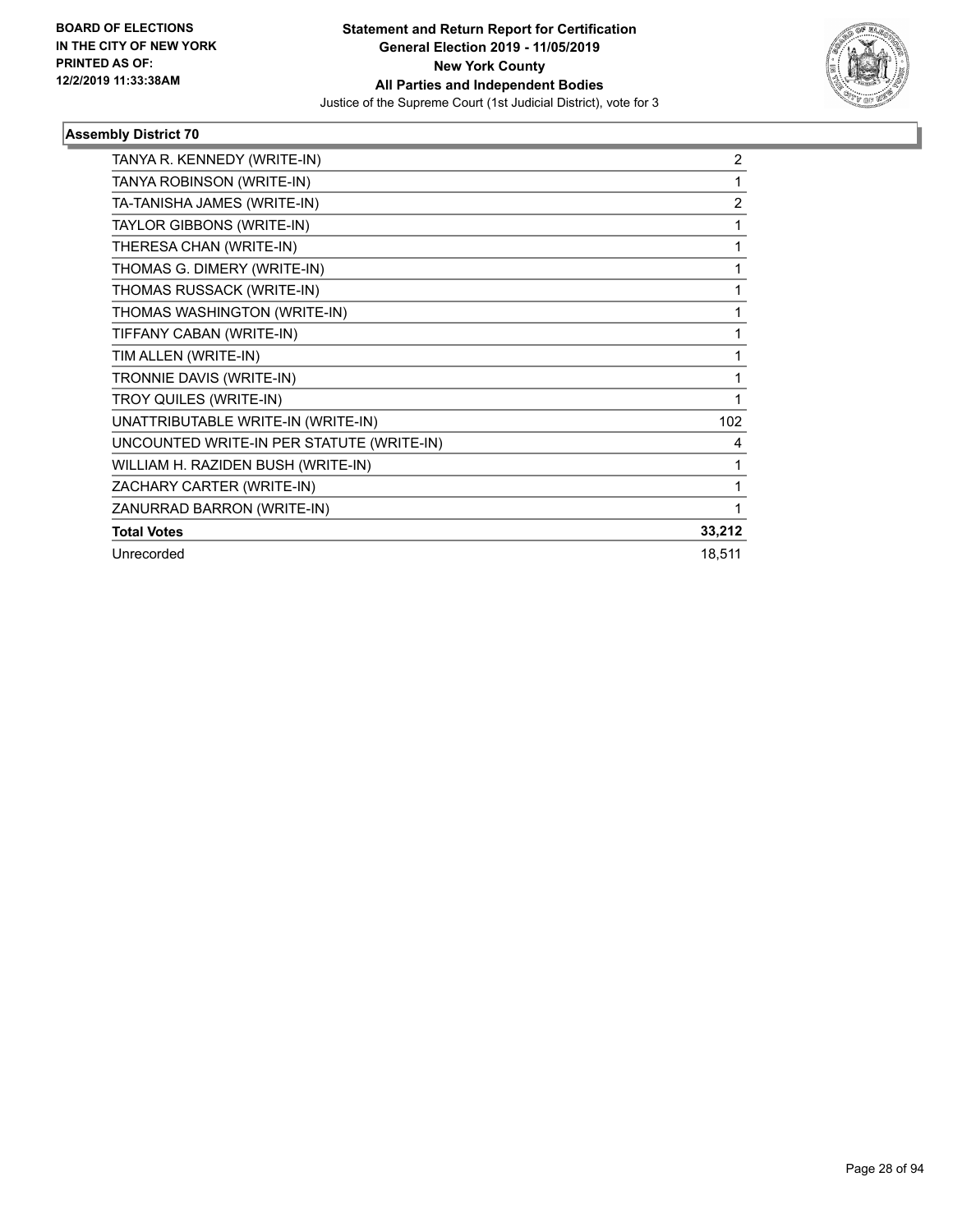

| <b>PUBLIC COUNTER</b>                                    | 15,954 |
|----------------------------------------------------------|--------|
| MANUALLY COUNTED EMERGENCY                               | 0      |
| <b>ABSENTEE / MILITARY</b>                               | 317    |
| <b>AFFIDAVIT</b>                                         | 209    |
| <b>Total Ballots</b>                                     | 16,480 |
| Less - Inapplicable Federal/Special Presidential Ballots | 0      |
| <b>Total Applicable Ballots</b>                          | 16,480 |
| MARTIN SHULMAN (DEMOCRATIC)                              | 10,219 |
| SHAWN T. KELLY (DEMOCRATIC)                              | 10,447 |
| JENNIFER SCHECTER (DEMOCRATIC)                           | 11,130 |
| ADAM EVENHAIM (WRITE-IN)                                 | 1      |
| AL SMITH (WRITE-IN)                                      | 1      |
| ANISH CHOKSI (WRITE-IN)                                  | 1      |
| ANTHONY WHITE (WRITE-IN)                                 | 1      |
| ASHLEY PFICFFES (WRITE-IN)                               | 1      |
| ATALANTA MINAS (WRITE-IN)                                | 1      |
| AYISHA OGILVEY (WRITE-IN)                                | 1      |
| BILL DE BLASIO (WRITE-IN)                                | 1      |
| <b>BRUCE ALDEMAN (WRITE-IN)</b>                          | 1      |
| BRYAN BERGE (WRITE-IN)                                   | 1      |
| CARLOS MANUEL SANTIAGO (WRITE-IN)                        | 1      |
| CAROL SHARPE (WRITE-IN)                                  | 1      |
| COREY SHOOCK (WRITE-IN)                                  | 1      |
| CYRUS N. JOHNSON (WRITE-IN)                              | 1      |
| DONALD TRUMP (WRITE-IN)                                  | 1      |
| DORIS SCHEER (WRITE-IN)                                  | 1      |
| DWIGHT A. HEALY (WRITE-IN)                               | 1      |
| ED KOCH (WRITE-IN)                                       | 1      |
| ELLIOT LEVY (WRITE-IN)                                   | 1      |
| ELON MUSK (WRITE-IN)                                     | 1      |
| EMILIO ESTELA (WRITE-IN)                                 | 1      |
| ERIC ADAM (WRITE-IN)                                     | 1      |
| ERIC BUCKLEY (WRITE-IN)                                  | 1      |
| ERIC WALLACH (WRITE-IN)                                  | 1      |
| EUGENE BOWEN (WRITE-IN)                                  | 1      |
| FIORELLO LA GUARDIA (WRITE-IN)                           | 1      |
| FRED MUNDEL (WRITE-IN)                                   | 1      |
| FREDERICK DOUGLASS (WRITE-IN)                            | 1      |
| FREDRICK ARTHUR VAN STONE (WRITE-IN)                     | 1      |
| GEOFF DAVENPORT (WRITE-IN)                               | 1      |
| <b>GEORGE HILL (WRITE-IN)</b>                            | 1      |
| GILBERT A. TAYLOR (WRITE-IN)                             | 1      |
| <b>GLORIA ZWICK (WRITE-IN)</b>                           | 1      |
| <b>GREGORRY POE (WRITE-IN)</b>                           | 1      |
| HILLARY CLINTON (WRITE-IN)                               | 1      |
| INDIA LOIS SNEED (WRITE-IN)                              | 1      |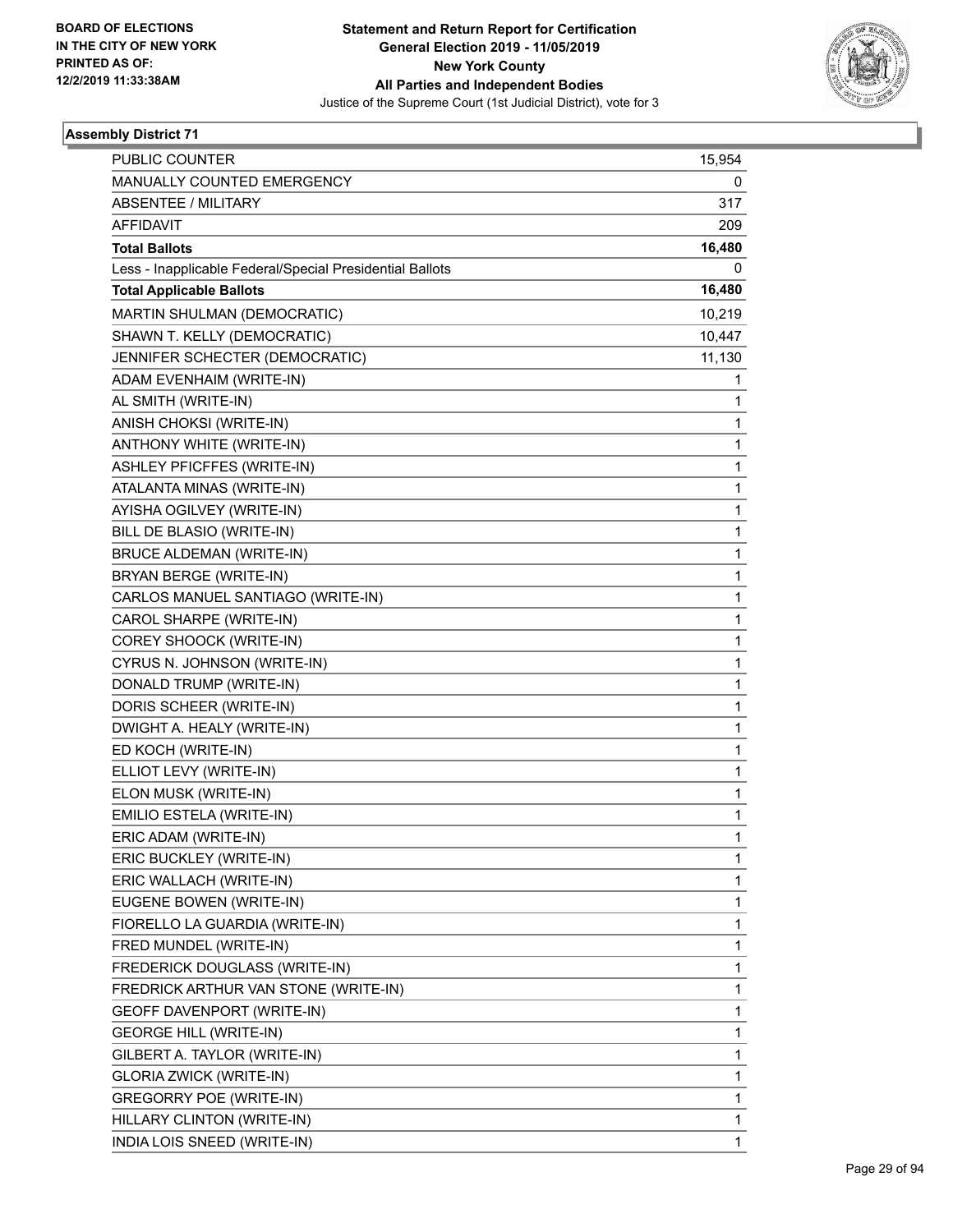

| JAY S. DANKBERG (WRITE-IN)        | 1 |
|-----------------------------------|---|
| JEFF BEZOS (WRITE-IN)             | 1 |
| JESSICA BAEZ (WRITE-IN)           | 1 |
| <b>JESSICA MURPHY (WRITE-IN)</b>  | 1 |
| JILL STEIN (WRITE-IN)             | 1 |
| JIMMY DORE (WRITE-IN)             | 1 |
| JOHN W. MATTHEWS (WRITE-IN)       | 1 |
| JOSE ROSA (WRITE-IN)              | 1 |
| JOSEPH BOGA (WRITE-IN)            | 1 |
| JOSEPH C. BORELLI (WRITE-IN)      | 1 |
| JOSEPH WILGA (WRITE-IN)           | 1 |
| JUDY SHEINDLIN (WRITE-IN)         | 1 |
| JULIE S. RAPHAEL (WRITE-IN)       | 1 |
| KARL MARX (WRITE-IN)              | 1 |
| KENNY SCHAEFFER (WRITE-IN)        | 1 |
| KUARMA JONES (WRITE-IN)           | 1 |
| LAWRENCE CAPICI (WRITE-IN)        | 1 |
| LOU PANSALLA (WRITE-IN)           | 1 |
| LUMUUBA BUNDEL (WRITE-IN)         | 1 |
| MAK VASSIO (WRITE-IN)             | 1 |
| MANA HAGANDT (WRITE-IN)           | 1 |
| MARY WASHINGTON (WRITE-IN)        | 1 |
| MAURICE SPIVAK (WRITE-IN)         | 1 |
| MICHELLE NORMAN SHOOCK (WRITE-IN) | 1 |
| MIKE ROWE (WRITE-IN)              | 1 |
| MONIFA BUNDELE (WRITE-IN)         | 1 |
| NATHANIEL R. LUDEWIG (WRITE-IN)   | 1 |
| NELSON A. GARCIA (WRITE-IN)       | 1 |
| NORMAN TURBEE JR. (WRITE-IN)      | 1 |
| PAUL GOETZ (WRITE-IN)             | 1 |
| PAUL PETER KLAPPER (WRITE-IN)     | 1 |
| PECTUS KIM (WRITE-IN)             | 1 |
| PHILIP GRAHAM (WRITE-IN)          | 1 |
| PIXEL GOLDBERG (WRITE-IN)         | 1 |
| PREET BHARARA (WRITE-IN)          | 1 |
| RALPH NADER (WRITE-IN)            | 1 |
| REENA NAZIR (WRITE-IN)            | 1 |
| RICHARD DORRITIE (WRITE-IN)       | 1 |
| RINETTE TURBEE (WRITE-IN)         | 1 |
| ROBERT DILLON (WRITE-IN)          | 1 |
| ROBERT E. FRIEDMAN (WRITE-IN)     | 1 |
| RODNEY PRINCE (WRITE-IN)          | 1 |
| ROGER SMITH (WRITE-IN)            | 1 |
| ROJA LUXENBERG (WRITE-IN)         | 1 |
| RONALD L. KUBY (WRITE-IN)         | 1 |
| RUDOLPH GIULIANI (WRITE-IN)       | 3 |
|                                   |   |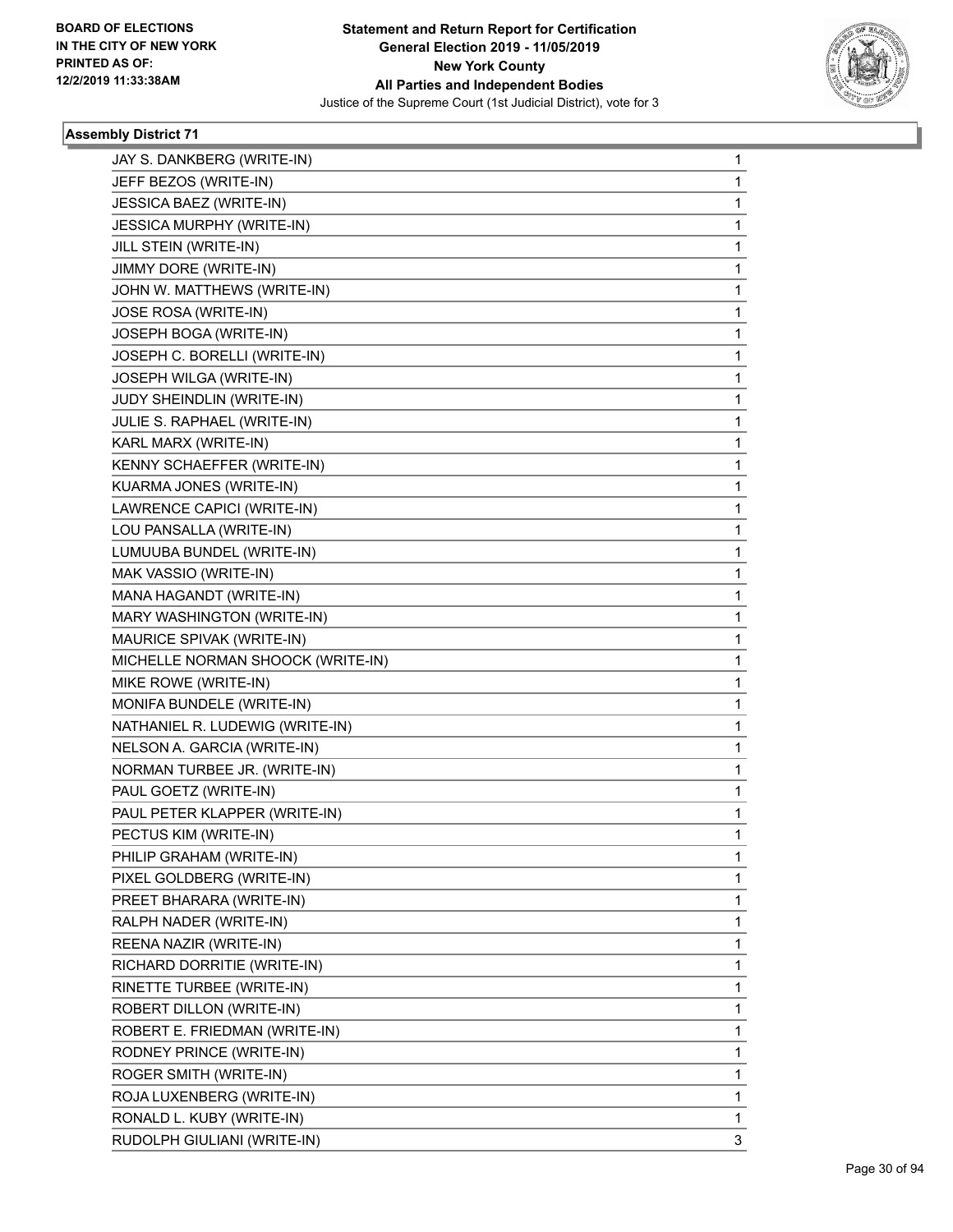

| SAM HIMMEISTEIN ESQ (WRITE-IN)            | 1      |
|-------------------------------------------|--------|
| SAM LEWIS (WRITE-IN)                      | 1      |
| SECON ADAMS (WRITE-IN)                    | 1      |
| SETH GUTHARTZ (WRITE-IN)                  | 1      |
| SHEPHERD MCDANIEL (WRITE-IN)              | 1      |
| SHIOMIT AROUBAS (WRITE-IN)                | 1      |
| SILAS WALLER (WRITE-IN)                   | 1      |
| STEVE ROGERS (WRITE-IN)                   | 1      |
| STEVEN DROSSE (WRITE-IN)                  | 1      |
| TED TEROS (WRITE-IN)                      | 1      |
| THOMAS SENKERN (WRITE-IN)                 | 1      |
| TOVAL KAPLAN (WRITE-IN)                   | 1      |
| TRAVIS HARRIS (WRITE-IN)                  | 1      |
| UNATTRIBUTABLE WRITE-IN (WRITE-IN)        | 79     |
| UNCOUNTED WRITE-IN PER STATUTE (WRITE-IN) | 4      |
| <b>VIRGINIA GOGGIN (WRITE-IN)</b>         | 1      |
| ZAIRE HARRIS (WRITE-IN)                   | 1      |
| <b>Total Votes</b>                        | 31,978 |
| Unrecorded                                | 17,462 |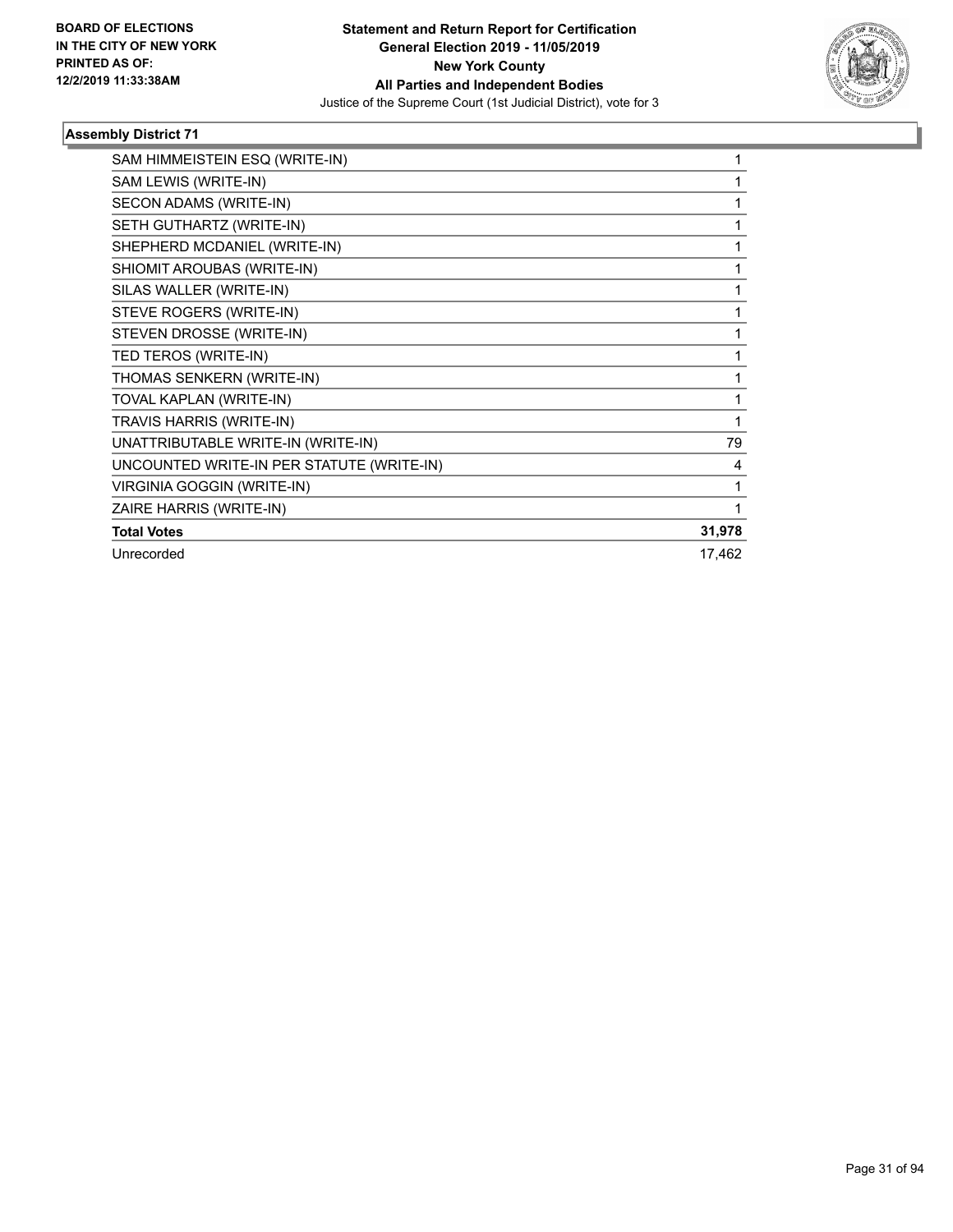

| <b>PUBLIC COUNTER</b>                                    | 11,015                  |
|----------------------------------------------------------|-------------------------|
| MANUALLY COUNTED EMERGENCY                               | 0                       |
| <b>ABSENTEE / MILITARY</b>                               | 172                     |
| <b>AFFIDAVIT</b>                                         | 98                      |
| <b>Total Ballots</b>                                     | 11,285                  |
| Less - Inapplicable Federal/Special Presidential Ballots | 0                       |
| <b>Total Applicable Ballots</b>                          | 11,285                  |
| MARTIN SHULMAN (DEMOCRATIC)                              | 6,959                   |
| SHAWN T. KELLY (DEMOCRATIC)                              | 6,419                   |
| JENNIFER SCHECTER (DEMOCRATIC)                           | 7,674                   |
| ADAM HAMILTON (WRITE-IN)                                 | 1                       |
| ALEXANDER JALLOT (WRITE-IN)                              | 1                       |
| ANDREA KORNBLUTH (WRITE-IN)                              | $\mathbf{1}$            |
| ANDREW D.M. NIEMAN (WRITE-IN)                            | $\mathbf{1}$            |
| ANGELA LIPSMAN (WRITE-IN)                                | 3                       |
| ANITA SUKHU (WRITE-IN)                                   | $\mathbf{1}$            |
| ANNE W. MURPHY (WRITE-IN)                                | $\mathbf{1}$            |
| ASHLEE CRAWFORD (WRITE-IN)                               | 1                       |
| ASHLEY HANFORD (WRITE-IN)                                | $\mathbf{1}$            |
| <b>BARAK COHEN (WRITE-IN)</b>                            | $\mathbf{1}$            |
| BENJAMIN FRANKLIN (WRITE-IN)                             | 1                       |
| BINA AHMED (WRITE-IN)                                    | $\mathbf{1}$            |
| <b>BO DIETEL (WRITE-IN)</b>                              | $\mathbf{1}$            |
| BRETT KAVANAUGH (WRITE-IN)                               | $\mathbf{1}$            |
| BRYANT PINEDA (WRITE-IN)                                 | $\overline{\mathbf{c}}$ |
| CARLA SANDERSON (WRITE-IN)                               | $\mathbf{1}$            |
| CARLTON BROWN (WRITE-IN)                                 | 1                       |
| CAROLE MULLIGAN (WRITE-IN)                               | $\mathbf{1}$            |
| CAROLINA COLDRICK (WRITE-IN)                             | $\mathbf{1}$            |
| CEDAR CHATTERSEE (WRITE-IN)                              | 1                       |
| CHAD ROSENTHAL (WRITE-IN)                                | $\mathbf{1}$            |
| CHARLIE ROSENTHAL (WRITE-IN)                             | $\mathbf{1}$            |
| CHRISTIAN BALODIS (WRITE-IN)                             | 1                       |
| DAN MITCHELL (WRITE-IN)                                  | $\mathbf{1}$            |
| DARSHANE G. LOPEZ (WRITE-IN)                             | $\mathbf{1}$            |
| DAVID DINKINS (WRITE-IN)                                 | 1                       |
| DAVID KLEIMAN (WRITE-IN)                                 | $\mathbf{1}$            |
| DAVID TANNER (WRITE-IN)                                  | $\mathbf{1}$            |
| DAVID W. BUNNING (WRITE-IN)                              | 1                       |
| DEREVN A. DOUGLAS (WRITE-IN)                             | $\mathbf{1}$            |
| DESIREE MORALES BERNSTEIN (WRITE-IN)                     | $\mathbf{1}$            |
| DEVIN BALKIND (WRITE-IN)                                 | 3                       |
| DON FARIN (WRITE-IN)                                     | $\mathbf{1}$            |
| DONALD TRUMP (WRITE-IN)                                  | 2                       |
| DORIS DUKE (WRITE-IN)                                    | $\mathbf{1}$            |
| EGALE PANIC (WRITE-IN)                                   | $\mathbf{1}$            |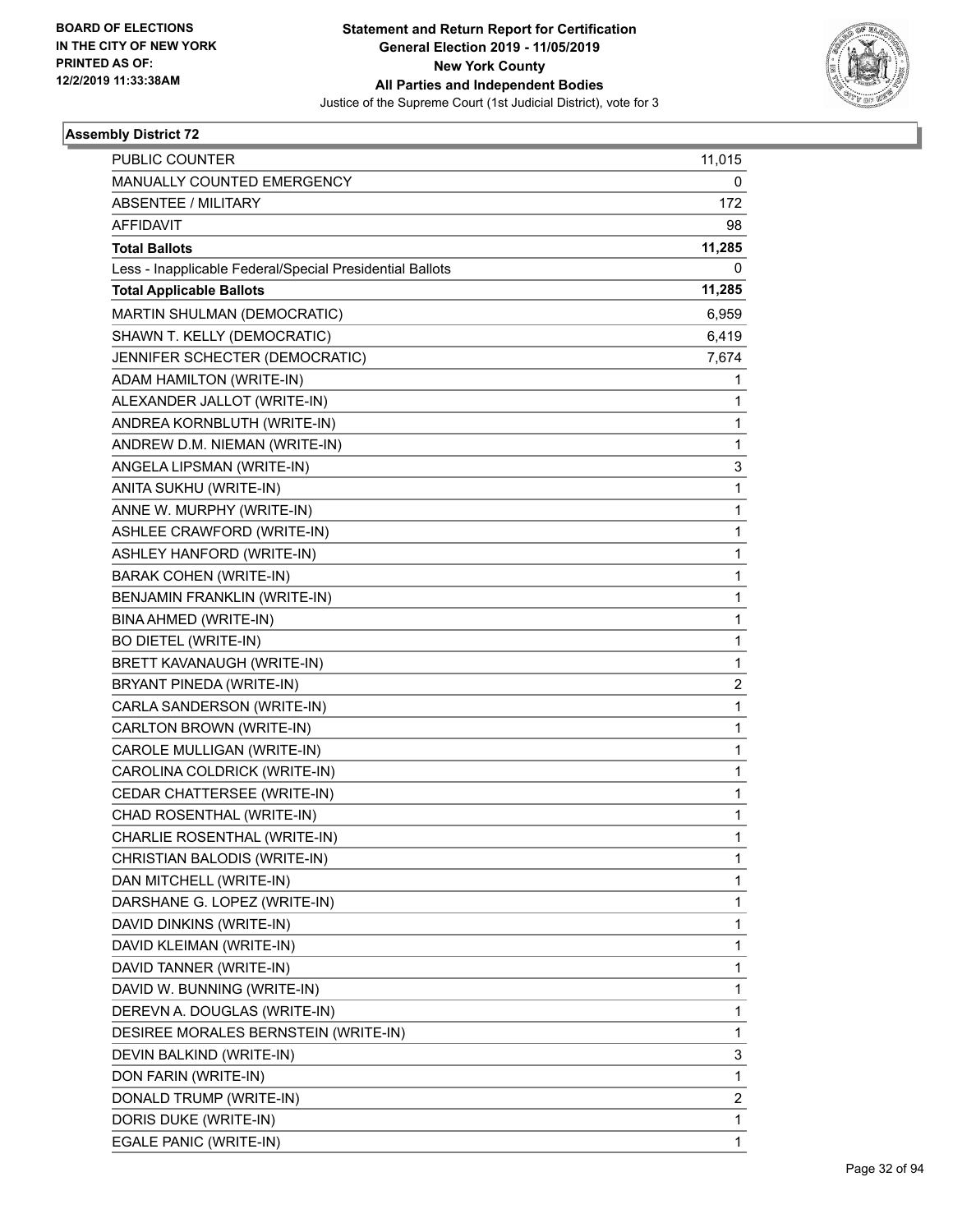

| ERIC GRAY (WRITE-IN)               | $\mathbf{1}$   |
|------------------------------------|----------------|
| GAYNOR CUMMINGHAM (WRITE-IN)       | 1              |
| HARMAN BADILLO (WRITE-IN)          | $\mathbf{1}$   |
| HEATH M. SHERMAN (WRITE-IN)        | 1              |
| JAD JOSEPH (WRITE-IN)              | 1              |
| JAMES INIGUEZ (WRITE-IN)           | 1              |
| JAMES KUSHNER (WRITE-IN)           | $\mathbf{1}$   |
| JAMES MADISON (WRITE-IN)           | 1              |
| JARIEL G. ESTRELLA (WRITE-IN)      | $\mathbf{1}$   |
| JASINTA DELACRUZ (WRITE-IN)        | 1              |
| JASON CHARLES (WRITE-IN)           | 1              |
| JEANINE PIRRO (WRITE-IN)           | 1              |
| JOHN WANG (WRITE-IN)               | $\mathbf 1$    |
| JOSE SIMMS (WRITE-IN)              | 1              |
| JOSEPH C. BORELLI (WRITE-IN)       | 3              |
| JOSEPH R. CONOZZO (WRITE-IN)       | 1              |
| JUDY SHEINDLIN (WRITE-IN)          | $\overline{2}$ |
| JULIE BORST (WRITE-IN)             | 1              |
| KATHRYN M. HEIM HARRIS (WRITE-IN)  | $\mathbf{1}$   |
| <b>KEN HICKS (WRITE-IN)</b>        | 1              |
| KRYSTIN HERNANDEZ (WRITE-IN)       | $\mathbf{1}$   |
| LEONA ZINSTEIN (WRITE-IN)          | 1              |
| LINDSEY ARMSTRONG (WRITE-IN)       | 1              |
| MARC SPEBER (WRITE-IN)             | 1              |
| MARIAME KABA (WRITE-IN)            | $\mathbf 1$    |
| MATTHEW LEVY (WRITE-IN)            | 1              |
| MATTHEW WEILER (WRITE-IN)          | $\mathbf{1}$   |
| MICHAEL BLOOMBERG (WRITE-IN)       | 1              |
| MICHAEL MURRAY (WRITE-IN)          | 1              |
| MICHAEL TALLY (WRITE-IN)           | 1              |
| MICHELLE GELERENT (WRITE-IN)       | $\mathbf 1$    |
| MIGUEL MORAKS (WRITE-IN)           | 1              |
| MITCHELL K. JONES JR. (WRITE-IN)   | 1              |
| MO HOSSEIN (WRITE-IN)              | 1              |
| MOSHE GORDON (WRITE-IN)            | 1              |
| NATHAN TREADWELL (WRITE-IN)        | $\mathbf{1}$   |
| NIBUKO WEILER (WRITE-IN)           | 1              |
| NORMAN SIEGEL (WRITE-IN)           | 1              |
| OZZY OSBOURNE (WRITE-IN)           | 1              |
| PISTACHIO BENNER BAYSAH (WRITE-IN) | 1              |
| PRESTON NIBLACK (WRITE-IN)         | 1              |
| RALPH LAHENS (WRITE-IN)            | $\mathbf{1}$   |
| ROBERT PETERS (WRITE-IN)           | 1              |
| ROGER STONE (WRITE-IN)             | 1              |
| ROSEMARIE WYMAN (WRITE-IN)         | 1              |
| SAM F. JACOBS (WRITE-IN)           | 1              |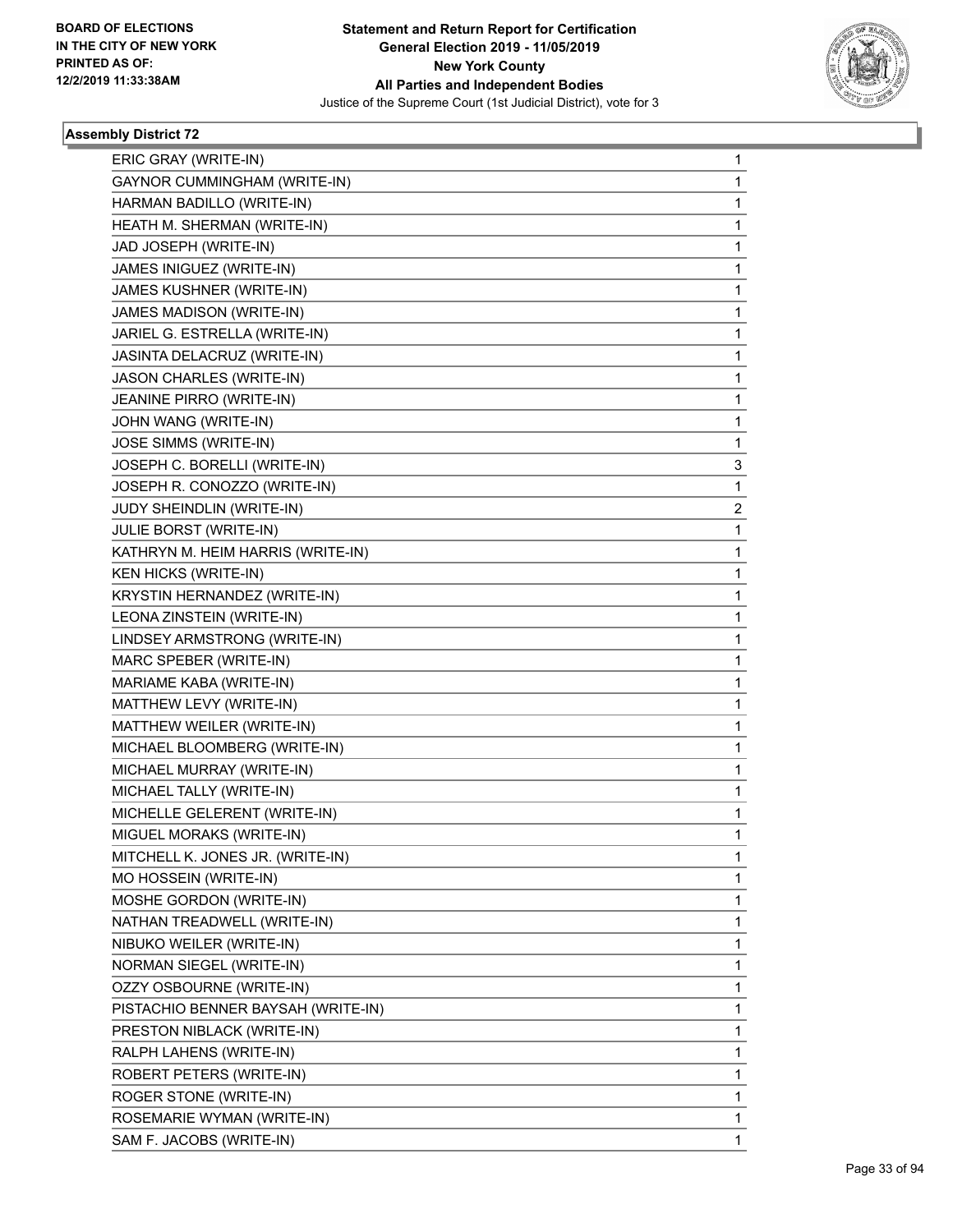

| SANDRA RODRIGUEZ (WRITE-IN)               |        |
|-------------------------------------------|--------|
| SCOTT ARMSTRONG (WRITE-IN)                |        |
| SEANA WYMAN (WRITE-IN)                    |        |
| STU MACKENZIE (WRITE-IN)                  |        |
| THEODORE EDWARD (WRITE-IN)                |        |
| THOMAS JEFFERSON (WRITE-IN)               |        |
| TOOTS MCGEE (WRITE-IN)                    |        |
| TRINI BENNER BAYSAH (WRITE-IN)            |        |
| TROY K. HUGHEY (WRITE-IN)                 |        |
| UNATTRIBUTABLE WRITE-IN (WRITE-IN)        | 89     |
| UNCOUNTED WRITE-IN PER STATUTE (WRITE-IN) | 4      |
| WAYNE MESSAM (WRITE-IN)                   |        |
| XENIO RUBINAS (WRITE-IN)                  |        |
| <b>Total Votes</b>                        | 21,247 |
| Unrecorded                                | 12,608 |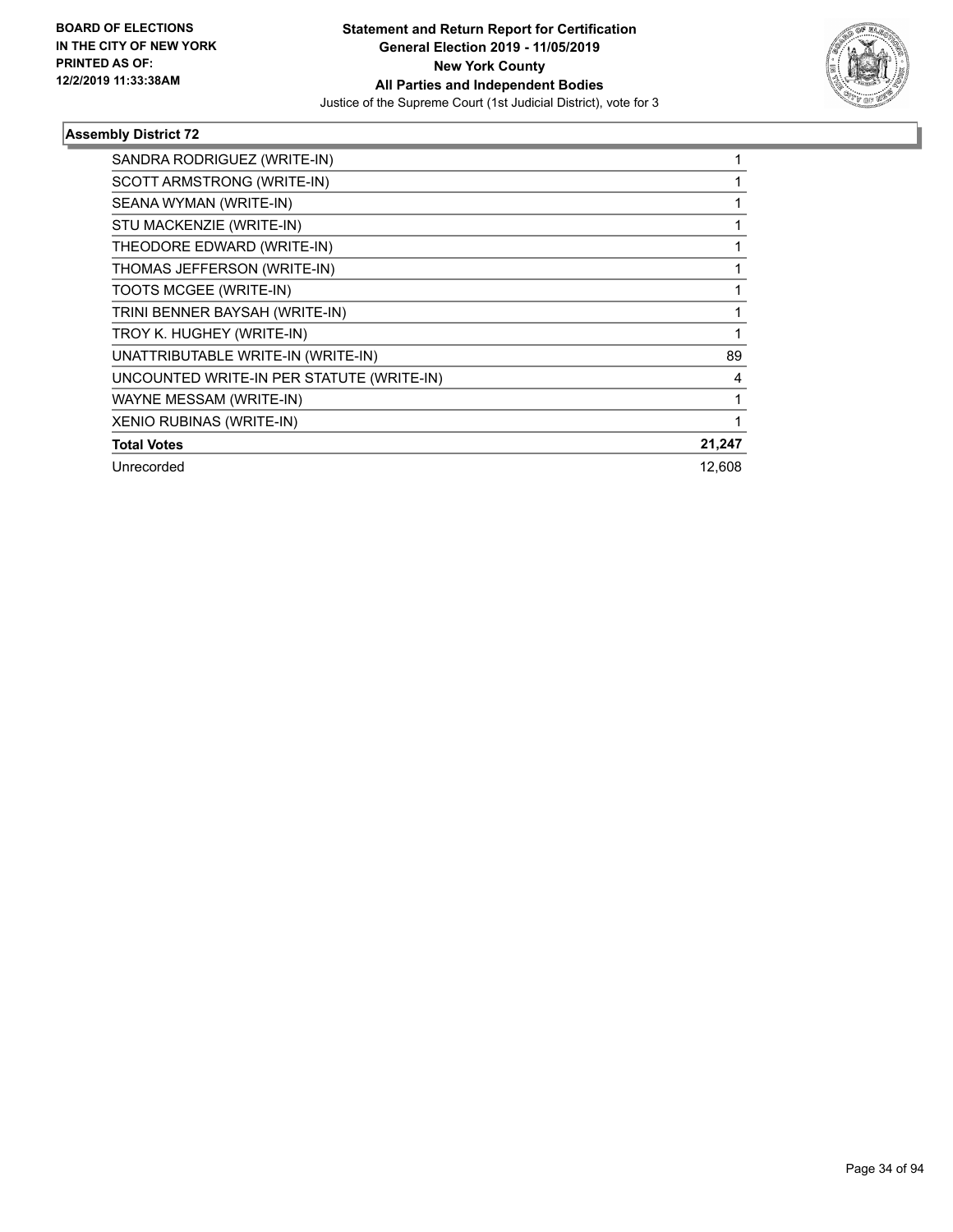

| <b>PUBLIC COUNTER</b>                                    | 15,422       |
|----------------------------------------------------------|--------------|
| MANUALLY COUNTED EMERGENCY                               | 0            |
| ABSENTEE / MILITARY                                      | 642          |
| <b>AFFIDAVIT</b>                                         | 107          |
| <b>Total Ballots</b>                                     | 16,171       |
| Less - Inapplicable Federal/Special Presidential Ballots | 0            |
| <b>Total Applicable Ballots</b>                          | 16,171       |
| MARTIN SHULMAN (DEMOCRATIC)                              | 11,192       |
| SHAWN T. KELLY (DEMOCRATIC)                              | 10,883       |
| JENNIFER SCHECTER (DEMOCRATIC)                           | 11,780       |
| ABRAHAM H. MIEL (WRITE-IN)                               | 1            |
| ABRAHAM LINCOLN (WRITE-IN)                               | 1            |
| ADAM CAROLLA (WRITE-IN)                                  | 1            |
| ADAM FRIEDLAND (WRITE-IN)                                | 2            |
| ADAM VICTOR SUSSMAN (WRITE-IN)                           | 1            |
| ALEX ANDERSON (WRITE-IN)                                 | 1            |
| ALEX L. REDLUS (WRITE-IN)                                | 1            |
| ALEXANDER STEPHENS (WRITE-IN)                            | 1            |
| ALEXANDRA SHEA (WRITE-IN)                                | $\mathbf{1}$ |
| ALI ZUMANI (WRITE-IN)                                    | 1            |
| ALLAN GREEN (WRITE-IN)                                   | 1            |
| AMELIA EARHART (WRITE-IN)                                | 1            |
| ANDREW WAPALATAND (WRITE-IN)                             | 1            |
| ANITA CAMPBELL (WRITE-IN)                                | 1            |
| ANTHONY CROWELL (WRITE-IN)                               | $\mathbf{1}$ |
| ANTHONY J. MAIO (WRITE-IN)                               | 1            |
| ANTHONY REPIRE (WRITE-IN)                                | 1            |
| ARTHUR MILLER (WRITE-IN)                                 | 1            |
| BENJAMIN WEINGARTEN (WRITE-IN)                           | 1            |
| <b>BERNARD KERIK (WRITE-IN)</b>                          | 1            |
| <b>BILL CLINTON (WRITE-IN)</b>                           | $\mathbf{1}$ |
| BILL O'REILLY (WRITE-IN)                                 | 1            |
| BRAD KARP (WRITE-IN)                                     | 1            |
| <b>BRAN RUFLING (WRITE-IN)</b>                           | 1            |
| BRENDAN CARTER (WRITE-IN)                                | 1            |
| BRIAN KRIST (WRITE-IN)                                   | 1            |
| BRIAN PITZ (WRITE-IN)                                    | 2            |
| CAM RATHBORNE (WRITE-IN)                                 | 1            |
| CAPRICE JENERSON (WRITE-IN)                              | 1            |
| CARLOS BELTRAN (WRITE-IN)                                | $\mathbf{1}$ |
| CHARLES KACHORSKI (WRITE-IN)                             | 1            |
| CHELSEA VOLPE (WRITE-IN)                                 | 1            |
| CHRISTOPHER SWARTHOUT (WRITE-IN)                         | 1            |
| CRAIG ARMSTRONG (WRITE-IN)                               | 1            |
| CYNTHIA ARATO (WRITE-IN)                                 | 1            |
| CYRUS JOUBIN (WRITE-IN)                                  | $\mathbf{1}$ |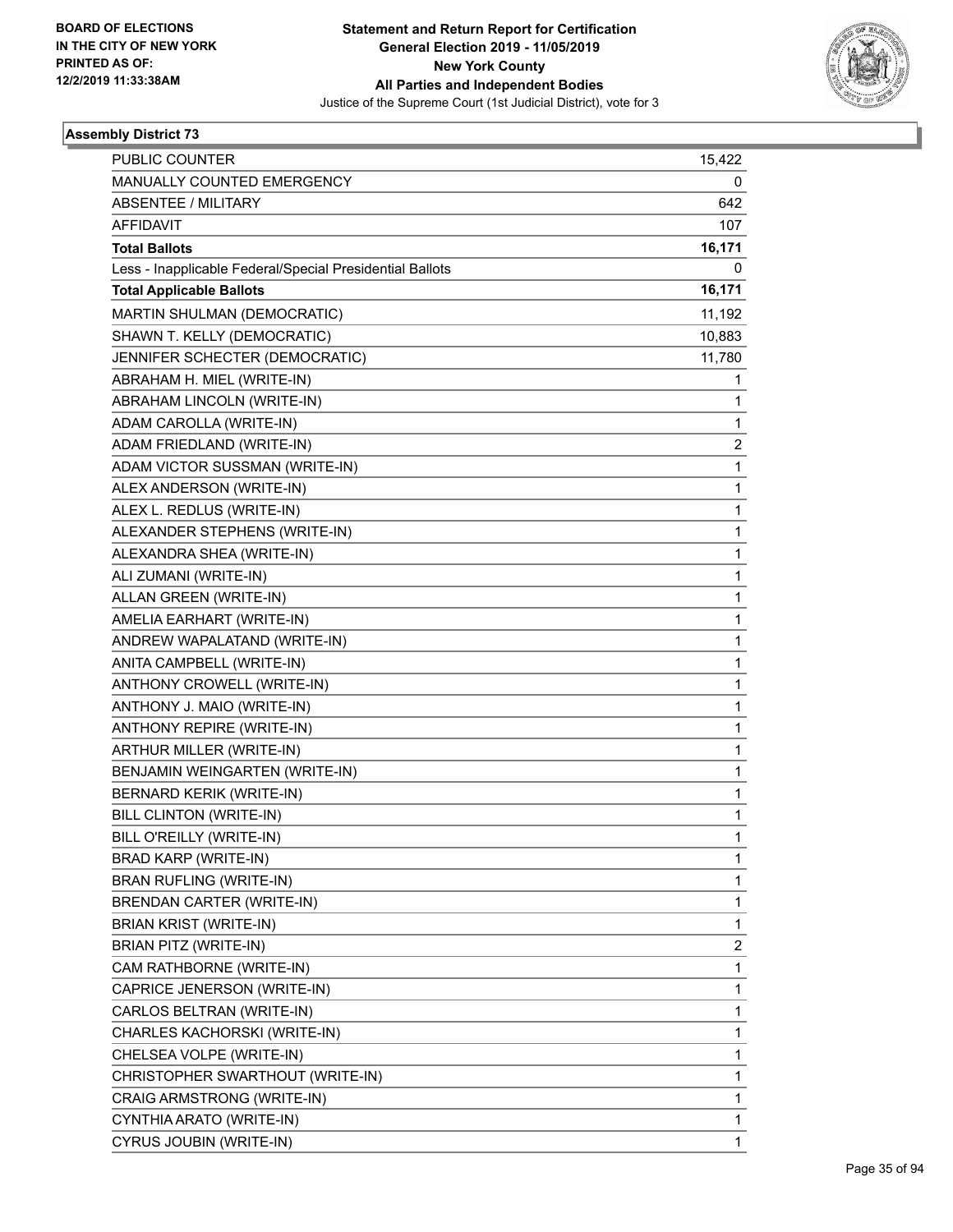

| DAME DARCY (WRITE-IN)             | 1 |
|-----------------------------------|---|
| DANIEL D. BROWNELL (WRITE-IN)     | 1 |
| DANIEL EVENS (WRITE-IN)           | 1 |
| DANIEL G. COET (WRITE-IN)         | 1 |
| DANIEL ONEIL (WRITE-IN)           | 1 |
| DANIEL SURMAN (WRITE-IN)          | 1 |
| DAVID ADLER (WRITE-IN)            | 1 |
| DAVID SCHENKEL (WRITE-IN)         | 1 |
| DEREK JETER (WRITE-IN)            | 1 |
| DERRICK LEWIS (WRITE-IN)          | 1 |
| DOJACK BIEDERMAN (WRITE-IN)       | 1 |
| DON BROWN (WRITE-IN)              | 1 |
| DONALD LAURY (WRITE-IN)           | 1 |
| DONALD TRUMP (WRITE-IN)           | 6 |
| DONALD TRUMP JR. (WRITE-IN)       | 6 |
| DYLAN WEEKS (WRITE-IN)            | 1 |
| EDWARD KENT (WRITE-IN)            | 1 |
| EDWARD MCNALLY (WRITE-IN)         | 1 |
| ELVAN KAYRAL-MORRIS (WRITE-IN)    | 1 |
| EMILY KITAY (WRITE-IN)            | 1 |
| ERIC ROTHFELD (WRITE-IN)          | 1 |
| ERIC TRUMP (WRITE-IN)             | 3 |
| ERIC ZIFF (WRITE-IN)              | 1 |
| ERLINDA NELSON (WRITE-IN)         | 1 |
| ETHAN MARCOVICL (WRITE-IN)        | 1 |
| EVAN WILLIAMS (WRITE-IN)          | 1 |
| FRANK SINATRA (WRITE-IN)          | 1 |
| FRANK UZZI (WRITE-IN)             | 1 |
| FREDERIC M. UMANE (WRITE-IN)      | 1 |
| GAVIN MCGUINESS (WRITE-IN)        | 1 |
| <b>GEOFFERY BURRIS (WRITE-IN)</b> | 1 |
| <b>GEORGE BOYD (WRITE-IN)</b>     | 1 |
| GEORGE W. BUSH (WRITE-IN)         | 1 |
| HILARY HASSLER (WRITE-IN)         | 1 |
| HILLARY CLINTON (WRITE-IN)        | 1 |
| HOWARD STERN (WRITE-IN)           | 2 |
| IRA FLEISHER (WRITE-IN)           | 1 |
| IVAN NG (WRITE-IN)                | 1 |
| IVANKA TRUMP (WRITE-IN)           | 2 |
| IZEN GABE (WRITE-IN)              | 1 |
| JACOB AYALON (WRITE-IN)           | 1 |
| JAMES DIAHIARO (WRITE-IN)         | 1 |
| JAMES JOSEPH HARBAUGH (WRITE-IN)  | 1 |
| JAMES MCCONNELL (WRITE-IN)        | 1 |
| JEANINE PIRRO (WRITE-IN)          | 3 |
| JEANNE LEVIN (WRITE-IN)           | 1 |
|                                   |   |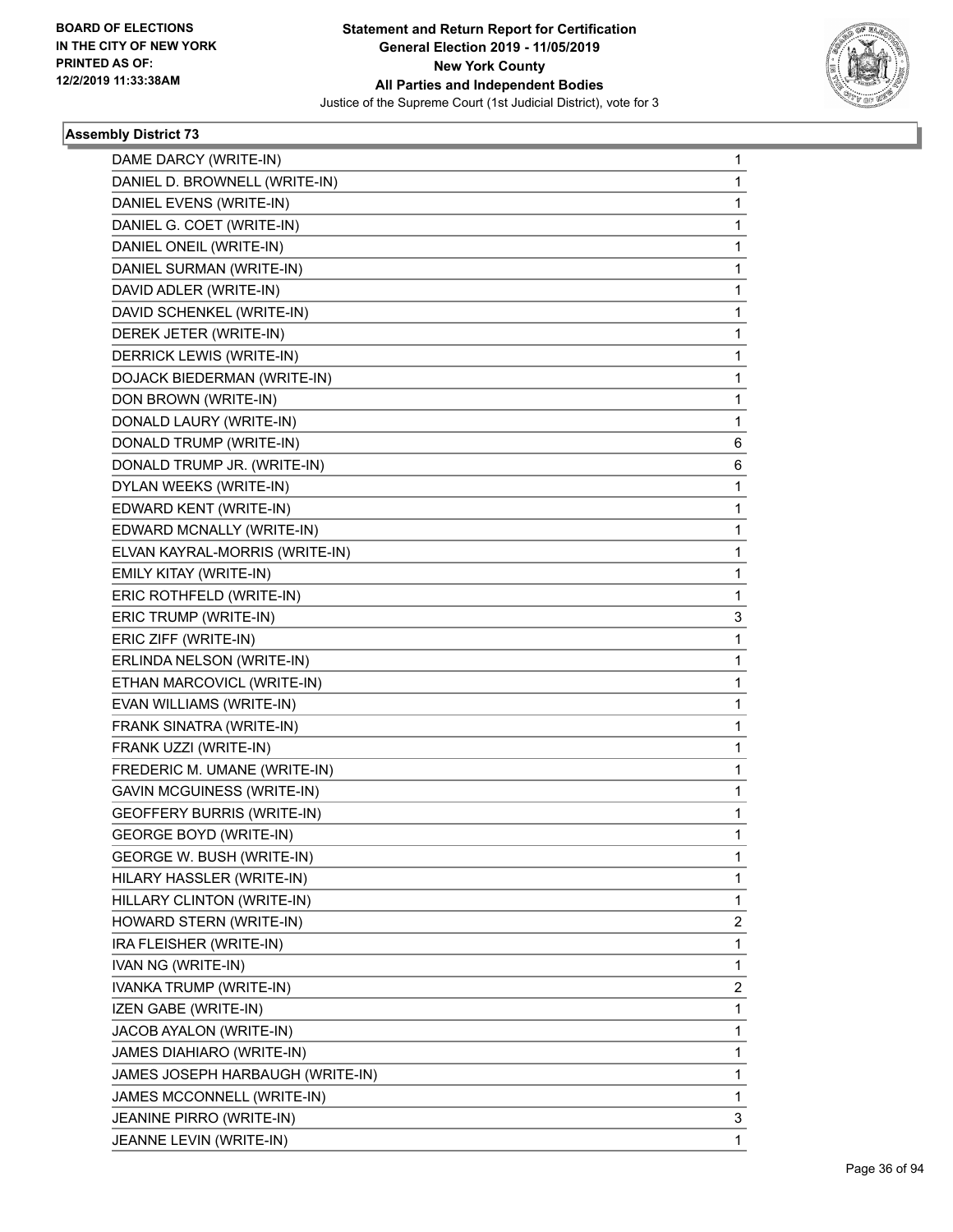

| JEFFREY W. PADILLA (WRITE-IN)      | $\mathbf{1}$ |
|------------------------------------|--------------|
| JEREMY SHOCKETT (WRITE-IN)         | $\mathbf{1}$ |
| JEROME M. LEWINE (WRITE-IN)        | 1            |
| JESSICA KORENBLATT (WRITE-IN)      | 1            |
| JOHN ALTHOUSE COHEN (WRITE-IN)     | 1            |
| JOHN DRACKMAN (WRITE-IN)           | 1            |
| JOHN F. FREEMAN (WRITE-IN)         | 1            |
| JOHN JAY (WRITE-IN)                | 1            |
| JOHN MARSHALL (WRITE-IN)           | $\mathbf 1$  |
| JOHN PURROY MITCHEL (WRITE-IN)     | 1            |
| JOHN YOUNG (WRITE-IN)              | 1            |
| JON KAREN (WRITE-IN)               | 1            |
| JORDAN SPRECKMAN (WRITE-IN)        | 1            |
| JOSEPH C. BORELLI (WRITE-IN)       | 3            |
| JOSEPH FARBER (WRITE-IN)           | 1            |
| JOSEPH M. HARARY (WRITE-IN)        | 3            |
| JOSEPH SALADINO (WRITE-IN)         | 1            |
| JOSH GATTIS (WRITE-IN)             | 1            |
| JOSHUA GOLEMAN (WRITE-IN)          | 1            |
| JOSHUA KORENBLATT (WRITE-IN)       | 1            |
| JOSHUA W. RATHZER (WRITE-IN)       | 1            |
| JUAN RICARDO (WRITE-IN)            | 1            |
| JUDY SHEINDLIN (WRITE-IN)          | 3            |
| JULIE STARKE J.D. ESQ. (WRITE-IN)  | 1            |
| JUSTIN MADEL (WRITE-IN)            | 3            |
| JUSTIN WELLS (WRITE-IN)            | 1            |
| KARA DUNN (WRITE-IN)               | 2            |
| KATHERINE OLIVER (WRITE-IN)        | 1            |
| KELLY GERRITZ (WRITE-IN)           | 1            |
| KENNETH FISHEL (WRITE-IN)          | $\mathbf{1}$ |
| KEVIN MALLEN (WRITE-IN)            | $\mathbf{1}$ |
| KIERAN FENICHEL (WRITE-IN)         | $\mathbf{1}$ |
| KRISTEN SCHMIDT EDWARDS (WRITE-IN) | 1            |
| LARRY COOLEY (WRITE-IN)            | 1            |
| LAURA INGRAHAM (WRITE-IN)          | 1            |
| LEONARD CECERE (WRITE-IN)          | 2            |
| LEWIS PEURIL (WRITE-IN)            | 1            |
| LINDA REPIRE (WRITE-IN)            | 1            |
| LINDA SELIG (WRITE-IN)             | 1            |
| LINDSEY FEVER (WRITE-IN)           | 1            |
| LISA RIVERA (WRITE-IN)             | 1            |
| LISA TANKOOS (WRITE-IN)            | 1            |
| LIZ BAKER (WRITE-IN)               | 1            |
| LORRAINE EGAN (WRITE-IN)           | 1            |
| MAI BERNSEEN (WRITE-IN)            | $\mathbf{1}$ |
| MARCEL KOPELMAN (WRITE-IN)         | 1            |
|                                    |              |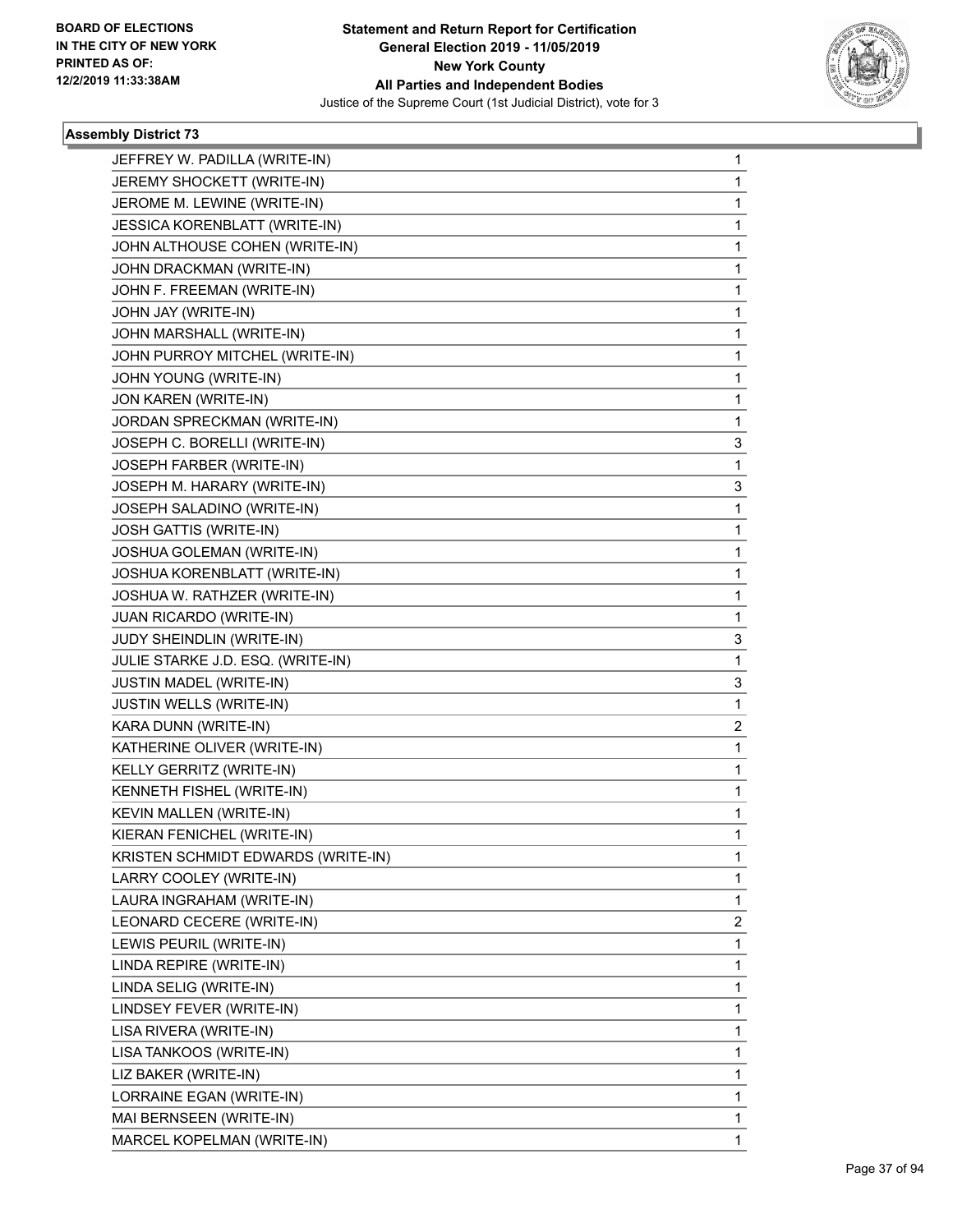

| MARIO BRUSCHI (WRITE-IN)            | $\mathbf{1}$   |
|-------------------------------------|----------------|
| MARK C. STOLTZ (WRITE-IN)           | 1              |
| MARK KANTEL (WRITE-IN)              | 1              |
| MARY OCONNER (WRITE-IN)             | 1              |
| MATHEW TRACHTENBERG ESQ. (WRITE-IN) | 1              |
| MATTHEW BRIEF (WRITE-IN)            | 2              |
| MATTHEW TOYER (WRITE-IN)            | 1              |
| MATTHEW V. GRIECO (WRITE-IN)        | 1              |
| MAXELL BERNSTEIN (WRITE-IN)         | 1              |
| MAYNARD J. KEENAN (WRITE-IN)        | 1              |
| MEL SCHWEITZER (WRITE-IN)           | 2              |
| MICHAEL BERNSTEIN (WRITE-IN)        | $\overline{2}$ |
| MICHAEL BLOOMBERG (WRITE-IN)        | 6              |
| MICHAEL LESH (WRITE-IN)             | 1              |
| MICHAEL LEWYN (WRITE-IN)            | 1              |
| MICHAEL POMERANZ (WRITE-IN)         | 1              |
| MICHAEL ZAPPARE (WRITE-IN)          | 1              |
| MICHELLE SCHREIDER (WRITE-IN)       | 1              |
| MIKE FRANCESCO (WRITE-IN)           | 1              |
| MILE SERL (WRITE-IN)                | 1              |
| MITCHELL TENZER (WRITE-IN)          | 1              |
| MORRIS MASSEL (WRITE-IN)            | 1              |
| MOSES SILVERMAN (WRITE-IN)          | 1              |
| MUZ TODD (WRITE-IN)                 | 1              |
| NANCY L. BRENNER (WRITE-IN)         | 1              |
| NATHAN EDWARDS (WRITE-IN)           | 1              |
| NELSON STURN (WRITE-IN)             | 1              |
| NICHOLAS HARAK (WRITE-IN)           | 1              |
| NICK MULLEN (WRITE-IN)              | 1              |
| PATRICK KINDLON (WRITE-IN)          | 1              |
| PETER H. CHIN (WRITE-IN)            | 2              |
| PETER M. MULLIGAN (WRITE-IN)        | 1              |
| REBECCA MADSEN (WRITE-IN)           | 1              |
| RICHARD M. SAWICKI (WRITE-IN)       | 1              |
| RITA PALMA (WRITE-IN)               | 1              |
| ROB PARK (WRITE-IN)                 | 1              |
| ROBERT G. DOWN (WRITE-IN)           | 1              |
| ROBERT HARRITS (WRITE-IN)           | 1              |
| ROBERT HERSHEY (WRITE-IN)           | 1              |
| ROBERT L. MORGAN SR. (WRITE-IN)     | 1              |
| ROGER CITREN (WRITE-IN)             | 1              |
| ROGER STONE (WRITE-IN)              | 1              |
| RONALD D. HARIRI (WRITE-IN)         | 1              |
| RONALD FLAVIN (WRITE-IN)            | 1              |
| RONALD LAUDER (WRITE-IN)            | 1              |
| RONALD REAGAN (WRITE-IN)            | $\mathbf{1}$   |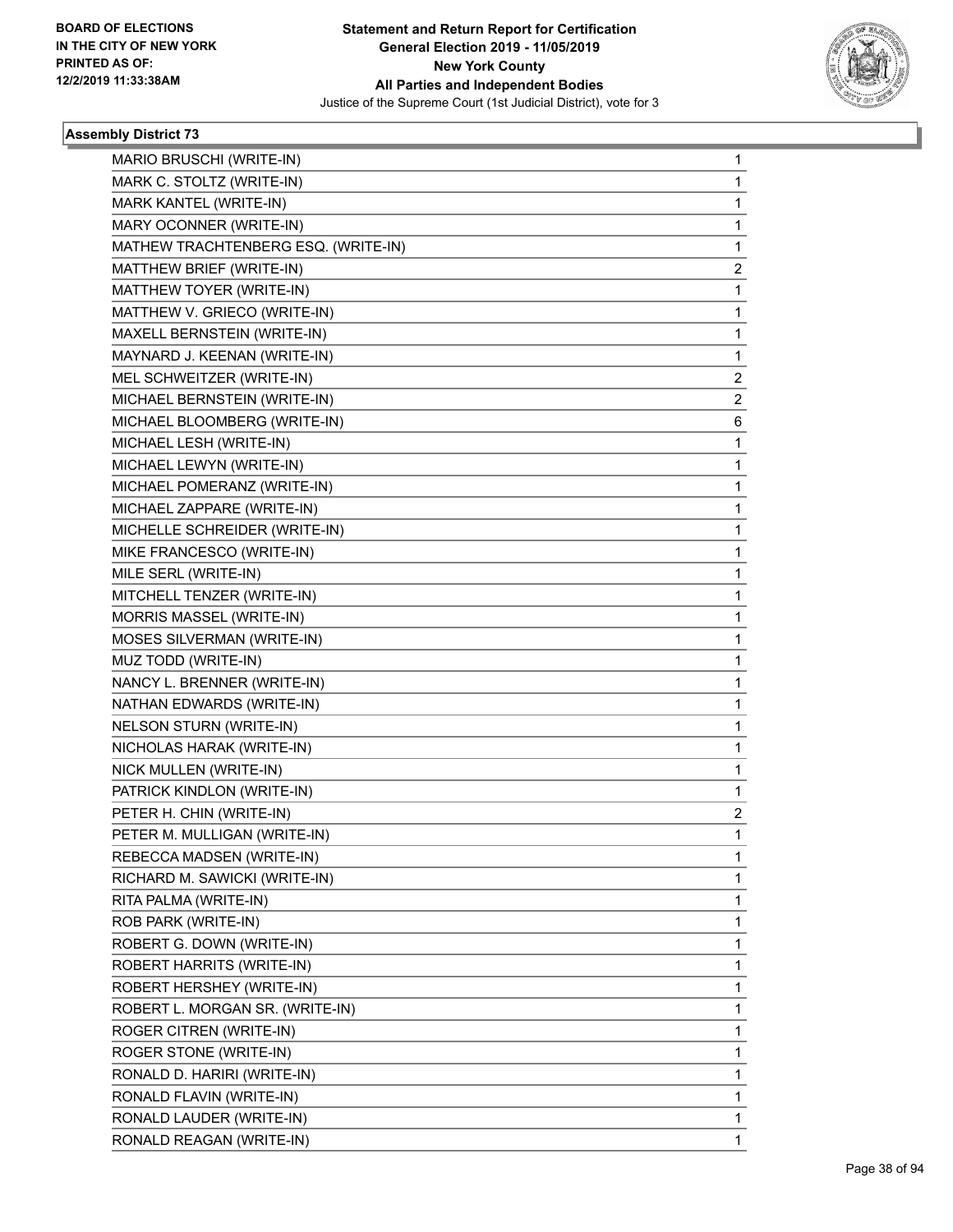

| ROSAYN D. ANDERSON (WRITE-IN)             | 1              |
|-------------------------------------------|----------------|
| RUDOLPH GIULIANI (WRITE-IN)               | 13             |
| RUSS CHASNEY (WRITE-IN)                   | 1              |
| RUTH L. YANG (WRITE-IN)                   | 1              |
| RYAN INSEPA (WRITE-IN)                    | 1              |
| SCOTT ABRAMOWITZ (WRITE-IN)               | 1              |
| SCOTT HOUNSELL (WRITE-IN)                 | 1              |
| SCOTT RUETEIHOLZ (WRITE-IN)               | 1              |
| SEAN HANNITY (WRITE-IN)                   | 1              |
| SEAN RUSSELL (WRITE-IN)                   | 1              |
| SHARRON NORMAN ESQ. (WRITE-IN)            | 1              |
| SHEA FINK (WRITE-IN)                      | 2              |
| STALIRES HALKIES (WRITE-IN)               | 1              |
| STAURAS HOLKINS (WRITE-IN)                | 1              |
| STEFAN STYLE (WRITE-IN)                   | 1              |
| STEPHANIE YOSHIDA (WRITE-IN)              | 1              |
| STEPHEN ALDEN (WRITE-IN)                  | 1              |
| STEPHEN C. ROBINSON (WRITE-IN)            | 1              |
| STEPHEN COLBERT (WRITE-IN)                | 1              |
| STEPHEN SHEMTILA (WRITE-IN)               | 1              |
| SUSAN GRANT (WRITE-IN)                    | 1              |
| TED CRUZ (WRITE-IN)                       | 1              |
| THEODORE ROBERT LAZARUS (WRITE-IN)        | 1              |
| THOMAS DUGGAN (WRITE-IN)                  | 1              |
| THOMAS R. BROUSSARD (WRITE-IN)            | 1              |
| TOM JOAD (WRITE-IN)                       | 1              |
| TOM REUS (WRITE-IN)                       | 1              |
| UNATTRIBUTABLE WRITE-IN (WRITE-IN)        | 224            |
| UNCOUNTED WRITE-IN PER STATUTE (WRITE-IN) | 3              |
| VINCENT D'ONOFRIO (WRITE-IN)              | 1              |
| VIVIAN HERSHEY (WRITE-IN)                 | 1              |
| WILLIAM EAKINS (WRITE-IN)                 | $\overline{c}$ |
| WILLIAM EDWARDS (WRITE-IN)                | $\mathbf{1}$   |
| WILLIAM HAYMAN (WRITE-IN)                 | 1              |
| WILLIAM KEPNEL (WRITE-IN)                 | 1              |
| WILLIAM SUNKILA (WRITE-IN)                | 1              |
| WINSTON SUTTER (WRITE-IN)                 | 1              |
| YOON CHOY (WRITE-IN)                      | 1              |
| ZACHARY N. GOLDSTEIN (WRITE-IN)           | 1              |
| <b>Total Votes</b>                        | 34,344         |
| Unrecorded                                | 14,169         |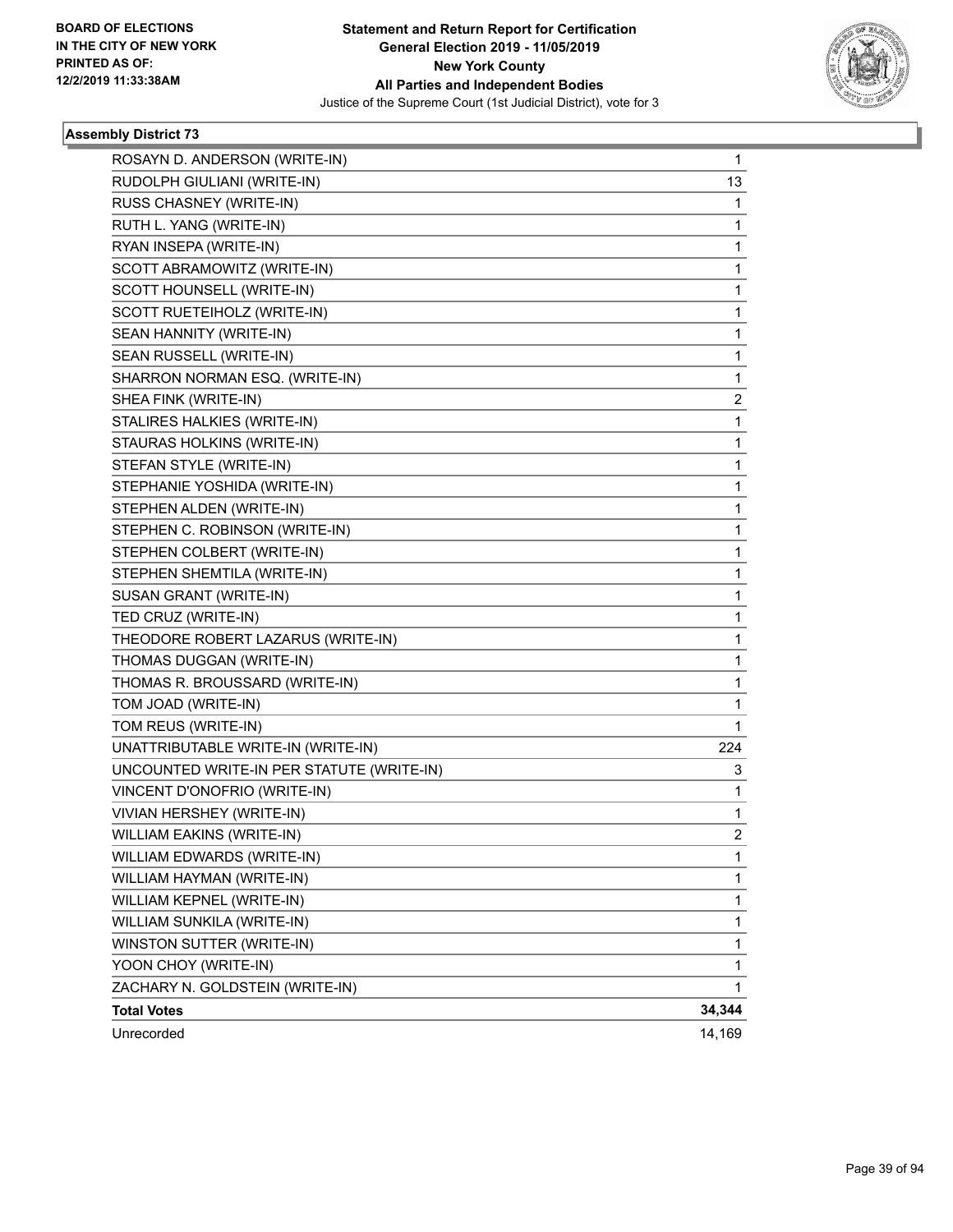

| PUBLIC COUNTER                                           | 14,954 |
|----------------------------------------------------------|--------|
| MANUALLY COUNTED EMERGENCY                               | 16     |
| <b>ABSENTEE / MILITARY</b>                               | 376    |
| <b>AFFIDAVIT</b>                                         | 128    |
| <b>Total Ballots</b>                                     | 15,474 |
| Less - Inapplicable Federal/Special Presidential Ballots | 0      |
| <b>Total Applicable Ballots</b>                          | 15,474 |
| MARTIN SHULMAN (DEMOCRATIC)                              | 10,381 |
| SHAWN T. KELLY (DEMOCRATIC)                              | 9,967  |
| JENNIFER SCHECTER (DEMOCRATIC)                           | 11,062 |
| AARON TANISHOFF (WRITE-IN)                               | 1      |
| ABRAHAM LINCOLN (WRITE-IN)                               | 1      |
| ADAM SCHIFF (WRITE-IN)                                   | 1      |
| AIDAA MITTELDORF (WRITE-IN)                              | 1      |
| ALEX JONES (WRITE-IN)                                    | 1      |
| ALEXANDRIA SHERER (WRITE-IN)                             | 1      |
| ALICE D. WEINER (WRITE-IN)                               | 1      |
| AMY MESSING (WRITE-IN)                                   | 1      |
| ANDREE SUBERUI (WRITE-IN)                                | 1      |
| ANDREW W. GARN (WRITE-IN)                                | 1      |
| ANITA GUPTA (WRITE-IN)                                   | 1      |
| ANN JENKINS (WRITE-IN)                                   | 1      |
| ANTHONY C. GENTILE (WRITE-IN)                            | 1      |
| ANUP MISRA (WRITE-IN)                                    | 1      |
| ARDEN YONKERS (WRITE-IN)                                 | 1      |
| ART PERGOLA (WRITE-IN)                                   | 1      |
| <b>BARRY ELIAS (WRITE-IN)</b>                            | 1      |
| BERNIE SANDERS (WRITE-IN)                                | 2      |
| BEVERLY LETKOUIRE (WRITE-IN)                             | 1      |
| <b>BOBBY KOLIN (WRITE-IN)</b>                            | 1      |
| <b>BRAD GERSTMAN (WRITE-IN)</b>                          | 1      |
| BRAD HOYLMAN (WRITE-IN)                                  | 1      |
| <b>BRIAN TRAINOR (WRITE-IN)</b>                          | 1      |
| <b>BRIGID HARRISON (WRITE-IN)</b>                        | 1      |
| BRYCE MATTHEWS (WRITE-IN)                                | 1      |
| CALUDE WINFIELD (WRITE-IN)                               | 1      |
| CAMERON THOMPSON (WRITE-IN)                              | 1      |
| CAROLYN CONABOY (WRITE-IN)                               | 1      |
| CASSIDY STEWART (WRITE-IN)                               | 1      |
| CHAD ORANJALINS (WRITE-IN)                               | 1      |
| CHIARA MINERVA (WRITE-IN)                                | 1      |
| CHRIS WHITE (WRITE-IN)                                   | 1      |
| COLIN BLUNSTONE (WRITE-IN)                               | 1      |
| CORNELL WEST (WRITE-IN)                                  | 1      |
| DANIEL GARODNICK (WRITE-IN)                              | 1      |
| DAVID BEST (WRITE-IN)                                    | 1      |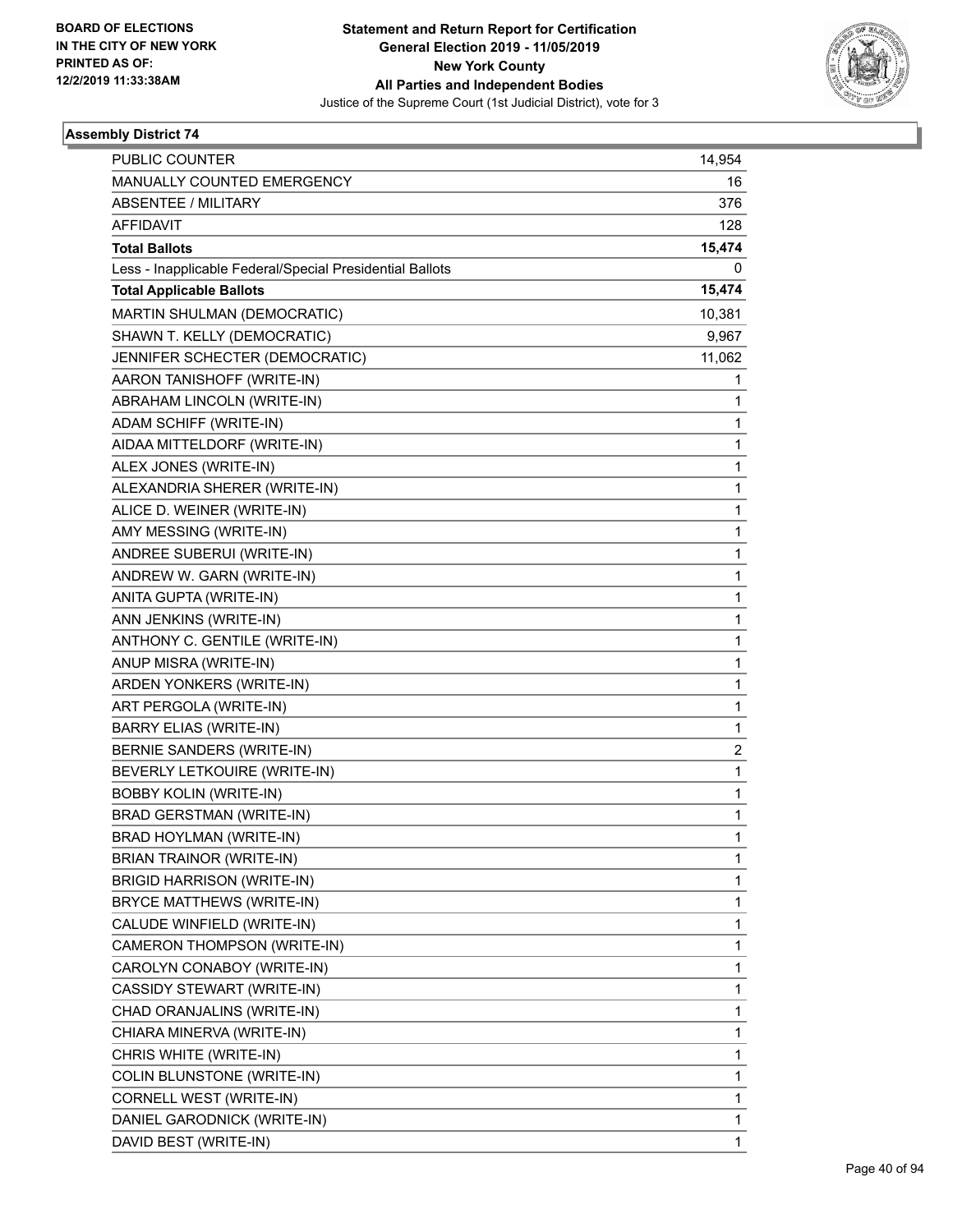

| DAVID N. COHN (WRITE-IN)         | $\mathbf{1}$ |
|----------------------------------|--------------|
| DAVID SCHWARTZ (WRITE-IN)        | 1            |
| DAVID SILVA (WRITE-IN)           | $\mathbf 1$  |
| DAVID STCACHAN (WRITE-IN)        | 1            |
| DAVID WIZDA (WRITE-IN)           | $\mathbf{1}$ |
| DEVIN BALKIND (WRITE-IN)         | 4            |
| DIANA MOHYI (WRITE-IN)           | 1            |
| DOLLY PARTON (WRITE-IN)          | 1            |
| DONALD TRUMP (WRITE-IN)          | 6            |
| DONALD TRUMP JR. (WRITE-IN)      | 1            |
| EDDIE SUBERUI (WRITE-IN)         | 1            |
| EDWARD MCCARTHY (WRITE-IN)       | 1            |
| ELI MANNING (WRITE-IN)           | $\mathbf{1}$ |
| ELIZABETH MO (WRITE-IN)          | 1            |
| ELIZABETH OVEA (WRITE-IN)        | $\mathbf{1}$ |
| ELIZABETH VAN-BUSKIRK (WRITE-IN) | 1            |
| EMANUEL J. CHOSAK (WRITE-IN)     | 1            |
| EMILY COMPANGO (WRITE-IN)        | 1            |
| EMILY LURIE (WRITE-IN)           | $\mathbf{1}$ |
| EUEL PEREZ (WRITE-IN)            | 1            |
| EUGENE DEBS (WRITE-IN)           | $\mathbf{1}$ |
| EUGENE HOWARD (WRITE-IN)         | 1            |
| FLAURDAY CANDLEFRUIT (WRITE-IN)  | 1            |
| FRANK BUD (WRITE-IN)             | 1            |
| FRED CANAS-NGO (WRITE-IN)        | $\mathbf{1}$ |
| GEORGE W. BUSH (WRITE-IN)        | 1            |
| <b>GERARD MANUSKY (WRITE-IN)</b> | $\mathbf{1}$ |
| HENRY JI (WRITE-IN)              | 1            |
| HERB GRIFFIN (WRITE-IN)          | 1            |
| HUNTER BIDEN (WRITE-IN)          | 1            |
| INTIMA ROBERTS (WRITE-IN)        | $\mathbf{1}$ |
| JACK DEKE (WRITE-IN)             | 1            |
| JAMES C. MOSLEY (WRITE-IN)       | 1            |
| JAMES MOSLEY (WRITE-IN)          | 1            |
| JANORIS JENKINS (WRITE-IN)       | 1            |
| JANOS MARTON (WRITE-IN)          | 1            |
| JASON SHELLY (WRITE-IN)          | 1            |
| JEANINE PIRRO (WRITE-IN)         | $\mathbf{1}$ |
| <b>JESSICA RAMOS (WRITE-IN)</b>  | 1            |
| JIM REIDY (WRITE-IN)             | 1            |
| JOE CZERNIAWSKI (WRITE-IN)       | 2            |
| JOHN CARLSON (WRITE-IN)          | 1            |
| JOHN MARSHALL (WRITE-IN)         | 2            |
| JOHN TARLETON (WRITE-IN)         | 1            |
| JORGE VASQUEZ (WRITE-IN)         | 2            |
| JOSEPH C. BORELLI (WRITE-IN)     | $\mathbf{1}$ |
|                                  |              |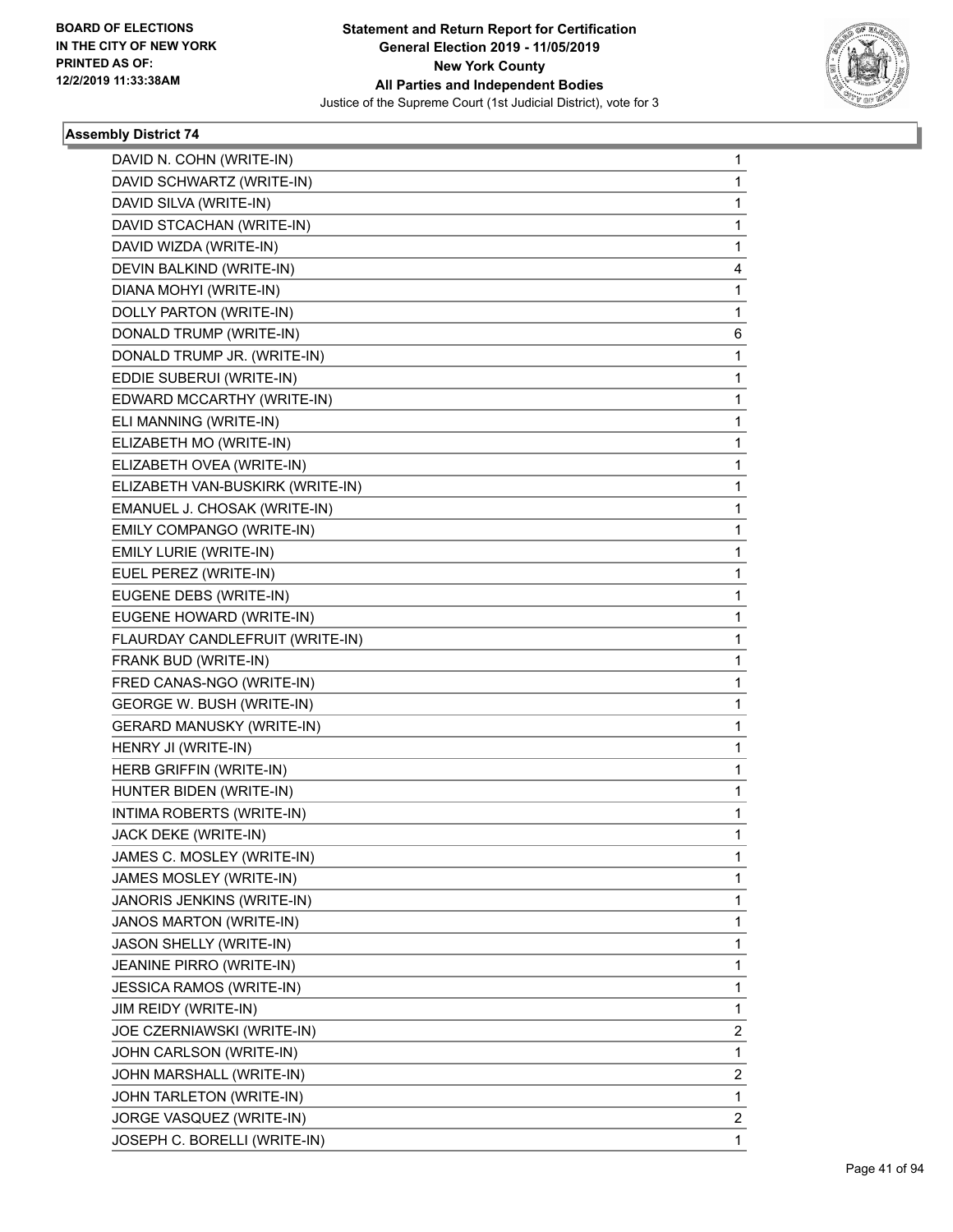

| JOSEPH HODEL (WRITE-IN)            | $\mathbf 1$  |
|------------------------------------|--------------|
| JOSEPH NICZKY (WRITE-IN)           | 1            |
| JOSHUA D. CHOSAK (WRITE-IN)        | $\mathbf{1}$ |
| JULIA SALAZAR (WRITE-IN)           | 1            |
| JUNE JACOBSON (WRITE-IN)           | 1            |
| KANYE WEST (WRITE-IN)              | $\mathbf{1}$ |
| KEVIN HEALD (WRITE-IN)             | 1            |
| KEVIN MCGRATH JR. (WRITE-IN)       | 1            |
| KIERNON DOYLE (WRITE-IN)           | $\mathbf{1}$ |
| KIRSTY TRIESTE (WRITE-IN)          | 1            |
| LAUREN SCHORR (WRITE-IN)           | 1            |
| LEO JENKINS (WRITE-IN)             | $\mathbf{1}$ |
| LERA TRUMP (WRITE-IN)              | 1            |
| LESLIE LEITNER (WRITE-IN)          | 1            |
| LISA DEPASQUALE (WRITE-IN)         | $\mathbf{1}$ |
| LISA E. CLEARY (WRITE-IN)          | 1            |
| LUIS BAEZ (WRITE-IN)               | 1            |
| LYSHA EE (WRITE-IN)                | $\mathbf 1$  |
| MANNY ALBINO (WRITE-IN)            | 1            |
| MARIA J. DONOHUE (WRITE-IN)        | 1            |
| MARK CURLEY (WRITE-IN)             | 1            |
| MARK DELLAQUILA (WRITE-IN)         | 2            |
| MARK WEPRIN (WRITE-IN)             | 1            |
| MARLIN APPLEWICK (WRITE-IN)        | $\mathbf 1$  |
| MARS DERSHOWITZ (WRITE-IN)         | 1            |
| MARY BARRY (WRITE-IN)              | 1            |
| MATTHEW LIPPMAN (WRITE-IN)         | $\mathbf 1$  |
| MATTHEW PHILLIP TRIESTE (WRITE-IN) | 1            |
| MICHAEL BLOOMBERG (WRITE-IN)       | 3            |
| MICHAEL KITSIS (WRITE-IN)          | $\mathbf{1}$ |
| MICHAEL NOONAN (WRITE-IN)          | 1            |
| MICHAEL O'BRIAN (WRITE-IN)         | 1            |
| MIKE DANG (WRITE-IN)               | 1            |
| MIKE FLYNN (WRITE-IN)              | 1            |
| MILLIE MORRILLO (WRITE-IN)         | 1            |
| NICHOLAS CHEN (WRITE-IN)           | 1            |
| NICHOLAS MINERVA (WRITE-IN)        | 1            |
| NORA MCCARTHY (WRITE-IN)           | 1            |
| NORM MACDONALD (WRITE-IN)          | 1            |
| PAT BUCHANAN (WRITE-IN)            | 1            |
| PAUL SASS (WRITE-IN)               | 1            |
| PEPPER MEDLEY (WRITE-IN)           | 1            |
| PETER SULLIVAN (WRITE-IN)          | 1            |
| PIERRE BUTLER (WRITE-IN)           | 1            |
| PREET BHARARA (WRITE-IN)           | $\mathbf{1}$ |
| RAHUL ROHATGI (WRITE-IN)           | 1            |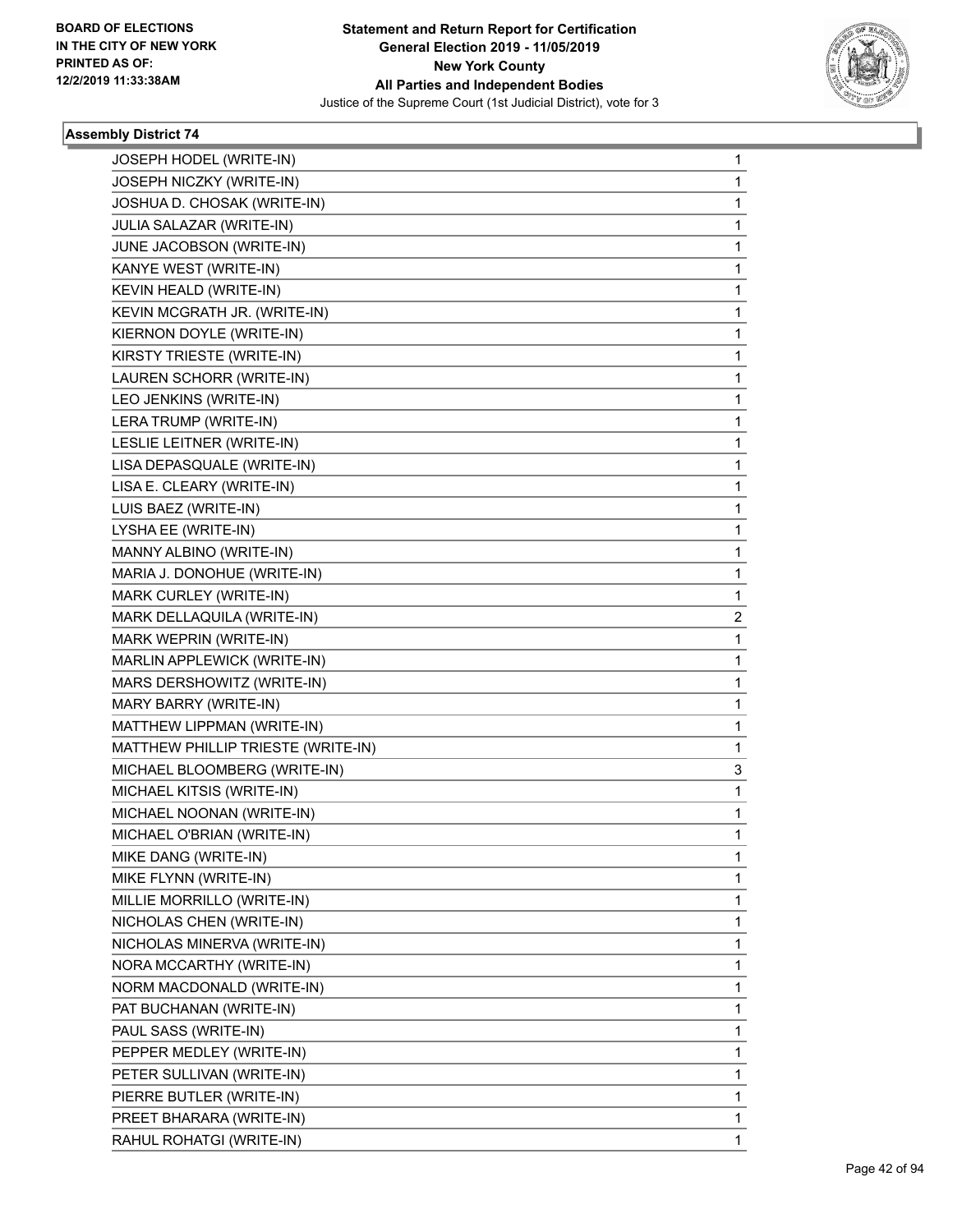

| RAY LHOTA (WRITE-IN)<br>1<br>1<br>RAYMOND VALERIO (WRITE-IN)<br>RICHARD GARCIA (WRITE-IN)<br>1<br>RICHARD NIXON (WRITE-IN)<br>1.<br>RITA PALMA (WRITE-IN)<br>1<br>RNHOAY LEMJCRAY (WRITE-IN)<br>1<br>ROB CODE (WRITE-IN)<br>1<br>ROBERT DINERO (WRITE-IN)<br>1<br>ROBERT PATTERSON (WRITE-IN)<br>1<br>ROBERT ROSSI (WRITE-IN)<br>1.<br>ROD ARGENT (WRITE-IN)<br>1<br>RON PAUL (WRITE-IN)<br>1<br>RONALD MAYER (WRITE-IN)<br>1<br>1<br>RONALD REAGAN (WRITE-IN)<br>ROSURL ISELELIL (WRITE-IN)<br>1<br>RUDOLPH GIULIANI (WRITE-IN)<br>4<br>RUSH LIMBAUGH (WRITE-IN)<br>1<br>SANDEEP PURI (WRITE-IN)<br>$\overline{2}$<br>SAQUAN BARKLEY (WRITE-IN)<br>1<br>1<br>SARA BAUMGARTEL (WRITE-IN)<br>SIOBHAN NEVILLE (WRITE-IN)<br>1<br>SOPHIA JENKINS (WRITE-IN)<br>1.<br>STEVEN K. BANNON (WRITE-IN)<br>1<br>STEVEN MILLER (WRITE-IN)<br>1<br>THOLONIUS MONK (WRITE-IN)<br>1<br>THOMAS O. WINSHIP (WRITE-IN)<br>1<br>TIFFANY CABAN (WRITE-IN)<br>$\overline{2}$<br>TONY STARK (WRITE-IN)<br>$\mathbf{1}$<br>TRAVIS ARRINDELL (WRITE-IN)<br>1<br>TREVOR MILLS (WRITE-IN)<br>1<br>TREVOR NOAH (WRITE-IN)<br>1<br>UNATTRIBUTABLE WRITE-IN (WRITE-IN)<br>139<br>UNCOUNTED WRITE-IN PER STATUTE (WRITE-IN)<br>10<br>VALARIE BOGART (WRITE-IN)<br>1.<br>1<br>VICKI PALEDINO (WRITE-IN)<br>VINCENT CURTAIN (WRITE-IN)<br>1<br>VINCENT CURTIN (WRITE-IN)<br>1.<br>1<br>WARREN STONEL (WRITE-IN)<br>WILLIAM G. JOHNSON (WRITE-IN)<br>1<br>WILLIAM M. JOHNSON (WRITE-IN)<br>1<br>1<br>WILLIAM PEARLMAN (WRITE-IN)<br>WILLIAM RICKERS (WRITE-IN)<br>1<br>WILLIAM WELD (WRITE-IN)<br>1<br>YOKO ONO (WRITE-IN)<br>1<br>ZACH SCHURICMAN (WRITE-IN)<br>1<br>31,750<br><b>Total Votes</b> |  |
|--------------------------------------------------------------------------------------------------------------------------------------------------------------------------------------------------------------------------------------------------------------------------------------------------------------------------------------------------------------------------------------------------------------------------------------------------------------------------------------------------------------------------------------------------------------------------------------------------------------------------------------------------------------------------------------------------------------------------------------------------------------------------------------------------------------------------------------------------------------------------------------------------------------------------------------------------------------------------------------------------------------------------------------------------------------------------------------------------------------------------------------------------------------------------------------------------------------------------------------------------------------------------------------------------------------------------------------------------------------------------------------------------------------------------------------------------------------------------------------------------------------------------------------------------------------------------------------------------------------------------------------------------------------------|--|
|                                                                                                                                                                                                                                                                                                                                                                                                                                                                                                                                                                                                                                                                                                                                                                                                                                                                                                                                                                                                                                                                                                                                                                                                                                                                                                                                                                                                                                                                                                                                                                                                                                                                    |  |
|                                                                                                                                                                                                                                                                                                                                                                                                                                                                                                                                                                                                                                                                                                                                                                                                                                                                                                                                                                                                                                                                                                                                                                                                                                                                                                                                                                                                                                                                                                                                                                                                                                                                    |  |
|                                                                                                                                                                                                                                                                                                                                                                                                                                                                                                                                                                                                                                                                                                                                                                                                                                                                                                                                                                                                                                                                                                                                                                                                                                                                                                                                                                                                                                                                                                                                                                                                                                                                    |  |
|                                                                                                                                                                                                                                                                                                                                                                                                                                                                                                                                                                                                                                                                                                                                                                                                                                                                                                                                                                                                                                                                                                                                                                                                                                                                                                                                                                                                                                                                                                                                                                                                                                                                    |  |
|                                                                                                                                                                                                                                                                                                                                                                                                                                                                                                                                                                                                                                                                                                                                                                                                                                                                                                                                                                                                                                                                                                                                                                                                                                                                                                                                                                                                                                                                                                                                                                                                                                                                    |  |
|                                                                                                                                                                                                                                                                                                                                                                                                                                                                                                                                                                                                                                                                                                                                                                                                                                                                                                                                                                                                                                                                                                                                                                                                                                                                                                                                                                                                                                                                                                                                                                                                                                                                    |  |
|                                                                                                                                                                                                                                                                                                                                                                                                                                                                                                                                                                                                                                                                                                                                                                                                                                                                                                                                                                                                                                                                                                                                                                                                                                                                                                                                                                                                                                                                                                                                                                                                                                                                    |  |
|                                                                                                                                                                                                                                                                                                                                                                                                                                                                                                                                                                                                                                                                                                                                                                                                                                                                                                                                                                                                                                                                                                                                                                                                                                                                                                                                                                                                                                                                                                                                                                                                                                                                    |  |
|                                                                                                                                                                                                                                                                                                                                                                                                                                                                                                                                                                                                                                                                                                                                                                                                                                                                                                                                                                                                                                                                                                                                                                                                                                                                                                                                                                                                                                                                                                                                                                                                                                                                    |  |
|                                                                                                                                                                                                                                                                                                                                                                                                                                                                                                                                                                                                                                                                                                                                                                                                                                                                                                                                                                                                                                                                                                                                                                                                                                                                                                                                                                                                                                                                                                                                                                                                                                                                    |  |
|                                                                                                                                                                                                                                                                                                                                                                                                                                                                                                                                                                                                                                                                                                                                                                                                                                                                                                                                                                                                                                                                                                                                                                                                                                                                                                                                                                                                                                                                                                                                                                                                                                                                    |  |
|                                                                                                                                                                                                                                                                                                                                                                                                                                                                                                                                                                                                                                                                                                                                                                                                                                                                                                                                                                                                                                                                                                                                                                                                                                                                                                                                                                                                                                                                                                                                                                                                                                                                    |  |
|                                                                                                                                                                                                                                                                                                                                                                                                                                                                                                                                                                                                                                                                                                                                                                                                                                                                                                                                                                                                                                                                                                                                                                                                                                                                                                                                                                                                                                                                                                                                                                                                                                                                    |  |
|                                                                                                                                                                                                                                                                                                                                                                                                                                                                                                                                                                                                                                                                                                                                                                                                                                                                                                                                                                                                                                                                                                                                                                                                                                                                                                                                                                                                                                                                                                                                                                                                                                                                    |  |
|                                                                                                                                                                                                                                                                                                                                                                                                                                                                                                                                                                                                                                                                                                                                                                                                                                                                                                                                                                                                                                                                                                                                                                                                                                                                                                                                                                                                                                                                                                                                                                                                                                                                    |  |
|                                                                                                                                                                                                                                                                                                                                                                                                                                                                                                                                                                                                                                                                                                                                                                                                                                                                                                                                                                                                                                                                                                                                                                                                                                                                                                                                                                                                                                                                                                                                                                                                                                                                    |  |
|                                                                                                                                                                                                                                                                                                                                                                                                                                                                                                                                                                                                                                                                                                                                                                                                                                                                                                                                                                                                                                                                                                                                                                                                                                                                                                                                                                                                                                                                                                                                                                                                                                                                    |  |
|                                                                                                                                                                                                                                                                                                                                                                                                                                                                                                                                                                                                                                                                                                                                                                                                                                                                                                                                                                                                                                                                                                                                                                                                                                                                                                                                                                                                                                                                                                                                                                                                                                                                    |  |
|                                                                                                                                                                                                                                                                                                                                                                                                                                                                                                                                                                                                                                                                                                                                                                                                                                                                                                                                                                                                                                                                                                                                                                                                                                                                                                                                                                                                                                                                                                                                                                                                                                                                    |  |
|                                                                                                                                                                                                                                                                                                                                                                                                                                                                                                                                                                                                                                                                                                                                                                                                                                                                                                                                                                                                                                                                                                                                                                                                                                                                                                                                                                                                                                                                                                                                                                                                                                                                    |  |
|                                                                                                                                                                                                                                                                                                                                                                                                                                                                                                                                                                                                                                                                                                                                                                                                                                                                                                                                                                                                                                                                                                                                                                                                                                                                                                                                                                                                                                                                                                                                                                                                                                                                    |  |
|                                                                                                                                                                                                                                                                                                                                                                                                                                                                                                                                                                                                                                                                                                                                                                                                                                                                                                                                                                                                                                                                                                                                                                                                                                                                                                                                                                                                                                                                                                                                                                                                                                                                    |  |
|                                                                                                                                                                                                                                                                                                                                                                                                                                                                                                                                                                                                                                                                                                                                                                                                                                                                                                                                                                                                                                                                                                                                                                                                                                                                                                                                                                                                                                                                                                                                                                                                                                                                    |  |
|                                                                                                                                                                                                                                                                                                                                                                                                                                                                                                                                                                                                                                                                                                                                                                                                                                                                                                                                                                                                                                                                                                                                                                                                                                                                                                                                                                                                                                                                                                                                                                                                                                                                    |  |
|                                                                                                                                                                                                                                                                                                                                                                                                                                                                                                                                                                                                                                                                                                                                                                                                                                                                                                                                                                                                                                                                                                                                                                                                                                                                                                                                                                                                                                                                                                                                                                                                                                                                    |  |
|                                                                                                                                                                                                                                                                                                                                                                                                                                                                                                                                                                                                                                                                                                                                                                                                                                                                                                                                                                                                                                                                                                                                                                                                                                                                                                                                                                                                                                                                                                                                                                                                                                                                    |  |
|                                                                                                                                                                                                                                                                                                                                                                                                                                                                                                                                                                                                                                                                                                                                                                                                                                                                                                                                                                                                                                                                                                                                                                                                                                                                                                                                                                                                                                                                                                                                                                                                                                                                    |  |
|                                                                                                                                                                                                                                                                                                                                                                                                                                                                                                                                                                                                                                                                                                                                                                                                                                                                                                                                                                                                                                                                                                                                                                                                                                                                                                                                                                                                                                                                                                                                                                                                                                                                    |  |
|                                                                                                                                                                                                                                                                                                                                                                                                                                                                                                                                                                                                                                                                                                                                                                                                                                                                                                                                                                                                                                                                                                                                                                                                                                                                                                                                                                                                                                                                                                                                                                                                                                                                    |  |
|                                                                                                                                                                                                                                                                                                                                                                                                                                                                                                                                                                                                                                                                                                                                                                                                                                                                                                                                                                                                                                                                                                                                                                                                                                                                                                                                                                                                                                                                                                                                                                                                                                                                    |  |
|                                                                                                                                                                                                                                                                                                                                                                                                                                                                                                                                                                                                                                                                                                                                                                                                                                                                                                                                                                                                                                                                                                                                                                                                                                                                                                                                                                                                                                                                                                                                                                                                                                                                    |  |
|                                                                                                                                                                                                                                                                                                                                                                                                                                                                                                                                                                                                                                                                                                                                                                                                                                                                                                                                                                                                                                                                                                                                                                                                                                                                                                                                                                                                                                                                                                                                                                                                                                                                    |  |
|                                                                                                                                                                                                                                                                                                                                                                                                                                                                                                                                                                                                                                                                                                                                                                                                                                                                                                                                                                                                                                                                                                                                                                                                                                                                                                                                                                                                                                                                                                                                                                                                                                                                    |  |
|                                                                                                                                                                                                                                                                                                                                                                                                                                                                                                                                                                                                                                                                                                                                                                                                                                                                                                                                                                                                                                                                                                                                                                                                                                                                                                                                                                                                                                                                                                                                                                                                                                                                    |  |
|                                                                                                                                                                                                                                                                                                                                                                                                                                                                                                                                                                                                                                                                                                                                                                                                                                                                                                                                                                                                                                                                                                                                                                                                                                                                                                                                                                                                                                                                                                                                                                                                                                                                    |  |
|                                                                                                                                                                                                                                                                                                                                                                                                                                                                                                                                                                                                                                                                                                                                                                                                                                                                                                                                                                                                                                                                                                                                                                                                                                                                                                                                                                                                                                                                                                                                                                                                                                                                    |  |
|                                                                                                                                                                                                                                                                                                                                                                                                                                                                                                                                                                                                                                                                                                                                                                                                                                                                                                                                                                                                                                                                                                                                                                                                                                                                                                                                                                                                                                                                                                                                                                                                                                                                    |  |
|                                                                                                                                                                                                                                                                                                                                                                                                                                                                                                                                                                                                                                                                                                                                                                                                                                                                                                                                                                                                                                                                                                                                                                                                                                                                                                                                                                                                                                                                                                                                                                                                                                                                    |  |
|                                                                                                                                                                                                                                                                                                                                                                                                                                                                                                                                                                                                                                                                                                                                                                                                                                                                                                                                                                                                                                                                                                                                                                                                                                                                                                                                                                                                                                                                                                                                                                                                                                                                    |  |
|                                                                                                                                                                                                                                                                                                                                                                                                                                                                                                                                                                                                                                                                                                                                                                                                                                                                                                                                                                                                                                                                                                                                                                                                                                                                                                                                                                                                                                                                                                                                                                                                                                                                    |  |
|                                                                                                                                                                                                                                                                                                                                                                                                                                                                                                                                                                                                                                                                                                                                                                                                                                                                                                                                                                                                                                                                                                                                                                                                                                                                                                                                                                                                                                                                                                                                                                                                                                                                    |  |
|                                                                                                                                                                                                                                                                                                                                                                                                                                                                                                                                                                                                                                                                                                                                                                                                                                                                                                                                                                                                                                                                                                                                                                                                                                                                                                                                                                                                                                                                                                                                                                                                                                                                    |  |
|                                                                                                                                                                                                                                                                                                                                                                                                                                                                                                                                                                                                                                                                                                                                                                                                                                                                                                                                                                                                                                                                                                                                                                                                                                                                                                                                                                                                                                                                                                                                                                                                                                                                    |  |
|                                                                                                                                                                                                                                                                                                                                                                                                                                                                                                                                                                                                                                                                                                                                                                                                                                                                                                                                                                                                                                                                                                                                                                                                                                                                                                                                                                                                                                                                                                                                                                                                                                                                    |  |
|                                                                                                                                                                                                                                                                                                                                                                                                                                                                                                                                                                                                                                                                                                                                                                                                                                                                                                                                                                                                                                                                                                                                                                                                                                                                                                                                                                                                                                                                                                                                                                                                                                                                    |  |
|                                                                                                                                                                                                                                                                                                                                                                                                                                                                                                                                                                                                                                                                                                                                                                                                                                                                                                                                                                                                                                                                                                                                                                                                                                                                                                                                                                                                                                                                                                                                                                                                                                                                    |  |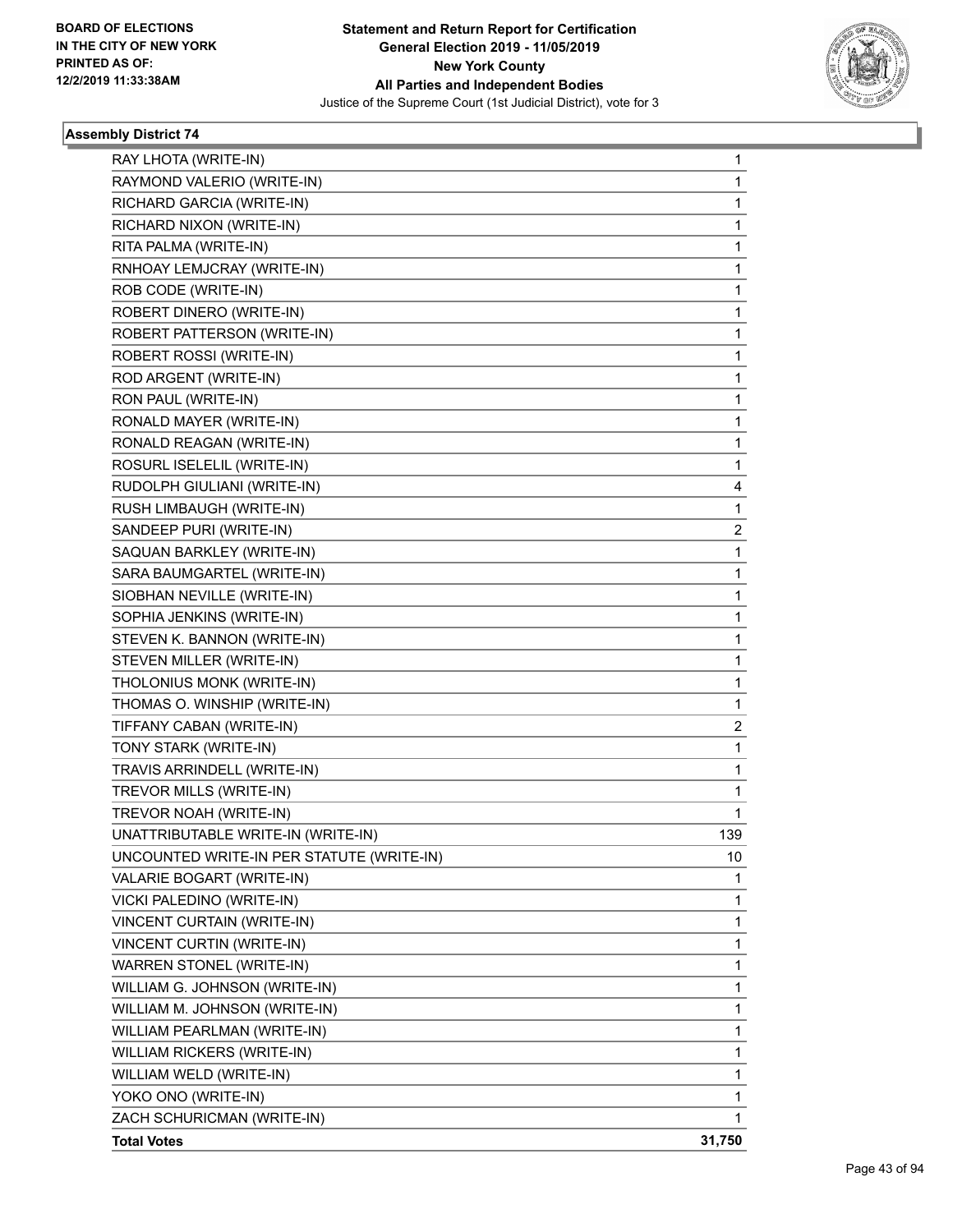

Unrecorded 14,672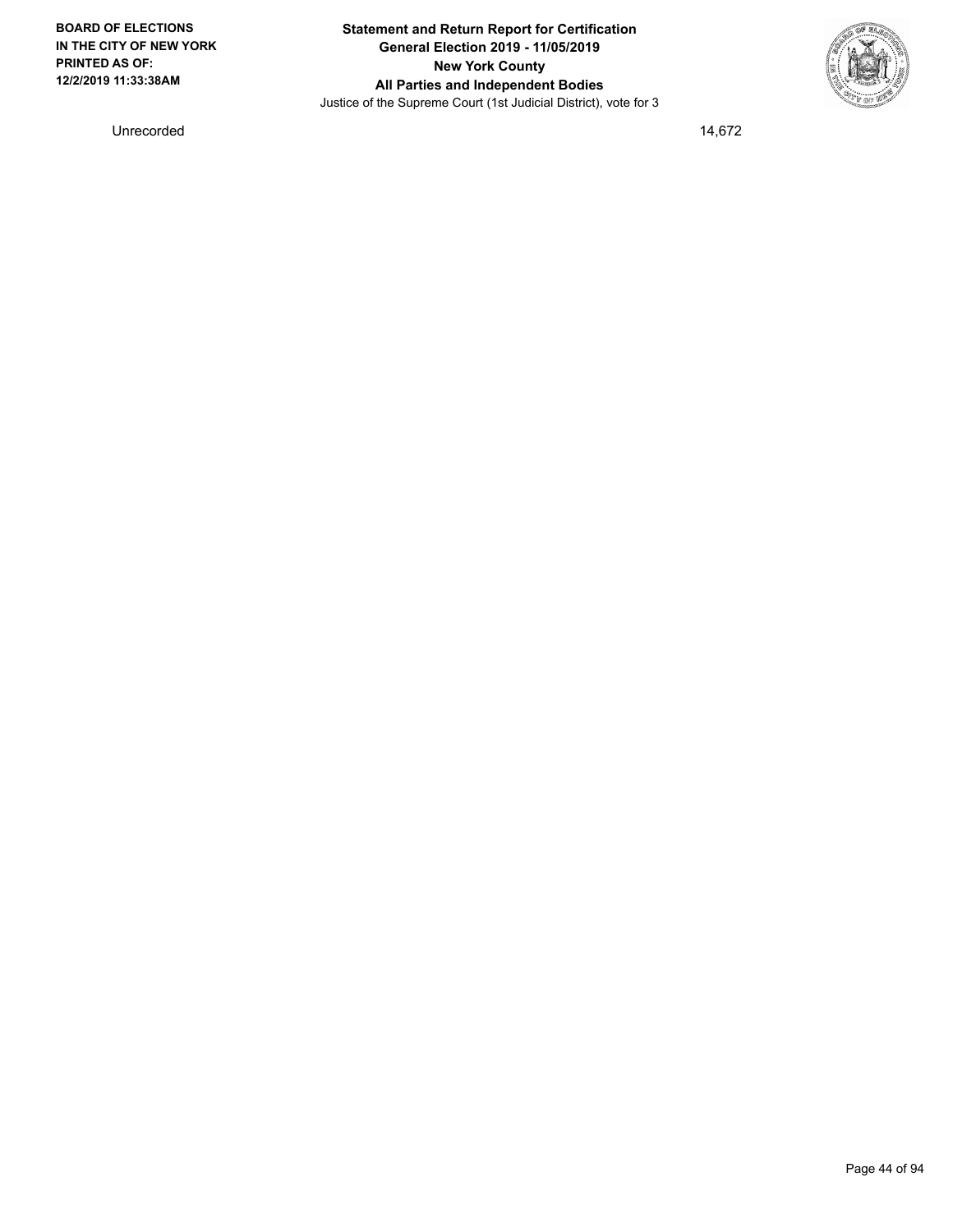

| <b>PUBLIC COUNTER</b>                                    | 15,203 |
|----------------------------------------------------------|--------|
| MANUALLY COUNTED EMERGENCY                               | 0      |
| <b>ABSENTEE / MILITARY</b>                               | 383    |
| AFFIDAVIT                                                | 99     |
| <b>Total Ballots</b>                                     | 15,685 |
| Less - Inapplicable Federal/Special Presidential Ballots | 0      |
| <b>Total Applicable Ballots</b>                          | 15,685 |
| MARTIN SHULMAN (DEMOCRATIC)                              | 11,216 |
| SHAWN T. KELLY (DEMOCRATIC)                              | 10,885 |
| JENNIFER SCHECTER (DEMOCRATIC)                           | 11,900 |
| AARON FORAN (WRITE-IN)                                   | 1      |
| ADAM SMITH JR. (WRITE-IN)                                | 1      |
| AL SHARPTON (WRITE-IN)                                   | 1      |
| ALAN FLACKS (WRITE-IN)                                   | 1      |
| ALEJANDRO HILDAGO (WRITE-IN)                             | 1      |
| ALEKSANDY SALZENYTZHIN (WRITE-IN)                        | 1      |
| ALEX HYMAN (WRITE-IN)                                    | 1      |
| ALEXANDRA POMERANTZ (WRITE-IN)                           | 1      |
| ALEXANDRIA A. O. CARTER (WRITE-IN)                       | 1      |
| ALI FRICK (WRITE-IN)                                     | 1      |
| ALICIA M. HIGGINS (WRITE-IN)                             | 1      |
| AMY SALZMAN (WRITE-IN)                                   | 1      |
| ANDREW NAPOLITANO (WRITE-IN)                             | 1      |
| ANGELA DAVIS (WRITE-IN)                                  | 1      |
| ANGELA DINGER (WRITE-IN)                                 | 1      |
| ANN CELVER (WRITE-IN)                                    | 1      |
| AVE MARIA BRENNAN (WRITE-IN)                             | 1      |
| <b>BEN SHAPIRO (WRITE-IN)</b>                            | 1      |
| <b>BEN SHARON (WRITE-IN)</b>                             | 1      |
| BERNARD DILLARD (WRITE-IN)                               | 1      |
| BERNARD R. BLOCK (WRITE-IN)                              | 1      |
| BETH BRAITERMAN (WRITE-IN)                               | 1      |
| BILL BELICHICK (WRITE-IN)                                | 1      |
| BILL DE BLASIO (WRITE-IN)                                | 1      |
| BILL MURROZ (WRITE-IN)                                   | 1      |
| BRETT KAVANAUGH (WRITE-IN)                               | 2      |
| <b>BRIAN BIGGINS (WRITE-IN)</b>                          | 1      |
| CARLINA RIVERA (WRITE-IN)                                | 1      |
| CAROLINE CLANCY (WRITE-IN)                               | 1      |
| CHARLES TAIBI (WRITE-IN)                                 | 1      |
| CHARLES TALISSE (WRITE-IN)                               | 1      |
| CHRISTIAN J. KJORGAARD (WRITE-IN)                        | 1      |
| CONNIE HARPFORT (WRITE-IN)                               | 1      |
| CURTIS SLIWA (WRITE-IN)                                  | 1      |
| DANA BAKER (WRITE-IN)                                    | 1      |
| DANIEL DROMM (WRITE-IN)                                  | 1      |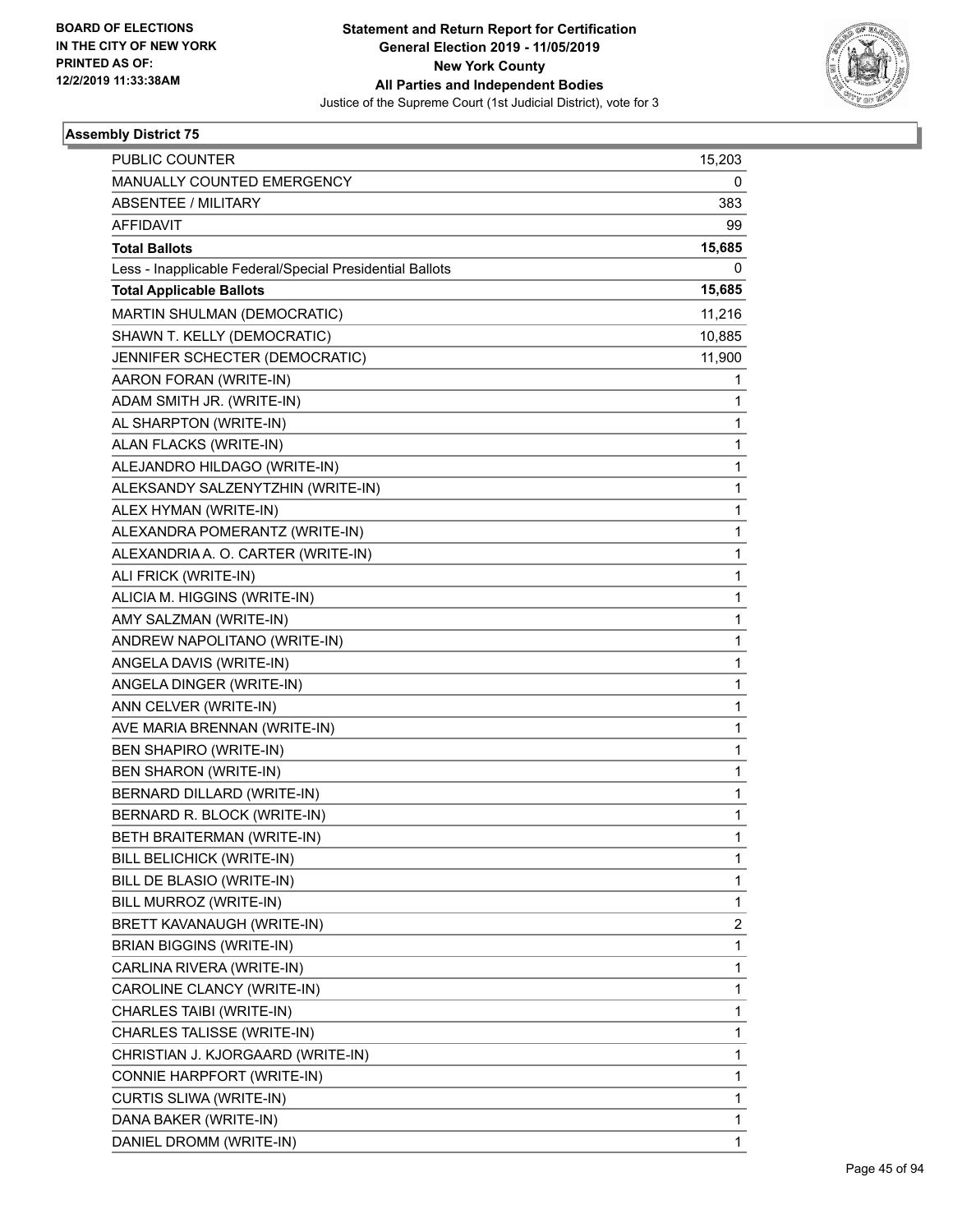

| DANIEL FLAX (WRITE-IN)            | 1 |
|-----------------------------------|---|
| DANIEL J. BARRY (WRITE-IN)        | 1 |
| DANIEL TURKEWITZ (WRITE-IN)       | 1 |
| DARA FISHMAN (WRITE-IN)           | 1 |
| DAVID GOLDBERG (WRITE-IN)         | 1 |
| DAVID GRICE (WRITE-IN)            | 1 |
| DAVID LEBOWITZ (WRITE-IN)         | 1 |
| DEVIN BALKIND (WRITE-IN)          | 1 |
| DONALD R. WALL ESQ. (WRITE-IN)    | 1 |
| DONALD TRUMP (WRITE-IN)           | 2 |
| DORIS LING-COHAN (WRITE-IN)       | 1 |
| EDWARD REINHOLD (WRITE-IN)        | 1 |
| EDWARD W. SMOOT (WRITE-IN)        | 1 |
| ELANNINE PRORO (WRITE-IN)         | 1 |
| ELIOT SPITZER (WRITE-IN)          | 1 |
| EMILY GOODMAN (WRITE-IN)          | 1 |
| EVAN FABER (WRITE-IN)             | 1 |
| <b>GENGHIS KHAN (WRITE-IN)</b>    | 1 |
| <b>GEORGIA GUFFIN (WRITE-IN)</b>  | 1 |
| <b>GLENN GREENWALD (WRITE-IN)</b> | 1 |
| <b>GLENN R. PATTON (WRITE-IN)</b> | 1 |
| <b>GRAHAM LEDGER (WRITE-IN)</b>   | 1 |
| GREG JARRETT (WRITE-IN)           | 1 |
| HAL PHILLIPS (WRITE-IN)           | 1 |
| HARRY DEMELL (WRITE-IN)           | 1 |
| HOWARD L. SCHEMER (WRITE-IN)      | 1 |
| HUGH MCMANUS (WRITE-IN)           | 1 |
| IAN BUCZNO (WRITE-IN)             | 1 |
| IVANKA TRUMP (WRITE-IN)           | 1 |
| JACOB M. FISCH (WRITE-IN)         | 1 |
| JAKE DUSHAJ (WRITE-IN)            | 1 |
| JAMES DESILVA (WRITE-IN)          | 1 |
| JAMES H. SOMERS (WRITE-IN)        | 1 |
| JAMES MCGRAW (WRITE-IN)           | 1 |
| JAMES W. BOYAN III (WRITE-IN)     | 1 |
| JARED KUSHNER (WRITE-IN)          | 1 |
| JAY BARFIELD (WRITE-IN)           | 1 |
| <b>JEANINE PIRRO (WRITE-IN)</b>   | 1 |
| JEFFREY KOFSKY (WRITE-IN)         | 1 |
| JEREMY DEJESUS (WRITE-IN)         | 1 |
| <b>JESSICA ROTH (WRITE-IN)</b>    | 1 |
| JOAN HEATH (WRITE-IN)             | 1 |
| JOEL MAXMAN (WRITE-IN)            | 1 |
| JOHN AULIN (WRITE-IN)             | 1 |
| JOHN LAURO ESQ. (WRITE-IN)        | 1 |
| JOHN WILLIAMS (WRITE-IN)          | 1 |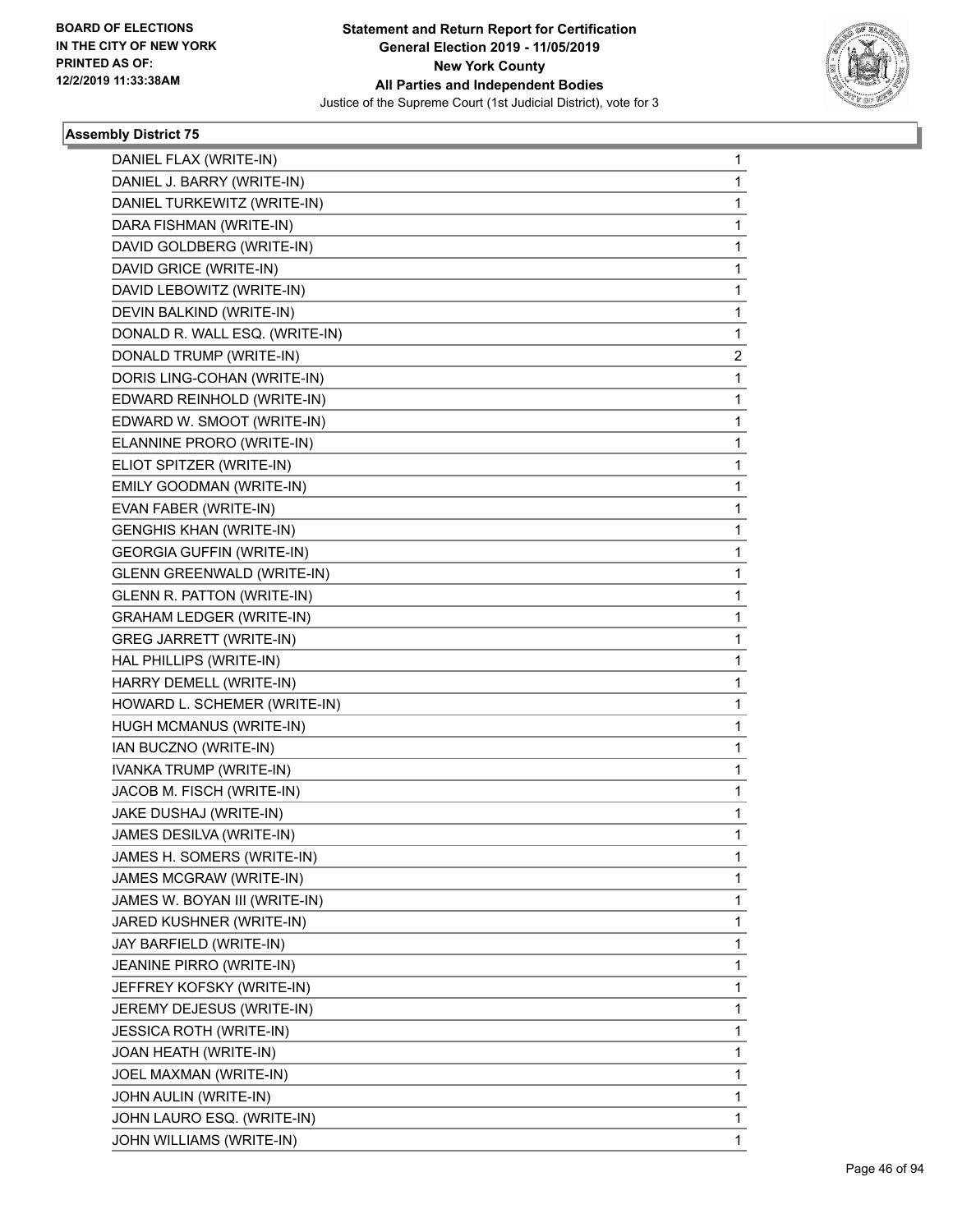

| JON STEWART (WRITE-IN)              | 1 |
|-------------------------------------|---|
| JONATHAN E. GLASNER ESQ. (WRITE-IN) | 1 |
| JOSEPH C. BORELLI (WRITE-IN)        | 3 |
| JOSEPH CARACCIO (WRITE-IN)          | 1 |
| JOSEPH FUSCO (WRITE-IN)             | 1 |
| JOSEPH MOSCATT (WRITE-IN)           | 1 |
| JOSEPH WILLIAM DLUZAK (WRITE-IN)    | 1 |
| JOSH GOLDBERG (WRITE-IN)            | 1 |
| JOSHUA KAUFMAN (WRITE-IN)           | 1 |
| JUDGE RHEINHOLD (WRITE-IN)          | 1 |
| JUDY SHEINDLIN (WRITE-IN)           | 1 |
| JULIAN EDELMAN (WRITE-IN)           | 1 |
| JUSTIN HOLCOMB (WRITE-IN)           | 1 |
| KEN SCHNEFER (WRITE-IN)             | 1 |
| KEVIN REGAN (WRITE-IN)              | 1 |
| KEVIN SHEEKEY (WRITE-IN)            | 1 |
| LANCE ITO (WRITE-IN)                | 1 |
| LAWRENCE FINKELSTEIN (WRITE-IN)     | 1 |
| LECCIA EVE (WRITE-IN)               | 1 |
| LIAM HANATEE AREES (WRITE-IN)       | 1 |
| LINDSEY LEVINE (WRITE-IN)           | 1 |
| LISA TANKOOS (WRITE-IN)             | 1 |
| LUCY MORTY (WRITE-IN)               | 1 |
| MARK AGUIAR (WRITE-IN)              | 1 |
| MARK FROEBA (WRITE-IN)              | 1 |
| MATT LECH (WRITE-IN)                | 1 |
| MATTHEW HESTERBERG (WRITE-IN)       | 1 |
| MEYER NUPLOW (WRITE-IN)             | 1 |
| MICAH EFRAM (WRITE-IN)              | 1 |
| MICHAEL BLOOMBERG (WRITE-IN)        | 1 |
| MICHAEL JAMAL BROOKS (WRITE-IN)     | 1 |
| MICHAEL LEVINE (WRITE-IN)           | 1 |
| MICHAEL MOSCATT (WRITE-IN)          | 1 |
| MIKE JUDGE (WRITE-IN)               | 1 |
| MIKE WEISS (WRITE-IN)               | 1 |
| NORMAN A. ELLIS (WRITE-IN)          | 1 |
| PAMELA HALL (WRITE-IN)              | 1 |
| PAT PAULSON (WRITE-IN)              | 1 |
| PATRICK HANATEE (WRITE-IN)          | 1 |
| PATRICK PAYTON (WRITE-IN)           | 1 |
| PAUL NENAUS (WRITE-IN)              | 1 |
| PERRY MASON (WRITE-IN)              | 1 |
| PETER HARRINGTON (WRITE-IN)         | 1 |
| PETER HEIN (WRITE-IN)               | 1 |
| PETER SHERIDAN (WRITE-IN)           | 1 |
| PHILLIP W. WEISS (WRITE-IN)         | 1 |
|                                     |   |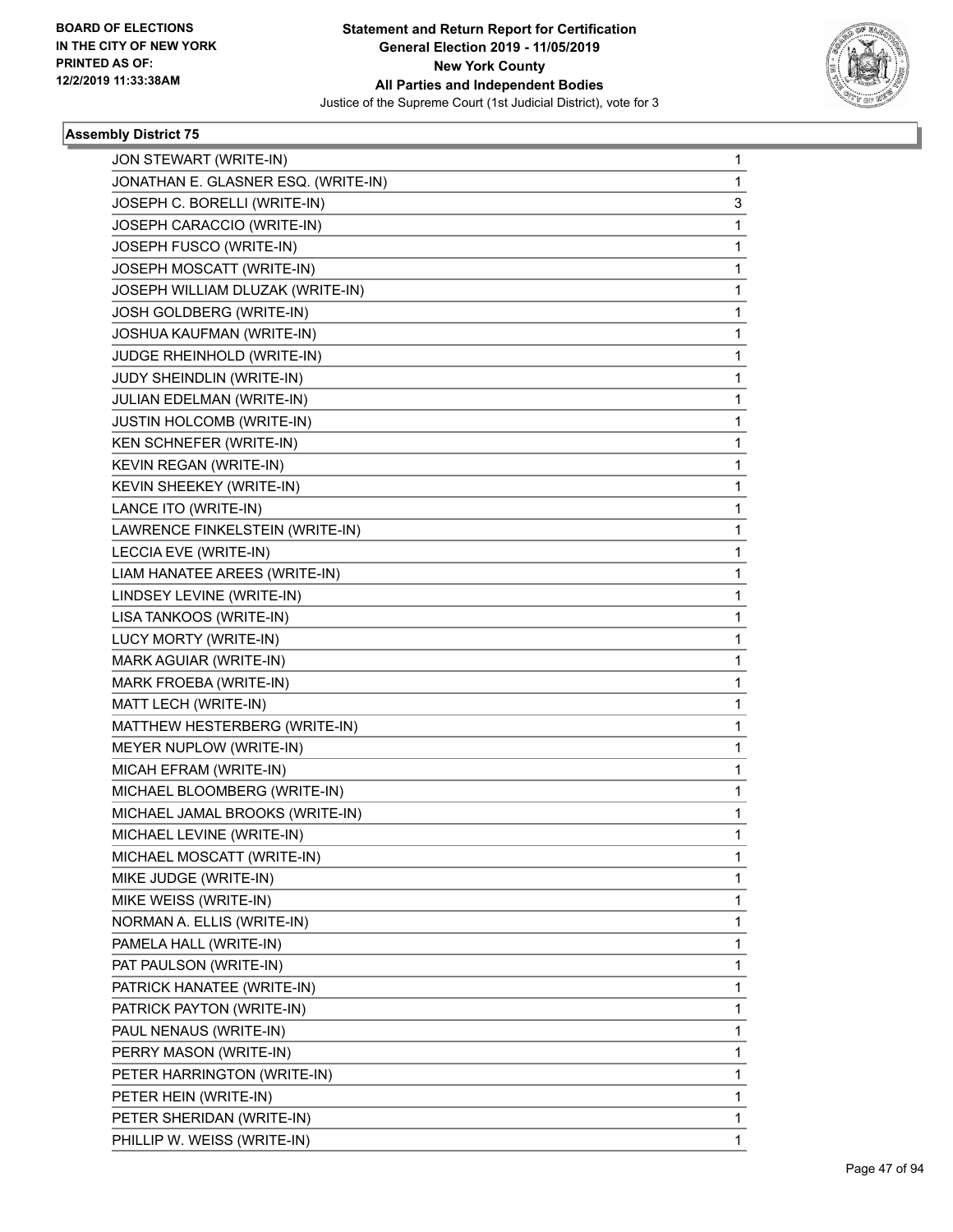

| PREET BHARARA (WRITE-IN)                  | 1                       |
|-------------------------------------------|-------------------------|
| RANDLE MULCH (WRITE-IN)                   | 1                       |
| RICHARD E. STONE (WRITE-IN)               | 1                       |
| RICHARD GELB (WRITE-IN)                   | 1                       |
| RITA PALMA (WRITE-IN)                     | 1                       |
| ROBERT MARKOFF (WRITE-IN)                 | 1                       |
| ROMAN TROJ (WRITE-IN)                     | 1                       |
| RONALD JUSTIN (WRITE-IN)                  | 1                       |
| RONALD RHICTER (WRITE-IN)                 | 1                       |
| ROSS GORALNIK (WRITE-IN)                  | 1                       |
| RUDOLPH GIULIANI (WRITE-IN)               | 3                       |
| RUTH BADER GINSBERG (WRITE-IN)            | 1                       |
| SAM HURT (WRITE-IN)                       | 1                       |
| SAM SEDER (WRITE-IN)                      | 1                       |
| SAMANTHA BEE (WRITE-IN)                   | 1                       |
| SARAH COOK (WRITE-IN)                     | 1                       |
| SEBASTIAN WINTERMUTE (WRITE-IN)           | 1                       |
| SETH KAPLAN (WRITE-IN)                    | 1                       |
| SETH MYERS (WRITE-IN)                     | 1                       |
| SHARRON NORMAN ESQ. (WRITE-IN)            | 1                       |
| SHERRI MAXMAN (WRITE-IN)                  | 1                       |
| SIMON SWEET (WRITE-IN)                    | 1                       |
| SOPHIA KOFSKY (WRITE-IN)                  | 1                       |
| STEPHEN COLBERT (WRITE-IN)                | 1                       |
| STEPHEN MARINELLO (WRITE-IN)              | 1                       |
| TIFFANY CABAN (WRITE-IN)                  | $\overline{\mathbf{c}}$ |
| TOM BRADY (WRITE-IN)                      | 1                       |
| TREVOR NOAH (WRITE-IN)                    | 1                       |
| UNATTRIBUTABLE WRITE-IN (WRITE-IN)        | 131                     |
| UNCOUNTED WRITE-IN PER STATUTE (WRITE-IN) | 1                       |
| <b>VIDALIA BRANSON (WRITE-IN)</b>         | 1                       |
| VINCENT F. MARTUSCIELLO (WRITE-IN)        | $\mathbf{1}$            |
| VISH BURRA (WRITE-IN)                     | 1                       |
| WILL BRAUNSCH-WEIGER (WRITE-IN)           | 1                       |
| ZAZU PITTS (WRITE-IN)                     | 1                       |
| ZOE BRAITERMAN (WRITE-IN)                 | 1                       |
| <b>Total Votes</b>                        | 34,302                  |
| Unrecorded                                | 12,753                  |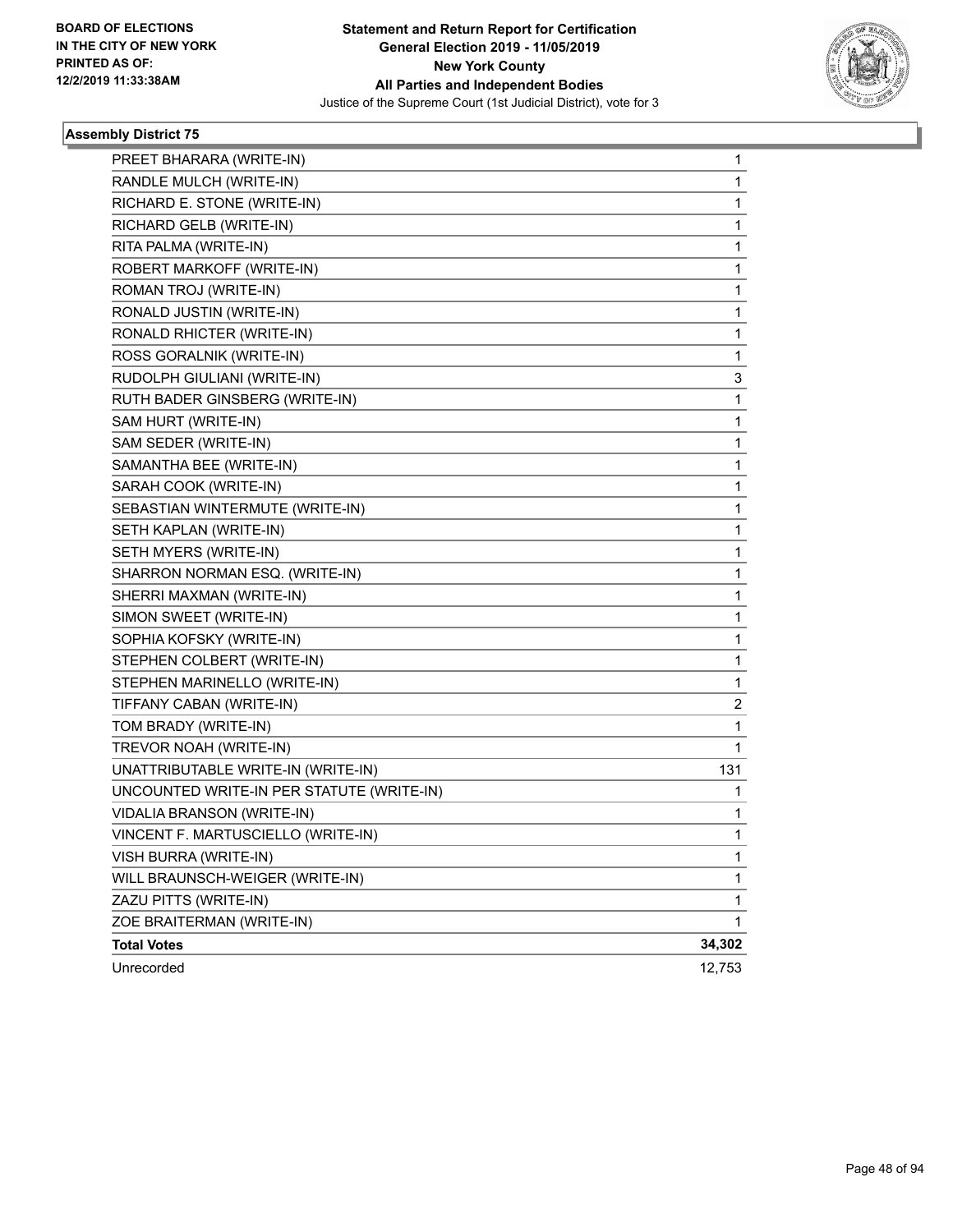

| PUBLIC COUNTER                                           | 15,634 |
|----------------------------------------------------------|--------|
| MANUALLY COUNTED EMERGENCY                               | 0      |
| ABSENTEE / MILITARY                                      | 413    |
| <b>AFFIDAVIT</b>                                         | 123    |
| <b>Total Ballots</b>                                     | 16,170 |
| Less - Inapplicable Federal/Special Presidential Ballots | 0      |
| <b>Total Applicable Ballots</b>                          | 16,170 |
| MARTIN SHULMAN (DEMOCRATIC)                              | 11,235 |
| SHAWN T. KELLY (DEMOCRATIC)                              | 10,950 |
| JENNIFER SCHECTER (DEMOCRATIC)                           | 12,048 |
| AARON FELDMAHEN (WRITE-IN)                               | 1      |
| AARON JUDGE (WRITE-IN)                                   | 1      |
| ABIGAL KOIASHA (WRITE-IN)                                | 1      |
| ABNER GREENE (WRITE-IN)                                  | 1      |
| ADAM BEARENSTEIN (WRITE-IN)                              | 1      |
| ADAM COHEN (WRITE-IN)                                    | 1      |
| ADAM SHELDON (WRITE-IN)                                  | 1      |
| ALAN FLACKS (WRITE-IN)                                   | 1      |
| ALAN KELLERMAN (WRITE-IN)                                | 1      |
| ALAN NOUCH (WRITE-IN)                                    | 1      |
| ALEC GOLD (WRITE-IN)                                     | 1      |
| ALEX ZIMMER (WRITE-IN)                                   | 1      |
| ALEXANDER COLLINS (WRITE-IN)                             | 1      |
| ALICE KOETH (WRITE-IN)                                   | 1      |
| ALON SASSON (WRITE-IN)                                   | 1      |
| ANDREA KOETH (WRITE-IN)                                  | 1      |
| ANDREW CONRAD (WRITE-IN)                                 | 1      |
| ANDREW J. KEENAM (WRITE-IN)                              | 1      |
| ANDREW KERR (WRITE-IN)                                   | 1      |
| ANISHA TANG (WRITE-IN)                                   | 1      |
| ANTHONY FIORELLO (WRITE-IN)                              | 1      |
| ANTONIN SCALIA (WRITE-IN)                                | 3      |
| ATALANTA MINAS (WRITE-IN)                                | 1      |
| <b>BALS BOSHLEWN (WRITE-IN)</b>                          | 1      |
| BARACK OBAMA (WRITE-IN)                                  | 2      |
| BARBARA LEE (WRITE-IN)                                   | 1      |
| BARI NADWING (WRITE-IN)                                  | 1      |
| BARRY NEGRIN (WRITE-IN)                                  | 1      |
| <b>BERNIE SANDERS (WRITE-IN)</b>                         | 1      |
| BILL CLINTON (WRITE-IN)                                  | 1      |
| BILL DE BLASIO (WRITE-IN)                                | 1      |
| <b>BO DIETEL (WRITE-IN)</b>                              | 1      |
| <b>BONATUCE RAMSEY (WRITE-IN)</b>                        | 1      |
| BRADLEY HERSHENSON (WRITE-IN)                            | 1      |
| BRETT KAVANAUGH (WRITE-IN)                               | 1      |
| <b>BRIAN CLARK (WRITE-IN)</b>                            | 1      |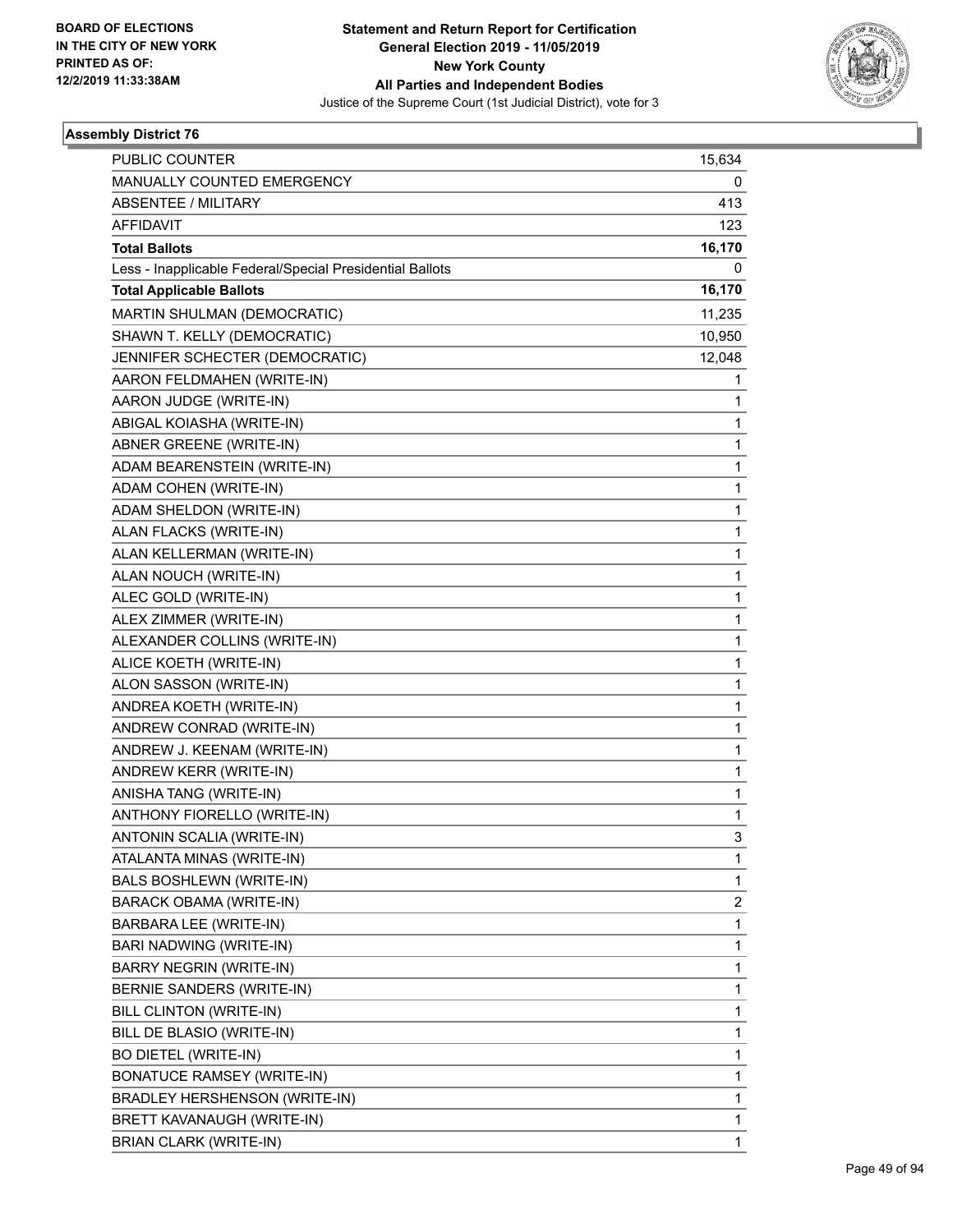

| <b>BRIAN KAPFER (WRITE-IN)</b>  | $\overline{2}$ |
|---------------------------------|----------------|
| <b>BRIAN KESSLER (WRITE-IN)</b> | 1              |
| <b>BRIAN ZUCKER (WRITE-IN)</b>  | $\overline{c}$ |
| <b>BROOKE WILLIG (WRITE-IN)</b> | 1              |
| <b>BRUCE WAYNE (WRITE-IN)</b>   | 1              |
| CAROLYN MALONEY (WRITE-IN)      | 1              |
| CHAEL CLARK (WRITE-IN)          | 1              |
| CHARLES PANOTT (WRITE-IN)       | 1              |
| CHARLIE CARR BAKER (WRITE-IN)   | $\mathbf 1$    |
| CHIP DORKEY (WRITE-IN)          | 1              |
| CHRISTOPHER REGAN (WRITE-IN)    | 1              |
| CLARENCE THOMAS (WRITE-IN)      | $\overline{2}$ |
| CLARK KENT (WRITE-IN)           | 1              |
| CLAUDIO DIGANGI (WRITE-IN)      | 1              |
| CLINT HURDLE (WRITE-IN)         | $\mathbf{1}$   |
| COLLEEN DRUMMOND (WRITE-IN)     | 1              |
| CONOR COYNE (WRITE-IN)          | 1              |
| CORI WESTAN (WRITE-IN)          | $\mathbf 1$    |
| CRAIG WOOD (WRITE-IN)           | 1              |
| CURTIS SLIWA (WRITE-IN)         | 1              |
| DANA KOOS (WRITE-IN)            | $\mathbf 1$    |
| DANIEL E. ADLER (WRITE-IN)      | 1              |
| DAVID BALKIND (WRITE-IN)        | 1              |
| DAVID CASAVIS (WRITE-IN)        | $\mathbf 1$    |
| DAVID COHEN (WRITE-IN)          | 1              |
| DAVID COOK (WRITE-IN)           | 1              |
| DAVID F. FEEN (WRITE-IN)        | 1              |
| DAVID GARLAND (WRITE-IN)        | 1              |
| DAVID J. MENEGAN (WRITE-IN)     | 1              |
| DAVID ZIBLE (WRITE-IN)          | $\mathbf 1$    |
| DENIS G KELLY (WRITE-IN)        | 1              |
| DENNIS BURNS (WRITE-IN)         | 1              |
| DICK HERTZ (WRITE-IN)           | $\mathbf 1$    |
| DONALD TRUMP (WRITE-IN)         | 7              |
| DONALD TRUMP JR. (WRITE-IN)     | 1              |
| DUKE WILLIAMS (WRITE-IN)        | 1              |
| ED MECHMANN (WRITE-IN)          | 1              |
| EDIGAHA KAPDONER (WRITE-IN)     | 1              |
| EDWARD POTTER (WRITE-IN)        | 1              |
| EDWARD REINHOLD (WRITE-IN)      | 1              |
| ELIANA FARKAS (WRITE-IN)        | 1              |
| ELLEN SAKANY (WRITE-IN)         | $\mathbf 1$    |
| ELVIS PRESLEY (WRITE-IN)        | 1              |
| ERIC TRUMP (WRITE-IN)           | 1              |
| FRAIDA FRIEDMAN (WRITE-IN)      | 1              |
| FREDERIC M. UMANE (WRITE-IN)    | 3              |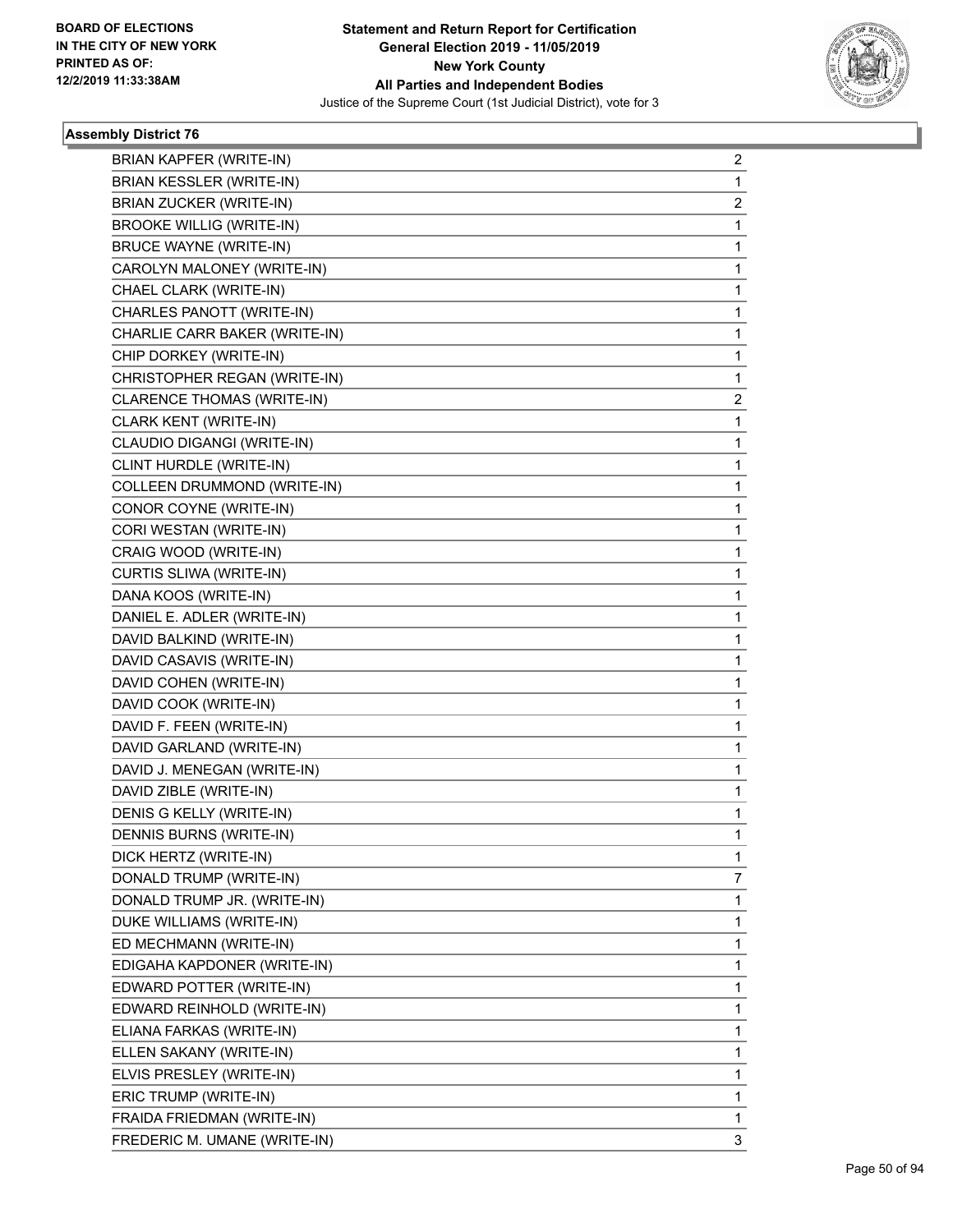

| <b>GARY STEIN (WRITE-IN)</b>       | 1                       |
|------------------------------------|-------------------------|
| GEOFFREY P.M. DAVENPORT (WRITE-IN) | 1                       |
| GEORGE W. BUSH (WRITE-IN)          | $\overline{\mathbf{c}}$ |
| <b>GESSHING LEHMAN (WRITE-IN)</b>  | 1                       |
| GIDEAN MILLER (WRITE-IN)           | 1                       |
| GIDEON SIDLETT MILLER (WRITE-IN)   | 1                       |
| GILLIAN CAMBERDELL (WRITE-IN)      | 1                       |
| <b>GLENN GUCCIARDO (WRITE-IN)</b>  | 1                       |
| <b>GRACE DEUBERD (WRITE-IN)</b>    | 1                       |
| <b>GRANT NEWMAN (WRITE-IN)</b>     | 1                       |
| <b>GREGORY LEHMAN (WRITE-IN)</b>   | 1                       |
| <b>GREGORY MILLS (WRITE-IN)</b>    | 2                       |
| HALEY HERSCHENSON (WRITE-IN)       | 1                       |
| HANNAH MILLER (WRITE-IN)           | 1                       |
| HANNAH SIDLETT MILLER (WRITE-IN)   | 1                       |
| HILLARY CLINTON (WRITE-IN)         | 1                       |
| HILLARY SMITH (WRITE-IN)           | 1                       |
| HOWARD KRULEWITZ (WRITE-IN)        | 1                       |
| HUGH MERLE (WRITE-IN)              | 1                       |
| HUMPHREY H. HUMPHREY (WRITE-IN)    | 1                       |
| <b>ITES GRIFFIN (WRITE-IN)</b>     | 1                       |
| JACOB DEGROUN (WRITE-IN)           | 1                       |
| JACOB MILLER (WRITE-IN)            | 1                       |
| JAMES BERGAMO (WRITE-IN)           | 1                       |
| JAMES D'AUGUSTO (WRITE-IN)         | 1                       |
| JAMES F. SMITH (WRITE-IN)          | 1                       |
| JAMES LAWRENCE MILLER (WRITE-IN)   | 1                       |
| JAMES REGAN (WRITE-IN)             | 1                       |
| JAMES WOOD (WRITE-IN)              | 1                       |
| JAN WEINSTEIN (WRITE-IN)           | 1                       |
| JANICE ROVEN (WRITE-IN)            | 1                       |
| <b>JASEN STOWE (WRITE-IN)</b>      | 1                       |
| JASON KROLL (WRITE-IN)             | 1                       |
| JASON TRAGER (WRITE-IN)            | 2                       |
| JEAN LUC PICARD (WRITE-IN)         | 1                       |
| JEANE RATELLE (WRITE-IN)           | 1                       |
| JEANINE PIRRO (WRITE-IN)           | 3                       |
| JEFF MCNEST (WRITE-IN)             | 1                       |
| JEFFREY FISHER (WRITE-IN)          | 1                       |
| JENEAY KNAPP (WRITE-IN)            | 1                       |
| JESS WATTERS (WRITE-IN)            | 1                       |
| <b>JESSICA ENGLE (WRITE-IN)</b>    | 1                       |
| JILL EISNER (WRITE-IN)             | 1                       |
| JIMMY MCMILLAN (WRITE-IN)          | 1                       |
| JOE BROWN (WRITE-IN)               | 1                       |
| JOE DRAPE (WRITE-IN)               | 1                       |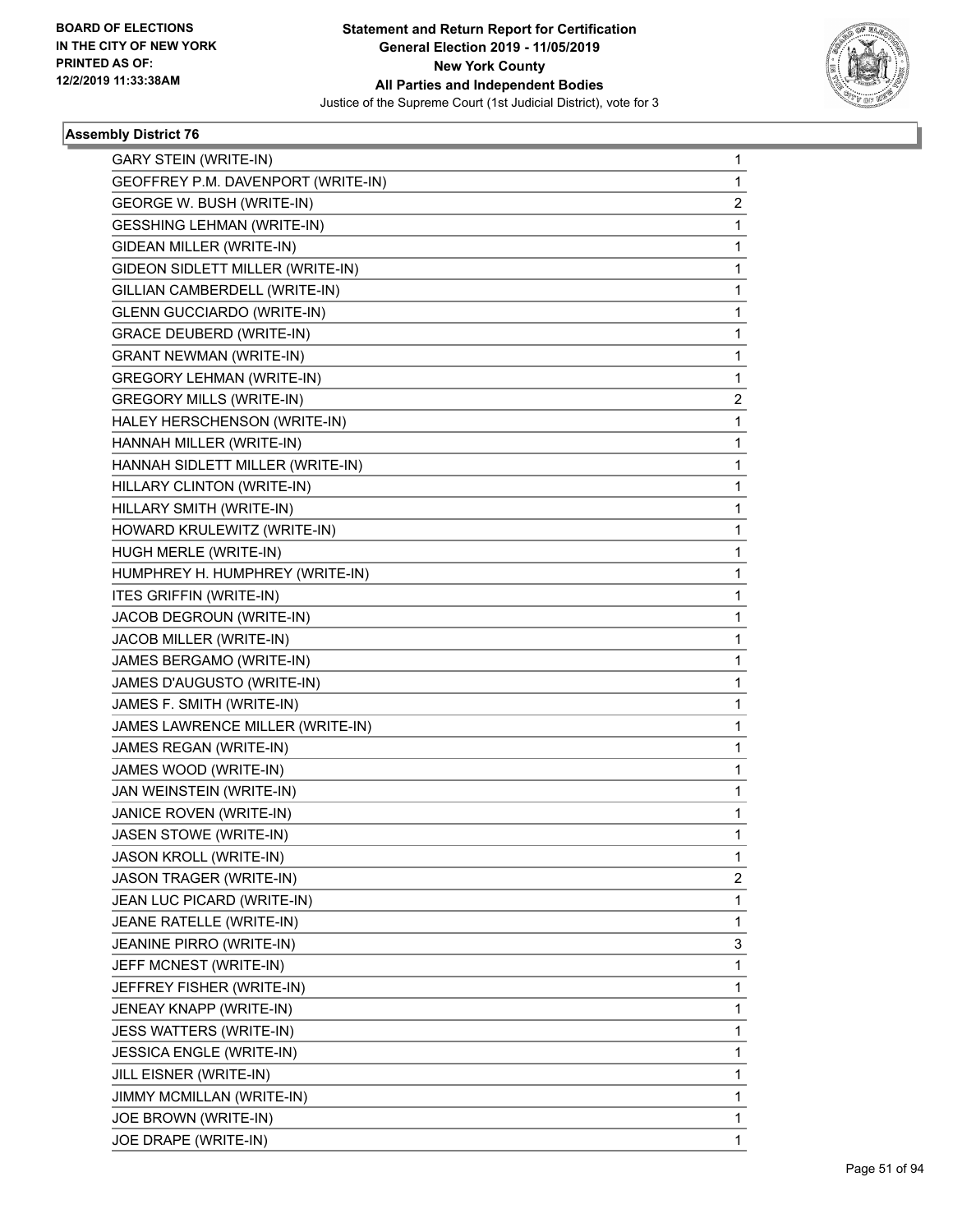

| JOEL MAXMAN (WRITE-IN)             | 1 |
|------------------------------------|---|
| JOHN FARRELL (WRITE-IN)            | 1 |
| JOHN HALEBIAN (WRITE-IN)           | 1 |
| JOHN ROBERTS (WRITE-IN)            | 1 |
| JOHN SMARGIASSI (WRITE-IN)         | 1 |
| JONATHAN SLONIM (WRITE-IN)         | 1 |
| JOSE W. FERNANDEZ (WRITE-IN)       | 1 |
| JOSEPH C. BORELLI (WRITE-IN)       | 6 |
| JOSEPH WAPNER (WRITE-IN)           | 1 |
| JUDY SHEINDLIN (WRITE-IN)          | 4 |
| JULIA ROMMEL (WRITE-IN)            | 1 |
| KATARINA HALL (WRITE-IN)           | 1 |
| KEN WILLIG (WRITE-IN)              | 1 |
| KENNETH MOLTNER (WRITE-IN)         | 2 |
| KEVIN MCGRATH JR. (WRITE-IN)       | 1 |
| KIERON MCCORMACK (WRITE-IN)        | 1 |
| KRISTA REED (WRITE-IN)             | 1 |
| LARRY BYRNE (WRITE-IN)             | 1 |
| LAUREN WAINBERG (WRITE-IN)         | 1 |
| LEROI SUTHERLAND (WRITE-IN)        | 1 |
| LILLIAN R. PLUMHOFF (WRITE-IN)     | 1 |
| LISA GRESTLE (WRITE-IN)            | 1 |
| LOGAN EVANS (WRITE-IN)             | 1 |
| LUCREZIA KENZETTI (WRITE-IN)       | 1 |
| MACGHON MCLOUGHLIN (WRITE-IN)      | 1 |
| MANA FERRAN (WRITE-IN)             | 1 |
| MARCO MAZZOCEO (WRITE-IN)          | 1 |
| MARIA AFZEDA (WRITE-IN)            | 1 |
| MARIO JOESPH (WRITE-IN)            | 1 |
| MARK M. RUBIN (WRITE-IN)           | 1 |
| MARK MEYORWITZ (WRITE-IN)          | 1 |
| MARVIN EDELMAN (WRITE-IN)          | 1 |
| MARY MAGUIRE (WRITE-IN)            | 1 |
| MARYANN ZAFAR (WRITE-IN)           | 1 |
| MATHEW CELETTY (WRITE-IN)          | 1 |
| MATT LAWRENCE (WRITE-IN)           | 1 |
| MATTHEW KAPFER (WRITE-IN)          | 1 |
| MAX DIENEMANN (WRITE-IN)           | 1 |
| MAX FARKAS (WRITE-IN)              | 1 |
| MAX STONE (WRITE-IN)               | 1 |
| MAXIM SCOTT (WRITE-IN)             | 1 |
| MELANIA TRUMP (WRITE-IN)           | 1 |
| MERHDAD JALILI KHIABANI (WRITE-IN) | 1 |
| MICHAEL A. PETRALIO (WRITE-IN)     | 1 |
| MICHAEL BACAL (WRITE-IN)           | 1 |
| MICHAEL BLOOMBERG (WRITE-IN)       | 3 |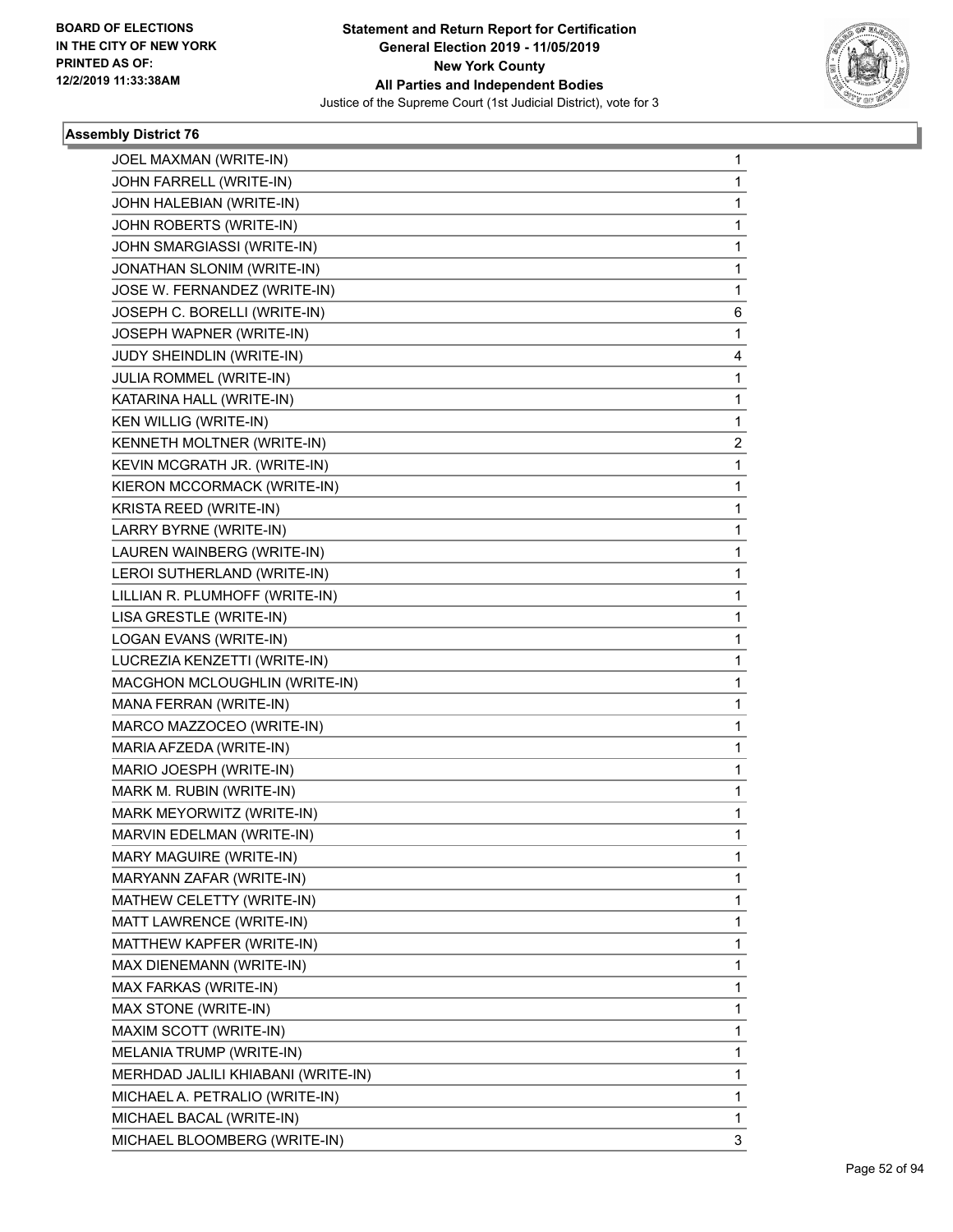

| MICHAEL LEDA (WRITE-IN)        | 1                       |
|--------------------------------|-------------------------|
| MICHAEL MUKALSKY (WRITE-IN)    | 1                       |
| MICHAEL WOODWARD (WRITE-IN)    | 1                       |
| MICHELE LEUT HIRSCH (WRITE-IN) | 1                       |
| MIKE HUNT (WRITE-IN)           | 1                       |
| NICK URIST (WRITE-IN)          | 1                       |
| NICKI HALEY (WRITE-IN)         | 1                       |
| PAGE BONDER (WRITE-IN)         | 1                       |
| PAUL WALKER ESQ. (WRITE-IN)    | 1                       |
| PETER EDWARD (WRITE-IN)        | 1                       |
| PETER GLEASON (WRITE-IN)       | 1                       |
| PETER HEIN (WRITE-IN)          | 1                       |
| PETER MCGUINNERS (WRITE-IN)    | 1                       |
| PETER NEDDO (WRITE-IN)         | 1                       |
| PETER PARKER (WRITE-IN)        | 1                       |
| PRETER GLEASON (WRITE-IN)      | 1                       |
| RAY KELLY (WRITE-IN)           | 1                       |
| RAYMOND VALERIO (WRITE-IN)     | 1                       |
| REBECCA SHAMSIAN (WRITE-IN)    | 1                       |
| RICHARD BARBIERI (WRITE-IN)    | 1                       |
| RICHARD GALLO (WRITE-IN)       | $\overline{\mathbf{c}}$ |
| ROBERT APPLEBY (WRITE-IN)      | 1                       |
| ROBERT BUNT (WRITE-IN)         | 1                       |
| ROBERT FIORE (WRITE-IN)        | 1                       |
| ROBERT GERACE (WRITE-IN)       | 1                       |
| ROD STEWART (WRITE-IN)         | 1                       |
| ROSETTE WILLIG (WRITE-IN)      | 1                       |
| RUDOLPH GIULIANI (WRITE-IN)    | 9                       |
| RYAN GERBER (WRITE-IN)         | 2                       |
| SAM CHRISZAR (WRITE-IN)        | 1                       |
| SANA STEINEN (WRITE-IN)        | 1                       |
| SARAH BESSON (WRITE-IN)        | 1                       |
| SARAH L. SHORE (WRITE-IN)      | 1                       |
| SASKIA GOLDWYN (WRITE-IN)      | 1                       |
| SCOTT WARNILA (WRITE-IN)       | 1                       |
| SCOTT ZUCKER (WRITE-IN)        | 2                       |
| SEAN CUSHING (WRITE-IN)        | 1                       |
| SHAUN DONAVAN (WRITE-IN)       | 1                       |
| SHAUN KRUPA (WRITE-IN)         | 1                       |
| SOLOMAN KITZ (WRITE-IN)        | 1                       |
| SOPHIE SLONIM (WRITE-IN)       | 1                       |
| STANLEY SHACK (WRITE-IN)       | 1                       |
| STEPHEN EVANS III (WRITE-IN)   | 1                       |
| STEPHEN P. FOLEY (WRITE-IN)    | 1                       |
| STERIC NICKS (WRITE-IN)        | 1                       |
| STEVEN COHEN (WRITE-IN)        | 1                       |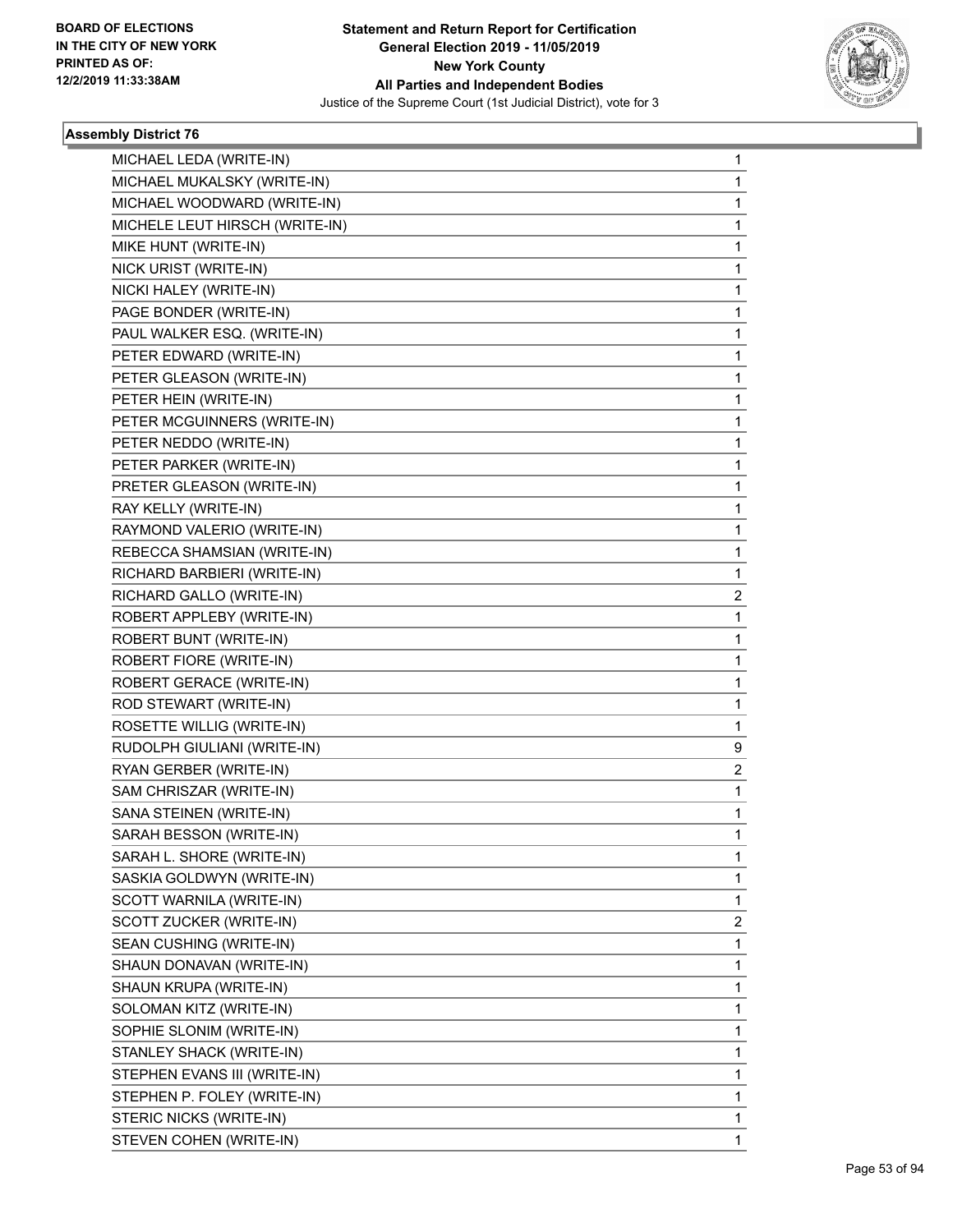

| STEVEN R. GOLDMAN (WRITE-IN)              | 1      |
|-------------------------------------------|--------|
| SURAJ PATTEL (WRITE-IN)                   | 1      |
| SUSAN LEUT (WRITE-IN)                     | 1      |
| SUZANNE LANG (WRITE-IN)                   | 1      |
| SYED KAZIM RIZVI ESQ (WRITE-IN)           | 1      |
| TAN MERRILL (WRITE-IN)                    | 1      |
| TIFFANY CABAN (WRITE-IN)                  | 1      |
| TIM DUDA (WRITE-IN)                       | 1      |
| TIMOTHY O'HARA (WRITE-IN)                 | 1      |
| TRACEY THATCHER (WRITE-IN)                | 1      |
| TREVOR LIPPMAN (WRITE-IN)                 | 1      |
| UNATTRIBUTABLE WRITE-IN (WRITE-IN)        | 191    |
| UNCOUNTED WRITE-IN PER STATUTE (WRITE-IN) | 3      |
| VINCENT OLIVIERI (WRITE-IN)               | 1      |
| WALT FRAZIER (WRITE-IN)                   | 1      |
| WARREN WYNSHAW (WRITE-IN)                 | 1      |
| WILLIAM BURNS (WRITE-IN)                  | 1      |
| WILLIAM HALPERIN (WRITE-IN)               | 1      |
| WILLIAM J. CLINTON (WRITE-IN)             | 1      |
| WILLIAM ROSPARS (WRITE-IN)                | 1      |
| WILLIAM THOMAS (WRITE-IN)                 | 1      |
| ZEPHYR TEACHOUT (WRITE-IN)                | 1      |
| <b>Total Votes</b>                        | 34,708 |
| Unrecorded                                | 13,802 |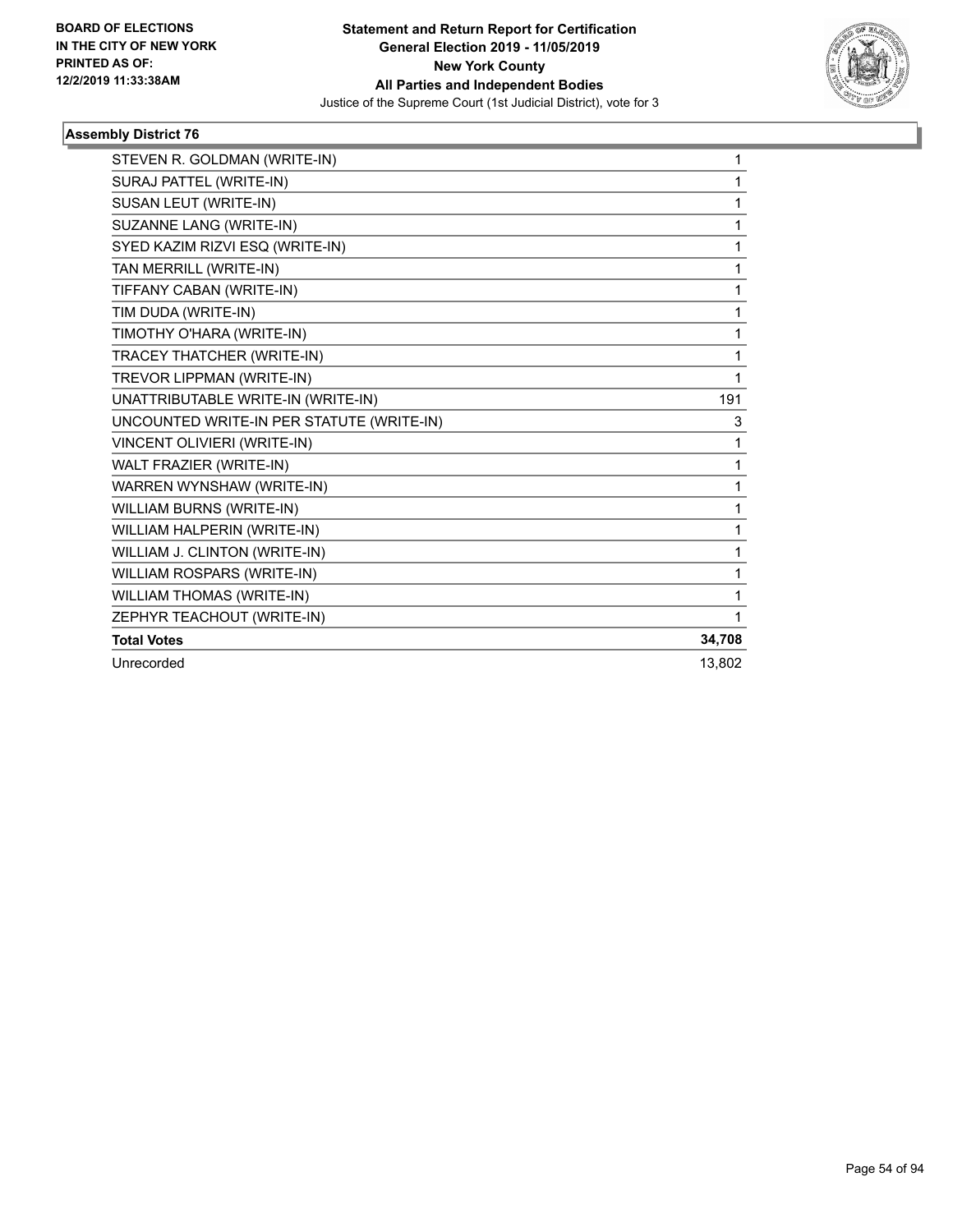

| MANUALLY COUNTED EMERGENCY<br>22<br>ABSENTEE / MILITARY<br>4,777<br>AFFIDAVIT<br>1,666<br><b>Total Ballots</b><br>193,513<br>Less - Inapplicable Federal/Special Presidential Ballots<br>0<br><b>Total Applicable Ballots</b><br>193,513<br>MARTIN SHULMAN (DEMOCRATIC)<br>129,921<br>SHAWN T. KELLY (DEMOCRATIC)<br>127,775<br>JENNIFER SCHECTER (DEMOCRATIC)<br>139,424<br>AARON BORNE (WRITE-IN)<br>1<br>AARON FELDMAHEN (WRITE-IN)<br>1<br>AARON FORAN (WRITE-IN)<br>1<br>AARON JUDGE (WRITE-IN)<br>3<br>AARON TANISHOFF (WRITE-IN)<br>1<br>1<br>AARON TUEVENTRI (WRITE-IN)<br>ABE JAROS (WRITE-IN)<br>1<br>ABIGAL KOIASHA (WRITE-IN)<br>1<br>1<br>ABNER GREENE (WRITE-IN)<br>ABRAHAM H. MIEL (WRITE-IN)<br>1<br>ABRAHAM LINCOLN (WRITE-IN)<br>$\overline{2}$<br>1<br>ADAM AISEN (WRITE-IN)<br>ADAM BEARENSTEIN (WRITE-IN)<br>1<br>ADAM CAROLLA (WRITE-IN)<br>1<br>1<br>ADAM CHAN (WRITE-IN)<br>ADAM COHEN (WRITE-IN)<br>1<br>ADAM E. LENBERG (WRITE-IN)<br>1<br>1<br>ADAM EVENHAIM (WRITE-IN)<br>ADAM FRIEDLAND (WRITE-IN)<br>$\overline{2}$<br>ADAM HAMILTON (WRITE-IN)<br>1<br>ADAM OFFENHARTZ (WRITE-IN)<br>1<br>ADAM SCHIFF (WRITE-IN)<br>1<br>ADAM SHELDON (WRITE-IN)<br>1<br>ADAM SMITH JR. (WRITE-IN)<br>1<br>ADAM VELAZQUEZ (WRITE-IN)<br>$\overline{2}$<br>ADAM VICTOR SUSSMAN (WRITE-IN)<br>1<br>1<br>ADINA DOLFMAN (WRITE-IN)<br>AIDAA MITTELDORF (WRITE-IN)<br>1<br>AIMEE CARLISLE (WRITE-IN)<br>1<br>AJAMY SANKOFA (WRITE-IN)<br>1<br>AKSHAY VAISHAYUMPAYA (WRITE-IN)<br>1<br>1<br>AL GORE (WRITE-IN)<br>2<br>AL SHARPTON (WRITE-IN)<br>AL SMITH (WRITE-IN)<br>1<br>ALAN FLACKS (WRITE-IN)<br>10<br>ALAN HALPERIN (WRITE-IN)<br>2 | <b>PUBLIC COUNTER</b> | 187,048 |
|-----------------------------------------------------------------------------------------------------------------------------------------------------------------------------------------------------------------------------------------------------------------------------------------------------------------------------------------------------------------------------------------------------------------------------------------------------------------------------------------------------------------------------------------------------------------------------------------------------------------------------------------------------------------------------------------------------------------------------------------------------------------------------------------------------------------------------------------------------------------------------------------------------------------------------------------------------------------------------------------------------------------------------------------------------------------------------------------------------------------------------------------------------------------------------------------------------------------------------------------------------------------------------------------------------------------------------------------------------------------------------------------------------------------------------------------------------------------------------------------------------------------------------------------------------------------------------------------------------------------------------------------------------|-----------------------|---------|
|                                                                                                                                                                                                                                                                                                                                                                                                                                                                                                                                                                                                                                                                                                                                                                                                                                                                                                                                                                                                                                                                                                                                                                                                                                                                                                                                                                                                                                                                                                                                                                                                                                                     |                       |         |
|                                                                                                                                                                                                                                                                                                                                                                                                                                                                                                                                                                                                                                                                                                                                                                                                                                                                                                                                                                                                                                                                                                                                                                                                                                                                                                                                                                                                                                                                                                                                                                                                                                                     |                       |         |
|                                                                                                                                                                                                                                                                                                                                                                                                                                                                                                                                                                                                                                                                                                                                                                                                                                                                                                                                                                                                                                                                                                                                                                                                                                                                                                                                                                                                                                                                                                                                                                                                                                                     |                       |         |
|                                                                                                                                                                                                                                                                                                                                                                                                                                                                                                                                                                                                                                                                                                                                                                                                                                                                                                                                                                                                                                                                                                                                                                                                                                                                                                                                                                                                                                                                                                                                                                                                                                                     |                       |         |
|                                                                                                                                                                                                                                                                                                                                                                                                                                                                                                                                                                                                                                                                                                                                                                                                                                                                                                                                                                                                                                                                                                                                                                                                                                                                                                                                                                                                                                                                                                                                                                                                                                                     |                       |         |
|                                                                                                                                                                                                                                                                                                                                                                                                                                                                                                                                                                                                                                                                                                                                                                                                                                                                                                                                                                                                                                                                                                                                                                                                                                                                                                                                                                                                                                                                                                                                                                                                                                                     |                       |         |
|                                                                                                                                                                                                                                                                                                                                                                                                                                                                                                                                                                                                                                                                                                                                                                                                                                                                                                                                                                                                                                                                                                                                                                                                                                                                                                                                                                                                                                                                                                                                                                                                                                                     |                       |         |
|                                                                                                                                                                                                                                                                                                                                                                                                                                                                                                                                                                                                                                                                                                                                                                                                                                                                                                                                                                                                                                                                                                                                                                                                                                                                                                                                                                                                                                                                                                                                                                                                                                                     |                       |         |
|                                                                                                                                                                                                                                                                                                                                                                                                                                                                                                                                                                                                                                                                                                                                                                                                                                                                                                                                                                                                                                                                                                                                                                                                                                                                                                                                                                                                                                                                                                                                                                                                                                                     |                       |         |
|                                                                                                                                                                                                                                                                                                                                                                                                                                                                                                                                                                                                                                                                                                                                                                                                                                                                                                                                                                                                                                                                                                                                                                                                                                                                                                                                                                                                                                                                                                                                                                                                                                                     |                       |         |
|                                                                                                                                                                                                                                                                                                                                                                                                                                                                                                                                                                                                                                                                                                                                                                                                                                                                                                                                                                                                                                                                                                                                                                                                                                                                                                                                                                                                                                                                                                                                                                                                                                                     |                       |         |
|                                                                                                                                                                                                                                                                                                                                                                                                                                                                                                                                                                                                                                                                                                                                                                                                                                                                                                                                                                                                                                                                                                                                                                                                                                                                                                                                                                                                                                                                                                                                                                                                                                                     |                       |         |
|                                                                                                                                                                                                                                                                                                                                                                                                                                                                                                                                                                                                                                                                                                                                                                                                                                                                                                                                                                                                                                                                                                                                                                                                                                                                                                                                                                                                                                                                                                                                                                                                                                                     |                       |         |
|                                                                                                                                                                                                                                                                                                                                                                                                                                                                                                                                                                                                                                                                                                                                                                                                                                                                                                                                                                                                                                                                                                                                                                                                                                                                                                                                                                                                                                                                                                                                                                                                                                                     |                       |         |
|                                                                                                                                                                                                                                                                                                                                                                                                                                                                                                                                                                                                                                                                                                                                                                                                                                                                                                                                                                                                                                                                                                                                                                                                                                                                                                                                                                                                                                                                                                                                                                                                                                                     |                       |         |
|                                                                                                                                                                                                                                                                                                                                                                                                                                                                                                                                                                                                                                                                                                                                                                                                                                                                                                                                                                                                                                                                                                                                                                                                                                                                                                                                                                                                                                                                                                                                                                                                                                                     |                       |         |
|                                                                                                                                                                                                                                                                                                                                                                                                                                                                                                                                                                                                                                                                                                                                                                                                                                                                                                                                                                                                                                                                                                                                                                                                                                                                                                                                                                                                                                                                                                                                                                                                                                                     |                       |         |
|                                                                                                                                                                                                                                                                                                                                                                                                                                                                                                                                                                                                                                                                                                                                                                                                                                                                                                                                                                                                                                                                                                                                                                                                                                                                                                                                                                                                                                                                                                                                                                                                                                                     |                       |         |
|                                                                                                                                                                                                                                                                                                                                                                                                                                                                                                                                                                                                                                                                                                                                                                                                                                                                                                                                                                                                                                                                                                                                                                                                                                                                                                                                                                                                                                                                                                                                                                                                                                                     |                       |         |
|                                                                                                                                                                                                                                                                                                                                                                                                                                                                                                                                                                                                                                                                                                                                                                                                                                                                                                                                                                                                                                                                                                                                                                                                                                                                                                                                                                                                                                                                                                                                                                                                                                                     |                       |         |
|                                                                                                                                                                                                                                                                                                                                                                                                                                                                                                                                                                                                                                                                                                                                                                                                                                                                                                                                                                                                                                                                                                                                                                                                                                                                                                                                                                                                                                                                                                                                                                                                                                                     |                       |         |
|                                                                                                                                                                                                                                                                                                                                                                                                                                                                                                                                                                                                                                                                                                                                                                                                                                                                                                                                                                                                                                                                                                                                                                                                                                                                                                                                                                                                                                                                                                                                                                                                                                                     |                       |         |
|                                                                                                                                                                                                                                                                                                                                                                                                                                                                                                                                                                                                                                                                                                                                                                                                                                                                                                                                                                                                                                                                                                                                                                                                                                                                                                                                                                                                                                                                                                                                                                                                                                                     |                       |         |
|                                                                                                                                                                                                                                                                                                                                                                                                                                                                                                                                                                                                                                                                                                                                                                                                                                                                                                                                                                                                                                                                                                                                                                                                                                                                                                                                                                                                                                                                                                                                                                                                                                                     |                       |         |
|                                                                                                                                                                                                                                                                                                                                                                                                                                                                                                                                                                                                                                                                                                                                                                                                                                                                                                                                                                                                                                                                                                                                                                                                                                                                                                                                                                                                                                                                                                                                                                                                                                                     |                       |         |
|                                                                                                                                                                                                                                                                                                                                                                                                                                                                                                                                                                                                                                                                                                                                                                                                                                                                                                                                                                                                                                                                                                                                                                                                                                                                                                                                                                                                                                                                                                                                                                                                                                                     |                       |         |
|                                                                                                                                                                                                                                                                                                                                                                                                                                                                                                                                                                                                                                                                                                                                                                                                                                                                                                                                                                                                                                                                                                                                                                                                                                                                                                                                                                                                                                                                                                                                                                                                                                                     |                       |         |
|                                                                                                                                                                                                                                                                                                                                                                                                                                                                                                                                                                                                                                                                                                                                                                                                                                                                                                                                                                                                                                                                                                                                                                                                                                                                                                                                                                                                                                                                                                                                                                                                                                                     |                       |         |
|                                                                                                                                                                                                                                                                                                                                                                                                                                                                                                                                                                                                                                                                                                                                                                                                                                                                                                                                                                                                                                                                                                                                                                                                                                                                                                                                                                                                                                                                                                                                                                                                                                                     |                       |         |
|                                                                                                                                                                                                                                                                                                                                                                                                                                                                                                                                                                                                                                                                                                                                                                                                                                                                                                                                                                                                                                                                                                                                                                                                                                                                                                                                                                                                                                                                                                                                                                                                                                                     |                       |         |
|                                                                                                                                                                                                                                                                                                                                                                                                                                                                                                                                                                                                                                                                                                                                                                                                                                                                                                                                                                                                                                                                                                                                                                                                                                                                                                                                                                                                                                                                                                                                                                                                                                                     |                       |         |
|                                                                                                                                                                                                                                                                                                                                                                                                                                                                                                                                                                                                                                                                                                                                                                                                                                                                                                                                                                                                                                                                                                                                                                                                                                                                                                                                                                                                                                                                                                                                                                                                                                                     |                       |         |
|                                                                                                                                                                                                                                                                                                                                                                                                                                                                                                                                                                                                                                                                                                                                                                                                                                                                                                                                                                                                                                                                                                                                                                                                                                                                                                                                                                                                                                                                                                                                                                                                                                                     |                       |         |
|                                                                                                                                                                                                                                                                                                                                                                                                                                                                                                                                                                                                                                                                                                                                                                                                                                                                                                                                                                                                                                                                                                                                                                                                                                                                                                                                                                                                                                                                                                                                                                                                                                                     |                       |         |
|                                                                                                                                                                                                                                                                                                                                                                                                                                                                                                                                                                                                                                                                                                                                                                                                                                                                                                                                                                                                                                                                                                                                                                                                                                                                                                                                                                                                                                                                                                                                                                                                                                                     |                       |         |
|                                                                                                                                                                                                                                                                                                                                                                                                                                                                                                                                                                                                                                                                                                                                                                                                                                                                                                                                                                                                                                                                                                                                                                                                                                                                                                                                                                                                                                                                                                                                                                                                                                                     |                       |         |
|                                                                                                                                                                                                                                                                                                                                                                                                                                                                                                                                                                                                                                                                                                                                                                                                                                                                                                                                                                                                                                                                                                                                                                                                                                                                                                                                                                                                                                                                                                                                                                                                                                                     |                       |         |
|                                                                                                                                                                                                                                                                                                                                                                                                                                                                                                                                                                                                                                                                                                                                                                                                                                                                                                                                                                                                                                                                                                                                                                                                                                                                                                                                                                                                                                                                                                                                                                                                                                                     |                       |         |
|                                                                                                                                                                                                                                                                                                                                                                                                                                                                                                                                                                                                                                                                                                                                                                                                                                                                                                                                                                                                                                                                                                                                                                                                                                                                                                                                                                                                                                                                                                                                                                                                                                                     |                       |         |
|                                                                                                                                                                                                                                                                                                                                                                                                                                                                                                                                                                                                                                                                                                                                                                                                                                                                                                                                                                                                                                                                                                                                                                                                                                                                                                                                                                                                                                                                                                                                                                                                                                                     |                       |         |
|                                                                                                                                                                                                                                                                                                                                                                                                                                                                                                                                                                                                                                                                                                                                                                                                                                                                                                                                                                                                                                                                                                                                                                                                                                                                                                                                                                                                                                                                                                                                                                                                                                                     |                       |         |
|                                                                                                                                                                                                                                                                                                                                                                                                                                                                                                                                                                                                                                                                                                                                                                                                                                                                                                                                                                                                                                                                                                                                                                                                                                                                                                                                                                                                                                                                                                                                                                                                                                                     |                       |         |
|                                                                                                                                                                                                                                                                                                                                                                                                                                                                                                                                                                                                                                                                                                                                                                                                                                                                                                                                                                                                                                                                                                                                                                                                                                                                                                                                                                                                                                                                                                                                                                                                                                                     |                       |         |
|                                                                                                                                                                                                                                                                                                                                                                                                                                                                                                                                                                                                                                                                                                                                                                                                                                                                                                                                                                                                                                                                                                                                                                                                                                                                                                                                                                                                                                                                                                                                                                                                                                                     |                       |         |
|                                                                                                                                                                                                                                                                                                                                                                                                                                                                                                                                                                                                                                                                                                                                                                                                                                                                                                                                                                                                                                                                                                                                                                                                                                                                                                                                                                                                                                                                                                                                                                                                                                                     |                       |         |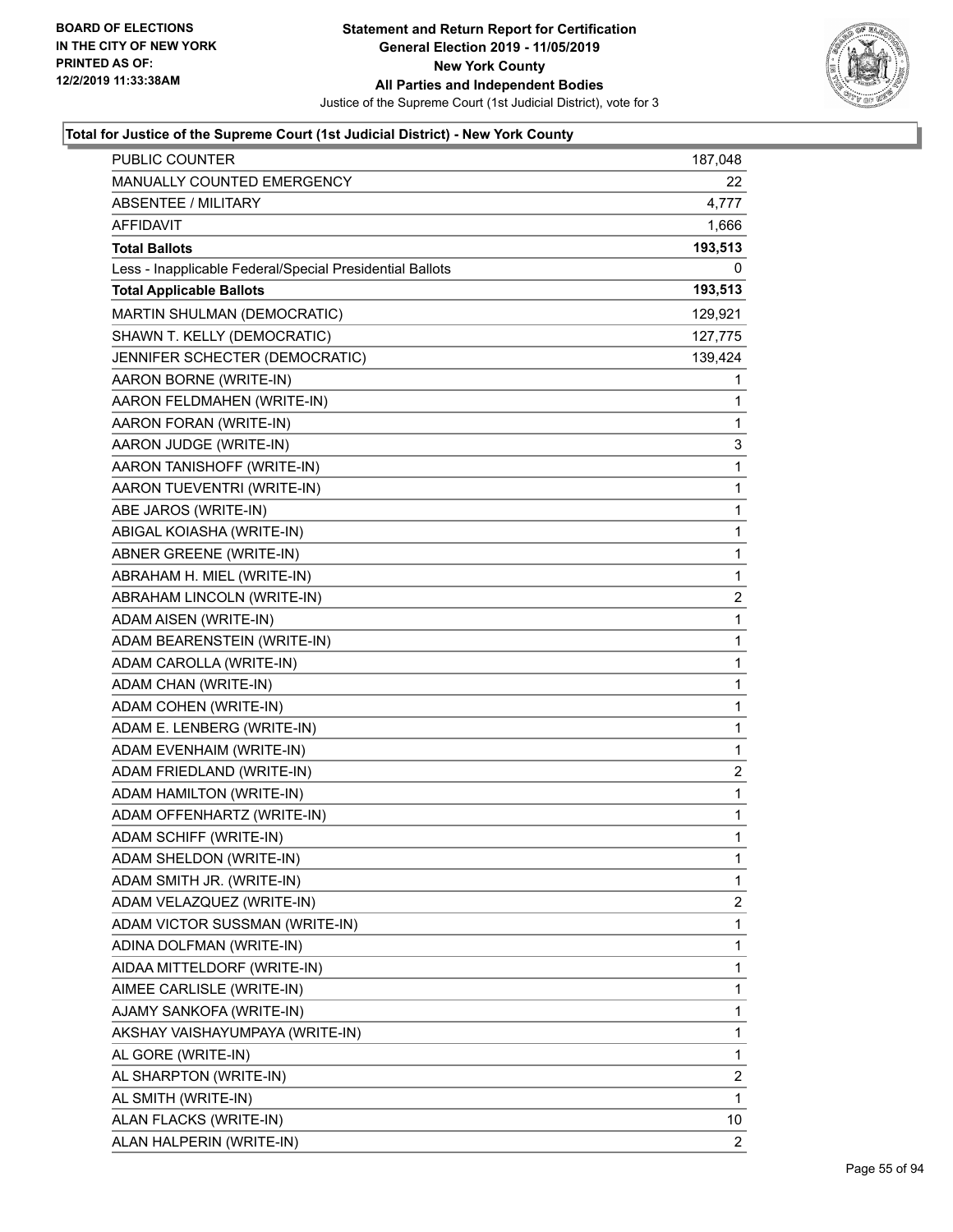

| ALAN KELLERMAN (WRITE-IN)           | $\mathbf{1}$   |
|-------------------------------------|----------------|
| ALAN NOUCH (WRITE-IN)               | $\mathbf{1}$   |
| ALAN SCHIFFRES (WRITE-IN)           | 1              |
| ALBERT S. MISHAAN (WRITE-IN)        | 2              |
| ALBERT SHORT (WRITE-IN)             | 1              |
| ALEC BALDWIN (WRITE-IN)             | $\mathbf{1}$   |
| ALEC GOLD (WRITE-IN)                | 1              |
| ALEC ISAACS (WRITE-IN)              | $\mathbf{1}$   |
| ALEJANDRO HILDAGO (WRITE-IN)        | 1              |
| ALEKSANDY SALZENYTZHIN (WRITE-IN)   | 1              |
| ALEN BERSTEIN (WRITE-IN)            | 1              |
| ALEX ANDERSON (WRITE-IN)            | $\mathbf{1}$   |
| ALEX HERTEL-FERNANDEZ (WRITE-IN)    | 1              |
| ALEX HYMAN (WRITE-IN)               | $\mathbf{1}$   |
| ALEX JONES (WRITE-IN)               | 1              |
| ALEX L. REDLUS (WRITE-IN)           | 1              |
| ALEX ZIMMER (WRITE-IN)              | 1              |
| ALEXANDER BERNSTEIN (WRITE-IN)      | $\mathbf{1}$   |
| ALEXANDER COLLINS (WRITE-IN)        | 1              |
| ALEXANDER JALLOT (WRITE-IN)         | $\mathbf{1}$   |
| ALEXANDER STEPHENS (WRITE-IN)       | 1              |
| ALEXANDRA ELENUWITZ-HESS (WRITE-IN) | 1              |
| ALEXANDRA POMERANTZ (WRITE-IN)      | 1              |
| ALEXANDRA SHEA (WRITE-IN)           | $\mathbf{1}$   |
| ALEXANDRIA A. O. CARTER (WRITE-IN)  | 1              |
| ALEXANDRIA BAZIGOS (WRITE-IN)       | $\mathbf{1}$   |
| ALEXANDRIA OCASIO-CORTEZ (WRITE-IN) | $\overline{2}$ |
| ALEXANDRIA SHERER (WRITE-IN)        | 1              |
| ALEXIS ARTHUS (WRITE-IN)            | 1              |
| ALEXIS POSEY (WRITE-IN)             | $\mathbf{1}$   |
| ALFRED E. NEUMAN (WRITE-IN)         | $\overline{2}$ |
| ALFREDE SALAZAR (WRITE-IN)          | $\mathbf{1}$   |
| ALI FRICK (WRITE-IN)                | 1              |
| ALI ZUMANI (WRITE-IN)               | 1              |
| ALICE D. WEINER (WRITE-IN)          | $\mathbf 1$    |
| ALICE KOETH (WRITE-IN)              | 1              |
| ALICIA M. HIGGINS (WRITE-IN)        | 1              |
| ALLAN GREEN (WRITE-IN)              | $\mathbf 1$    |
| ALLISON L. FIELDS (WRITE-IN)        | 1              |
| ALLISON WEASE (WRITE-IN)            | 1              |
| ALMA ABRAMS (WRITE-IN)              | $\mathbf 1$    |
| ALON SASSON (WRITE-IN)              | 1              |
| ALTON H. MADDOX JR. (WRITE-IN)      | 2              |
| ALVIN BRAGG (WRITE-IN)              | $\mathbf 1$    |
| ALYSSA WORK (WRITE-IN)              | 1              |
| AMANDA DENARO (WRITE-IN)            | $\mathbf 1$    |
|                                     |                |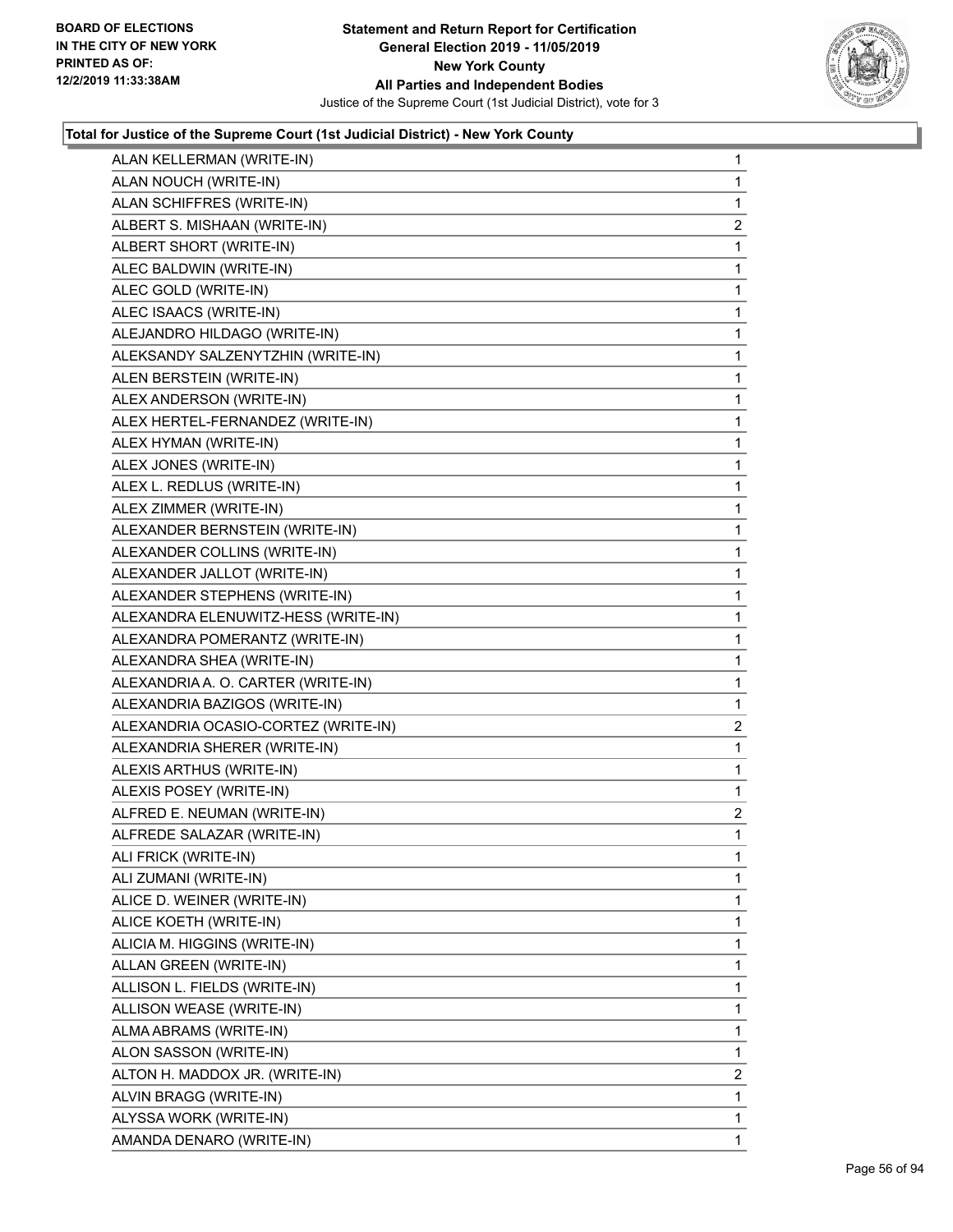

| AMANDA PARSELS (WRITE-IN)      | 1              |
|--------------------------------|----------------|
| AMELIA EARHART (WRITE-IN)      | 1              |
| AMY FECHTER (WRITE-IN)         | 1              |
| AMY MESSING (WRITE-IN)         | 1              |
| AMY SALZMAN (WRITE-IN)         | 1              |
| ANDERSON COOPER (WRITE-IN)     | 1              |
| ANDREA CATSIMATIDIS (WRITE-IN) | 1              |
| ANDREA KOETH (WRITE-IN)        | 1              |
| ANDREA KORNBLUTH (WRITE-IN)    | 1              |
| ANDREA TERSIGNI (WRITE-IN)     | 1              |
| ANDREA WEST (WRITE-IN)         | 1              |
| ANDREE SUBERUI (WRITE-IN)      | 1              |
| ANDREW CARRON (WRITE-IN)       | 1              |
| ANDREW CARTER (WRITE-IN)       | 1              |
| ANDREW CONRAD (WRITE-IN)       | 1              |
| ANDREW D.M. NIEMAN (WRITE-IN)  | 1              |
| ANDREW DARCEY (WRITE-IN)       | 1              |
| ANDREW HALEY (WRITE-IN)        | 1              |
| ANDREW J. KEENAM (WRITE-IN)    | 1              |
| ANDREW KERR (WRITE-IN)         | 1              |
| ANDREW KOPELMAN (WRITE-IN)     | 1              |
| ANDREW KRESSE (WRITE-IN)       | 1              |
| ANDREW NAPOLITANO (WRITE-IN)   | 1              |
| ANDREW NICAVALUZZI (WRITE-IN)  | 1              |
| ANDREW PADOLIN (WRITE-IN)      | 1              |
| ANDREW SPITZER (WRITE-IN)      | 1              |
| ANDREW STERN (WRITE-IN)        | 1              |
| ANDREW W. GARN (WRITE-IN)      | 1              |
| ANDREW WAPALATAND (WRITE-IN)   | 1              |
| ANDREW YANG (WRITE-IN)         | $\overline{2}$ |
| ANDY BYFORD (WRITE-IN)         | 1              |
| ANDY PRASCHAK (WRITE-IN)       | $\mathbf{1}$   |
| ANGELA DAVIS (WRITE-IN)        | 2              |
| ANGELA DINGER (WRITE-IN)       | 1              |
| ANGELA LIPSMAN (WRITE-IN)      | 3              |
| ANISH CHOKSI (WRITE-IN)        | 1              |
| ANISHA TANG (WRITE-IN)         | 1              |
| ANITA CAMPBELL (WRITE-IN)      | 1              |
| ANITA GUPTA (WRITE-IN)         | 1              |
| ANITA SUKHU (WRITE-IN)         | 1              |
| ANN CELVER (WRITE-IN)          | 1              |
| ANN COULTER (WRITE-IN)         | 1              |
| ANN JENKINS (WRITE-IN)         | 1              |
| ANN PRUNTY (WRITE-IN)          | 1              |
| ANNA DELUCIA (WRITE-IN)        | 1              |
| ANNA LEWIS (WRITE-IN)          | 1              |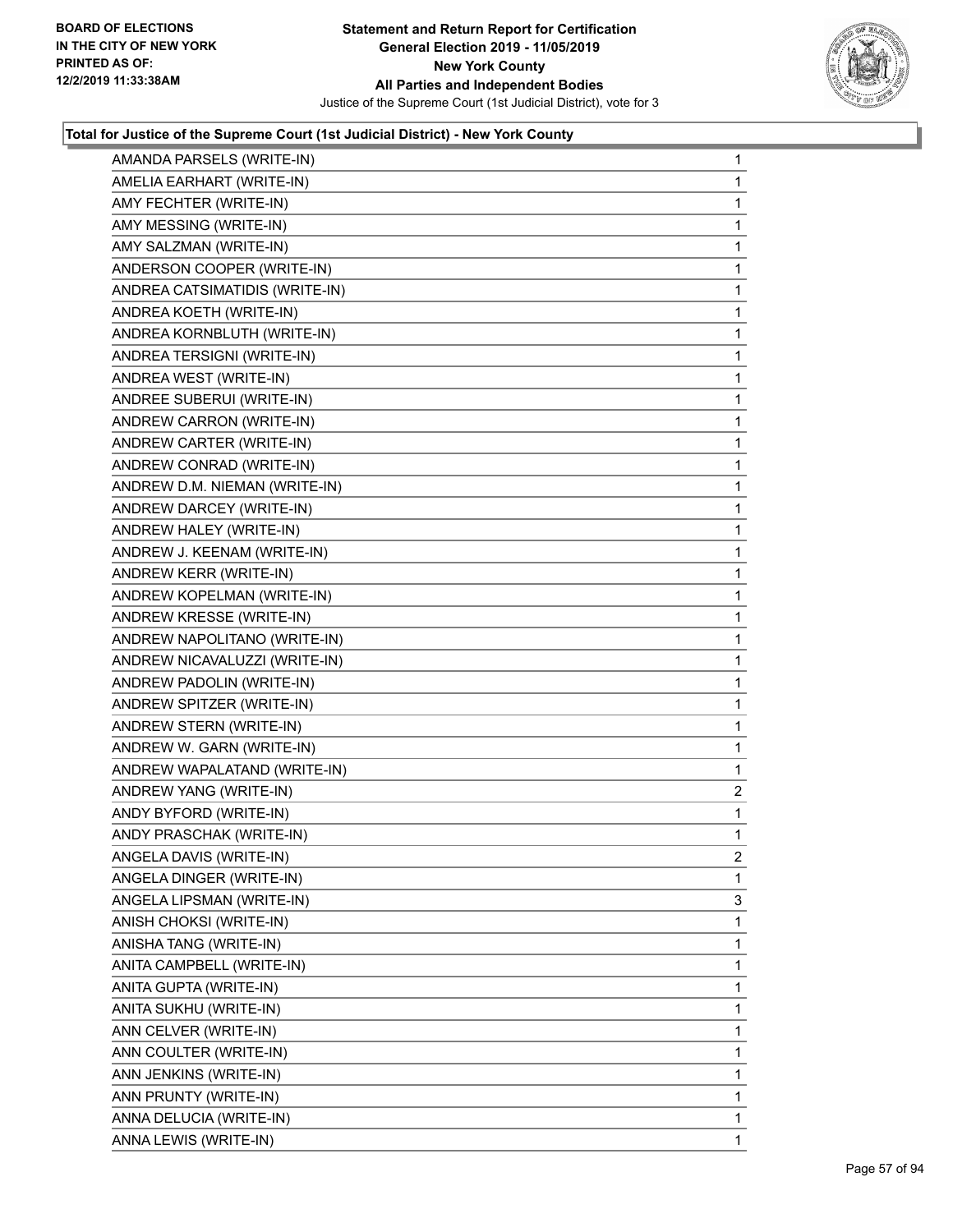

| ANNE M. SPINKLE (WRITE-IN)          | $\mathbf{1}$ |
|-------------------------------------|--------------|
| ANNE W. MURPHY (WRITE-IN)           | $\mathbf{1}$ |
| ANNY LEE MCKECHNIE (WRITE-IN)       | 1            |
| ANTHONY C. GENTILE (WRITE-IN)       | $\mathbf 1$  |
| ANTHONY CROWELL (WRITE-IN)          | 1            |
| ANTHONY FIORELLO (WRITE-IN)         | 1            |
| ANTHONY J. MAIO (WRITE-IN)          | $\mathbf 1$  |
| ANTHONY LANDI (WRITE-IN)            | $\mathbf{1}$ |
| ANTHONY LORETTO TESSIGNI (WRITE-IN) | 1            |
| ANTHONY REPIRE (WRITE-IN)           | $\mathbf 1$  |
| ANTHONY T. DIPIERTRO (WRITE-IN)     | $\mathbf{1}$ |
| ANTHONY TERSIGNI (WRITE-IN)         | 1            |
| ANTHONY WHITE (WRITE-IN)            | $\mathbf 1$  |
| ANTON PRIBYSH (WRITE-IN)            | $\mathbf{1}$ |
| ANTONIN SCALIA (WRITE-IN)           | 4            |
| ANUP MISRA (WRITE-IN)               | $\mathbf 1$  |
| ARAM GUMUSYAN (WRITE-IN)            | 1            |
| ARCADIO CASILLAS (WRITE-IN)         | 1            |
| ARDEN YONKERS (WRITE-IN)            | $\mathbf 1$  |
| ARGOS HOFFMAN (WRITE-IN)            | $\mathbf{1}$ |
| AROHONA PRAKASH (WRITE-IN)          | 1            |
| ART PERGOLA (WRITE-IN)              | $\mathbf 1$  |
| ARTHUR BLACK (WRITE-IN)             | $\mathbf{1}$ |
| ARTHUR MILLER (WRITE-IN)            | 1            |
| ARTHUR SCHWARTZ (WRITE-IN)          | 1            |
| ASHLEE CRAWFORD (WRITE-IN)          | 3            |
| ASHLEY HANFORD (WRITE-IN)           | 1            |
| ASHLEY PFICFFES (WRITE-IN)          | 1            |
| ATALANTA MINAS (WRITE-IN)           | 2            |
| ATTY MADDOX (WRITE-IN)              | 1            |
| AUDREY MOORE (WRITE-IN)             | $\mathbf{1}$ |
| AURORA SRULOWITZ (WRITE-IN)         | $\mathbf{1}$ |
| AVE MARIA BRENNAN (WRITE-IN)        | 1            |
| AYISHA OGILVEY (WRITE-IN)           | 1            |
| BABE RUTH (WRITE-IN)                | 1            |
| BALS BOSHLEWN (WRITE-IN)            | 1            |
| BARACK OBAMA (WRITE-IN)             | 5            |
| <b>BARAK COHEN (WRITE-IN)</b>       | 1            |
| BARBARA JAFFEY (WRITE-IN)           | 1            |
| BARBARA LEE (WRITE-IN)              | 1            |
| BARI NADWING (WRITE-IN)             | 1            |
| BARRY ELIAS (WRITE-IN)              | 1            |
| <b>BARRY NEGRIN (WRITE-IN)</b>      | 1            |
| BARUEU MARGOLIS (WRITE-IN)          | 1            |
| BEN SHAPIRO (WRITE-IN)              | 1            |
| BEN SHARON (WRITE-IN)               | 1            |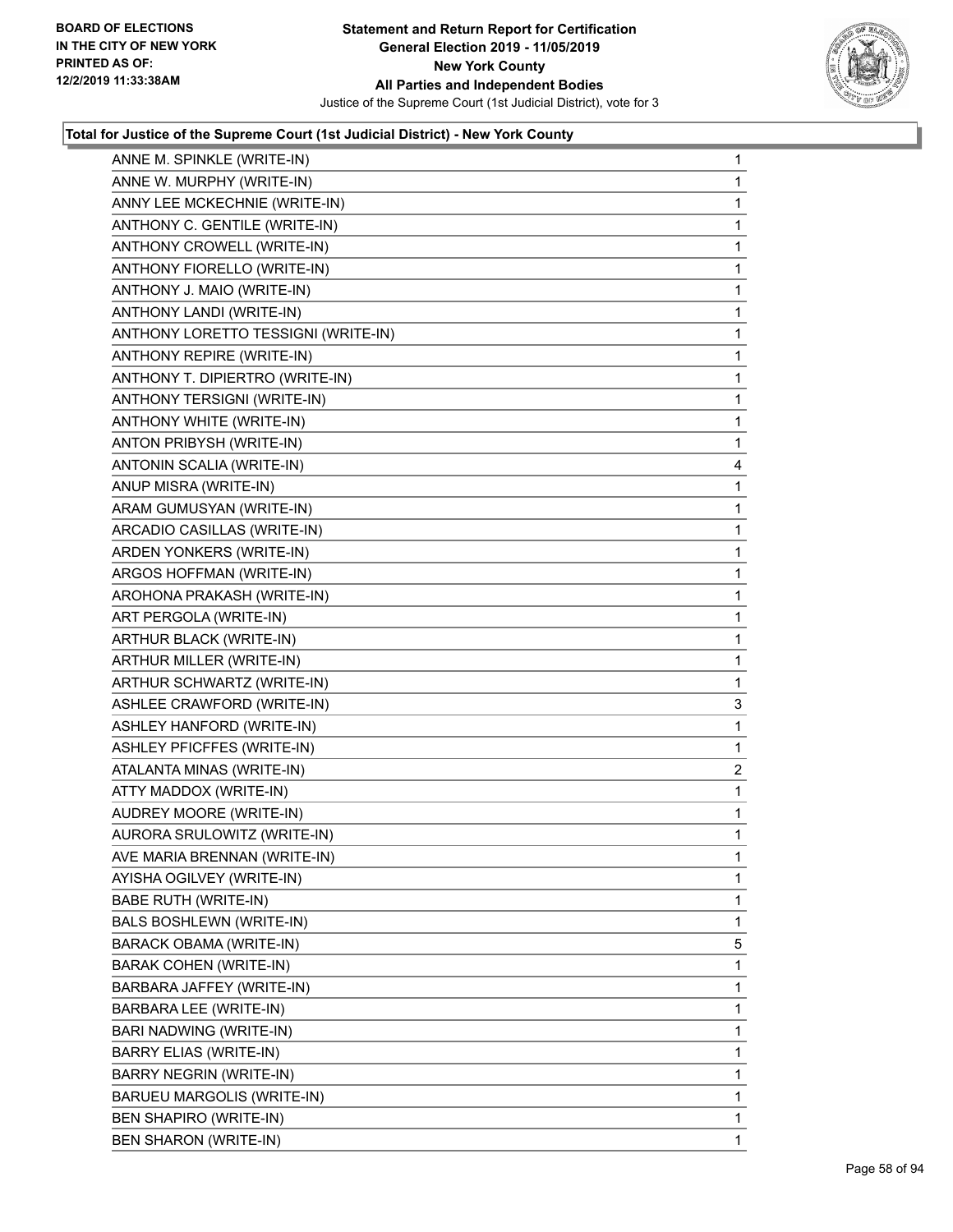

| BENJAMIN FRANKLIN (WRITE-IN)      | $\mathbf{1}$   |
|-----------------------------------|----------------|
| BENJAMIN I. CALEN (WRITE-IN)      | 1              |
| BENJAMIN SISKO (WRITE-IN)         | 1              |
| BENJAMIN WEINGARTEN (WRITE-IN)    | 1              |
| BENJAMINE SEKOLY (WRITE-IN)       | $\mathbf{1}$   |
| BERNARD DILLARD (WRITE-IN)        | 1              |
| <b>BERNARD KERIK (WRITE-IN)</b>   | 1              |
| BERNARD R. BLOCK (WRITE-IN)       | 1              |
| BERNIE SANDERS (WRITE-IN)         | 8              |
| BETH BRAITERMAN (WRITE-IN)        | 1              |
| BETH UNGER (WRITE-IN)             | 1              |
| BETO O'ROURKE (WRITE-IN)          | $\overline{2}$ |
| BEVERLY LETKOUIRE (WRITE-IN)      | 1              |
| BILL BELICHICK (WRITE-IN)         | 1              |
| BILL CASSANINI (WRITE-IN)         | 1              |
| BILL CLINTON (WRITE-IN)           | 4              |
| BILL DE BLASIO (WRITE-IN)         | 6              |
| BILL HEINZEN (WRITE-IN)           | 1              |
| BILL MURROZ (WRITE-IN)            | 1              |
| BILL O'REILLY (WRITE-IN)          | $\mathbf{1}$   |
| BILL ZULES (WRITE-IN)             | 1              |
| BINA AHMED (WRITE-IN)             | 1              |
| BO DIETEL (WRITE-IN)              | $\overline{c}$ |
| BOB HELBOCH (WRITE-IN)            | 1              |
| <b>BOBBIE BATISTA (WRITE-IN)</b>  | 1              |
| <b>BOBBY KOLIN (WRITE-IN)</b>     | $\mathbf{1}$   |
| <b>BOBBY SHEFBE (WRITE-IN)</b>    | 1              |
| <b>BONATUCE RAMSEY (WRITE-IN)</b> | 1              |
| <b>BOOMER ESIASAN (WRITE-IN)</b>  | 1              |
| <b>BRAD GERSTMAN (WRITE-IN)</b>   | 1              |
| <b>BRAD HOYLMAN (WRITE-IN)</b>    | 1              |
| BRAD KARP (WRITE-IN)              | 1              |
| BRADLEY HERSHENSON (WRITE-IN)     | 1              |
| <b>BRAN RUFLING (WRITE-IN)</b>    | 1              |
| <b>BRAP GIBSON (WRITE-IN)</b>     | 1              |
| BRENDAN CARTER (WRITE-IN)         | 1              |
| BRETT KAVANAUGH (WRITE-IN)        | 7              |
| <b>BRIAN BIGGINS (WRITE-IN)</b>   | 1              |
| BRIAN CHIRICHIGAO (WRITE-IN)      | 1              |
| BRIAN CLARK (WRITE-IN)            | 1              |
| BRIAN IORIO (WRITE-IN)            | 1              |
| BRIAN KAPFER (WRITE-IN)           | $\overline{2}$ |
| BRIAN KESSLER (WRITE-IN)          | 1              |
| BRIAN KRIST (WRITE-IN)            | 1              |
| BRIAN LEVY (WRITE-IN)             | 1              |
| BRIAN MCCAFFREY (WRITE-IN)        | 1              |
|                                   |                |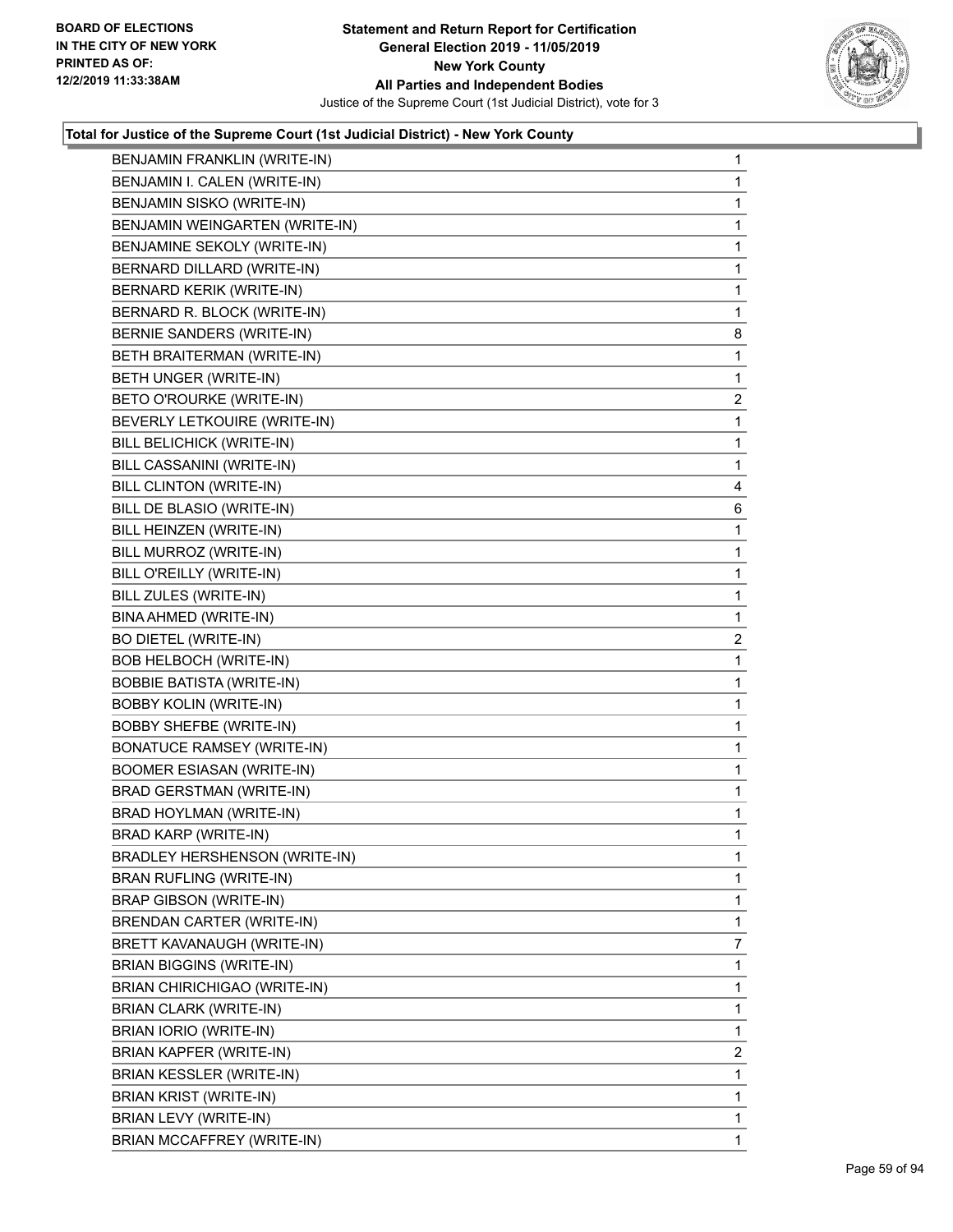

| BRIAN PITZ (WRITE-IN)             | $\overline{a}$ |
|-----------------------------------|----------------|
| BRIAN QUILTER (WRITE-IN)          | 1              |
| BRIAN SCHROEDER (WRITE-IN)        | 1              |
| <b>BRIAN TRAINOR (WRITE-IN)</b>   | 1              |
| <b>BRIAN ZUCKER (WRITE-IN)</b>    | $\overline{2}$ |
| <b>BRIC KLUTENAUN (WRITE-IN)</b>  | 1              |
| BRIDGET BRENNAN (WRITE-IN)        | 1              |
| <b>BRIDGET MULVENA (WRITE-IN)</b> | 1              |
| <b>BRIGID HARRISON (WRITE-IN)</b> | 1              |
| <b>BROOKE WILLIG (WRITE-IN)</b>   | 1              |
| <b>BRUCE ALDEMAN (WRITE-IN)</b>   | 1              |
| <b>BRUCE SALAZAR (WRITE-IN)</b>   | 1              |
| <b>BRUCE WAYNE (WRITE-IN)</b>     | 1              |
| BRYAN BERGE (WRITE-IN)            | 1              |
| BRYAN GLASS ESQ. (WRITE-IN)       | 1              |
| BRYANT PINEDA (WRITE-IN)          | $\overline{a}$ |
| BRYANT ROSS BELL (WRITE-IN)       | 1              |
| BRYCE MATTHEWS (WRITE-IN)         | 1              |
| CAITLIN LUCEY (WRITE-IN)          | 1              |
| CAITLIN YORK (WRITE-IN)           | 1              |
| CALUDE WINFIELD (WRITE-IN)        | 1              |
| CAM RATHBORNE (WRITE-IN)          | 1              |
| CAMERON THOMPSON (WRITE-IN)       | 1              |
| CAMILLE FLETCHER (WRITE-IN)       | 1              |
| CAMILLE MONTAQUE (WRITE-IN)       | 1              |
| CANDACE OWENS (WRITE-IN)          | 1              |
| CAPRICE JENERSON (WRITE-IN)       | 1              |
| CARL WILLIAMS (WRITE-IN)          | 1              |
| CARLA SANDERSON (WRITE-IN)        | 1              |
| CARLA VARRIME (WRITE-IN)          | 1              |
| CARLINA RIVERA (WRITE-IN)         | 1              |
| CARLOS BELTRAN (WRITE-IN)         | 3              |
| CARLOS MANUEL SANTIAGO (WRITE-IN) | 1              |
| CARLTON BROWN (WRITE-IN)          | 1              |
| CAROL SHARPE (WRITE-IN)           | 3              |
| CAROLE MULLIGAN (WRITE-IN)        | 1              |
| CAROLINA COLDRICK (WRITE-IN)      | 1              |
| CAROLINE CLANCY (WRITE-IN)        | 1              |
| CAROLINE DIAZ (WRITE-IN)          | 1              |
| CAROLINE STEPHENSA (WRITE-IN)     | 1              |
| CAROLYN CONABOY (WRITE-IN)        | 1              |
| CAROLYN MALONEY (WRITE-IN)        | 1              |
| CARTER BOOTH (WRITE-IN)           | 1              |
| CASSIDY STEWART (WRITE-IN)        | 1              |
| CATALINA FORD (WRITE-IN)          | 1              |
| CATHY GRED (WRITE-IN)             | 1              |
|                                   |                |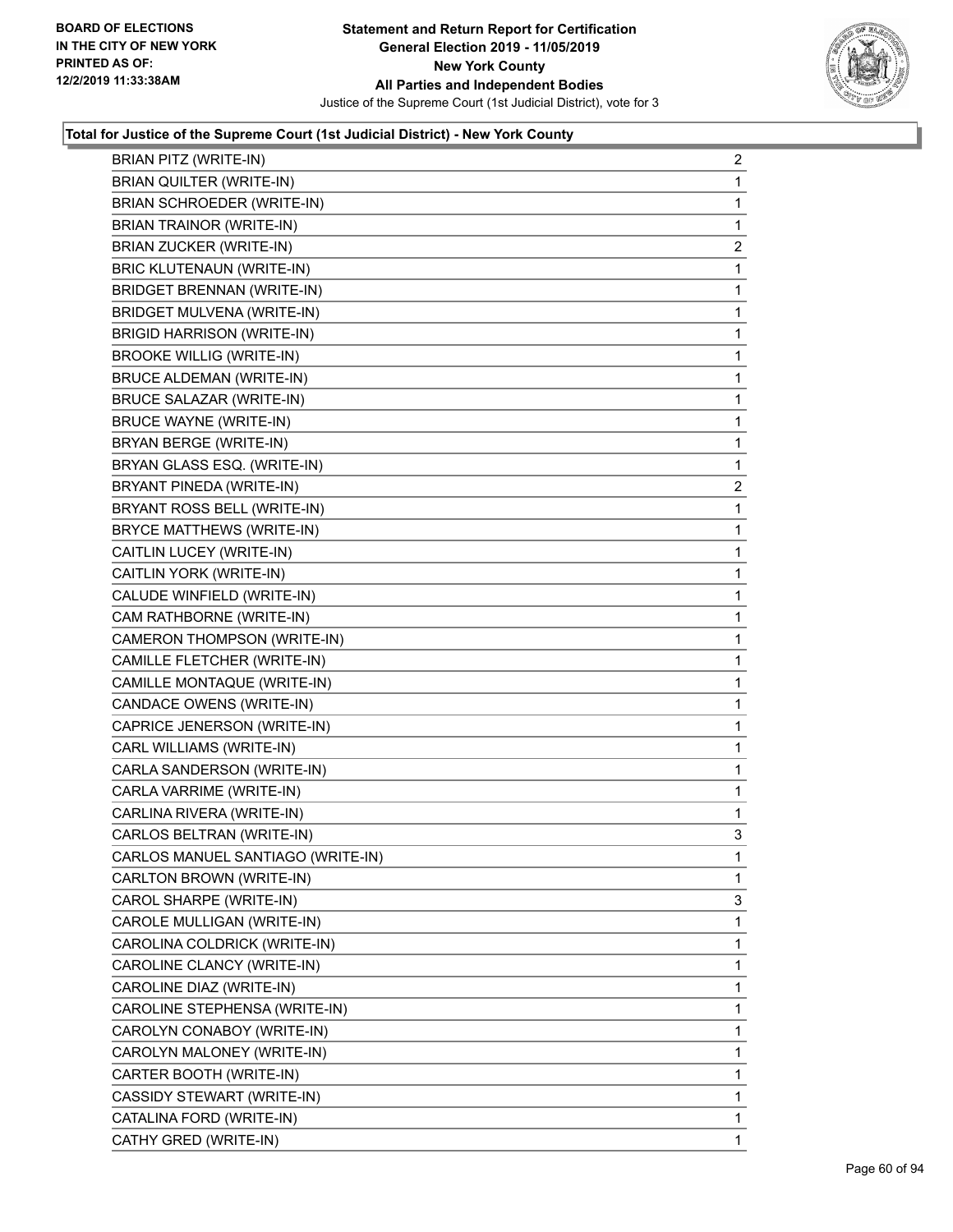

| CATHY PATTERSON (WRITE-IN)        | 1              |
|-----------------------------------|----------------|
| CEDAR CHATTERSEE (WRITE-IN)       | 1              |
| CHAD ORANJALINS (WRITE-IN)        | 1              |
| CHAD ROSENTHAL (WRITE-IN)         | 1              |
| CHAEL CLARK (WRITE-IN)            | $\mathbf{1}$   |
| CHALIE ACKERY (WRITE-IN)          | 1              |
| CHARLES BARKLEY (WRITE-IN)        | 1              |
| CHARLES BRONES (WRITE-IN)         | $\overline{a}$ |
| CHARLES KACHORSKI (WRITE-IN)      | 1              |
| CHARLES KRAUMEYER (WRITE-IN)      | 1              |
| CHARLES PANOTT (WRITE-IN)         | 1              |
| CHARLES TAIBI (WRITE-IN)          | 1              |
| CHARLES TALISSE (WRITE-IN)        | 1              |
| CHARLIE CARR BAKER (WRITE-IN)     | $\mathbf{1}$   |
| CHARLIE ROSENTHAL (WRITE-IN)      | 1              |
| CHELSEA VOLPE (WRITE-IN)          | 1              |
| CHIARA MINERVA (WRITE-IN)         | 1              |
| CHIP DORKEY (WRITE-IN)            | 1              |
| CHIRLAINE DEBLASIO (WRITE-IN)     | 1              |
| CHRIS BARLOW (WRITE-IN)           | 1              |
| CHRIS CUOMO (WRITE-IN)            | 1              |
| CHRIS FRISELLA (WRITE-IN)         | 1              |
| CHRIS GERMAN (WRITE-IN)           | 1              |
| CHRIS MCGINNIS (WRITE-IN)         | 1              |
| CHRIS TEMME (WRITE-IN)            | 1              |
| CHRIS WHITE (WRITE-IN)            | 1              |
| CHRISTIAN BALODIS (WRITE-IN)      | 1              |
| CHRISTIAN BECKER (WRITE-IN)       | 1              |
| CHRISTIAN HERZECA (WRITE-IN)      | 1              |
| CHRISTIAN J. KJORGAARD (WRITE-IN) | 1              |
| CHRISTINE HARRINGTON (WRITE-IN)   | 1              |
| CHRISTOPHER REGAN (WRITE-IN)      | 1              |
| CHRISTOPHER SWARTHOUT (WRITE-IN)  | 1              |
| CINDY FOX AISEN (WRITE-IN)        | 1.             |
| CLAIRE DOUGLAS (WRITE-IN)         | 1              |
| CLARENCE THOMAS (WRITE-IN)        | 4              |
| CLARK KENT (WRITE-IN)             | 1              |
| CLAUDE PLATTON (WRITE-IN)         | 1              |
| CLAUDIO DIGANGI (WRITE-IN)        | 1              |
| CLINT HURDLE (WRITE-IN)           | 1              |
| COLIN BLUNSTONE (WRITE-IN)        | 1              |
| COLLEEN DRUMMOND (WRITE-IN)       | 1              |
| CONNIE HARPFORT (WRITE-IN)        | 1              |
| CONOR COYNE (WRITE-IN)            | 1              |
| CONOR SULLIVAN (WRITE-IN)         | 1              |
| COREY JOHNSON (WRITE-IN)          | 2              |
|                                   |                |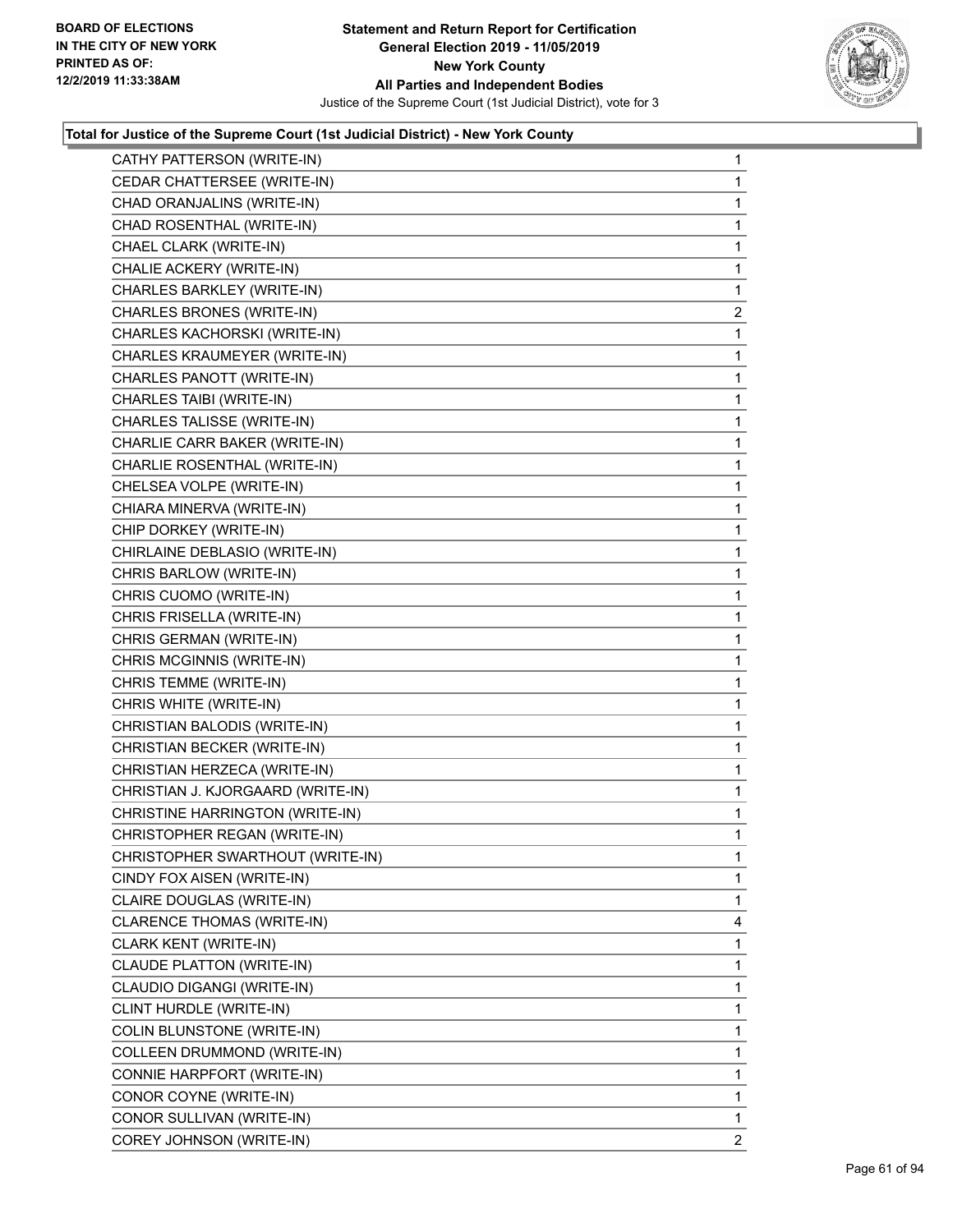

| COREY SHOOCK (WRITE-IN)            | $\mathbf{1}$ |
|------------------------------------|--------------|
| CORI WESTAN (WRITE-IN)             | $\mathbf{1}$ |
| CORNELIA GRIFFIN FARMER (WRITE-IN) | $\mathbf 1$  |
| CORNELL WEST (WRITE-IN)            | 1            |
| CORRINNE GREENE (WRITE-IN)         | 1            |
| CRAIG ARMSTRONG (WRITE-IN)         | 1            |
| CRAIG WOOD (WRITE-IN)              | 1            |
| CURTIS SLIWA (WRITE-IN)            | 4            |
| CYNTHIA ARATO (WRITE-IN)           | 1            |
| CYRUS JOUBIN (WRITE-IN)            | 1            |
| CYRUS N. JOHNSON (WRITE-IN)        | 1            |
| CYRUS VANCE (WRITE-IN)             | 1            |
| DAME DARCY (WRITE-IN)              | 1            |
| DAN CLONE (WRITE-IN)               | $\mathbf{1}$ |
| DAN LEE (WRITE-IN)                 | 1            |
| DAN MITCHELL (WRITE-IN)            | 1            |
| DANA BAKER (WRITE-IN)              | 1            |
| DANA ENGLE (WRITE-IN)              | $\mathbf{1}$ |
| DANA KOOS (WRITE-IN)               | 1            |
| DANIEL BAYLES (WRITE-IN)           | $\mathbf{1}$ |
| DANIEL CRENSHAW (WRITE-IN)         | 1            |
| DANIEL D. BROWNELL (WRITE-IN)      | 1            |
| DANIEL DROMM (WRITE-IN)            | 1            |
| DANIEL E. ADLER (WRITE-IN)         | $\mathbf{1}$ |
| DANIEL EVENS (WRITE-IN)            | 1            |
| DANIEL FLAX (WRITE-IN)             | $\mathbf{1}$ |
| DANIEL G. COET (WRITE-IN)          | 1            |
| DANIEL GARODNICK (WRITE-IN)        | 1            |
| DANIEL H. ETZIONI (WRITE-IN)       | 1            |
| DANIEL HURT (WRITE-IN)             | $\mathbf{1}$ |
| DANIEL J. BARRY (WRITE-IN)         | 1            |
| DANIEL KOGAN (WRITE-IN)            | $\mathbf{1}$ |
| DANIEL LINEHAN (WRITE-IN)          | 1            |
| DANIEL M. COLGAN (WRITE-IN)        | 1            |
| DANIEL MAHONEY (WRITE-IN)          | $\mathbf 1$  |
| DANIEL MARK (WRITE-IN)             | 1            |
| DANIEL MCCAFFERTY (WRITE-IN)       | 1            |
| DANIEL ONEIL (WRITE-IN)            | $\mathbf 1$  |
| DANIEL R. BRIGHT (WRITE-IN)        | 1            |
| DANIEL RYAN (WRITE-IN)             | 1            |
| DANIEL SMALL (WRITE-IN)            | $\mathbf 1$  |
| DANIEL STERN (WRITE-IN)            | 1            |
| DANIEL SURMAN (WRITE-IN)           | 1            |
| DANIEL TURKEWITZ (WRITE-IN)        | $\mathbf 1$  |
| DANIELA D'ARCANGELO (WRITE-IN)     | $\mathbf{1}$ |
| DARA FISHMAN (WRITE-IN)            | 1            |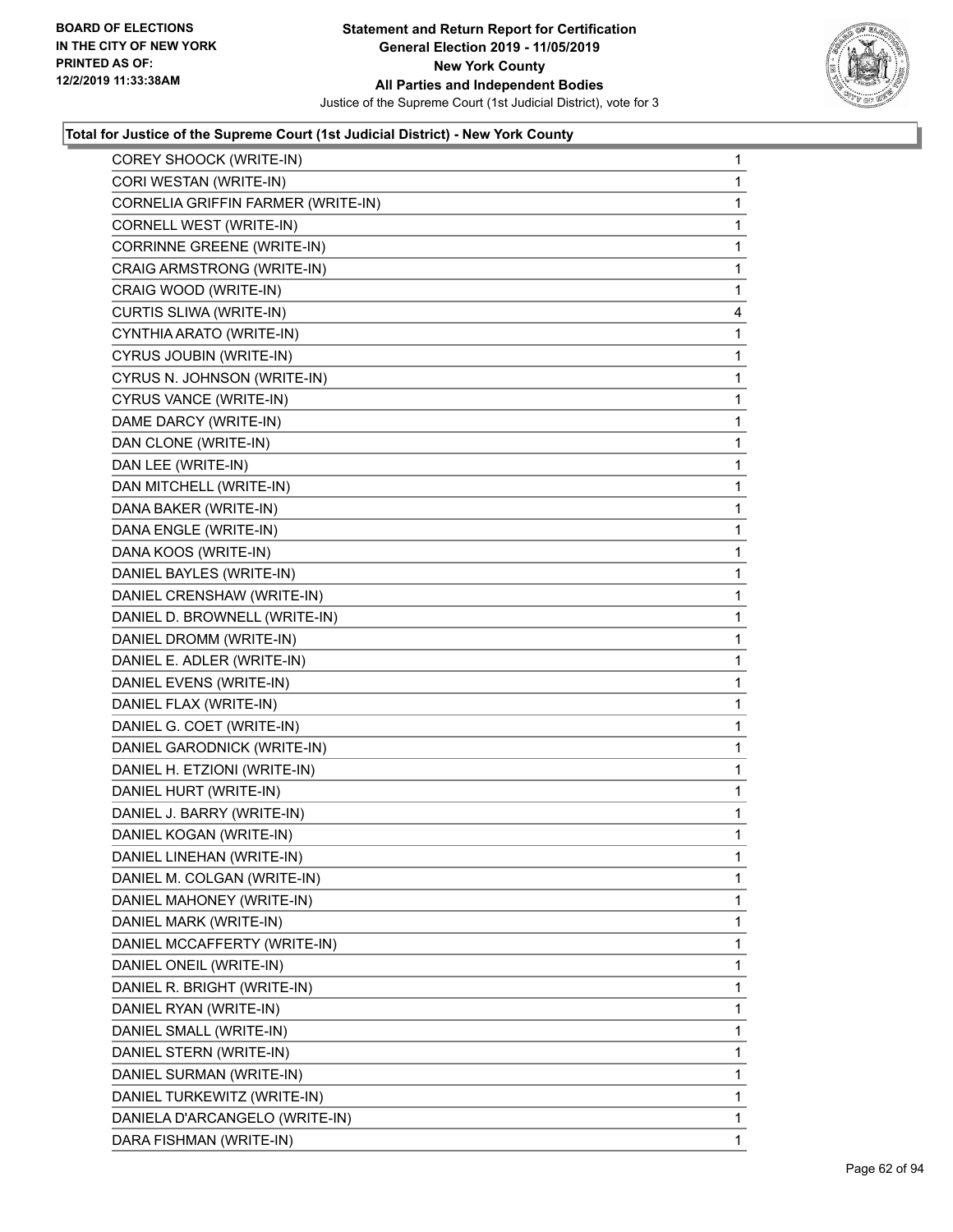

| DARIN EHULIAK (WRITE-IN)      | 1              |
|-------------------------------|----------------|
| DARSHANE G. LOPEZ (WRITE-IN)  | 1              |
| DAVE WINDHURST (WRITE-IN)     | 1              |
| DAVID ADLER (WRITE-IN)        | 1              |
| DAVID B. STEINBERG (WRITE-IN) | 1              |
| DAVID BALKIND (WRITE-IN)      | 1              |
| DAVID BEST (WRITE-IN)         | 1              |
| DAVID CARLISLE (WRITE-IN)     | 1              |
| DAVID CASAVIS (WRITE-IN)      | 1              |
| DAVID CHIN (WRITE-IN)         | 1              |
| DAVID COHEN (WRITE-IN)        | 1              |
| DAVID COOK (WRITE-IN)         | 1              |
| DAVID DINKINS (WRITE-IN)      | $\overline{a}$ |
| DAVID F. FEEN (WRITE-IN)      | 1              |
| DAVID FARBER (WRITE-IN)       | 1              |
| DAVID FRIEDMAN (WRITE-IN)     | 1              |
| DAVID GARLAND (WRITE-IN)      | 1              |
| DAVID GLOVIN (WRITE-IN)       | 1              |
| DAVID GOLDBERG (WRITE-IN)     | 1              |
| DAVID GRICE (WRITE-IN)        | 1              |
| DAVID J. MENEGAN (WRITE-IN)   | 1              |
| DAVID JORASKAWITZ (WRITE-IN)  | 1              |
| DAVID KAPLAN (WRITE-IN)       | 1              |
| DAVID KLEIMAN (WRITE-IN)      | 1              |
| DAVID LEBOWITZ (WRITE-IN)     | 1              |
| DAVID LOCHNER (WRITE-IN)      | 1              |
| DAVID N. COHN (WRITE-IN)      | 1              |
| DAVID NIDUS (WRITE-IN)        | 1              |
| DAVID OCENSTO (WRITE-IN)      | $\mathbf{1}$   |
| DAVID R. TUKNER (WRITE-IN)    | 1              |
| DAVID S. WEINTROUB (WRITE-IN) | 1              |
| DAVID SACH (WRITE-IN)         | 1              |
| DAVID SACK (WRITE-IN)         | 1              |
| DAVID SCHENKEL (WRITE-IN)     | 1              |
| DAVID SCHWARTZ (WRITE-IN)     | 1              |
| DAVID SHIFEEN (WRITE-IN)      | 1              |
| DAVID SILVA (WRITE-IN)        | 1              |
| DAVID SOULES (WRITE-IN)       | 1              |
| DAVID STCACHAN (WRITE-IN)     | 1              |
| DAVID TANNER (WRITE-IN)       | 1              |
| DAVID W. BUNNING (WRITE-IN)   | 1              |
| DAVID WIZDA (WRITE-IN)        | 1              |
| DAVID ZIBLE (WRITE-IN)        | 1              |
| DAYANA BOXLEY (WRITE-IN)      | 1              |
| DEANNA BARLOW (WRITE-IN)      | 1              |
| DEBORAH ANDREWS (WRITE-IN)    | 1              |
|                               |                |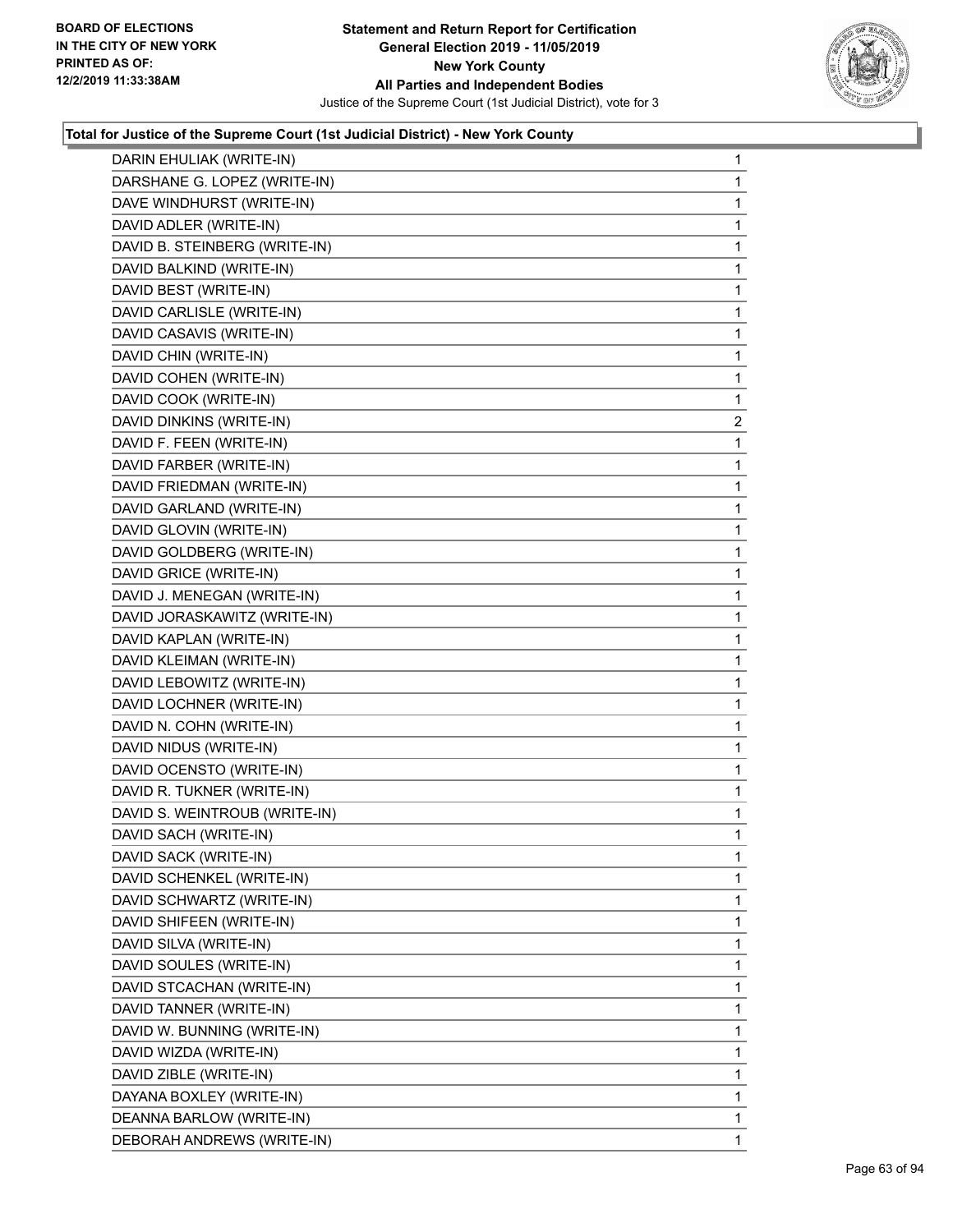

| DEBORAH ASCHEIM (WRITE-IN)           | 1  |
|--------------------------------------|----|
| DEBORAH BEHT MEDOWS (WRITE-IN)       | 1  |
| DEBORAH L. EVANGELAKES (WRITE-IN)    | 1  |
| DEBORAH N. ARCHER (WRITE-IN)         | 1  |
| DEBRA SAPIR SRULOWITZ (WRITE-IN)     | 1  |
| DENIS G KELLY (WRITE-IN)             | 1  |
| DENNIS BURNS (WRITE-IN)              | 1  |
| DENNIS DAVIS (WRITE-IN)              | 1  |
| DENNIS OBIORIO (WRITE-IN)            | 1  |
| DENNIS SHELTON (WRITE-IN)            | 1  |
| DEREK JETER (WRITE-IN)               | 2  |
| DEREVN A. DOUGLAS (WRITE-IN)         | 1  |
| DERRICK LEWIS (WRITE-IN)             | 1  |
| DESIREE MORALES BERNSTEIN (WRITE-IN) | 1  |
| DEVIN BALKIND (WRITE-IN)             | 10 |
| DEVIN CONWAY (WRITE-IN)              | 1  |
| DEVIN SLACK (WRITE-IN)               | 1  |
| DIANA BOYAR (WRITE-IN)               | 1  |
| DIANA BURROUSALS (WRITE-IN)          | 1  |
| DIANA MOHYI (WRITE-IN)               | 1  |
| DICK CHENEY (WRITE-IN)               | 1  |
| DICK HERTZ (WRITE-IN)                | 1  |
| DOJACK BIEDERMAN (WRITE-IN)          | 1  |
| DOLLY PARTON (WRITE-IN)              | 1  |
| DOMINIC CANALIE (WRITE-IN)           | 1  |
| DON BROWN (WRITE-IN)                 | 1  |
| DON FARIN (WRITE-IN)                 | 1  |
| DON MATTINGLY (WRITE-IN)             | 1  |
| DONALD LAURY (WRITE-IN)              | 1  |
| DONALD R. WALL ESQ. (WRITE-IN)       | 1  |
| DONALD S. KURTZ (WRITE-IN)           | 1  |
| DONALD TRUMP (WRITE-IN)              | 49 |
| DONALD TRUMP JR. (WRITE-IN)          | 16 |
| DONNA M. REILLY (WRITE-IN)           | 1  |
| DONNA ROSS DANIELS (WRITE-IN)        | 1  |
| DORIS DUKE (WRITE-IN)                | 1  |
| DORIS LING-COHAN (WRITE-IN)          | 3  |
| DORIS SCHEER (WRITE-IN)              | 1  |
| DOUG DOYLE (WRITE-IN)                | 1  |
| DOUG MOORE (WRITE-IN)                | 1  |
| DOUGLAS KEITZER (WRITE-IN)           | 1  |
| DOV BERGER (WRITE-IN)                | 1  |
| DOV HIVIND (WRITE-IN)                | 1  |
| DR. JOHN WATSON (WRITE-IN)           | 1  |
| DUKE JHO (WRITE-IN)                  | 1  |
| DUKE WILLIAMS (WRITE-IN)             | 1  |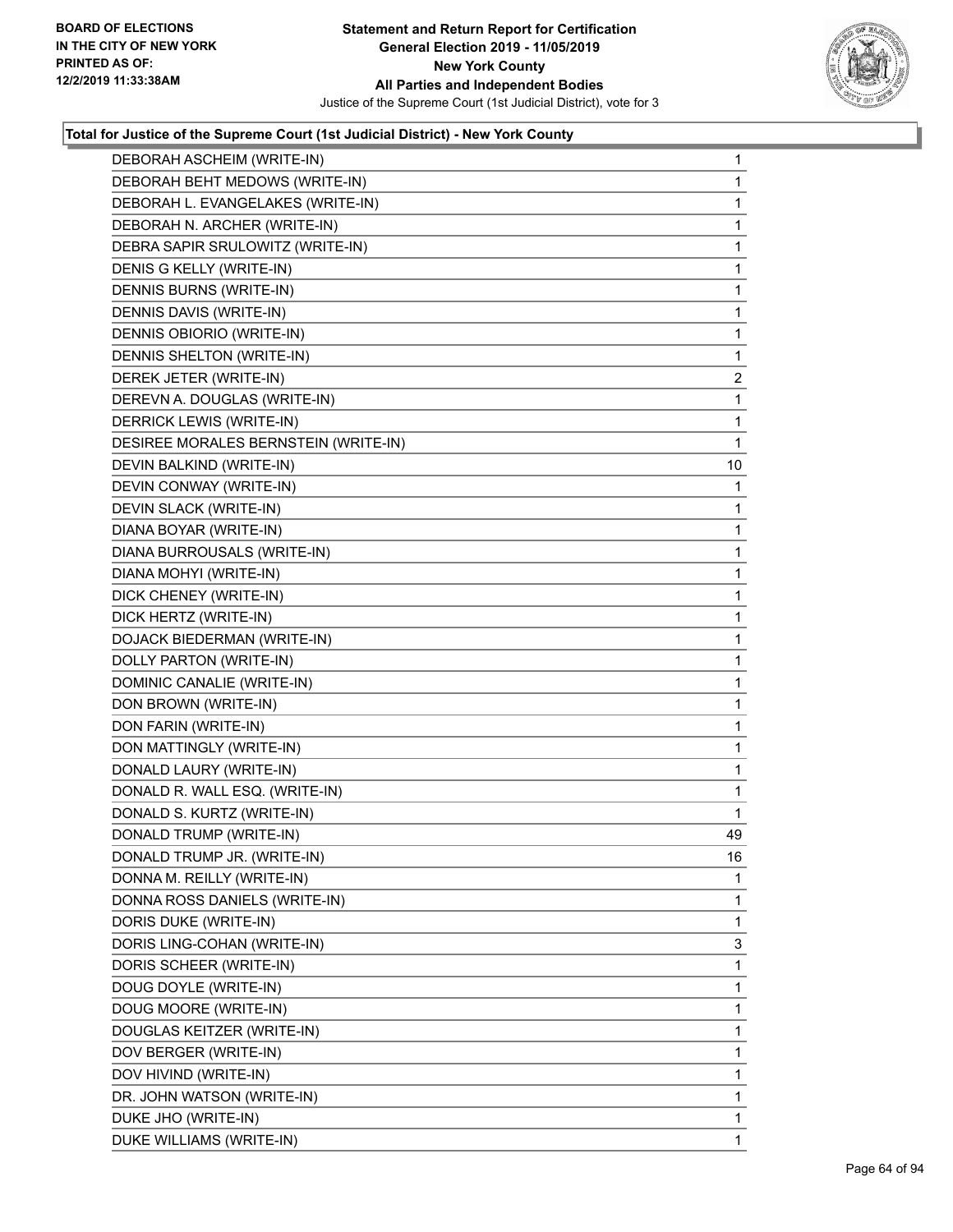

| DUSAN TOGNER (WRITE-IN)          | $\mathbf{1}$            |
|----------------------------------|-------------------------|
| DWAYNE BENTLEY (WRITE-IN)        | $\mathbf{1}$            |
| DWIGHT A. HEALY (WRITE-IN)       | $\mathbf{1}$            |
| DYLAN RAVDIN (WRITE-IN)          | 1                       |
| DYLAN WEEKS (WRITE-IN)           | $\mathbf{1}$            |
| ED KOCH (WRITE-IN)               | 1                       |
| ED MECHMANN (WRITE-IN)           | 1                       |
| EDDIE SUBERUI (WRITE-IN)         | $\mathbf{1}$            |
| EDIGAHA KAPDONER (WRITE-IN)      | 1                       |
| EDINGS THIBAULT (WRITE-IN)       | 1                       |
| EDMOND FOLEY (WRITE-IN)          | $\mathbf{1}$            |
| EDWARD KENT (WRITE-IN)           | $\mathbf{1}$            |
| EDWARD L. POWERS ESQ. (WRITE-IN) | $\overline{c}$          |
| EDWARD MCCARTHY (WRITE-IN)       | $\mathbf{1}$            |
| EDWARD MCNALLY (WRITE-IN)        | 1                       |
| EDWARD POTTER (WRITE-IN)         | 1                       |
| EDWARD REINHOLD (WRITE-IN)       | $\overline{\mathbf{c}}$ |
| EDWARD W. SMOOT (WRITE-IN)       | $\mathbf{1}$            |
| EDWIN BAUM (WRITE-IN)            | 1                       |
| EGALE PANIC (WRITE-IN)           | $\mathbf{1}$            |
| ELANNINE PRORO (WRITE-IN)        | 1                       |
| ELI MANNING (WRITE-IN)           | 1                       |
| ELIANA FARKAS (WRITE-IN)         | $\mathbf{1}$            |
| ELIE SALOMAN (WRITE-IN)          | $\mathbf{1}$            |
| ELIHU MASSEL (WRITE-IN)          | 1                       |
| ELINOR HOFFMANN (WRITE-IN)       | $\mathbf{1}$            |
| ELIOT SPITZER (WRITE-IN)         | 1                       |
| ELIZABETH A. REINGOLD (WRITE-IN) | 2                       |
| ELIZABETH CLERKIN (WRITE-IN)     | $\mathbf{1}$            |
| ELIZABETH MO (WRITE-IN)          | $\mathbf{1}$            |
| ELIZABETH OVEA (WRITE-IN)        | 1                       |
| ELIZABETH VAN-BUSKIRK (WRITE-IN) | $\mathbf{1}$            |
| ELIZABETH WARREN (WRITE-IN)      | 4                       |
| ELIZABETH WOOD (WRITE-IN)        | 1                       |
| ELLEN SAKANY (WRITE-IN)          | $\mathbf 1$             |
| ELLIOT LEVY (WRITE-IN)           | 1                       |
| ELLIOT WILLIS BLANCO (WRITE-IN)  | 1                       |
| ELON MUSK (WRITE-IN)             | 3                       |
| ELSIE CHANDLER (WRITE-IN)        | 1                       |
| ELVAN KAYRAL-MORRIS (WRITE-IN)   | 1                       |
| ELVIS PRESLEY (WRITE-IN)         | $\mathbf 1$             |
| EMANUEL J. CHOSAK (WRITE-IN)     | 1                       |
| EMILIO ESTELA (WRITE-IN)         | 1                       |
| EMILY COMPANGO (WRITE-IN)        | $\mathbf 1$             |
| EMILY GOODMAN (WRITE-IN)         | $\mathbf{1}$            |
| EMILY HOFFMAN (WRITE-IN)         | 1                       |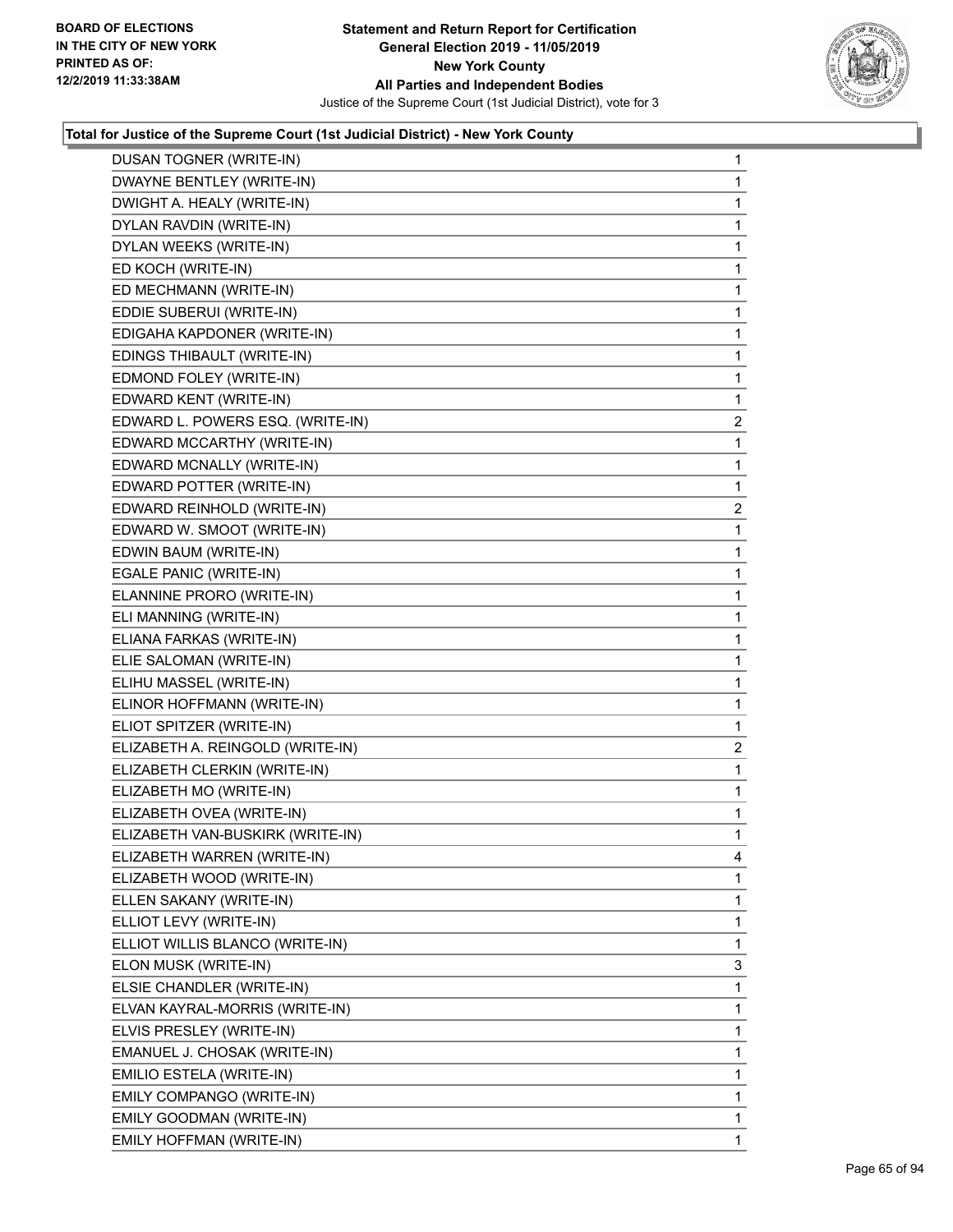

| EMILY KITAY (WRITE-IN)            | $\mathbf{1}$   |
|-----------------------------------|----------------|
| EMILY LURIE (WRITE-IN)            | 1              |
| EMILY NYMAN (WRITE-IN)            | 1              |
| EMMA KETTINGHAM (WRITE-IN)        | 1              |
| EMMANUEL DECAUDIN (WRITE-IN)      | 1              |
| ERIC ADAM (WRITE-IN)              | 1              |
| ERIC ALEXANDER (WRITE-IN)         | $\mathbf{1}$   |
| ERIC ASCANNSE (WRITE-IN)          | 1              |
| ERIC BERNSTEIN (WRITE-IN)         | 1              |
| ERIC BUCKLEY (WRITE-IN)           | 1              |
| ERIC D. PARSONS (WRITE-IN)        | 1              |
| ERIC GOLDWYN (WRITE-IN)           | 1              |
| ERIC GRAY (WRITE-IN)              | $\mathbf{1}$   |
| ERIC PRINCE (WRITE-IN)            | 1              |
| ERIC ROTHFELD (WRITE-IN)          | 1              |
| ERIC TRUMP (WRITE-IN)             | 10             |
| ERIC WALLACH (WRITE-IN)           | 1              |
| ERIC WOOLEY (WRITE-IN)            | 1              |
| ERIC ZIFF (WRITE-IN)              | $\mathbf{1}$   |
| ERLINDA NELSON (WRITE-IN)         | 1              |
| ETHAN MARCOVICL (WRITE-IN)        | 1              |
| ETHAN V. FINNERAN ESQ. (WRITE-IN) | $\overline{c}$ |
| EUEL PEREZ (WRITE-IN)             | 1              |
| EUGENE BOWEN (WRITE-IN)           | 1              |
| EUGENE DEBS (WRITE-IN)            | 1              |
| EUGENE HOWARD (WRITE-IN)          | 1              |
| EUGENE VILLALOBOS (WRITE-IN)      | 1              |
| EVAN FABER (WRITE-IN)             | 1              |
| EVAN WILLIAMS (WRITE-IN)          | 1              |
| FELIX BIEDERMAN (WRITE-IN)        | 1              |
| FELIX BRONSTEIN (WRITE-IN)        | 1              |
| FIORELLO LA GUARDIA (WRITE-IN)    | 1              |
| FLAURDAY CANDLEFRUIT (WRITE-IN)   | 1              |
| FLORINA YEZRIL (WRITE-IN)         | 1              |
| FRAIDA FRIEDMAN (WRITE-IN)        | 1              |
| FRANCIS GULBIN (WRITE-IN)         | 1              |
| FRANCIS J. MENTON (WRITE-IN)      | 1              |
| FRANK BUD (WRITE-IN)              | 1              |
| FRANK MENTIC (WRITE-IN)           | 1              |
| FRANK MORENO (WRITE-IN)           | 1              |
| FRANK SINATRA (WRITE-IN)          | 1              |
| FRANK UZZI (WRITE-IN)             | 1              |
| FRANKLIN ROOSEVELT IV (WRITE-IN)  | 1              |
| FRED CANAS-NGO (WRITE-IN)         | 1              |
| FRED LECOA (WRITE-IN)             | 1              |
| FRED MUNDEL (WRITE-IN)            | 1              |
|                                   |                |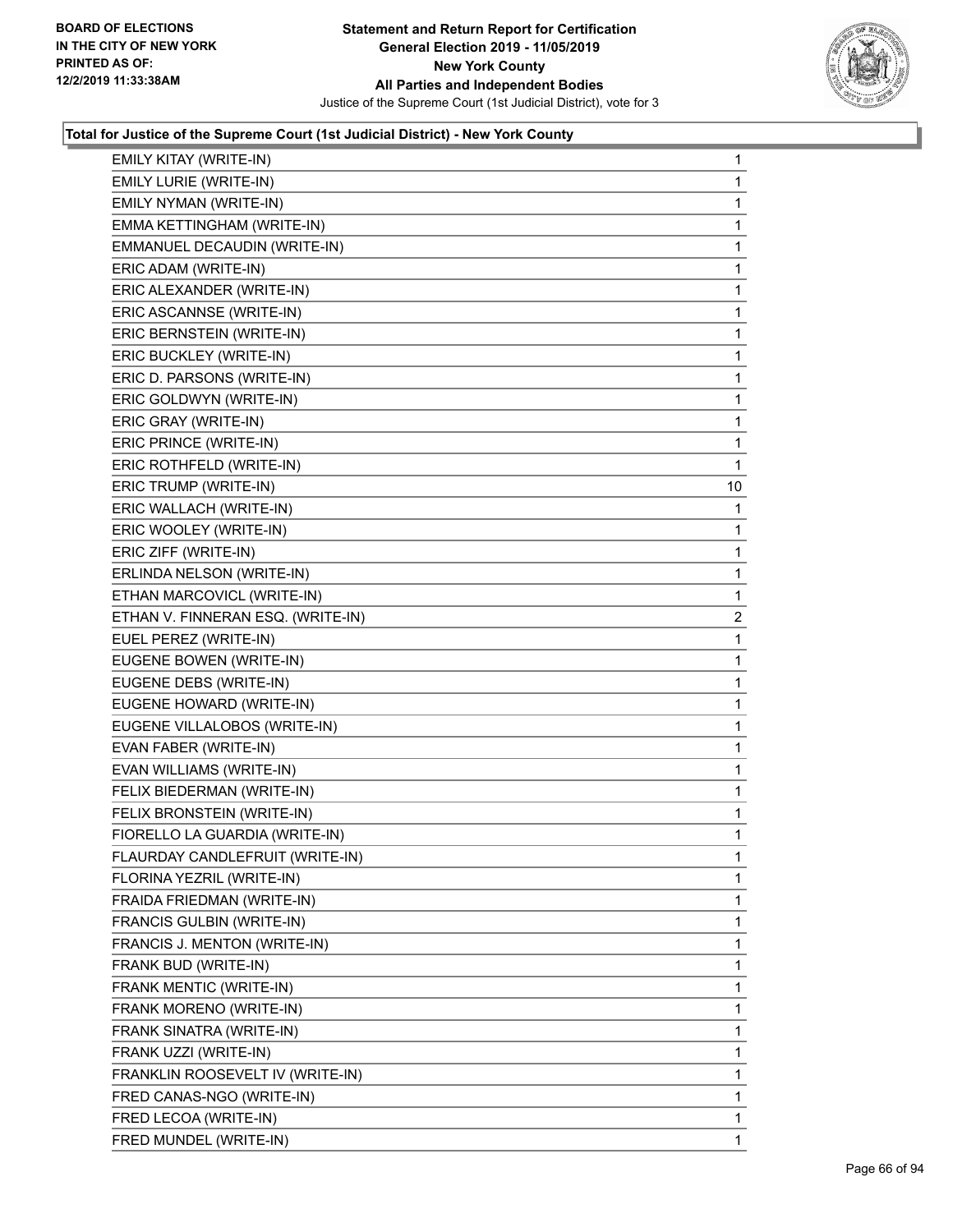

| FREDDY JACOBS (WRITE-IN)               | 1 |
|----------------------------------------|---|
| FREDERIC M. UMANE (WRITE-IN)           | 6 |
| FREDERICK DOUGLASS (WRITE-IN)          | 1 |
| FREDERICK WYNBER MCINTOSH (WRITE-IN)   | 1 |
| FREDRICK ARTHUR VAN STONE (WRITE-IN)   | 1 |
| FULIAN CASTRO (WRITE-IN)               | 1 |
| <b>GABRIEL PARCEDES (WRITE-IN)</b>     | 1 |
| <b>GAIL BREWER (WRITE-IN)</b>          | 1 |
| GAIL WRIGHT-SIMMONS SITMANS (WRITE-IN) | 1 |
| GARY E. OSIUS (WRITE-IN)               | 1 |
| <b>GARY FERTMAN (WRITE-IN)</b>         | 1 |
| <b>GARY KANE (WRITE-IN)</b>            | 1 |
| <b>GARY STEIN (WRITE-IN)</b>           | 1 |
| GAVIN MCGUINESS (WRITE-IN)             | 1 |
| GAVIN WAX (WRITE-IN)                   | 1 |
| GAYNOR CUMMINGHAM (WRITE-IN)           | 1 |
| <b>GENGHIS KHAN (WRITE-IN)</b>         | 1 |
| GEOFF DAVENPORT (WRITE-IN)             | 1 |
| <b>GEOFFERY BURRIS (WRITE-IN)</b>      | 1 |
| GEOFFREY P.M. DAVENPORT (WRITE-IN)     | 1 |
| <b>GEORGE BATTLE (WRITE-IN)</b>        | 1 |
| <b>GEORGE BOYD (WRITE-IN)</b>          | 1 |
| <b>GEORGE HILL (WRITE-IN)</b>          | 1 |
| <b>GEORGE ONION FORD (WRITE-IN)</b>    | 1 |
| GEORGE W. BUSH (WRITE-IN)              | 5 |
| <b>GEORGIA GUFFIN (WRITE-IN)</b>       | 1 |
| GERALD J. DONNELLY (WRITE-IN)          | 1 |
| <b>GERALD LEBOVITS (WRITE-IN)</b>      | 1 |
| GERANIMA SALAZAR (WRITE-IN)            | 1 |
| <b>GERARD MANUSKY (WRITE-IN)</b>       | 1 |
| <b>GESSHING LEHMAN (WRITE-IN)</b>      | 1 |
| GIACOMO DI MATTIN (WRITE-IN)           | 1 |
| GIDEAN MILLER (WRITE-IN)               | 1 |
| GIDEON SIDLETT MILLER (WRITE-IN)       | 1 |
| GIL HODGES (WRITE-IN)                  | 1 |
| GILBERT A. TAYLOR (WRITE-IN)           | 1 |
| GILLIAN CAMBERDELL (WRITE-IN)          | 1 |
| GLENN GREENWALD (WRITE-IN)             | 1 |
| <b>GLENN GUCCIARDO (WRITE-IN)</b>      | 2 |
| GLENN R. PATTON (WRITE-IN)             | 1 |
| <b>GLORIA ZWICK (WRITE-IN)</b>         | 1 |
| GORDON RAMSEY (WRITE-IN)               | 1 |
| GORETTI ST-VIL (WRITE-IN)              | 1 |
| GRACE DEUBERD (WRITE-IN)               | 1 |
| <b>GRACE VEE (WRITE-IN)</b>            | 1 |
| <b>GRAHAM LEDGER (WRITE-IN)</b>        | 1 |
|                                        |   |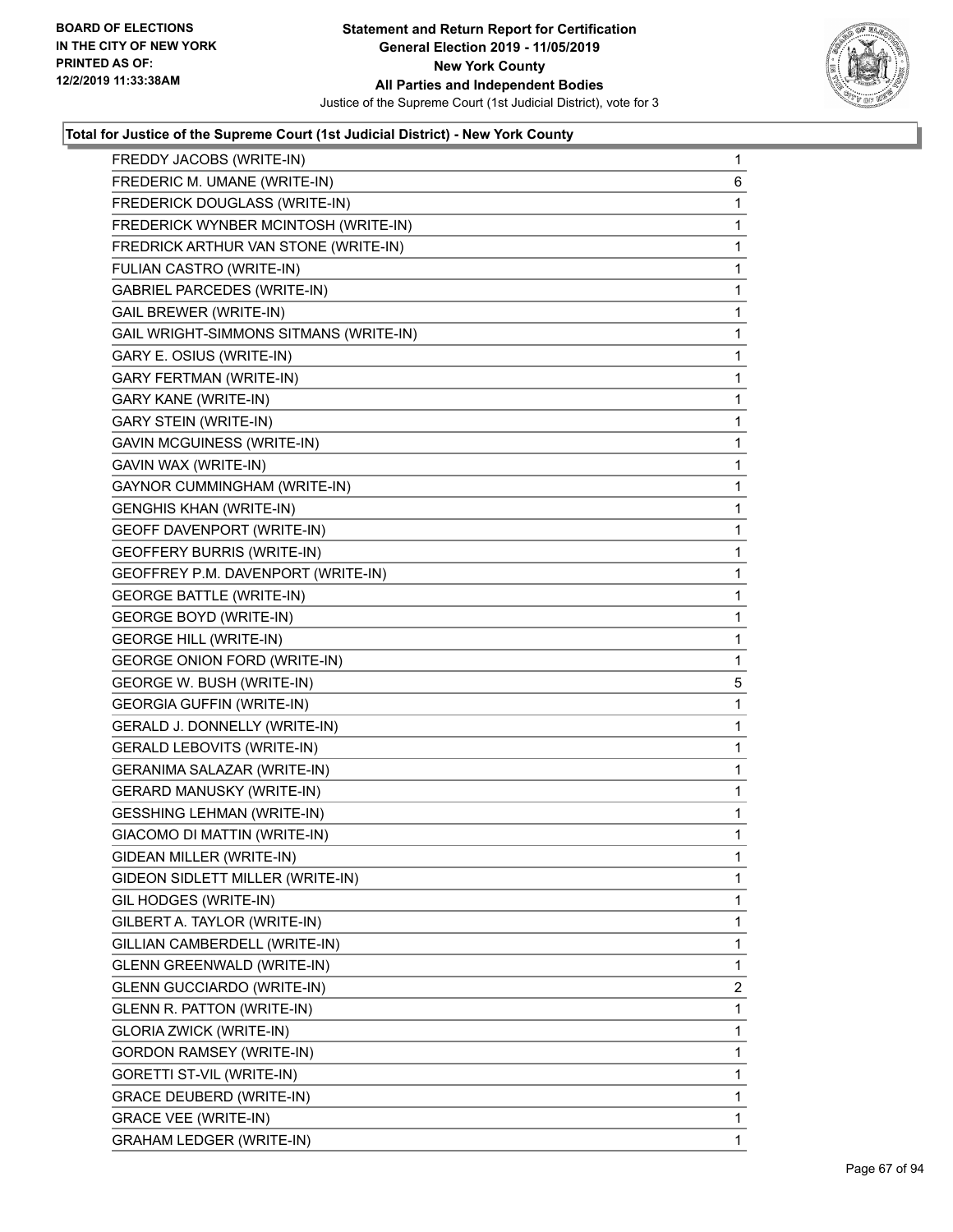

| <b>GRANT NEWMAN (WRITE-IN)</b>    | $\mathbf{1}$   |
|-----------------------------------|----------------|
| <b>GREG HUNT (WRITE-IN)</b>       | 1              |
| GREG JARRETT (WRITE-IN)           | 1              |
| <b>GREG KELLY (WRITE-IN)</b>      | 1              |
| <b>GREGG ROTH (WRITE-IN)</b>      | 1              |
| <b>GREGORRY POE (WRITE-IN)</b>    | 1              |
| <b>GREGORY LEHMAN (WRITE-IN)</b>  | 1              |
| <b>GREGORY MILLS (WRITE-IN)</b>   | $\overline{2}$ |
| <b>GRIFFIN SHELLEY (WRITE-IN)</b> | 1              |
| GUY FAWKES (WRITE-IN)             | 1              |
| HAL ISAK (WRITE-IN)               | 1              |
| HAL PHILLIPS (WRITE-IN)           | $\mathbf{2}$   |
| HALEY HERSCHENSON (WRITE-IN)      | 1              |
| HANNAH MILLER (WRITE-IN)          | 1              |
| HANNAH SIDLETT MILLER (WRITE-IN)  | 1              |
| HANNAH WALSH (WRITE-IN)           | 1              |
| HARMAN BADILLO (WRITE-IN)         | 1              |
| HAROLD E. ADANS (WRITE-IN)        | 1              |
| HARRIOT TUBMAN (WRITE-IN)         | 1              |
| HARRY DEMELL (WRITE-IN)           | 1              |
| HARRY KRESLEY (WRITE-IN)          | $\overline{2}$ |
| HARRY SMITH (WRITE-IN)            | 1              |
| HEATH BUZIN (WRITE-IN)            | 1              |
| HEATH M. SHERMAN (WRITE-IN)       | 1              |
| HEATHER LEEDS (WRITE-IN)          | 1              |
| HEATHER STRUCK (WRITE-IN)         | 1              |
| HEATHER TRAZINO (WRITE-IN)        | 1              |
| HELEN ONG HAI (WRITE-IN)          | 1              |
| HELEN ROSENTHAL (WRITE-IN)        | 1              |
| HELENE JNANE (WRITE-IN)           | $\mathbf{1}$   |
| HENRY JI (WRITE-IN)               | 1              |
| HENRY VEDEJRO (WRITE-IN)          | 1              |
| HERB GRIFFIN (WRITE-IN)           | 1              |
| HERVEY SCUDDER (WRITE-IN)         | 1              |
| HIDEO KOJIMA (WRITE-IN)           | 1              |
| HILARY HASSLER (WRITE-IN)         | 1              |
| HILLARY CLINTON (WRITE-IN)        | 6              |
| HILLARY SMITH (WRITE-IN)          | 1              |
| HOLLIE T. ELONS (WRITE-IN)        | 1              |
| HOMER HARRIS (WRITE-IN)           | 1              |
| HOWARD KRULEWITZ (WRITE-IN)       | 1              |
| HOWARD L. SCHEMER (WRITE-IN)      | 1              |
| HOWARD STERN (WRITE-IN)           | 3              |
| HUGH MCMANUS (WRITE-IN)           | 1              |
| HUGH MERLE (WRITE-IN)             | 1              |
|                                   |                |
| HUGO BLACK (WRITE-IN)             | 1              |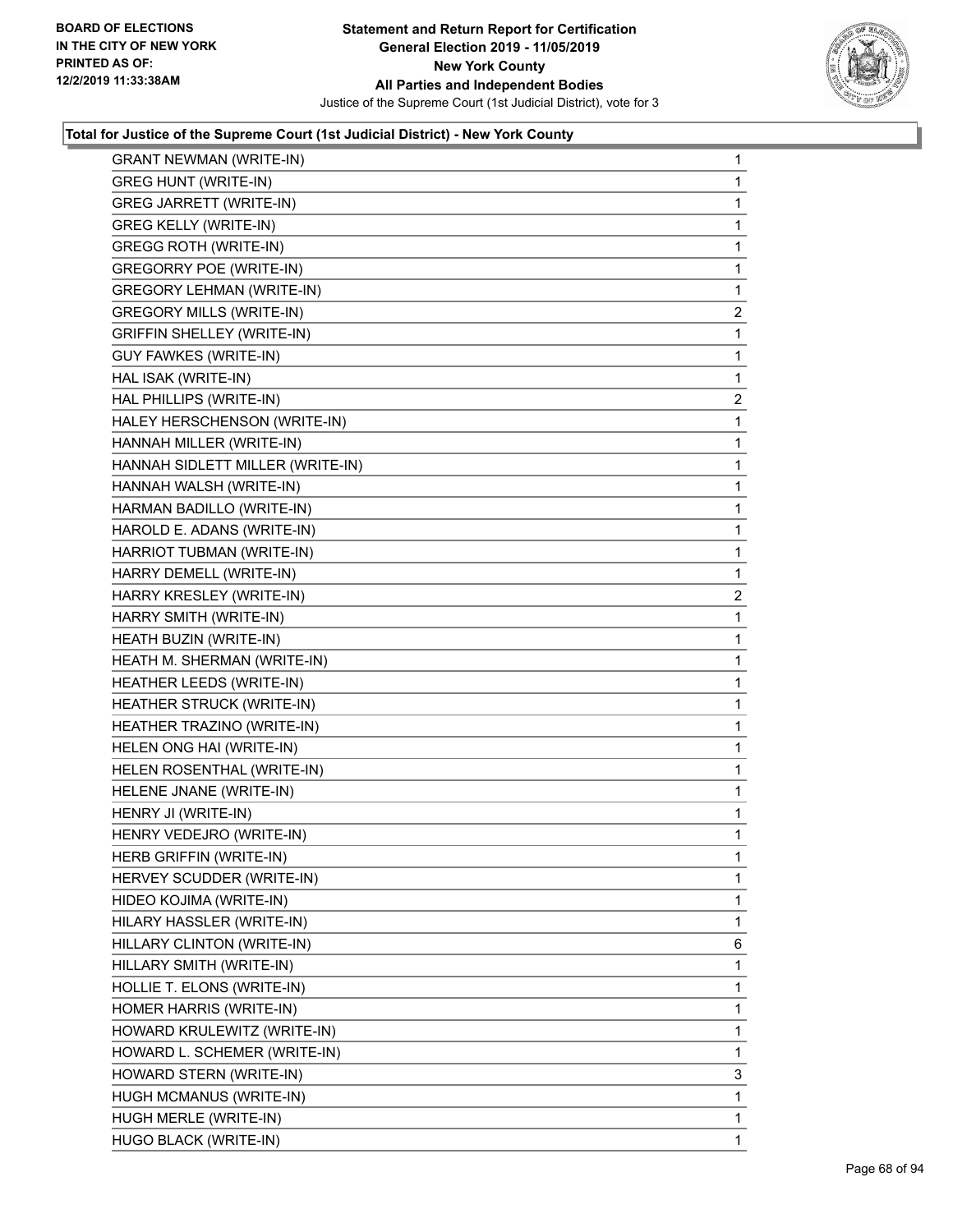

| HUMPHREY BOEGART (WRITE-IN)      | 1              |
|----------------------------------|----------------|
| HUMPHREY H. HUMPHREY (WRITE-IN)  | 1              |
| HUNTER BIDEN (WRITE-IN)          | 1              |
| HYMAN SILVERLAN (WRITE-IN)       | 1              |
| IAN BUCZNO (WRITE-IN)            | 1              |
| IAN CUNNINGHAM (WRITE-IN)        | 1              |
| ILYA SCHWARIZBURG (WRITE-IN)     | 1              |
| INDIA LOIS SNEED (WRITE-IN)      | 1              |
| <b>INGRID BARNETT (WRITE-IN)</b> | 1              |
| INTIMA ROBERTS (WRITE-IN)        | 1              |
| IRA FLEISHER (WRITE-IN)          | 1              |
| <b>ISAAC HUDIS (WRITE-IN)</b>    | 1              |
| ISAAC ROSZLER (WRITE-IN)         | 1              |
| ISABELLA GAFFNEY (WRITE-IN)      | 1              |
| <b>ITES GRIFFIN (WRITE-IN)</b>   | 1              |
| IVAN NG (WRITE-IN)               | 1              |
| <b>IVANKA TRUMP (WRITE-IN)</b>   | 7              |
| IZEN GABE (WRITE-IN)             | 1              |
| JAC RAGOORY (WRITE-IN)           | 1              |
| JACK DEKE (WRITE-IN)             | 1              |
| JACK MARSH CORMEIR (WRITE-IN)    | 1              |
| JACK WEINSTON (WRITE-IN)         | 1              |
| JACKIE ROBINSON (WRITE-IN)       | 1              |
| JACKSON SUKKAR (WRITE-IN)        | 1              |
| JACOB AYALON (WRITE-IN)          | 1              |
| JACOB DEGROUN (WRITE-IN)         | 1              |
| JACOB LEISTER (WRITE-IN)         | 1              |
| JACOB M. FISCH (WRITE-IN)        | 1              |
| JACOB MILLER (WRITE-IN)          | 1              |
| JACOB SHER (WRITE-IN)            | $\overline{a}$ |
| JAD JOSEPH (WRITE-IN)            | 1              |
| JAIME CASSAVECHIA (WRITE-IN)     | 1              |
| JAIME JUNCO JR. (WRITE-IN)       | 1              |
| JAKE DUSHAJ (WRITE-IN)           | 1              |
| JAKE STEVENS (WRITE-IN)          | 1              |
| JALUB SASSON (WRITE-IN)          | 1              |
| JAMES B. COMEY (WRITE-IN)        | 1              |
| JAMES BERGAMO (WRITE-IN)         | 1              |
| JAMES C. MOSLEY (WRITE-IN)       | 1              |
| JAMES D'AUGUSTO (WRITE-IN)       | 1              |
| JAMES DESILVA (WRITE-IN)         | 1              |
| JAMES DI MATTIN (WRITE-IN)       | 1              |
| JAMES DIAHIARO (WRITE-IN)        | 1              |
| JAMES F. SMITH (WRITE-IN)        | 1              |
| JAMES H. SOMERS (WRITE-IN)       | 1              |
| JAMES INIGUEZ (WRITE-IN)         | 1              |
|                                  |                |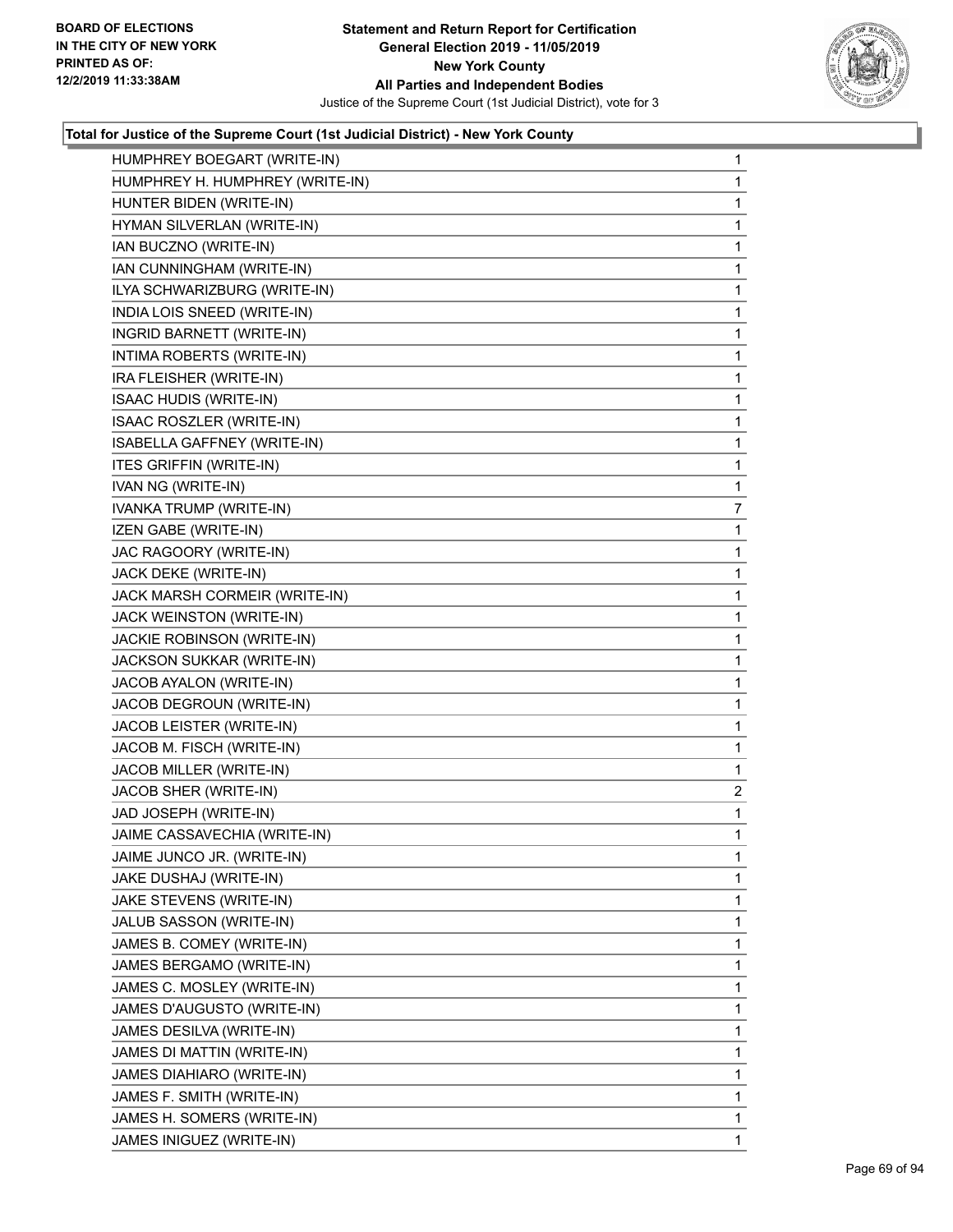

| JAMES JORDAN (WRITE-IN)          | 1                       |
|----------------------------------|-------------------------|
| JAMES JOSEPH HARBAUGH (WRITE-IN) | 1                       |
| JAMES KIRK (WRITE-IN)            | 1                       |
| JAMES KUSHNER (WRITE-IN)         | 1                       |
| JAMES LALINO (WRITE-IN)          | 1                       |
| JAMES LAWRENCE MILLER (WRITE-IN) | 1                       |
| JAMES MADISON (WRITE-IN)         | 1                       |
| JAMES MCCONNELL (WRITE-IN)       | 1                       |
| JAMES MCGRAW (WRITE-IN)          | 1                       |
| JAMES MEDOWS (WRITE-IN)          | 1                       |
| JAMES MOSLEY (WRITE-IN)          | 1                       |
| JAMES P. ONELL (WRITE-IN)        | 1                       |
| JAMES RADO (WRITE-IN)            | 1                       |
| JAMES REGAN (WRITE-IN)           | $\mathbf{1}$            |
| JAMES ROGERS (WRITE-IN)          | 1                       |
| JAMES TEMME (WRITE-IN)           | 1                       |
| JAMES W. BOYAN III (WRITE-IN)    | 1                       |
| JAMES WOOD (WRITE-IN)            | 1                       |
| JAMIE GORDON (WRITE-IN)          | 1                       |
| JAN WEINSTEIN (WRITE-IN)         | $\mathbf{1}$            |
| JANE ADDAMS (WRITE-IN)           | 1                       |
| JANE KANTOR (WRITE-IN)           | 1                       |
| JANE ORGEL (WRITE-IN)            | 1                       |
| JANET STEINMAN (WRITE-IN)        | 1                       |
| JANICE ROVEN (WRITE-IN)          | 1                       |
| JANORIS JENKINS (WRITE-IN)       | 1                       |
| JANOS MARTON (WRITE-IN)          | 1                       |
| JANSEN P. PETRI (WRITE-IN)       | 1                       |
| JARED KUSHNER (WRITE-IN)         | $\overline{\mathbf{c}}$ |
| JARIEL G. ESTRELLA (WRITE-IN)    | 1                       |
| JARNIE MISHANE (WRITE-IN)        | 1                       |
| JARY SALODS (WRITE-IN)           | 1                       |
| JASEN STOWE (WRITE-IN)           | 1                       |
| JASINTA DELACRUZ (WRITE-IN)      | 1                       |
| JASON CHARLES (WRITE-IN)         | 1                       |
| JASON CLARK (WRITE-IN)           | 1                       |
| JASON F. LOWE (WRITE-IN)         | 1                       |
| JASON HARMAN (WRITE-IN)          | 1                       |
| JASON KROLL (WRITE-IN)           | 1                       |
| JASON LEONARD (WRITE-IN)         | 1                       |
| JASON SHELLY (WRITE-IN)          | 1                       |
| JASON TRAGER (WRITE-IN)          | $\overline{2}$          |
| JAY BARFIELD (WRITE-IN)          | 1                       |
| JAY BERSTEIN (WRITE-IN)          | 1                       |
| JAY HACK (WRITE-IN)              | 1                       |
| JAY S. DANKBERG (WRITE-IN)       | 1                       |
|                                  |                         |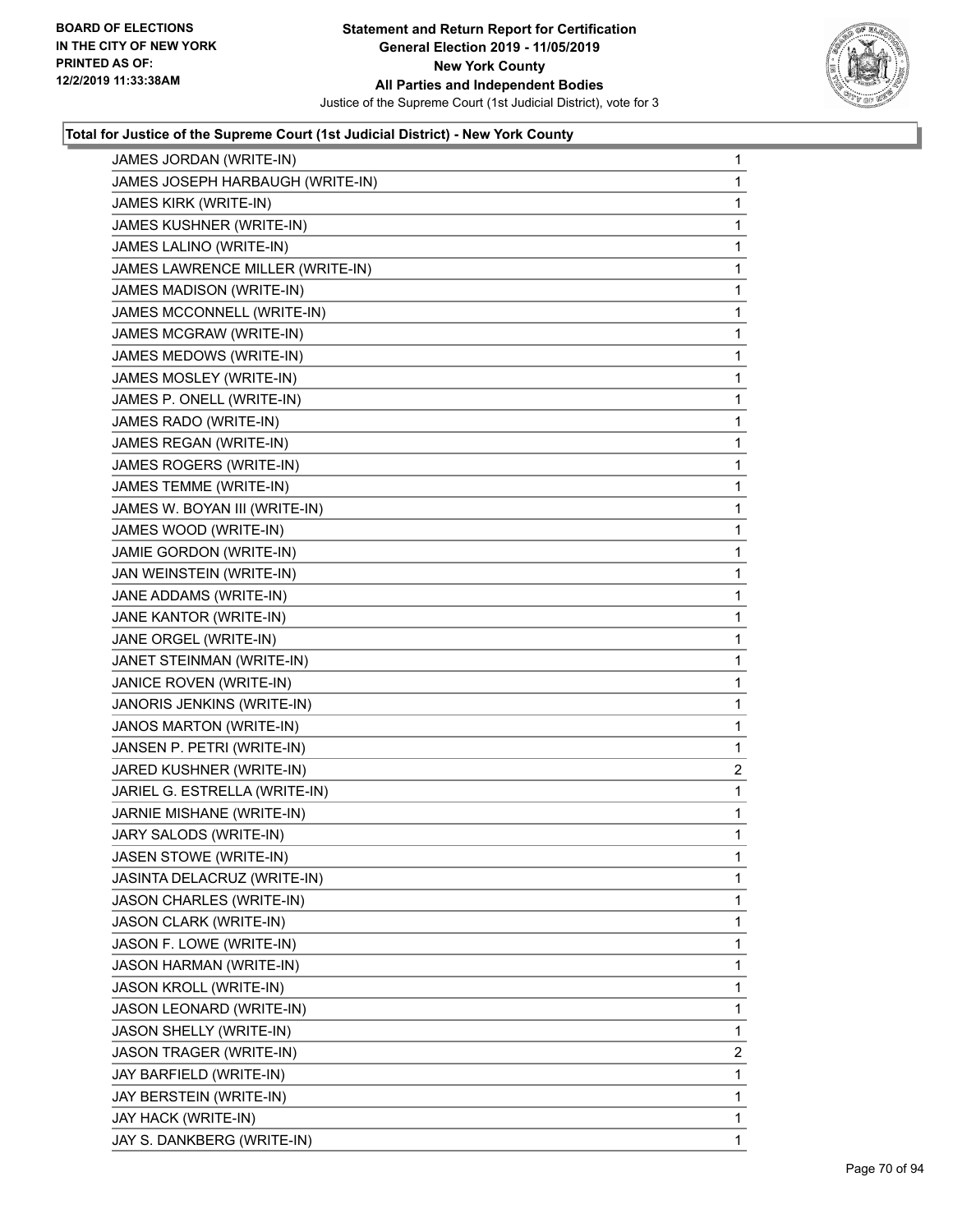

| JEAN LUC PICARD (WRITE-IN)        | 1              |
|-----------------------------------|----------------|
| JEANE RATELLE (WRITE-IN)          | 1              |
| JEANINE PIRRO (WRITE-IN)          | 12             |
| JEAN-LUC PICAZO (WRITE-IN)        | 1              |
| JEANNE LEVIN (WRITE-IN)           | 1              |
| JEFF BEZOS (WRITE-IN)             | 1              |
| JEFF MCNEST (WRITE-IN)            | 1              |
| JEFFREY B. MCLAR (WRITE-IN)       | 1              |
| JEFFREY EPSTEIN (WRITE-IN)        | 1              |
| JEFFREY FISHER (WRITE-IN)         | 1              |
| JEFFREY GANTT (WRITE-IN)          | 1              |
| JEFFREY HELLER (WRITE-IN)         | 1              |
| JEFFREY KOFSKY (WRITE-IN)         | 1              |
| JEFFREY LAI (WRITE-IN)            | 1              |
| JEFFREY LAPADULA (WRITE-IN)       | 1              |
| JEFFREY METZLER (WRITE-IN)        | 1              |
| JEFFREY TORBIN (WRITE-IN)         | 1              |
| JEFFREY W. PADILLA (WRITE-IN)     | 1              |
| JENEAY KNAPP (WRITE-IN)           | 1              |
| JENNIFER COHEN (WRITE-IN)         | 1              |
| JENNIFER COLYER (WRITE-IN)        | 1              |
| JENNIFER COPSON MCMAMS (WRITE-IN) | 1              |
| JENNIFER MEYERS (WRITE-IN)        | 1              |
| JENNIFER SOROS (WRITE-IN)         | 1              |
| JEREMY DEJESUS (WRITE-IN)         | 1              |
| JEREMY GRUBER (WRITE-IN)          | $\overline{2}$ |
| JEREMY KAMEN (WRITE-IN)           | 1              |
| JEREMY SCHIFFRES (WRITE-IN)       | 1              |
| JEREMY SHOCKETT (WRITE-IN)        | 1              |
| JEREMY SUSSMAN (WRITE-IN)         | 1              |
| JEROME M. LEWINE (WRITE-IN)       | 1              |
| JERRY SEINFELD (WRITE-IN)         | 1              |
| JESS WATTERS (WRITE-IN)           | 1              |
| JESSE J. SLIGH (WRITE-IN)         | 1              |
| JESSE LIFSHITZ (WRITE-IN)         | 1              |
| JESSICA BAEZ (WRITE-IN)           | 1              |
| <b>JESSICA ENGLE (WRITE-IN)</b>   | 1              |
| JESSICA KORENBLATT (WRITE-IN)     | 1              |
| <b>JESSICA LYNN (WRITE-IN)</b>    | 1              |
| JESSICA MAGALDI (WRITE-IN)        | 1              |
| <b>JESSICA MURPHY (WRITE-IN)</b>  | 1              |
| <b>JESSICA RAMOS (WRITE-IN)</b>   | 1              |
| JESSICA ROTH (WRITE-IN)           | 1              |
| JIADAI DONG (WRITE-IN)            | 1              |
| JILL EISNER (WRITE-IN)            | 1              |
| JILL GRECO (WRITE-IN)             | 1              |
|                                   |                |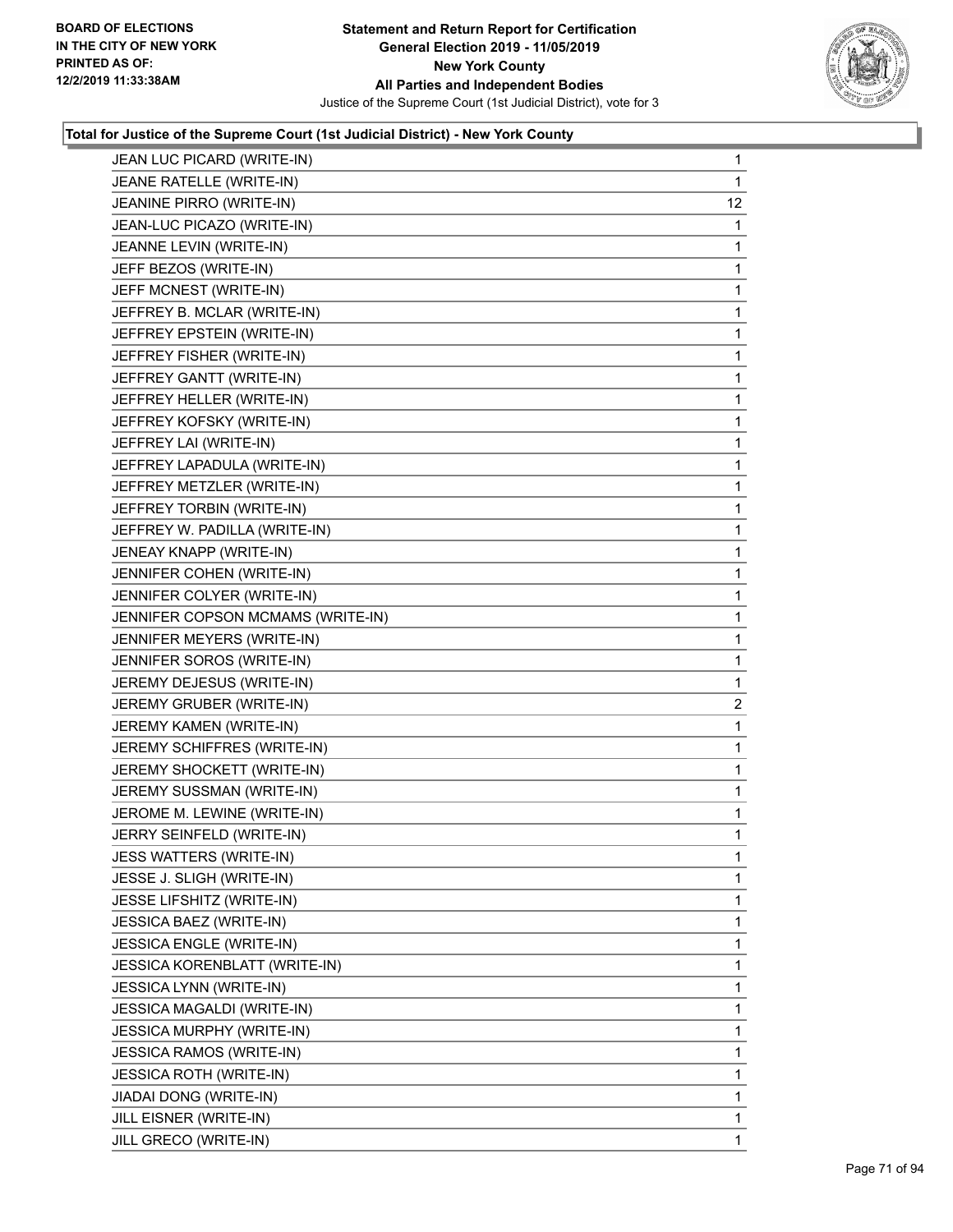

| JILL STEIN (WRITE-IN)          | $\overline{a}$          |
|--------------------------------|-------------------------|
| JILL SUNG (WRITE-IN)           | $\mathbf{1}$            |
| JILL TRAZINO (WRITE-IN)        | 1                       |
| <b>JIM FOURAT (WRITE-IN)</b>   | 1                       |
| JIM LESCZYNSKI (WRITE-IN)      | 1                       |
| JIM NALLY (WRITE-IN)           | 1                       |
| JIM REIDY (WRITE-IN)           | 1                       |
| JIMMY DORE (WRITE-IN)          | 1                       |
| JIMMY MCMILLAN (WRITE-IN)      | 1                       |
| JOAN GRECO (WRITE-IN)          | 1                       |
| JOAN HEATH (WRITE-IN)          | 1                       |
| JOAN SCHNEIDER (WRITE-IN)      | 1                       |
| JO-ANN H. WHITEHORN (WRITE-IN) | 1                       |
| JOANNA PAK (WRITE-IN)          | 1                       |
| JOANNA SHAPIRO (WRITE-IN)      | 1                       |
| JOE BIDEN (WRITE-IN)           | 1                       |
| JOE BORELLI (WRITE-IN)         | 1                       |
| JOE BROWN (WRITE-IN)           | 1                       |
| JOE CZERNIAWSKI (WRITE-IN)     | $\overline{c}$          |
| JOE DOBRIN (WRITE-IN)          | 1                       |
| JOE DRAPE (WRITE-IN)           | 1                       |
| JOEL FEFFER (WRITE-IN)         | 1                       |
| JOEL GOLOUIN (WRITE-IN)        | 1                       |
| JOEL KLEIN (WRITE-IN)          | 1                       |
| JOEL MAXMAN (WRITE-IN)         | 4                       |
| JOEL R. GILBERT (WRITE-IN)     | 1                       |
| JOEL SCIDERMANN (WRITE-IN)     | 1                       |
| JOHN ALTHOUSE COHEN (WRITE-IN) | $\overline{\mathbf{c}}$ |
| JOHN AULIN (WRITE-IN)          | 1                       |
| JOHN BOLTON (WRITE-IN)         | 1                       |
| JOHN C. SPATARU (WRITE-IN)     | 1                       |
| JOHN CARLSON (WRITE-IN)        | 1                       |
| JOHN CARRARA (WRITE-IN)        | 1                       |
| JOHN CATSIMATIDIS (WRITE-IN)   | 1                       |
| JOHN DOE (WRITE-IN)            | 1                       |
| JOHN DRACKMAN (WRITE-IN)       | 1                       |
| JOHN F. FREEMAN (WRITE-IN)     | 1                       |
| JOHN FARRELL (WRITE-IN)        | 1                       |
| JOHN FLANNERY (WRITE-IN)       | 1                       |
| JOHN HALEBIAN (WRITE-IN)       | 1                       |
| JOHN HOGROGIAN ESQ. (WRITE-IN) | 1                       |
| JOHN JAY (WRITE-IN)            | 1                       |
| JOHN LAURO ESQ. (WRITE-IN)     | 1                       |
| JOHN LITTEL (WRITE-IN)         | 1                       |
| JOHN MARSHALL (WRITE-IN)       | 3                       |
| JOHN PURROY MITCHEL (WRITE-IN) | 1                       |
|                                |                         |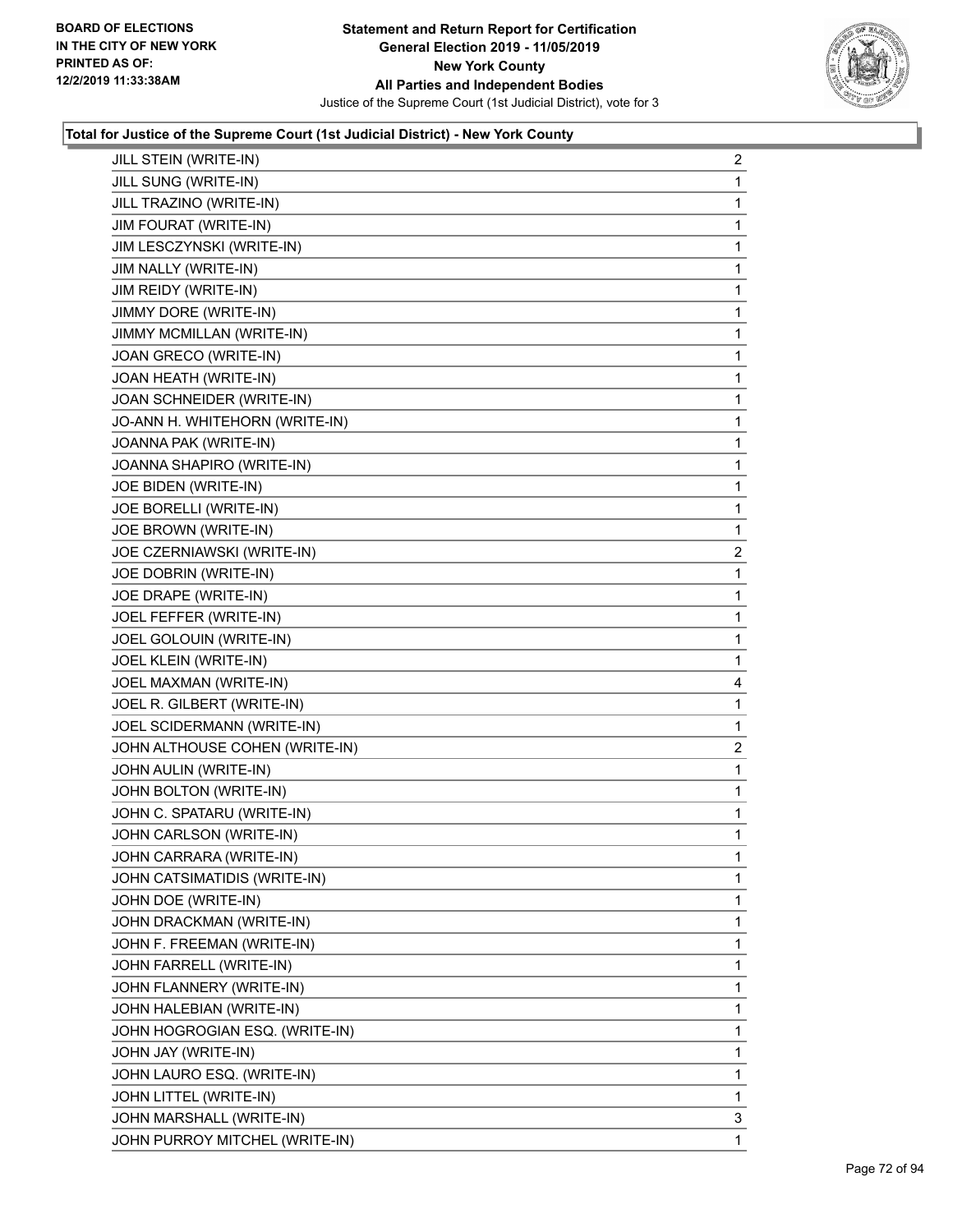

| JOHN ROBERTS (WRITE-IN)             | $\mathbf{1}$            |
|-------------------------------------|-------------------------|
| JOHN SAMOS (WRITE-IN)               | 1                       |
| JOHN SCOTT (WRITE-IN)               | 1                       |
| JOHN SHARPLES (WRITE-IN)            | 1                       |
| JOHN SMARGIASSI (WRITE-IN)          | 1                       |
| JOHN SMITH (WRITE-IN)               | 2                       |
| JOHN STURGES (WRITE-IN)             | $\mathbf{1}$            |
| JOHN TARLETON (WRITE-IN)            | 1                       |
| JOHN THINE (WRITE-IN)               | 1                       |
| JOHN W. MATTHEWS (WRITE-IN)         | 1                       |
| JOHN WANG (WRITE-IN)                | 1                       |
| JOHN WILLIAMS (WRITE-IN)            | 1                       |
| JOHN YOUNG (WRITE-IN)               | $\mathbf{1}$            |
| JOHNNIE WILDER PHD. (WRITE-IN)      | 1                       |
| JOHNNY CONTINENTAL (WRITE-IN)       | 1                       |
| JOHNNY HOGANS (WRITE-IN)            | 1                       |
| JON CZINER (WRITE-IN)               | 1                       |
| JON HUNTSMAN (WRITE-IN)             | 1                       |
| JON KAREN (WRITE-IN)                | $\mathbf{1}$            |
| JON L. NORINSBERG (WRITE-IN)        | 1                       |
| JON POLLACK (WRITE-IN)              | 1                       |
| JON STEWART (WRITE-IN)              | $\overline{\mathbf{c}}$ |
| JONATHAN E. GLASNER ESQ. (WRITE-IN) | 1                       |
| JONATHAN GOLDIN (WRITE-IN)          | 1                       |
| JONATHAN REISS (WRITE-IN)           | $\mathbf{1}$            |
| JONATHAN SLONIM (WRITE-IN)          | 1                       |
| JONATHAN WEG (WRITE-IN)             | 1                       |
| JORDAN M. SCHIVEK (WRITE-IN)        | 1                       |
| JORDAN SPRECKMAN (WRITE-IN)         | 1                       |
| JORGE L. LOPEZ (WRITE-IN)           | 1                       |
| JORGE VASQUEZ (WRITE-IN)            | $\overline{2}$          |
| JOSE A. GUEVARA (WRITE-IN)          | 1                       |
| JOSE ROSA (WRITE-IN)                | 1                       |
| JOSE SIMMS (WRITE-IN)               | $\mathbf{1}$            |
| JOSE W. FERNANDEZ (WRITE-IN)        | 1                       |
| JOSEF M. KLAZEN (WRITE-IN)          | 1                       |
| JOSEPH A. MENDOLA (WRITE-IN)        | $\mathbf{1}$            |
| JOSEPH BOGA (WRITE-IN)              | 1                       |
| JOSEPH C. BORELLI (WRITE-IN)        | 27                      |
| JOSEPH CARACCIO (WRITE-IN)          | 1                       |
| JOSEPH F. KASPER (WRITE-IN)         | 1                       |
| JOSEPH FARBER (WRITE-IN)            | 1                       |
| JOSEPH FITANELLI (WRITE-IN)         | 1                       |
| JOSEPH FUSCO (WRITE-IN)             | 1                       |
| <b>JOSEPH GRIFFIN (WRITE-IN)</b>    | $\mathbf{2}$            |
| JOSEPH HODEL (WRITE-IN)             | $\mathbf{1}$            |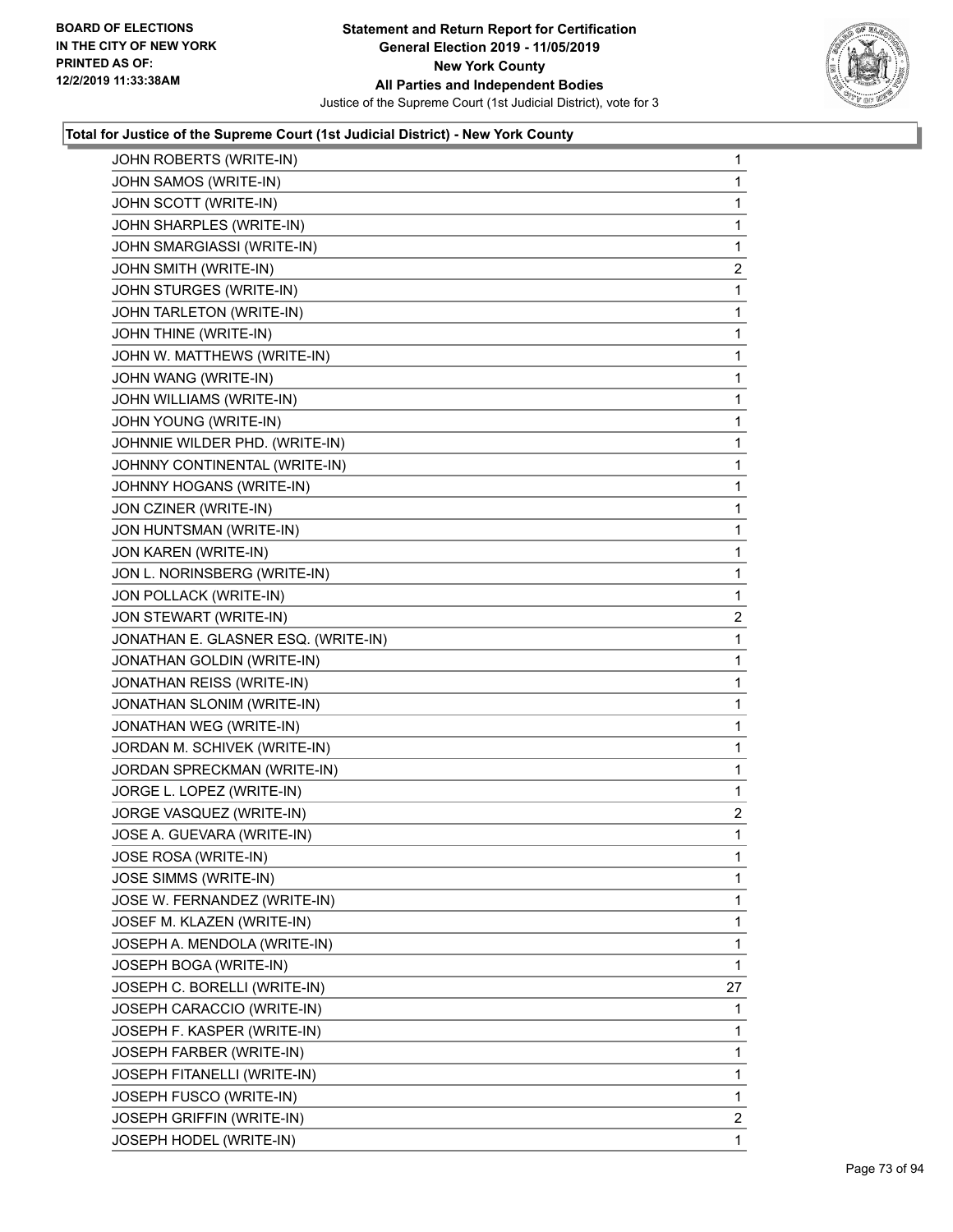

| JOSEPH LEONARD (WRITE-IN)          | $\mathbf{1}$ |
|------------------------------------|--------------|
| JOSEPH LHOTA (WRITE-IN)            | $\mathbf{1}$ |
| JOSEPH M. HARARY (WRITE-IN)        | 3            |
| JOSEPH MOSCATT (WRITE-IN)          | $\mathbf 1$  |
| JOSEPH MURRAY (WRITE-IN)           | 1            |
| JOSEPH NICZKY (WRITE-IN)           | 1            |
| JOSEPH R. CONOZZO (WRITE-IN)       | $\mathbf 1$  |
| JOSEPH R. MCKECHNIE JR. (WRITE-IN) | 1            |
| JOSEPH SALADINO (WRITE-IN)         | 1            |
| JOSEPH SASSON (WRITE-IN)           | $\mathbf 1$  |
| JOSEPH STALIN (WRITE-IN)           | $\mathbf 1$  |
| JOSEPH WAPNER (WRITE-IN)           | 1            |
| JOSEPH WILGA (WRITE-IN)            | $\mathbf 1$  |
| JOSEPH WILLIAM DLUZAK (WRITE-IN)   | $\mathbf{1}$ |
| JOSEPH WONG (WRITE-IN)             | 1            |
| JOSEPH ZEMICIWSKI (WRITE-IN)       | $\mathbf 1$  |
| JOSH GATTIS (WRITE-IN)             | $\mathbf{1}$ |
| JOSH GOLDBERG (WRITE-IN)           | 1            |
| JOSH MENELSTEIN (WRITE-IN)         | $\mathbf 1$  |
| JOSHUA D. CHOSAK (WRITE-IN)        | $\mathbf{1}$ |
| JOSHUA DRATEL (WRITE-IN)           | 1            |
| JOSHUA EISENBERG (WRITE-IN)        | $\mathbf 1$  |
| JOSHUA GOLEMAN (WRITE-IN)          | $\mathbf{1}$ |
| JOSHUA KAUFMAN (WRITE-IN)          | 1            |
| JOSHUA KORENBLATT (WRITE-IN)       | $\mathbf 1$  |
| JOSHUA LAST (WRITE-IN)             | $\mathbf{1}$ |
| JOSHUA MCLENDEZ (WRITE-IN)         | 1            |
| JOSHUA MEYERS (WRITE-IN)           | $\mathbf 1$  |
| JOSHUA W. RATHZER (WRITE-IN)       | $\mathbf{1}$ |
| JUAN RICARDO (WRITE-IN)            | 1            |
| JUDGE RHEINHOLD (WRITE-IN)         | 1            |
| JUDY SHEINDLIN (WRITE-IN)          | 17           |
| <b>JULIA GRAHAM (WRITE-IN)</b>     | 1            |
| JULIA ROMMEL (WRITE-IN)            | $\mathbf{1}$ |
| JULIA SALAZAR (WRITE-IN)           | $\mathbf 1$  |
| JULIA THEOBALD (WRITE-IN)          | 1            |
| JULIAN EDELMAN (WRITE-IN)          | $\mathbf 1$  |
| JULIAN GRAHAM (WRITE-IN)           | $\mathbf 1$  |
| JULIE BORST (WRITE-IN)             | 1            |
| <b>JULIE OH (WRITE-IN)</b>         | 1            |
| JULIE S. RAPHAEL (WRITE-IN)        | $\mathbf{1}$ |
| JULIE SCALIA (WRITE-IN)            | 1            |
| JULIE STARKE J.D. ESQ. (WRITE-IN)  | $\mathbf 1$  |
| JUMAANE WILLIAMS (WRITE-IN)        | $\mathbf{1}$ |
| JUNE JACOBSON (WRITE-IN)           | 1            |
| JUSTIN HOLCOMB (WRITE-IN)          | $\mathbf{1}$ |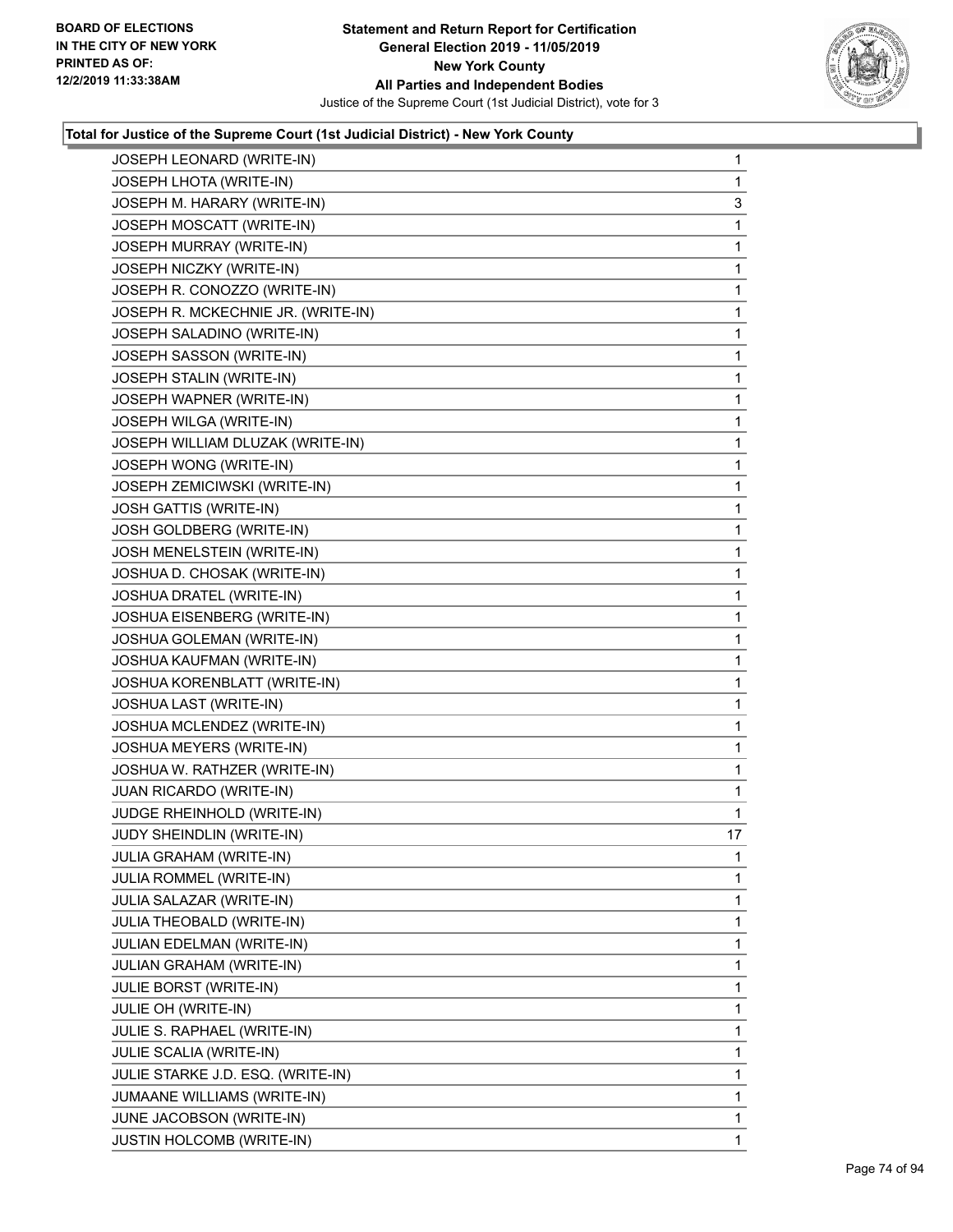

| JUSTIN MADEL (WRITE-IN)           | 3              |
|-----------------------------------|----------------|
| JUSTIN ROACH (WRITE-IN)           | 1              |
| JUSTIN SPIRO (WRITE-IN)           | 1              |
| JUSTIN TIMDLWOOD (WRITE-IN)       | 1              |
| JUSTIN WELLS (WRITE-IN)           | 1              |
| KA SAHL (WRITE-IN)                | 1              |
| KANYE WEST (WRITE-IN)             | 3              |
| KARA DUNN (WRITE-IN)              | $\overline{2}$ |
| KARA MILLER (WRITE-IN)            | 1              |
| KAREN FLOWERS (WRITE-IN)          | 1              |
| KARL MARX (WRITE-IN)              | 1              |
| KARL WOITACH (WRITE-IN)           | 1              |
| KARUME JAMES (WRITE-IN)           | 1              |
| KATARINA HALL (WRITE-IN)          | 1              |
| KATE HARRISON (WRITE-IN)          | 1              |
| KATHERINE HAYWARD (WRITE-IN)      | 1              |
| KATHERINE OLIVER (WRITE-IN)       | 1              |
| KATHLEEN WATERMAN (WRITE-IN)      | 1              |
| KATHRYN M. HEIM HARRIS (WRITE-IN) | 1              |
| KATHY CONRY (WRITE-IN)            | 1              |
| KATIE CARLISLE (WRITE-IN)         | 1              |
| KATIE DI MATTIN (WRITE-IN)        | 1              |
| KATRINA PARRIS (WRITE-IN)         | 1              |
| KEEY MAC AVERY (WRITE-IN)         | 1              |
| KEITH WRIGHT (WRITE-IN)           | 1              |
| KELLY GERRITZ (WRITE-IN)          | 1              |
| KEN BEEKER (WRITE-IN)             | 1              |
| <b>KEN HICKS (WRITE-IN)</b>       | 1              |
| KEN SCHNEFER (WRITE-IN)           | 1              |
| KEN WILLIG (WRITE-IN)             | 1              |
| KENNETH C. HOLDER (WRITE-IN)      | 1              |
| KENNETH FISHEL (WRITE-IN)         | 1              |
| KENNETH MOLTNER (WRITE-IN)        | 2              |
| KENNY SCHAEFFER (WRITE-IN)        | 1              |
| <b>KENNY SMITH (WRITE-IN)</b>     | 1              |
| KETH WOFLARD (WRITE-IN)           | 1              |
| KEVIN A. KLEPPER (WRITE-IN)       | 1              |
| KEVIN FRANKEL (WRITE-IN)          | 1              |
| KEVIN HEALD (WRITE-IN)            | 1              |
| KEVIN KIM (WRITE-IN)              | 1              |
| KEVIN MALLEN (WRITE-IN)           | 1              |
| KEVIN MCGRATH JR. (WRITE-IN)      | $\overline{2}$ |
| KEVIN REGAN (WRITE-IN)            | 1              |
| KEVIN SHEEKEY (WRITE-IN)          | 1              |
| KEVIN W. DAVIS (WRITE-IN)         | 1              |
| KIERAN FENICHEL (WRITE-IN)        | 1              |
|                                   |                |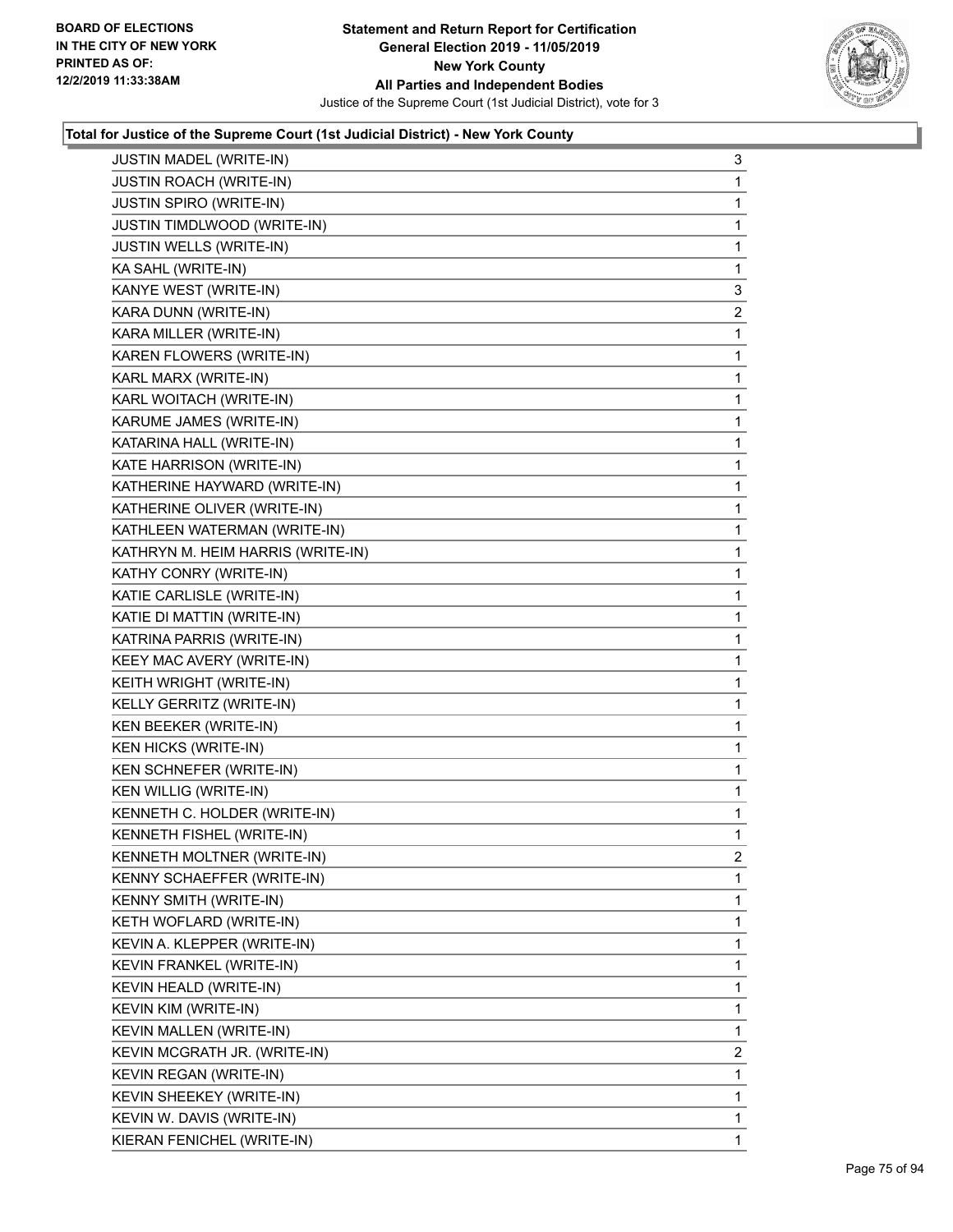

| $\mathbf{1}$            |
|-------------------------|
| $\mathbf{1}$            |
| 1                       |
| $\mathbf{1}$            |
| 1                       |
| 1                       |
| $\mathbf 1$             |
| $\mathbf 1$             |
| 1                       |
| $\mathbf{1}$            |
| 1                       |
| 1                       |
| $\mathbf 1$             |
| $\mathbf 1$             |
| 1                       |
| $\overline{\mathbf{c}}$ |
| 1                       |
| 1                       |
| $\overline{c}$          |
| $\mathbf 1$             |
| 1                       |
| $\overline{\mathbf{c}}$ |
| 1                       |
| 1                       |
| $\mathbf 1$             |
| 2                       |
| 1                       |
| $\mathbf{1}$            |
| 1                       |
| 1                       |
| $\mathbf 1$             |
| 1                       |
| 1                       |
| 1                       |
| 1                       |
| 1                       |
| $\mathbf 1$             |
| 1                       |
| 1                       |
| $\mathbf{1}$            |
| 1                       |
| 1                       |
| $\mathbf 1$             |
| 2                       |
| 1                       |
| $\mathbf{1}$            |
|                         |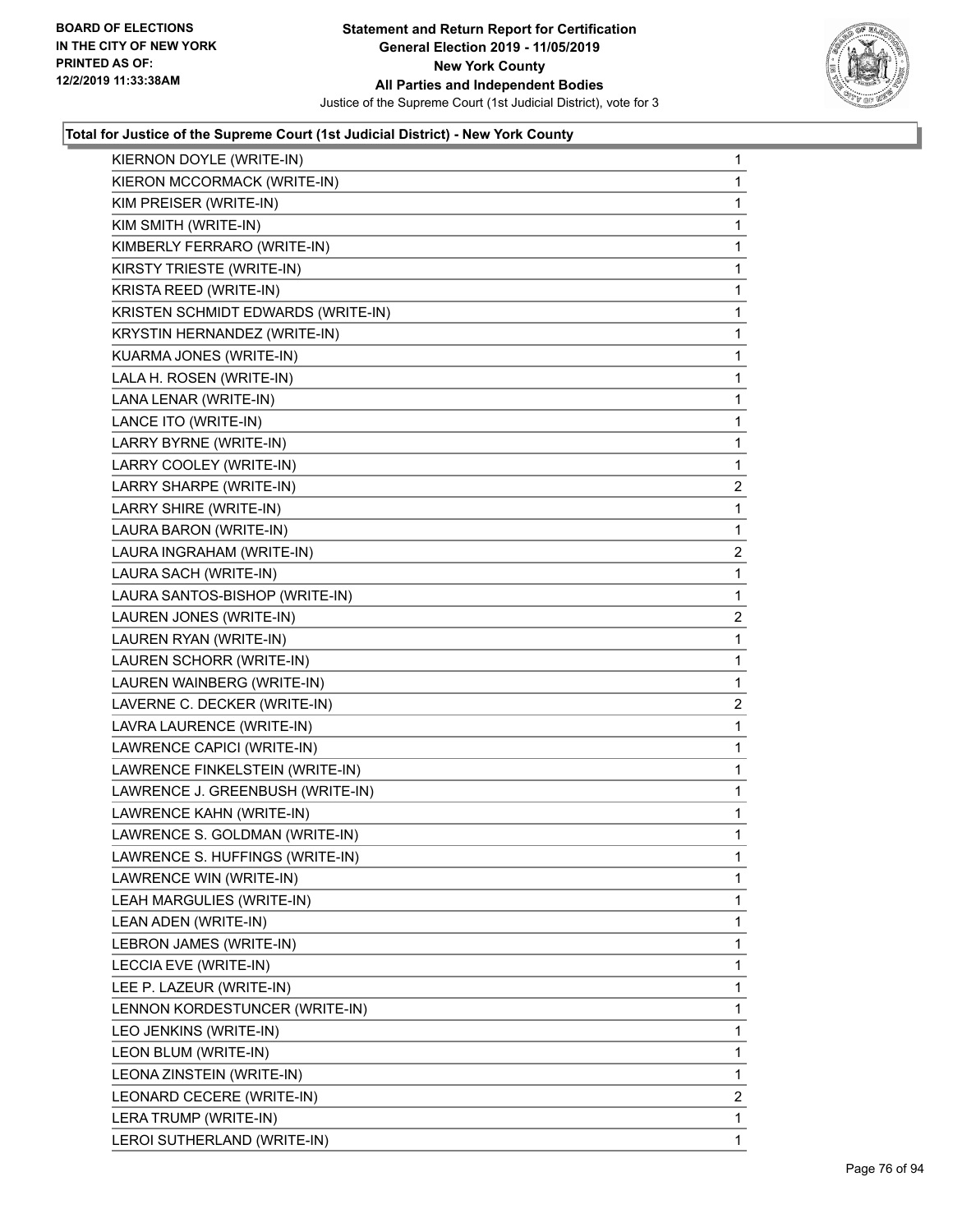

| LESLIE HANWECK (WRITE-IN)        | $\mathbf{1}$ |
|----------------------------------|--------------|
| LESLIE LEITNER (WRITE-IN)        | $\mathbf{1}$ |
| LESLIE STROH (WRITE-IN)          | 1            |
| LESRIGER SEAETER (WRITE-IN)      | $\mathbf 1$  |
| LEWIS PEURIL (WRITE-IN)          | $\mathbf{1}$ |
| LEWIS TAISHOFF (WRITE-IN)        | 1            |
| LIAM HANATEE AREES (WRITE-IN)    | 1            |
| LILLIAN R. PLUMHOFF (WRITE-IN)   | $\mathbf{1}$ |
| LILY DULBERG (WRITE-IN)          | 1            |
| LINDA FAIRSTEIN (WRITE-IN)       | $\mathbf{1}$ |
| LINDA KELLE (WRITE-IN)           | $\mathbf{1}$ |
| LINDA MARCH ESQ. (WRITE-IN)      | $\mathbf{1}$ |
| LINDA MCLAUGHLIN (WRITE-IN)      | 1            |
| LINDA REPIRE (WRITE-IN)          | $\mathbf{1}$ |
| LINDA SELIG (WRITE-IN)           | $\mathbf{1}$ |
| LINDSAY HONAN (WRITE-IN)         | $\mathbf{1}$ |
| LINDSEY ARMSTRONG (WRITE-IN)     | $\mathbf{1}$ |
| LINDSEY FEVER (WRITE-IN)         | $\mathbf{1}$ |
| LINDSEY LEVINE (WRITE-IN)        | 1            |
| LIONEL MESSI (WRITE-IN)          | $\mathbf{1}$ |
| LISA A. SOKOLOFF (WRITE-IN)      | $\mathbf{1}$ |
| LISA DEPASQUALE (WRITE-IN)       | $\mathbf{1}$ |
| LISA E. CLEARY (WRITE-IN)        | $\mathbf{1}$ |
| LISA GRESTLE (WRITE-IN)          | $\mathbf{1}$ |
| LISA PERLMOTTER (WRITE-IN)       | 1            |
| LISA RIVERA (WRITE-IN)           | $\mathbf{1}$ |
| LISA SOKOLOFF (WRITE-IN)         | $\mathbf{1}$ |
| LISA SWANSON (WRITE-IN)          | 1            |
| LISA TANKOOS (WRITE-IN)          | 2            |
| LIZ BAKER (WRITE-IN)             | $\mathbf{1}$ |
| LOGAN EVANS (WRITE-IN)           | $\mathbf 1$  |
| LOIS HERZECA (WRITE-IN)          | $\mathbf{1}$ |
| LORETTA LYNCH (WRITE-IN)         | $\mathbf{1}$ |
| LORRAINE EGAN (WRITE-IN)         | 1            |
| LOU PANSALLA (WRITE-IN)          | $\mathbf{1}$ |
| LOUIS TRAZINO (WRITE-IN)         | 1            |
| LUCAS LARSON (WRITE-IN)          | 1            |
| LUCREZIA KENZETTI (WRITE-IN)     | 1            |
| LUCY MORTY (WRITE-IN)            | 1            |
| LUGATIA MOTT (WRITE-IN)          | 1            |
| LUIS BAEZ (WRITE-IN)             | $\mathbf{1}$ |
| LUIS J. GOMEZ (WRITE-IN)         | 1            |
| LUMUUBA BUNDEL (WRITE-IN)        | 1            |
| LYSHA EE (WRITE-IN)              | 1            |
| MACDONALD R. DRANE IV (WRITE-IN) | 1            |
| MACGHON MCLOUGHLIN (WRITE-IN)    | 1            |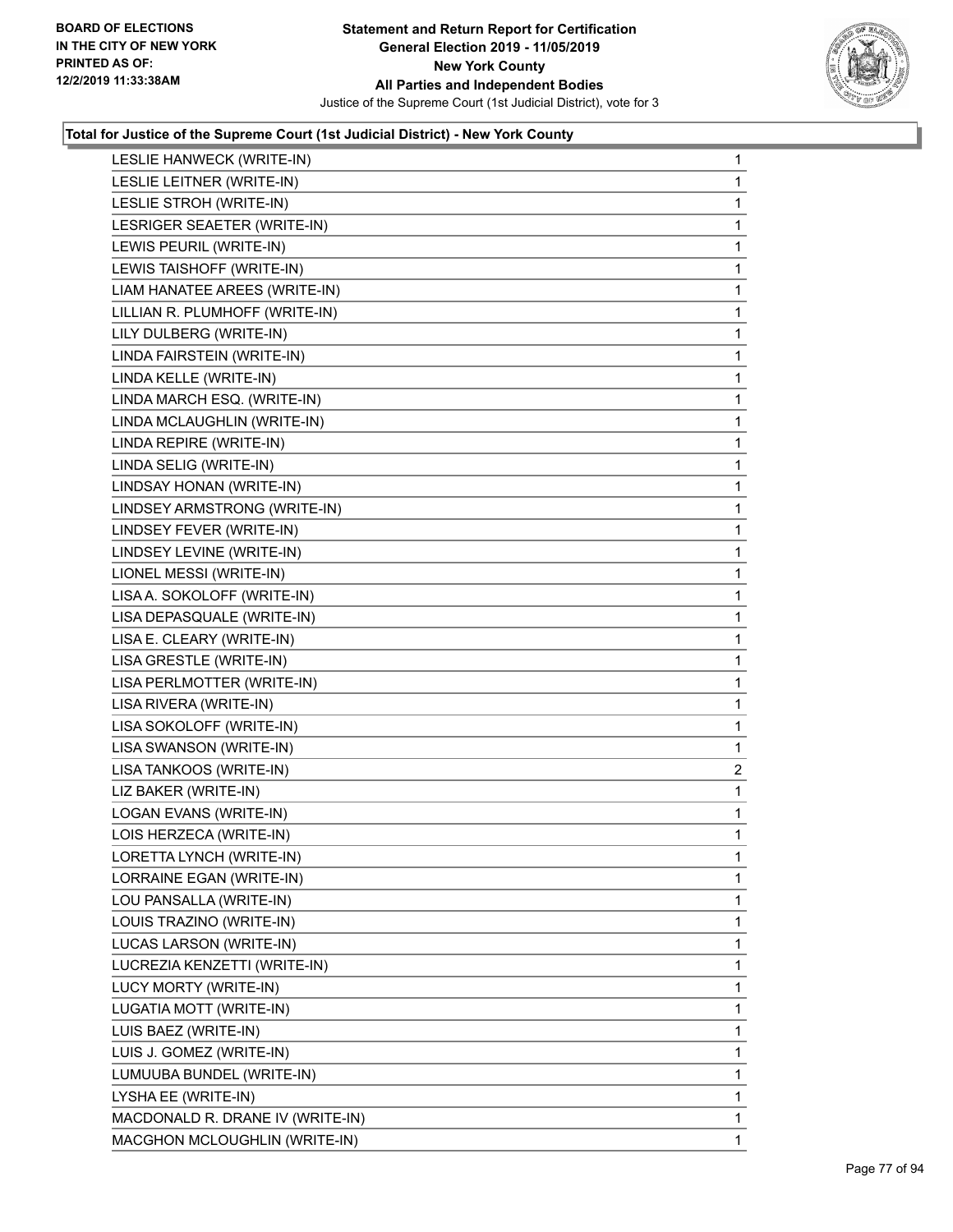

| MACK SCHLEFER (WRITE-IN)           | $\mathbf{1}$ |
|------------------------------------|--------------|
| MACK SEITIECMAN (WRITE-IN)         | $\mathbf{1}$ |
| MADINE JOHNSON (WRITE-IN)          | 1            |
| MAI BERNSEEN (WRITE-IN)            | $\mathbf{1}$ |
| MAK VASSIO (WRITE-IN)              | 1            |
| MALCOLM X (WRITE-IN)               | 1            |
| MALCOM BUTEHOEN (WRITE-IN)         | $\mathbf{1}$ |
| MANA FERRAN (WRITE-IN)             | $\mathbf{1}$ |
| MANA HAGANDT (WRITE-IN)            | 1            |
| MANNY ALBINO (WRITE-IN)            | $\mathbf 1$  |
| MANOLI BAZIGOS (WRITE-IN)          | 1            |
| MARC LANDIS (WRITE-IN)             | 1            |
| MARC MUKYSES (WRITE-IN)            | $\mathbf{1}$ |
| MARC OWEN MANDEL (WRITE-IN)        | 1            |
| MARC RAMIREZ (WRITE-IN)            | 1            |
| MARC SPEBER (WRITE-IN)             | $\mathbf 1$  |
| MARC TOBAK (WRITE-IN)              | 1            |
| MARCEL KOPELMAN (WRITE-IN)         | 1            |
| MARCO HERNANDEZ (WRITE-IN)         | $\mathbf{1}$ |
| MARCO MAZZOCEO (WRITE-IN)          | 1            |
| MARGARET CHAN (WRITE-IN)           | 1            |
| MARGARETA LOPEZ (WRITE-IN)         | $\mathbf 1$  |
| MARGARTA LOPEZ TORRES (WRITE-IN)   | 1            |
| MARIA AFZEDA (WRITE-IN)            | 1            |
| MARIA CELLARIO (WRITE-IN)          | $\mathbf{1}$ |
| MARIA J. DONOHUE (WRITE-IN)        | 1            |
| MARIA KARPOV (WRITE-IN)            | 1            |
| MARIA PEREZ-BROWN ESQ. (WRITE-IN)  | $\mathbf 1$  |
| MARIA SUART (WRITE-IN)             | 1            |
| MARIA-LUIZA D'ARCANGELO (WRITE-IN) | 1            |
| MARIAME KABA (WRITE-IN)            | $\mathbf{1}$ |
| MARIANA LAPUENTE (WRITE-IN)        | 1            |
| MARIANNE WILLIAMSON (WRITE-IN)     | 1            |
| MARIE GUNDERSON (WRITE-IN)         | $\mathbf{1}$ |
| MARIG ARIADNE BAZIGOS (WRITE-IN)   | 1            |
| MARIO BRUSCHI (WRITE-IN)           | 1            |
| MARIO JOESPH (WRITE-IN)            | 1            |
| MARION REISS (WRITE-IN)            | 1            |
| MARION WILLIAMS (WRITE-IN)         | 1            |
| MARIOSL CLERWINSKI (WRITE-IN)      | 1            |
| MARISA FITCH (WRITE-IN)            | 1            |
| MARK AGUIAR (WRITE-IN)             | 1            |
| MARK ALHADEFF (WRITE-IN)           | 1            |
| MARK ANTHONY BUTLER (WRITE-IN)     | 1            |
| MARK AXINN (WRITE-IN)              | 1            |
| MARK BRYAN BROWN (WRITE-IN)        | $\mathbf{1}$ |
|                                    |              |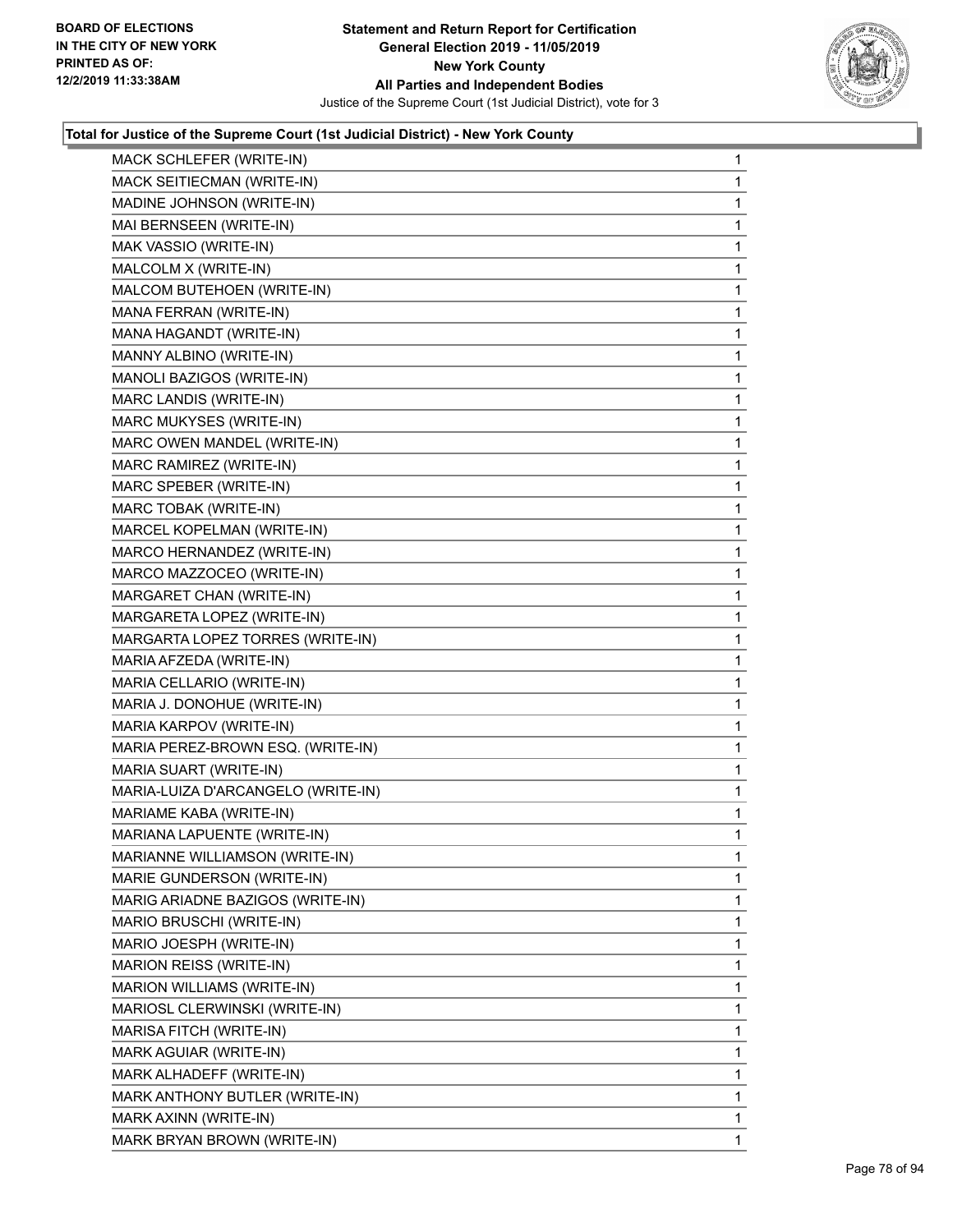

| MARK C. STOLTZ (WRITE-IN)           | $\mathbf 1$    |
|-------------------------------------|----------------|
| MARK CONRAD (WRITE-IN)              | 1              |
| MARK CURLEY (WRITE-IN)              | 1              |
| MARK D. LEVIN (WRITE-IN)            | 1              |
| MARK DELLAQUILA (WRITE-IN)          | 3              |
| MARK DEROCO (WRITE-IN)              | 1              |
| MARK DEXTER (WRITE-IN)              | 1              |
| MARK FROEBA (WRITE-IN)              | 1              |
| MARK J. MENTING (WRITE-IN)          | 1              |
| MARK J. WEINSTEIN (WRITE-IN)        | $\overline{c}$ |
| MARK KANTEL (WRITE-IN)              | 1              |
| MARK LANDIS (WRITE-IN)              | 1              |
| MARK LEVIN (WRITE-IN)               | 1              |
| MARK M. RUBIN (WRITE-IN)            | 1              |
| MARK MESSIER (WRITE-IN)             | 1              |
| MARK MEYORWITZ (WRITE-IN)           | 1              |
| MARK O'KANE (WRITE-IN)              | 1              |
| MARK SCHMIDT (WRITE-IN)             | 1              |
| MARK SHAWHAN (WRITE-IN)             | 1              |
| MARK WEPRIN (WRITE-IN)              | 1              |
| MARLIN APPLEWICK (WRITE-IN)         | 1              |
| MARRY ANN RENDAZZO (WRITE-IN)       | 1              |
| MARS DERSHOWITZ (WRITE-IN)          | 1              |
| MARSHALL HERBNER (WRITE-IN)         | 1              |
| MARTHA STEWART (WRITE-IN)           | 1              |
| MARTIN DAVIS (WRITE-IN)             | 1              |
| MARTIN FREEMAN (WRITE-IN)           | 1              |
| MARTIN RICHMAN (WRITE-IN)           | 1              |
| MARTIN SHOLMAN (WRITE-IN)           | 1              |
| MARTIN SHORT (WRITE-IN)             | 1              |
| <b>MARTIN TESSLER (WRITE-IN)</b>    | 1              |
| MARTIN WILSON (WRITE-IN)            | 1              |
| MARVIN EDELMAN (WRITE-IN)           | 1              |
| MARY BARRY (WRITE-IN)               | 1              |
| MARY BETH FORSHAW (WRITE-IN)        | 1              |
| MARY MAGUIRE (WRITE-IN)             | 1              |
| MARY MERORY (WRITE-IN)              | 1              |
| MARY OCONNER (WRITE-IN)             | 1              |
| MARY ROSADO (WRITE-IN)              | 1              |
| MARY WASHINGTON (WRITE-IN)          | 1              |
| MARYANN ZAFAR (WRITE-IN)            | 1              |
| <b>MASON CARTER (WRITE-IN)</b>      | 1              |
| MATHEW CELETTY (WRITE-IN)           | 1              |
| MATHEW TRACHTENBERG ESQ. (WRITE-IN) | 1              |
| MATT BONDI (WRITE-IN)               | 1              |
| MATT CHRISTMAN (WRITE-IN)           | 1              |
|                                     |                |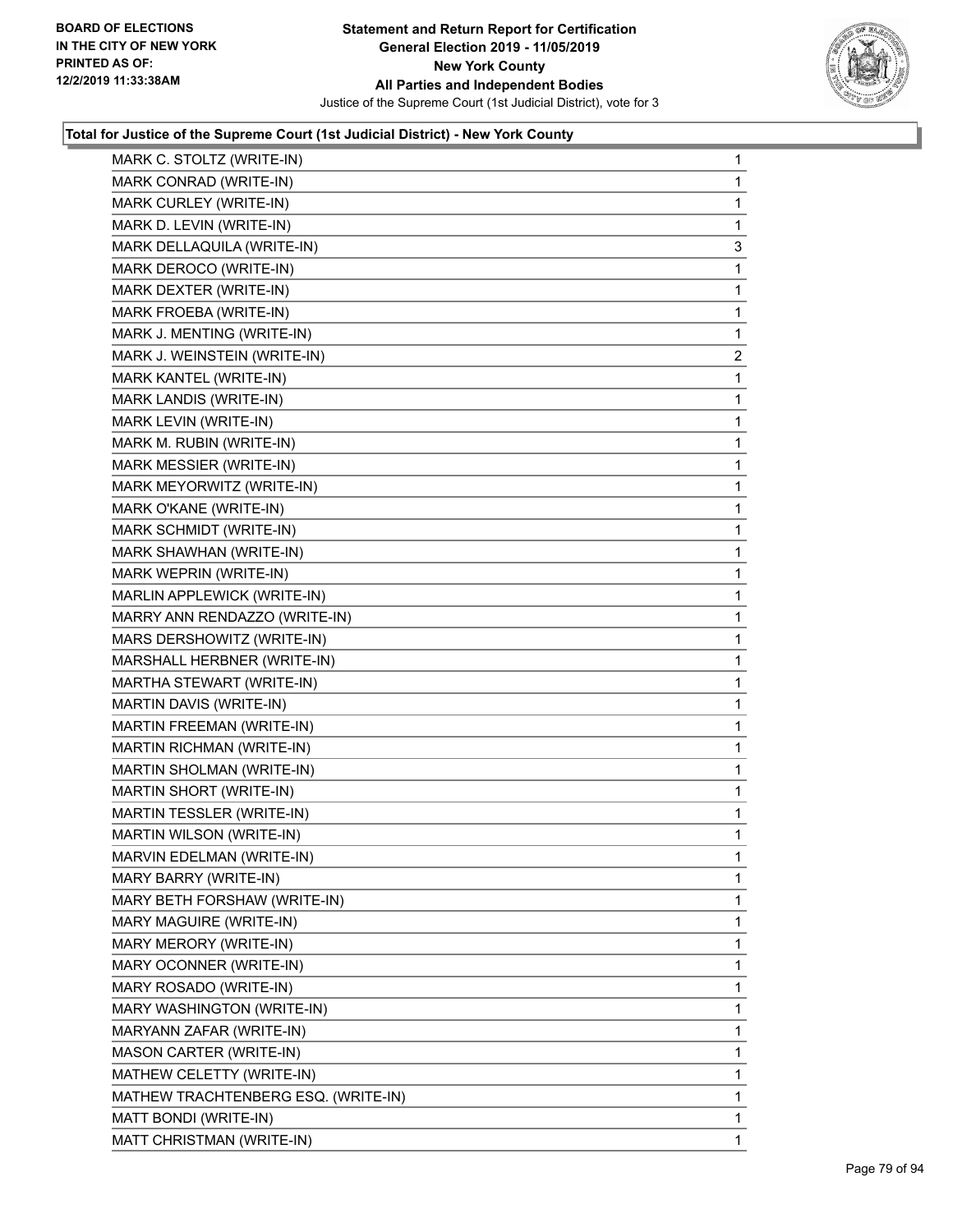

| MATT HOLTZMAN (WRITE-IN)           | $\mathbf{1}$   |
|------------------------------------|----------------|
| MATT LAWRENCE (WRITE-IN)           | $\mathbf{1}$   |
| MATT LECH (WRITE-IN)               | 1              |
| MATT WHITIKER (WRITE-IN)           | $\mathbf 1$    |
| MATTHEW AMSTERDAM (WRITE-IN)       | 1              |
| MATTHEW BRIEF (WRITE-IN)           | 2              |
| MATTHEW BRINKERHOFF (WRITE-IN)     | $\mathbf{1}$   |
| MATTHEW GIBBONS (WRITE-IN)         | 1              |
| MATTHEW GRIEO (WRITE-IN)           | 1              |
| MATTHEW HESTERBERG (WRITE-IN)      | $\mathbf 1$    |
| MATTHEW KAPFER (WRITE-IN)          | 1              |
| MATTHEW LEVY (WRITE-IN)            | 1              |
| MATTHEW LIPPMAN (WRITE-IN)         | $\mathbf{1}$   |
| MATTHEW PHILLIP TRIESTE (WRITE-IN) | 1              |
| MATTHEW PLUTA (WRITE-IN)           | 1              |
| MATTHEW ROCKWOOD (WRITE-IN)        | $\overline{c}$ |
| MATTHEW SAMR (WRITE-IN)            | 1              |
| MATTHEW TOYER (WRITE-IN)           | 1              |
| MATTHEW V. GRIECO (WRITE-IN)       | $\mathbf 1$    |
| MATTHEW WEILER (WRITE-IN)          | 1              |
| MAURICE SPIVAK (WRITE-IN)          | 1              |
| MAX DIENEMANN (WRITE-IN)           | $\mathbf{1}$   |
| MAX FARKAS (WRITE-IN)              | 1              |
| MAX STONE (WRITE-IN)               | 1              |
| MAXELL BERNSTEIN (WRITE-IN)        | $\mathbf 1$    |
| MAXIM SCOTT (WRITE-IN)             | 1              |
| MAYA WILEY (WRITE-IN)              | 1              |
| MAYNARD J. KEENAN (WRITE-IN)       | $\mathbf 1$    |
| MEAGHAN FITZGERALD (WRITE-IN)      | 1              |
| <b>MEANN GALING (WRITE-IN)</b>     | 1              |
| MEETA AHAND (WRITE-IN)             | $\mathbf{1}$   |
| MEGAN HOLLERMAN (WRITE-IN)         | $\overline{2}$ |
| MEGHAN SWIBER (WRITE-IN)           | 1              |
| MEL SCHWEITZER (WRITE-IN)          | $\overline{2}$ |
| MEL WINOKUR (WRITE-IN)             | 1              |
| MELANIA TRUMP (WRITE-IN)           | 2              |
| MELISSA TRENT (WRITE-IN)           | 1              |
| MERHDAD JALILI KHIABANI (WRITE-IN) | 1              |
| MERRICK GARLAND (WRITE-IN)         | 1              |
| MEYER NUPLOW (WRITE-IN)            | 1              |
| MIA EISNER-GRYNBERG (WRITE-IN)     | 1              |
| MIAO HANG QIU (WRITE-IN)           | 1              |
| MICAH EFRAM (WRITE-IN)             | 1              |
| MICHAEL A. PETRALIO (WRITE-IN)     | 1              |
| MICHAEL A. WEINSTEIN (WRITE-IN)    | 1              |
| MICHAEL ARTHUS (WRITE-IN)          | $\mathbf{1}$   |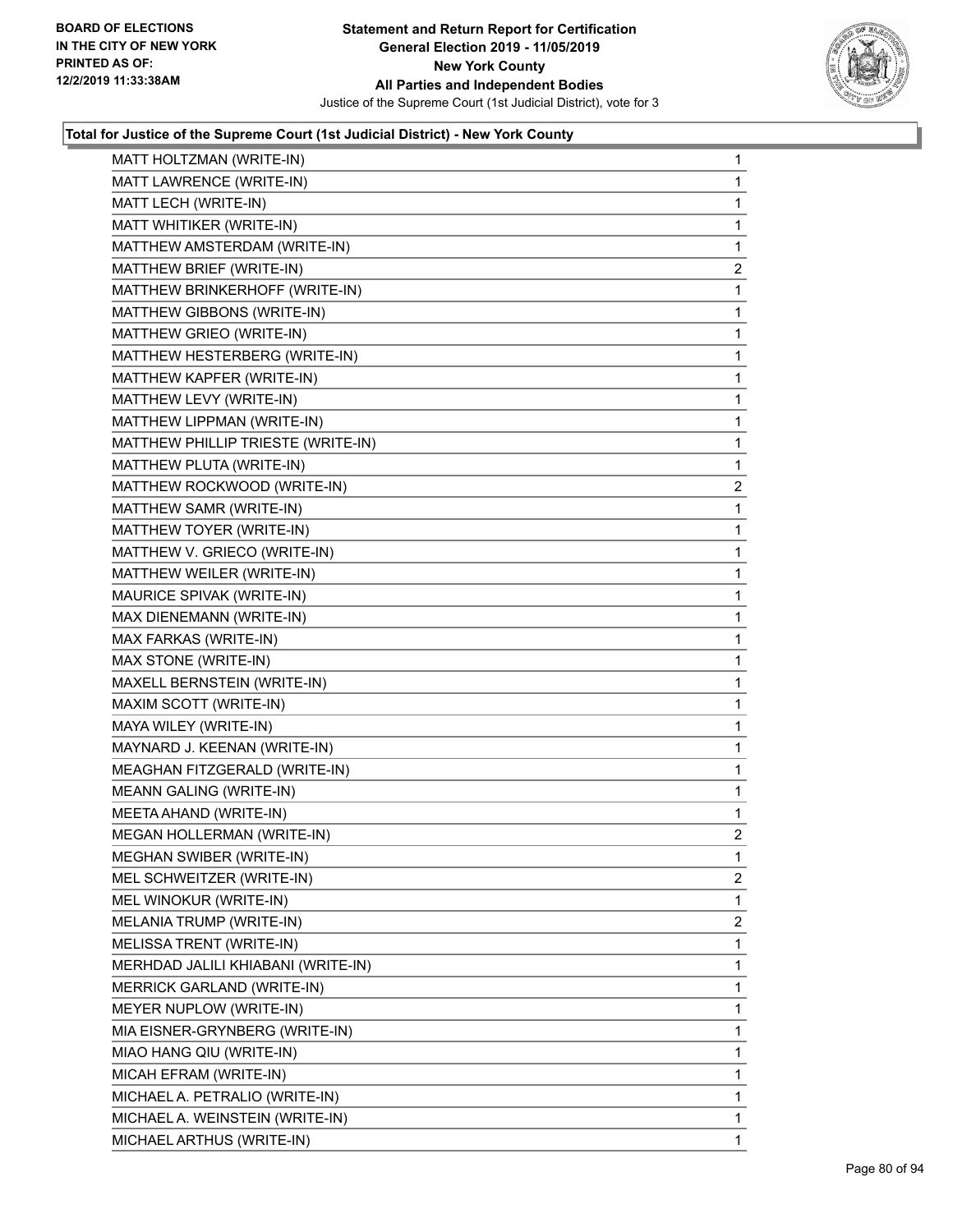

| MICHAEL BACAL (WRITE-IN)          | 1              |
|-----------------------------------|----------------|
| MICHAEL BERNSTEIN (WRITE-IN)      | $\overline{2}$ |
| MICHAEL BLOOMBERG (WRITE-IN)      | 31             |
| MICHAEL BRANDINI (WRITE-IN)       | 1              |
| MICHAEL BROOKS (WRITE-IN)         | 1              |
| MICHAEL DATTOMA (WRITE-IN)        | 1              |
| MICHAEL GURAL-MAIELLO (WRITE-IN)  | 1              |
| MICHAEL HARTOFILIS (WRITE-IN)     | 1              |
| MICHAEL J. HARDY (WRITE-IN)       | 3              |
| MICHAEL JAMAL BROOKS (WRITE-IN)   | 1              |
| MICHAEL JOHN RYAN (WRITE-IN)      | 1              |
| MICHAEL JOSEPH (WRITE-IN)         | 1              |
| MICHAEL KATZ (WRITE-IN)           | 1              |
| MICHAEL KITSIS (WRITE-IN)         | 1              |
| MICHAEL LEDA (WRITE-IN)           | 1              |
| MICHAEL LESH (WRITE-IN)           | 1              |
| MICHAEL LEVINE (WRITE-IN)         | 1              |
| MICHAEL LEWYN (WRITE-IN)          | 1              |
| MICHAEL MAIELLO (WRITE-IN)        | 1              |
| MICHAEL MARANDO (WRITE-IN)        | 1              |
| MICHAEL MOSCATT (WRITE-IN)        | 1              |
| MICHAEL MUKALSKY (WRITE-IN)       | 1              |
| MICHAEL MURRAY (WRITE-IN)         | 1              |
| MICHAEL NOONAN (WRITE-IN)         | 1              |
| MICHAEL O'BRIAN (WRITE-IN)        | 1              |
| MICHAEL PEREZ (WRITE-IN)          | 1              |
| MICHAEL POMERANZ (WRITE-IN)       | 1              |
| MICHAEL ROONEY (WRITE-IN)         | 1              |
| MICHAEL TALLY (WRITE-IN)          | 1              |
| MICHAEL WOODWARD (WRITE-IN)       | 1              |
| MICHAEL ZAPPARE (WRITE-IN)        | 1              |
| MICHELE LEUT HIRSCH (WRITE-IN)    | 1              |
| MICHELLE CARUSO (WRITE-IN)        | 1              |
| MICHELLE GELERENT (WRITE-IN)      | 2              |
| MICHELLE GRAUX (WRITE-IN)         | 1              |
| MICHELLE NORMAN SHOOCK (WRITE-IN) | 1              |
| MICHELLE OBAMA (WRITE-IN)         | $\overline{2}$ |
| MICHELLE SCHREIDER (WRITE-IN)     | 1              |
| MIGUEL MORAKS (WRITE-IN)          | 1              |
| MIKE DANG (WRITE-IN)              | 1              |
| MIKE FLYNN (WRITE-IN)             | 1              |
| MIKE FRANCESCO (WRITE-IN)         | 1              |
| MIKE HUNT (WRITE-IN)              | 1              |
| MIKE JUDGE (WRITE-IN)             | 1              |
| MIKE LOPES (WRITE-IN)             | 1              |
| MIKE ROWE (WRITE-IN)              | 1.             |
|                                   |                |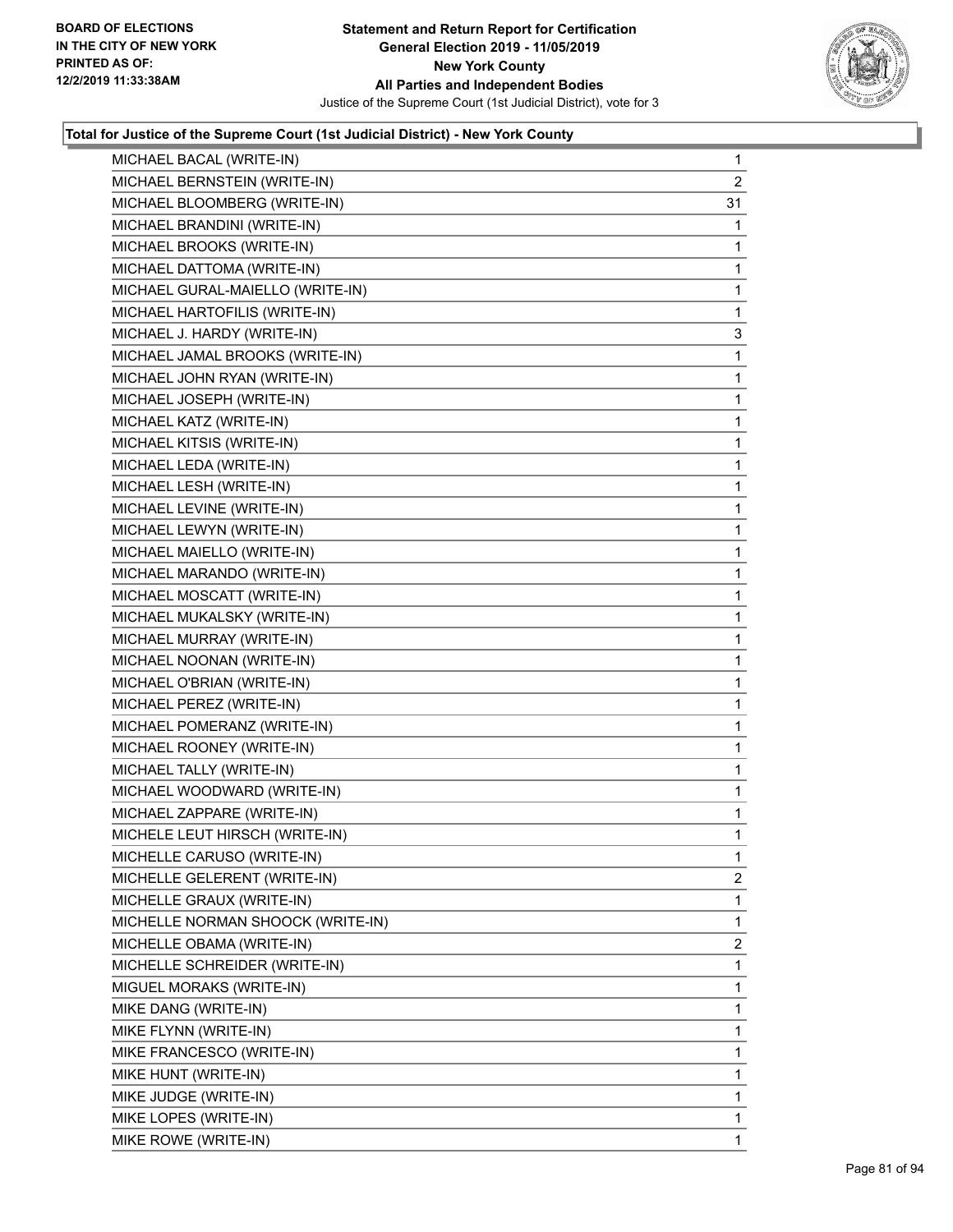

| MIKE WEISS (WRITE-IN)            | $\mathbf 1$    |
|----------------------------------|----------------|
| MIKS GALING (WRITE-IN)           | 1              |
| MILE SERL (WRITE-IN)             | 1              |
| MILLIE MORRILLO (WRITE-IN)       | 1              |
| MING MAN (WRITE-IN)              | 1              |
| MIRIAM ROGERS (WRITE-IN)         | 1              |
| MIRIAM SACK (WRITE-IN)           | 1              |
| MISSY GAIL UNION (WRITE-IN)      | 1              |
| MITCH MCCONNELL (WRITE-IN)       | 1              |
| MITCHELL K. JONES JR. (WRITE-IN) | 1              |
| MITCHELL SHAPIRO (WRITE-IN)      | 1              |
| MITCHELL TENZER (WRITE-IN)       | 1              |
| MITT RUNNER (WRITE-IN)           | 1              |
| MO HOSSEIN (WRITE-IN)            | 1              |
| MONA SUTPLFEN (WRITE-IN)         | 1              |
| MONIFA BUNDELE (WRITE-IN)        | 1              |
| MORGAN FREEMAN (WRITE-IN)        | 1              |
| MORGAN STEFFES (WRITE-IN)        | 1              |
| MORRIS MASSEL (WRITE-IN)         | $\overline{a}$ |
| MORRY C. DAVIS (WRITE-IN)        | 1              |
| MORTON COLEMAN (WRITE-IN)        | 1              |
| MORTON LANE (WRITE-IN)           | 1              |
| MOSES SILVERMAN (WRITE-IN)       | 1              |
| MOSHE GORDON (WRITE-IN)          | 1              |
| MOSHE SASSON (WRITE-IN)          | 1              |
| MUMIA AHA-JAMAL (WRITE-IN)       | 1              |
| MURRAY CLEMMENGE (WRITE-IN)      | 1              |
| MUZ TODD (WRITE-IN)              | 1              |
| NANCY KESENBAUM (WRITE-IN)       | 1              |
| NANCY L. BRENNER (WRITE-IN)      | 1              |
| NAOMI LEVIN (WRITE-IN)           | 1              |
| NAOMI SOSHER (WRITE-IN)          | 1              |
| NAS LENHERTSON (WRITE-IN)        | 1              |
| NATASHA GURAL (WRITE-IN)         | 1              |
| NATASHA MERLE (WRITE-IN)         | 1              |
| NATHAN CLARKSON (WRITE-IN)       | 1              |
| NATHAN EDWARDS (WRITE-IN)        | 1              |
| NATHAN TREADWELL (WRITE-IN)      | 1              |
| NATHANIEL R. LUDEWIG (WRITE-IN)  | 1              |
| NEAL ROSENSTEIN (WRITE-IN)       | 1              |
| NEELESH SHAH (WRITE-IN)          | 1              |
| NEIL CORRIGON (WRITE-IN)         | 1              |
| NEIL GORALOCH (WRITE-IN)         | 1              |
| NEIL GORSACH (WRITE-IN)          | 1              |
| NEIL HOWDWORK (WRITE-IN)         | 1              |
| NEIL RISS (WRITE-IN)             | 1              |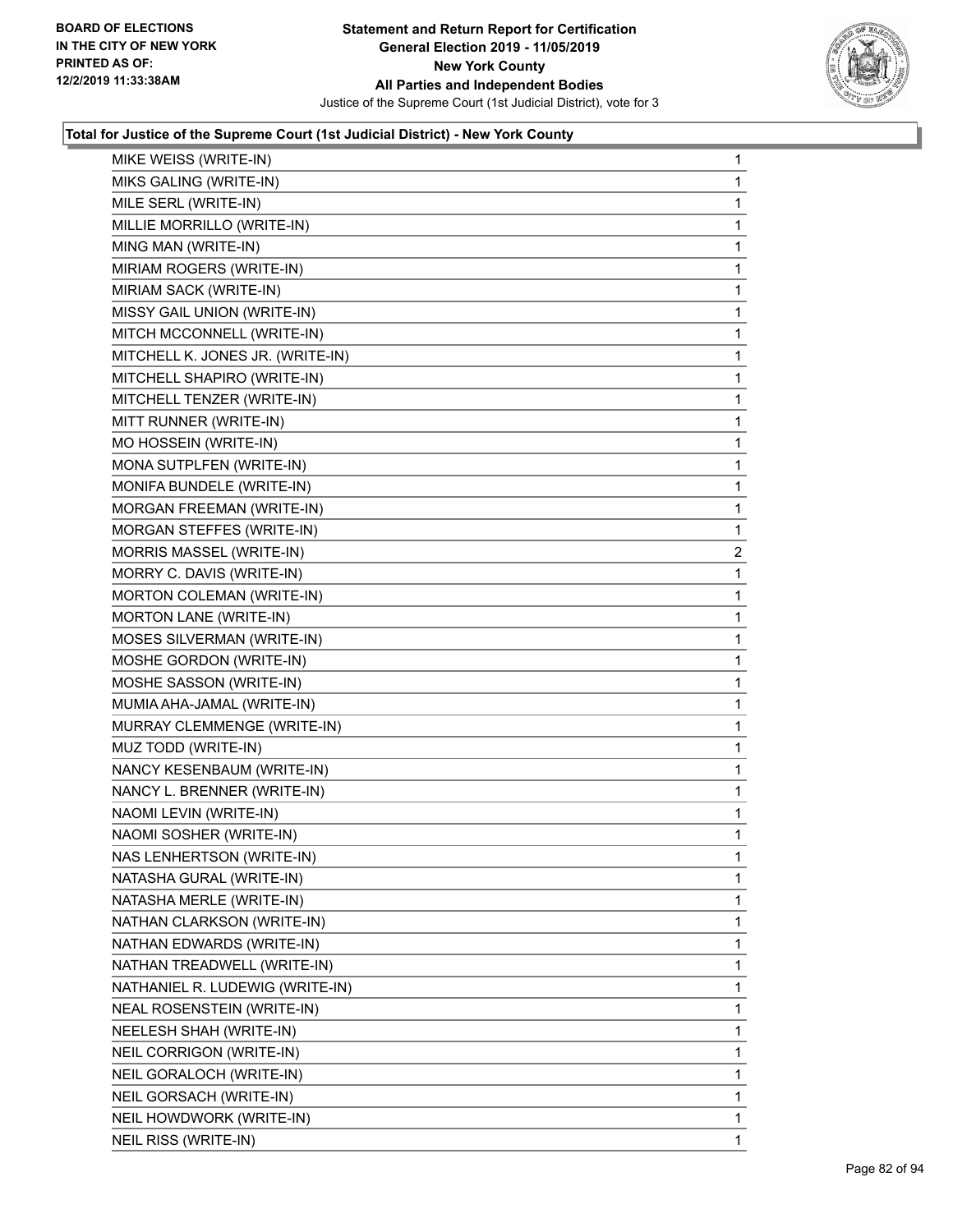

| NELSON A. GARCIA (WRITE-IN)    | $\mathbf{1}$   |
|--------------------------------|----------------|
| <b>NELSON STURN (WRITE-IN)</b> | $\mathbf{1}$   |
| NERDEEN KISWANI (WRITE-IN)     | 1              |
| NETTIE TROMMER (WRITE-IN)      | $\mathbf 1$    |
| NEVA D. STROM (WRITE-IN)       | $\mathbf 1$    |
| NEWMAN DONALLY (WRITE-IN)      | 1              |
| NGOCK MING LEE (WRITE-IN)      | 1              |
| NIBUKO WEILER (WRITE-IN)       | $\mathbf{1}$   |
| NICHOLAS BADER (WRITE-IN)      | 1              |
| NICHOLAS CHEN (WRITE-IN)       | $\mathbf 1$    |
| NICHOLAS HARAK (WRITE-IN)      | $\mathbf 1$    |
| NICHOLAS HAYWARD (WRITE-IN)    | 1              |
| NICHOLAS MINERVA (WRITE-IN)    | 1              |
| NICHOLAS PIEZZO (WRITE-IN)     | $\mathbf{1}$   |
| NICK MULLEN (WRITE-IN)         | 1              |
| NICK URIST (WRITE-IN)          | $\mathbf 1$    |
| NICKI HALEY (WRITE-IN)         | $\mathbf 1$    |
| NICOLE BRISBANE (WRITE-IN)     | 1              |
| NICOLE JORDAN (WRITE-IN)       | 1              |
| NICOLE MALIOTAKIS (WRITE-IN)   | 2              |
| NIKKI HALEY (WRITE-IN)         | 1              |
| NINA SUDA (WRITE-IN)           | $\mathbf 1$    |
| NOAH LINDENFIELD (WRITE-IN)    | $\mathbf 1$    |
| NOAH M. SINGE (WRITE-IN)       | 1              |
| NOEL RODRIGUEZ (WRITE-IN)      | 1              |
| NORA MCCARTHY (WRITE-IN)       | $\mathbf{1}$   |
| NORIKO SENGOKU (WRITE-IN)      | 1              |
| NORM MACDONALD (WRITE-IN)      | $\mathbf 1$    |
| NORMAN A. ELLIS (WRITE-IN)     | $\mathbf 1$    |
| NORMAN SIEGEL (WRITE-IN)       | $\overline{2}$ |
| NORMAN TURBEE JR. (WRITE-IN)   | 1              |
| NOVA KOPELMAN (WRITE-IN)       | $\mathbf{1}$   |
| OLIVIA LI (WRITE-IN)           | 1              |
| OLSA MCEVOY (WRITE-IN)         | 1              |
| OZZY OSBOURNE (WRITE-IN)       | 1              |
| PAGE BONDER (WRITE-IN)         | 1              |
| PALMAAN LODUI (WRITE-IN)       | 1              |
| PAMELA HALL (WRITE-IN)         | 1              |
| PAT BUCHANAN (WRITE-IN)        | 1              |
| PAT GATLING (WRITE-IN)         | 1              |
| PAT PAULSON (WRITE-IN)         | 1              |
| PATRICIA JORDAN (WRITE-IN)     | 1              |
| PATRICIA MILLER (WRITE-IN)     | 1              |
| PATRICIA ROSSI (WRITE-IN)      | 1              |
| PATRICK BUTLER (WRITE-IN)      | 1              |
| PATRICK EWING (WRITE-IN)       | 1              |
|                                |                |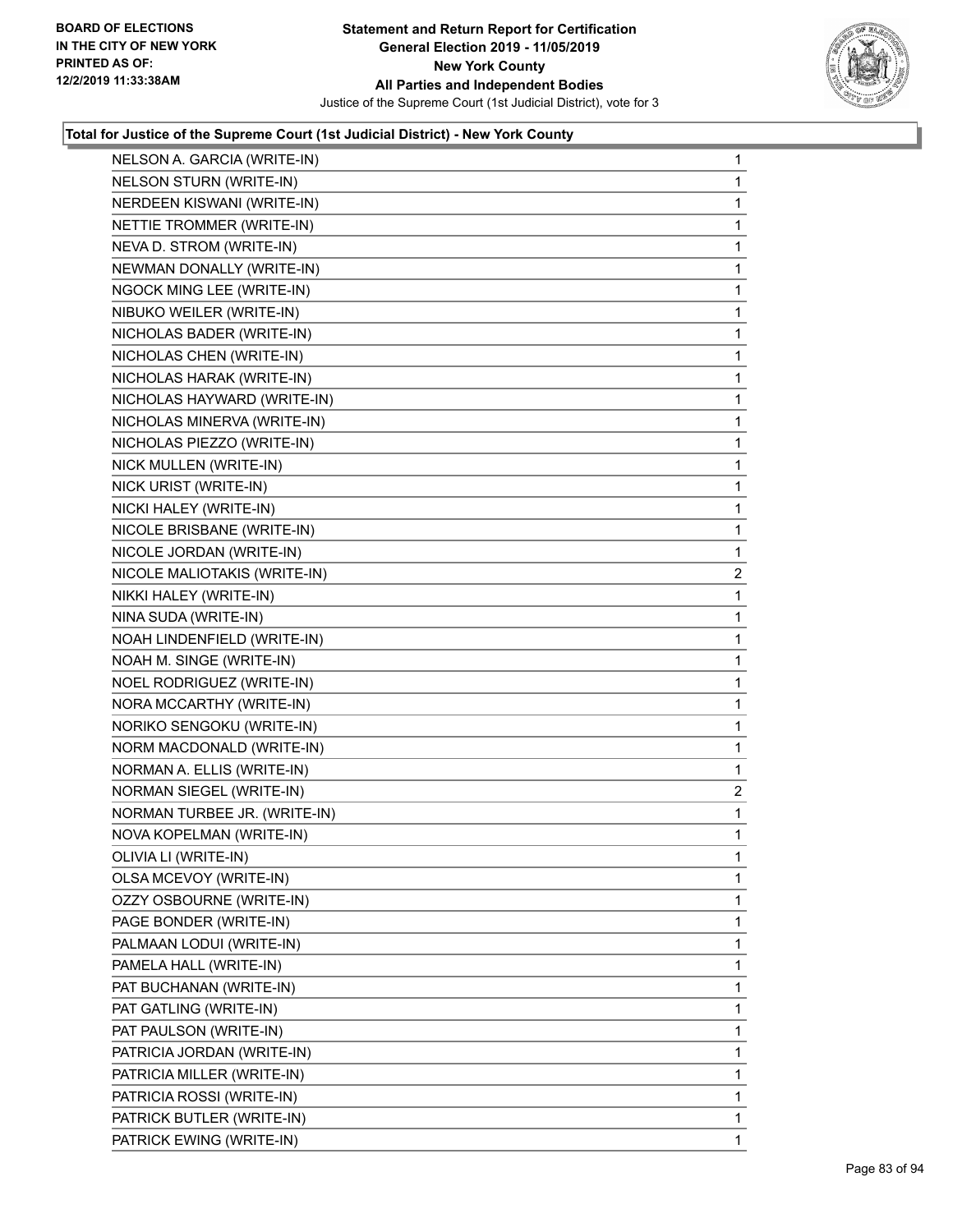

| PATRICK HANATEE (WRITE-IN)         | 1              |
|------------------------------------|----------------|
| PATRICK KINDLON (WRITE-IN)         | 1              |
| PATRICK PAYTON (WRITE-IN)          | 1              |
| PAUL GOETZ (WRITE-IN)              | $\mathbf{1}$   |
| PAUL HUGHES (WRITE-IN)             | 1              |
| PAUL JESELSOHN (WRITE-IN)          | 1              |
| PAUL MEHENS (WRITE-IN)             | 1              |
| PAUL NENAUS (WRITE-IN)             | 1              |
| PAUL PETER KLAPPER (WRITE-IN)      | 1              |
| PAUL RYAN (WRITE-IN)               | 1              |
| PAUL SASS (WRITE-IN)               | 1              |
| PAUL WALKER ESQ. (WRITE-IN)        | 1              |
| PAUL WHALAN (WRITE-IN)             | 1              |
| PECTUS KIM (WRITE-IN)              | 1              |
| PEGGY FUJAWA (WRITE-IN)            | 1              |
| PEPPER MEDLEY (WRITE-IN)           | 1              |
| PERRY MASON (WRITE-IN)             | 1              |
| PETE ALONSO (WRITE-IN)             | 1              |
| PETER EDWARD (WRITE-IN)            | 1              |
| PETER GLEASON (WRITE-IN)           | 1              |
| PETER H. CHIN (WRITE-IN)           | $\overline{2}$ |
| PETER HANFIN (WRITE-IN)            | $\mathbf{1}$   |
| PETER HARRINGTON (WRITE-IN)        | 1              |
| PETER HEIN (WRITE-IN)              | $\overline{2}$ |
| PETER JOHNSON (WRITE-IN)           | 1              |
| PETER KIRCHHEIMER (WRITE-IN)       | 1              |
| PETER M. MULLIGAN (WRITE-IN)       | 1              |
| PETER MCGUINNERS (WRITE-IN)        | 1              |
| PETER NEDDO (WRITE-IN)             | 1              |
| PETER PARKER (WRITE-IN)            | 1              |
| PETER SHERIDAN (WRITE-IN)          | 1              |
| PETER SULLIVAN (WRITE-IN)          | 1              |
| PETER VAN TOL (WRITE-IN)           | 1              |
| PHIL HERMAN (WRITE-IN)             | 1              |
| PHIL SCHOTZ (WRITE-IN)             | 1              |
| PHILIP GRAHAM (WRITE-IN)           | 1              |
| PHILLIP ROSENTHAL (WRITE-IN)       | 1              |
| PHILLIP SEGAL (WRITE-IN)           | 1              |
| PHILLIP W. WEISS (WRITE-IN)        | 1              |
| PHOEBE YA (WRITE-IN)               | 1              |
| PIERRE BUTLER (WRITE-IN)           | 1              |
| PISTACHIO BENNER BAYSAH (WRITE-IN) | 1              |
| PIXEL GOLDBERG (WRITE-IN)          | 1              |
| PREET BHARARA (WRITE-IN)           | 4              |
| PRESTON NIBLACK (WRITE-IN)         | 1              |
| PRETER GLEASON (WRITE-IN)          | 1              |
|                                    |                |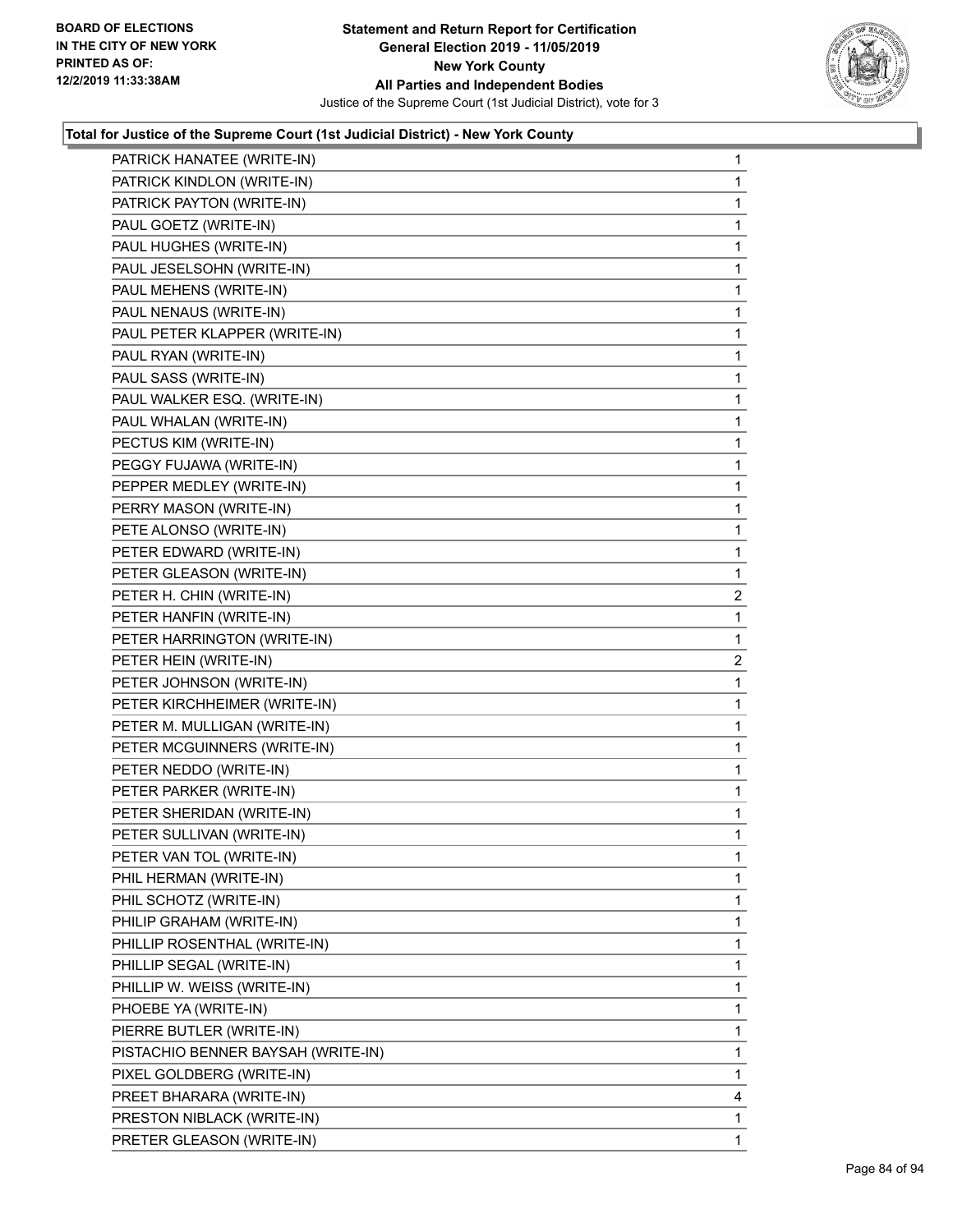

| RACCO PALMIERI (WRITE-IN)      | 1              |
|--------------------------------|----------------|
| RACHEL KUGEL (WRITE-IN)        | 1              |
| RACHEL PAULEY (WRITE-IN)       | 1              |
| RAFAEL L. HERNANDEZ (WRITE-IN) | 1              |
| RAFFAELA BELZAISE (WRITE-IN)   | 1              |
| RAHUL ROHATGI (WRITE-IN)       | 1              |
| RALPH LAHENS (WRITE-IN)        | 1              |
| RALPH NADER (WRITE-IN)         | $\overline{c}$ |
| RAND PAUL (WRITE-IN)           | 1              |
| RANDLE MULCH (WRITE-IN)        | 1              |
| RANDON DAVIS (WRITE-IN)        | 1              |
| RANDY MARTIN (WRITE-IN)        | 1              |
| RANDY WESTON (WRITE-IN)        | 1              |
| RAOUF ZAGHAB (WRITE-IN)        | 1              |
| RAY KELLY (WRITE-IN)           | 3              |
| RAY LHOTA (WRITE-IN)           | 1              |
| RAYMOND VALERIO (WRITE-IN)     | $\overline{c}$ |
| REBECCA HARARY (WRITE-IN)      | 1              |
| REBECCA LAUSEN (WRITE-IN)      | 1              |
| REBECCA MADSEN (WRITE-IN)      | $\overline{c}$ |
| REBECCA SACH (WRITE-IN)        | 1              |
| REBECCA SHAMSIAN (WRITE-IN)    | 1              |
| REBECCA SRULOWITZ (WRITE-IN)   | 1              |
| REENA NAZIR (WRITE-IN)         | 1              |
| REGINALD GREENE (WRITE-IN)     | 1              |
| RENATA POMPA (WRITE-IN)        | 1              |
| RESHMA PATEL (WRITE-IN)        | 1              |
| RICARDO DIAZ (WRITE-IN)        | 1              |
| RICHARD ALICEA (WRITE-IN)      | $\mathbf{1}$   |
| RICHARD BARBIERI (WRITE-IN)    | 1              |
| RICHARD DEARING (WRITE-IN)     | 1              |
| RICHARD DORRITIE (WRITE-IN)    | 1              |
| RICHARD E. STONE (WRITE-IN)    | 1              |
| RICHARD ELLISON (WRITE-IN)     | 1              |
| RICHARD GALLO (WRITE-IN)       | $\overline{2}$ |
| RICHARD GARCIA (WRITE-IN)      | 1              |
|                                | 1              |
| RICHARD GELB (WRITE-IN)        |                |
| RICHARD GOODMAN (WRITE-IN)     | 1              |
| RICHARD GRAY (WRITE-IN)        | 1              |
| RICHARD M. SAWICKI (WRITE-IN)  | 1              |
| RICHARD MUNIZ (WRITE-IN)       | 1              |
| RICHARD NIXON (WRITE-IN)       | 1              |
| RICKY BUMBARA (WRITE-IN)       | 1              |
| RICKY HENDERSON (WRITE-IN)     | 1              |
| RINETTE TURBEE (WRITE-IN)      | 1              |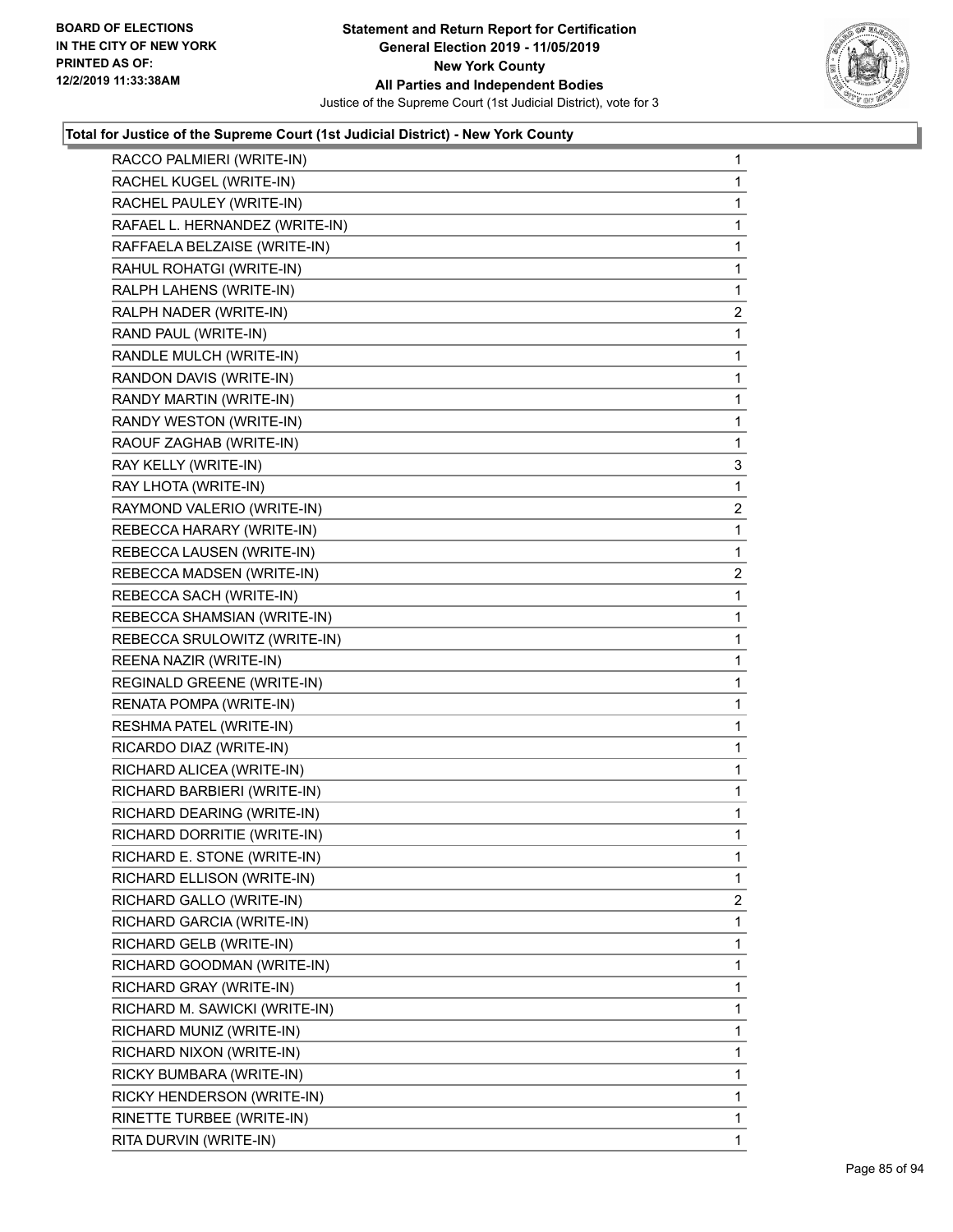

| RITA PALMA (WRITE-IN)            | 4              |
|----------------------------------|----------------|
| RNHOAY LEMJCRAY (WRITE-IN)       | 1              |
| ROB CODE (WRITE-IN)              | 1              |
| ROB PARK (WRITE-IN)              | 1              |
| ROBERT APPLEBY (WRITE-IN)        | 1              |
| ROBERT BERNARD (WRITE-IN)        | 1              |
| ROBERT BUNT (WRITE-IN)           | 1              |
| ROBERT BYRON FORD (WRITE-IN)     | 1              |
| ROBERT DILLON (WRITE-IN)         | 1              |
| ROBERT DINERO (WRITE-IN)         | 1              |
| ROBERT E. FRIEDMAN (WRITE-IN)    | 1              |
| ROBERT FIORE (WRITE-IN)          | 1              |
| ROBERT G. DOWN (WRITE-IN)        | 1              |
| ROBERT GERACE (WRITE-IN)         | 1              |
| <b>ROBERT HARRITS (WRITE-IN)</b> | 1              |
| ROBERT HERSHEY (WRITE-IN)        | 1              |
| ROBERT HOLLANDER (WRITE-IN)      | 1              |
| ROBERT JESMALL (WRITE-IN)        | 1              |
| ROBERT L. MORGAN SR. (WRITE-IN)  | 3              |
| ROBERT M. MONGENTHAL (WRITE-IN)  | 1              |
| ROBERT MARKOFF (WRITE-IN)        | 1              |
| ROBERT MOSES (WRITE-IN)          | 1              |
| ROBERT MUELLER (WRITE-IN)        | 1              |
| ROBERT PATTERSON (WRITE-IN)      | 1              |
| ROBERT PETERS (WRITE-IN)         | 1              |
| ROBERT ROSENTHAL (WRITE-IN)      | 1              |
| ROBERT ROSSI (WRITE-IN)          | 1              |
| ROBERT STERNER (WRITE-IN)        | 1              |
| ROBERT W. DOWNES (WRITE-IN)      | 1              |
| ROBIN HAUMENHAFT (WRITE-IN)      | 1              |
| ROBIN KRAVITZ (WRITE-IN)         | $\overline{c}$ |
| ROD ARGENT (WRITE-IN)            | 1              |
| ROD STEWART (WRITE-IN)           | 1              |
| RODNEY PRINCE (WRITE-IN)         | 1              |
| ROGER CITREN (WRITE-IN)          | 1              |
| ROGER SMITH (WRITE-IN)           | 1              |
| ROGER STONE (WRITE-IN)           | $\overline{2}$ |
| ROGER WAREHAM (WRITE-IN)         | 1              |
| ROJA LUXENBERG (WRITE-IN)        | 1              |
| ROMAN DREESEN (WRITE-IN)         | 1              |
| ROMAN REYES (WRITE-IN)           | 1              |
| ROMAN TROJ (WRITE-IN)            | 1              |
| RON BENNINGTON (WRITE-IN)        | 1              |
| RON CURRIE (WRITE-IN)            | 1              |
| RON HALPER (WRITE-IN)            | 1              |
| RON PAUL (WRITE-IN)              | 1              |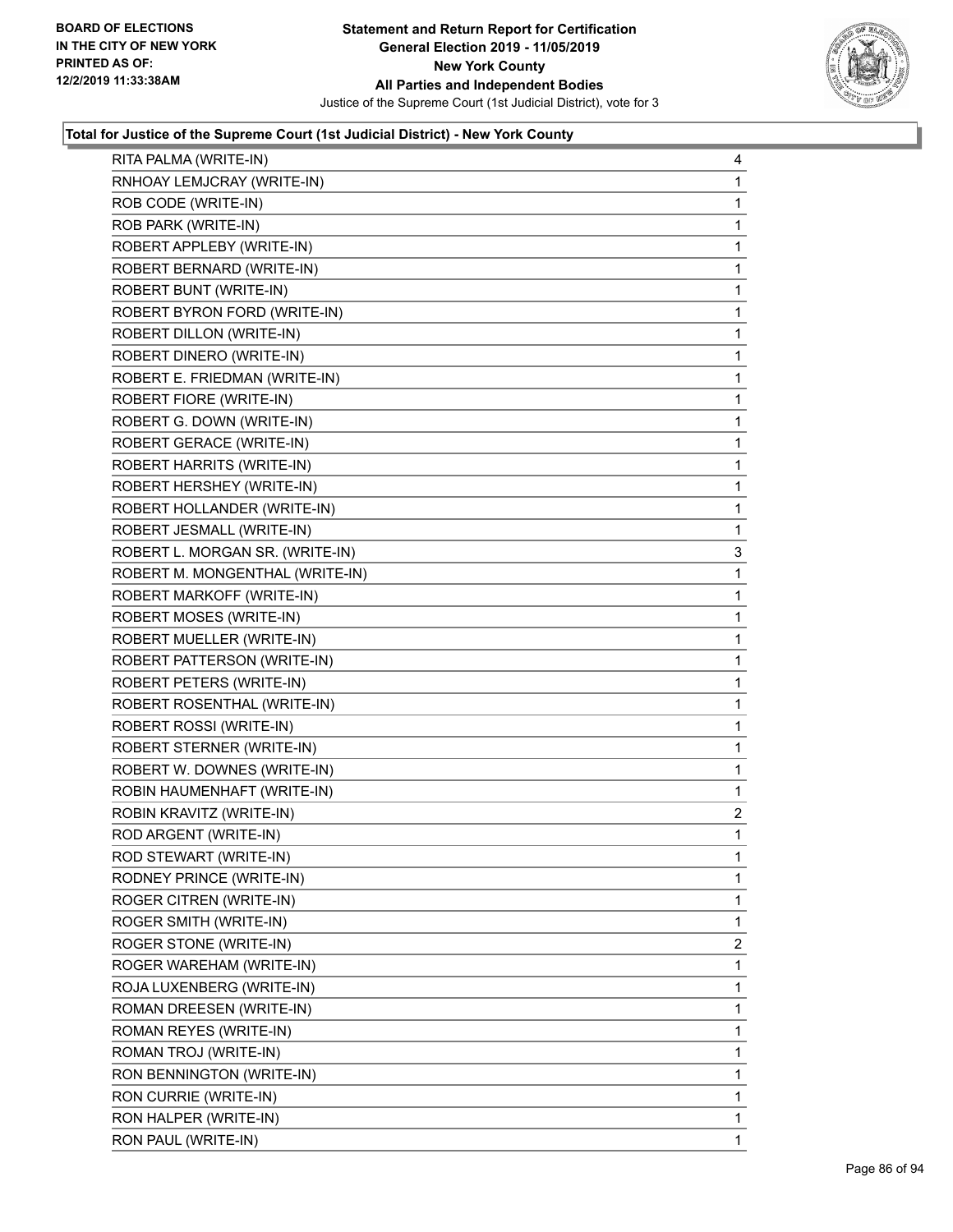

| RON R. MILLER (WRITE-IN)        | $\mathbf{1}$            |
|---------------------------------|-------------------------|
| RONALD D. HARIRI (WRITE-IN)     | $\mathbf{1}$            |
| RONALD FLAVIN (WRITE-IN)        | 1                       |
| RONALD JUSTIN (WRITE-IN)        | 1                       |
| RONALD L. KUBY (WRITE-IN)       | 2                       |
| RONALD LAUDER (WRITE-IN)        | 1                       |
| RONALD MAYER (WRITE-IN)         | 1                       |
| RONALD REAGAN (WRITE-IN)        | 2                       |
| RONALD RHICTER (WRITE-IN)       | 1                       |
| RONDO SHELLEY (WRITE-IN)        | $\mathbf{1}$            |
| ROSAYN D. ANDERSON (WRITE-IN)   | $\mathbf{1}$            |
| ROSEMARIE MONTALBANO (WRITE-IN) | 1                       |
| ROSEMARIE WYMAN (WRITE-IN)      | 1                       |
| ROSETTE WILLIG (WRITE-IN)       | $\mathbf{1}$            |
| ROSS GORALNIK (WRITE-IN)        | 1                       |
| ROSURL ISELELIL (WRITE-IN)      | $\mathbf{1}$            |
| ROWAYOA WIODI (WRITE-IN)        | $\mathbf{1}$            |
| ROY BATTY (WRITE-IN)            | 1                       |
| ROY MOORE (WRITE-IN)            | 1                       |
| RUDOLPH GIULIANI (WRITE-IN)     | 45                      |
| RUSH LIMBAUGH (WRITE-IN)        | 1                       |
| RUSS CHASNEY (WRITE-IN)         | 1                       |
| RUSTY SHACKLEFORD (WRITE-IN)    | $\mathbf{1}$            |
| RUTH BADER GINSBERG (WRITE-IN)  | 1                       |
| RUTH L. YANG (WRITE-IN)         | 1                       |
| RUTH MCDANIEL (WRITE-IN)        | $\mathbf{1}$            |
| RYAN E. KOLEDA (WRITE-IN)       | 1                       |
| RYAN GERBER (WRITE-IN)          | $\overline{\mathbf{c}}$ |
| RYAN HAYWARD (WRITE-IN)         | $\mathbf 1$             |
| RYAN INSEPA (WRITE-IN)          | $\mathbf 1$             |
| SABRINA LEE (WRITE-IN)          | 1                       |
| SAM ALITO (WRITE-IN)            | $\mathbf{1}$            |
| SAM CHRISZAR (WRITE-IN)         | 1                       |
| SAM F. JACOBS (WRITE-IN)        | 1                       |
| SAM HIMMEISTEIN ESQ (WRITE-IN)  | 1                       |
| SAM HOWELL (WRITE-IN)           | 1                       |
| SAM HURT (WRITE-IN)             | 1                       |
| SAM LEWIS (WRITE-IN)            | 1                       |
| SAM SEDER (WRITE-IN)            | $\overline{2}$          |
| SAM SPADE (WRITE-IN)            | 1                       |
| SAMANTHA BEE (WRITE-IN)         | 1                       |
| SAMSON ABRAMS (WRITE-IN)        | 1                       |
| SAMSON ENZEN (WRITE-IN)         | 1                       |
| SAMUEL BART (WRITE-IN)          | 1                       |
| SAMUEL SPITAL (WRITE-IN)        | 1                       |
| SAN HOWELL II (WRITE-IN)        | 1                       |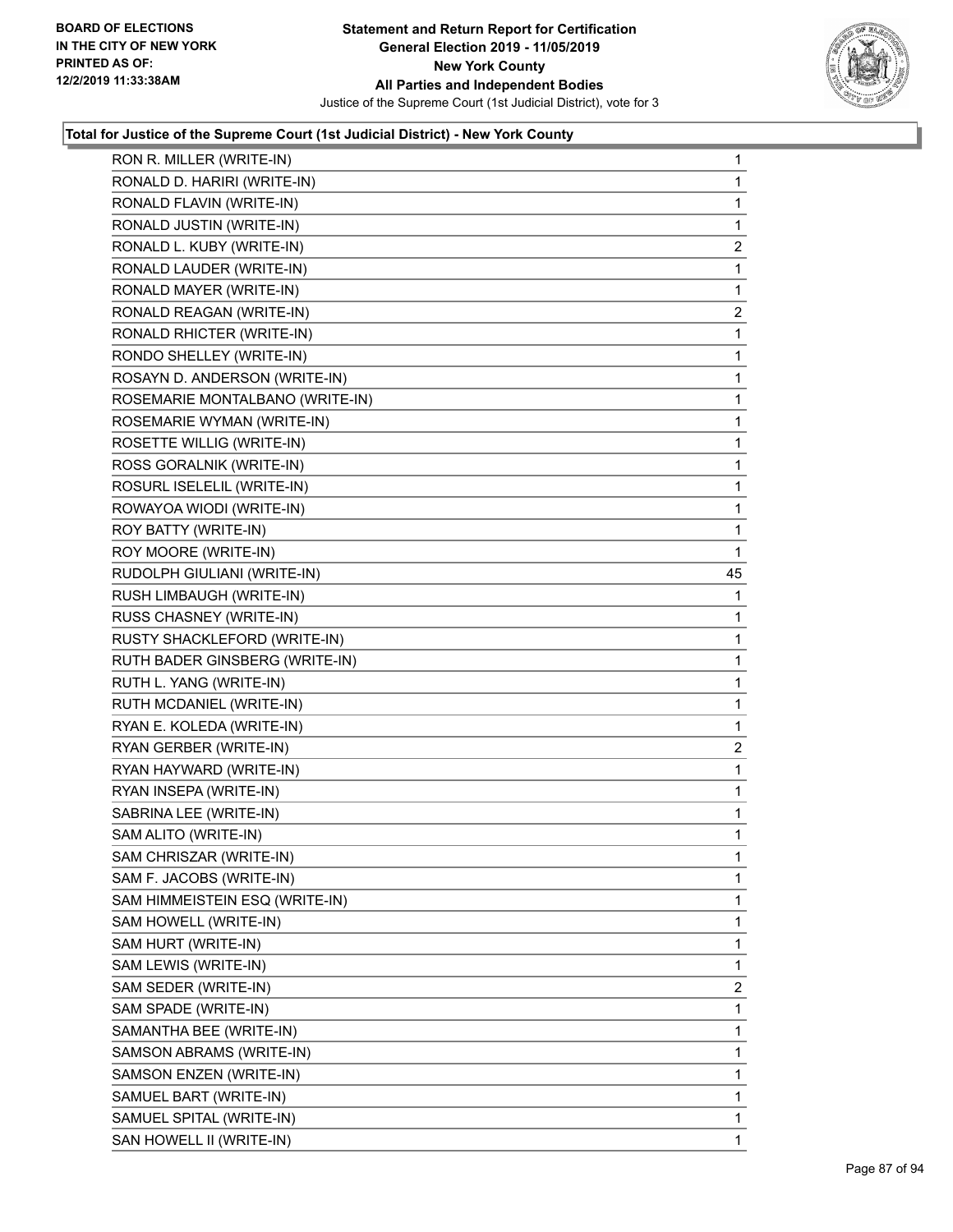

| SANA STEINEN (WRITE-IN)                   | $\mathbf{1}$            |
|-------------------------------------------|-------------------------|
| SANA SUHAIL (WRITE-IN)                    | $\mathbf{1}$            |
| SANCHO GALING (WRITE-IN)                  | 1                       |
| SANDEEP PURI (WRITE-IN)                   | $\overline{\mathbf{c}}$ |
| SANDRA LEE (WRITE-IN)                     | 1                       |
| SANDRA RODRIGUEZ (WRITE-IN)               | 1                       |
| SAQUAN BARKLEY (WRITE-IN)                 | $\mathbf 1$             |
| SARA BAUMGARTEL (WRITE-IN)                | $\mathbf 1$             |
| SARAH BESSON (WRITE-IN)                   | 1                       |
| SARAH COOK (WRITE-IN)                     | $\mathbf 1$             |
| SARAH DES OSHIRO (WRITE-IN)               | 1                       |
| SARAH L. SHORE (WRITE-IN)                 | 1                       |
| SARAH LAPUNTE (WRITE-IN)                  | $\mathbf 1$             |
| SARAH MARQUEZ (WRITE-IN)                  | $\mathbf 1$             |
| SARAH SHULEVITZ VORHAND (WRITE-IN)        | 1                       |
| SARGAM JAIN (WRITE-IN)                    | $\mathbf 1$             |
| SASHA MARTIN (WRITE-IN)                   | 1                       |
| SASHA ZUINSTON DOMINIC URBELIS (WRITE-IN) | 1                       |
| SASKIA GOLDWYN (WRITE-IN)                 | $\overline{c}$          |
| SCHREHERAZADA SALIMI (WRITE-IN)           | 1                       |
| SCOTT ABRAMOWITZ (WRITE-IN)               | 1                       |
| SCOTT ARMSTRONG (WRITE-IN)                | $\mathbf 1$             |
| SCOTT HOUNSELL (WRITE-IN)                 | 1                       |
| SCOTT RUETEIHOLZ (WRITE-IN)               | 1                       |
| SCOTT STINSEN (WRITE-IN)                  | $\mathbf 1$             |
| SCOTT WARNILA (WRITE-IN)                  | 1                       |
| SCOTT ZUCKER (WRITE-IN)                   | 2                       |
| SEAMUS BALISTRERI (WRITE-IN)              | $\mathbf 1$             |
| SEAN BENSON (WRITE-IN)                    | 1                       |
| SEAN CUSHING (WRITE-IN)                   | 1                       |
| SEAN DOOLITTLE (WRITE-IN)                 | $\mathbf 1$             |
| SEAN HANNITY (WRITE-IN)                   | 1                       |
| SEAN MAGERS (WRITE-IN)                    | 1                       |
| SEAN MAQERS (WRITE-IN)                    | 1                       |
| SEAN N. DONOVAN (WRITE-IN)                | 1                       |
| SEAN RUSSELL (WRITE-IN)                   | 1                       |
| SEAN SISON (WRITE-IN)                     | 1                       |
| SEAN SWEENEY (WRITE-IN)                   | 1                       |
| SEANA WYMAN (WRITE-IN)                    | 1                       |
| SEBASTIAN WINTERMUTE (WRITE-IN)           | 1                       |
| SECON ADAMS (WRITE-IN)                    | 1                       |
| SETH GUTHARTZ (WRITE-IN)                  | 1                       |
| SETH KAPLAN (WRITE-IN)                    | 1                       |
| SETH MYERS (WRITE-IN)                     | 1                       |
| SHANE PICKET (WRITE-IN)                   | 1                       |
| SHARON O'SHAUGHNESSY (WRITE-IN)           | 1                       |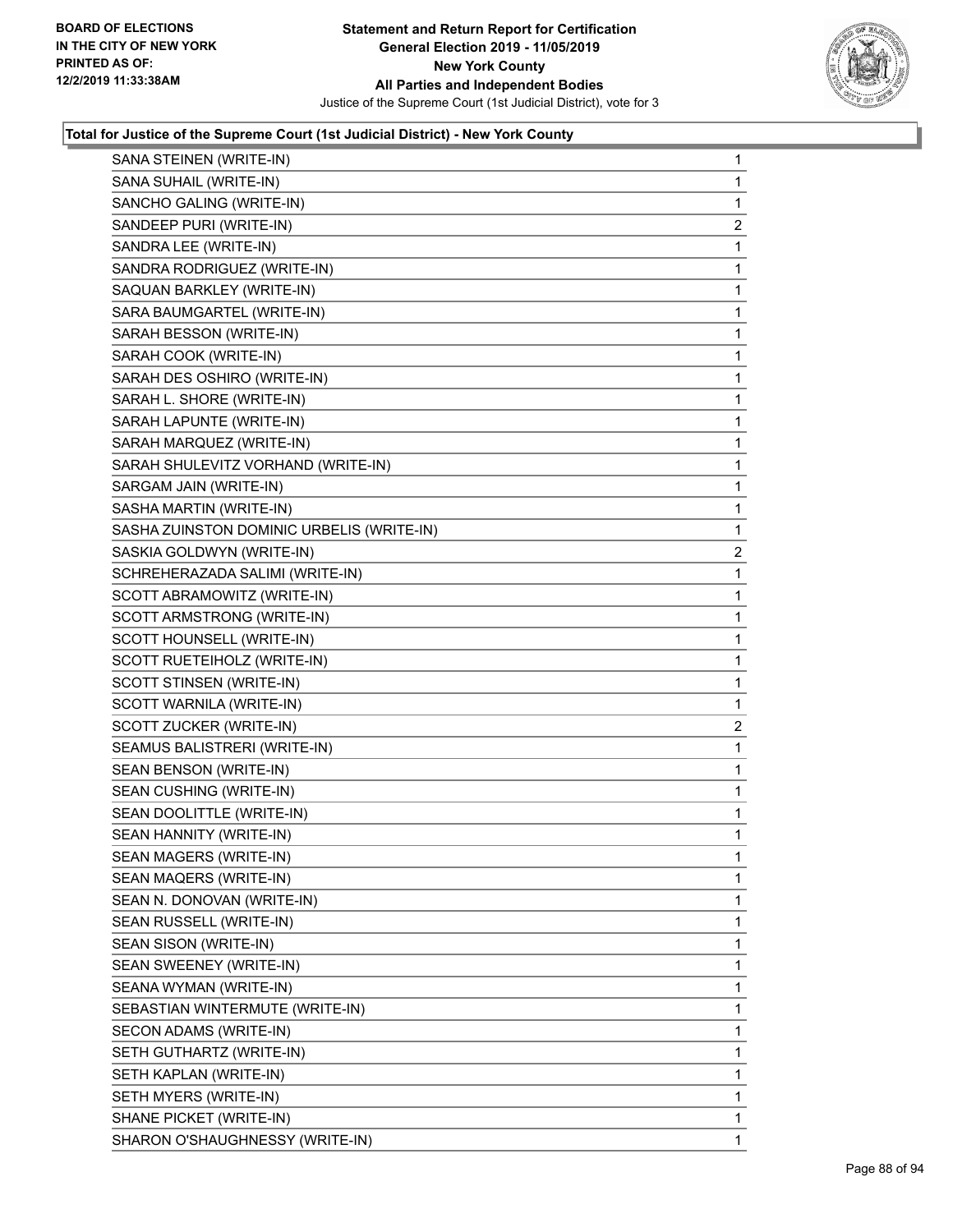

| SHARON WOLLUMS (WRITE-IN)      | $\mathbf{1}$   |
|--------------------------------|----------------|
| SHARRON NORMAN ESQ. (WRITE-IN) | 2              |
| SHAUN DONAVAN (WRITE-IN)       | 1              |
| SHAUN KRUPA (WRITE-IN)         | 1              |
| SHEA FINK (WRITE-IN)           | 2              |
| SHELDON LIEBSENTEN (WRITE-IN)  | 1              |
| SHELLY SHABAZZ (WRITE-IN)      | $\mathbf{1}$   |
| SHEPHERD MCDANIEL (WRITE-IN)   | $\mathbf{1}$   |
| SHERLOCK HOLMES (WRITE-IN)     | 1              |
| SHERRI MAXMAN (WRITE-IN)       | $\mathbf{1}$   |
| SHILOH ABRAMS (WRITE-IN)       | $\mathbf{1}$   |
| SHIOMIT AROUBAS (WRITE-IN)     | 1              |
| SILAS WALLER (WRITE-IN)        | $\mathbf{1}$   |
| SIMON SWEET (WRITE-IN)         | $\mathbf{1}$   |
| SIOBHAN NEVILLE (WRITE-IN)     | 1              |
| SOFFIYAH ELIGAH (WRITE-IN)     | $\mathbf{1}$   |
| SOLOMAN KITZ (WRITE-IN)        | $\mathbf{1}$   |
| SOPHIA JENKINS (WRITE-IN)      | 1              |
| SOPHIA KOFSKY (WRITE-IN)       | $\mathbf{1}$   |
| SOPHIE SLONIM (WRITE-IN)       | $\mathbf{1}$   |
| STACEY KATZEN NIDUS (WRITE-IN) | 1              |
| STALIRES HALKIES (WRITE-IN)    | $\mathbf{1}$   |
| STAN SHECTER (WRITE-IN)        | $\mathbf{1}$   |
| STANLEY SHACK (WRITE-IN)       | 1              |
| STARK WILZ (WRITE-IN)          | $\mathbf{1}$   |
| STAURAS HOLKINS (WRITE-IN)     | $\mathbf{1}$   |
| STEFAN STYLE (WRITE-IN)        | 1              |
| STEPHAN LOUIS (WRITE-IN)       | $\mathbf{1}$   |
| STEPHANIE YOSHIDA (WRITE-IN)   | $\mathbf{1}$   |
| STEPHEN ALDEN (WRITE-IN)       | 1              |
| STEPHEN C. ROBINSON (WRITE-IN) | 1              |
| STEPHEN COLBERT (WRITE-IN)     | $\overline{2}$ |
| STEPHEN EVANS III (WRITE-IN)   | 1              |
| STEPHEN FITCH (WRITE-IN)       | 1              |
| STEPHEN GARDNER (WRITE-IN)     | 1              |
| STEPHEN MARINELLO (WRITE-IN)   | 1              |
| STEPHEN MCALLISTER (WRITE-IN)  | 1              |
| STEPHEN P. FOLEY (WRITE-IN)    | 1              |
| STEPHEN SHEMTILA (WRITE-IN)    | 1              |
| STERIC NICKS (WRITE-IN)        | 1              |
| STEVE DI LENARDO (WRITE-IN)    | 1              |
| STEVE HARRIS (WRITE-IN)        | 2              |
| STEVE J. MUNASHI (WRITE-IN)    | 1              |
| STEVE ROGERS (WRITE-IN)        | 1              |
| STEVE SALIS (WRITE-IN)         | 1              |
| STEVEN COHEN (WRITE-IN)        | 1              |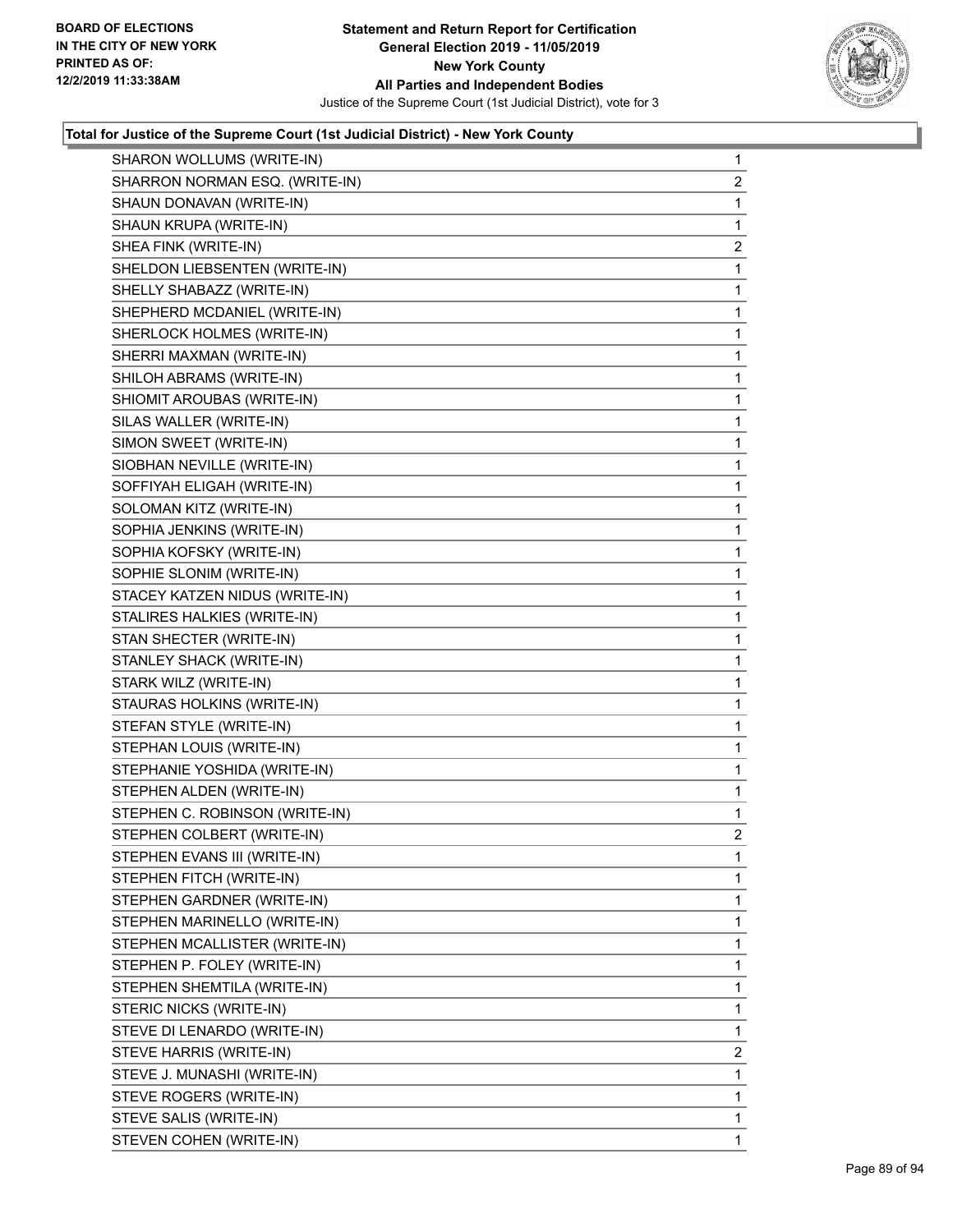

| STEVEN DIZARO (WRITE-IN)           | $\mathbf{1}$ |
|------------------------------------|--------------|
| STEVEN DROSSE (WRITE-IN)           | 1            |
| STEVEN K. BANNON (WRITE-IN)        | 1            |
| STEVEN KELLY (WRITE-IN)            | $\mathbf{1}$ |
| STEVEN MILLER (WRITE-IN)           | 1            |
| STEVEN R. GOLDMAN (WRITE-IN)       | 1            |
| STU MACKENZIE (WRITE-IN)           | $\mathbf{1}$ |
| STUART FRAASS (WRITE-IN)           | 1            |
| STUART GARTNER (WRITE-IN)          | 1            |
| SURAJ PATTEL (WRITE-IN)            | $\mathbf{1}$ |
| SUSAN GRANT (WRITE-IN)             | 1            |
| SUSAN KUPFERBERG (WRITE-IN)        | 1            |
| SUSAN LERNER (WRITE-IN)            | $\mathbf{1}$ |
| SUSAN LEUT (WRITE-IN)              | 1            |
| SUSAN LIN (WRITE-IN)               | 1            |
| SUZANNAH COLE CAUAHAN (WRITE-IN)   | $\mathbf{1}$ |
| SUZANNE LANG (WRITE-IN)            | 1            |
| SVEN PRUDLO (WRITE-IN)             | 1            |
| SYDNEY WILLIAMS (WRITE-IN)         | $\mathbf{1}$ |
| SYED KAZIM RIZVI ESQ (WRITE-IN)    | 1            |
| TAMECCA SERIL (WRITE-IN)           | 1            |
| TAMI ALPERT (WRITE-IN)             | $\mathbf{1}$ |
| TAMIR ROSENBLUM (WRITE-IN)         | 1            |
| TAN MERRILL (WRITE-IN)             | 1            |
| TANYA R. KENNEDY (WRITE-IN)        | 3            |
| TANYA ROBINSON (WRITE-IN)          | 1            |
| TA-TANISHA JAMES (WRITE-IN)        | 4            |
| TAYLOR GIBBONS (WRITE-IN)          | 1            |
| TED CRUZ (WRITE-IN)                | 2            |
| TED TEROS (WRITE-IN)               | 1            |
| TEIMOL JOHNSTON (WRITE-IN)         | $\mathbf 1$  |
| THEODORE EDWARD (WRITE-IN)         | 1            |
| THEODORE ROBERT LAZARUS (WRITE-IN) | $\mathbf 1$  |
| THEORDORE REISS (WRITE-IN)         | 1            |
| THERESA CHAN (WRITE-IN)            | 1            |
| THOLONIUS MONK (WRITE-IN)          | 1            |
| THOMAS DUGGAN (WRITE-IN)           | 1            |
| THOMAS EDISON (WRITE-IN)           | 1            |
| THOMAS G. DIMERY (WRITE-IN)        | 1            |
| THOMAS HICKEY (WRITE-IN)           | 1            |
| THOMAS JEFFERSON (WRITE-IN)        | 1            |
| THOMAS KLEIN (WRITE-IN)            | 1            |
| THOMAS KNIERIM (WRITE-IN)          | 1            |
| THOMAS MERILL (WRITE-IN)           | 1            |
| THOMAS O. WINSHIP (WRITE-IN)       | $\mathbf{1}$ |
| THOMAS R. BROUSSARD (WRITE-IN)     | 1            |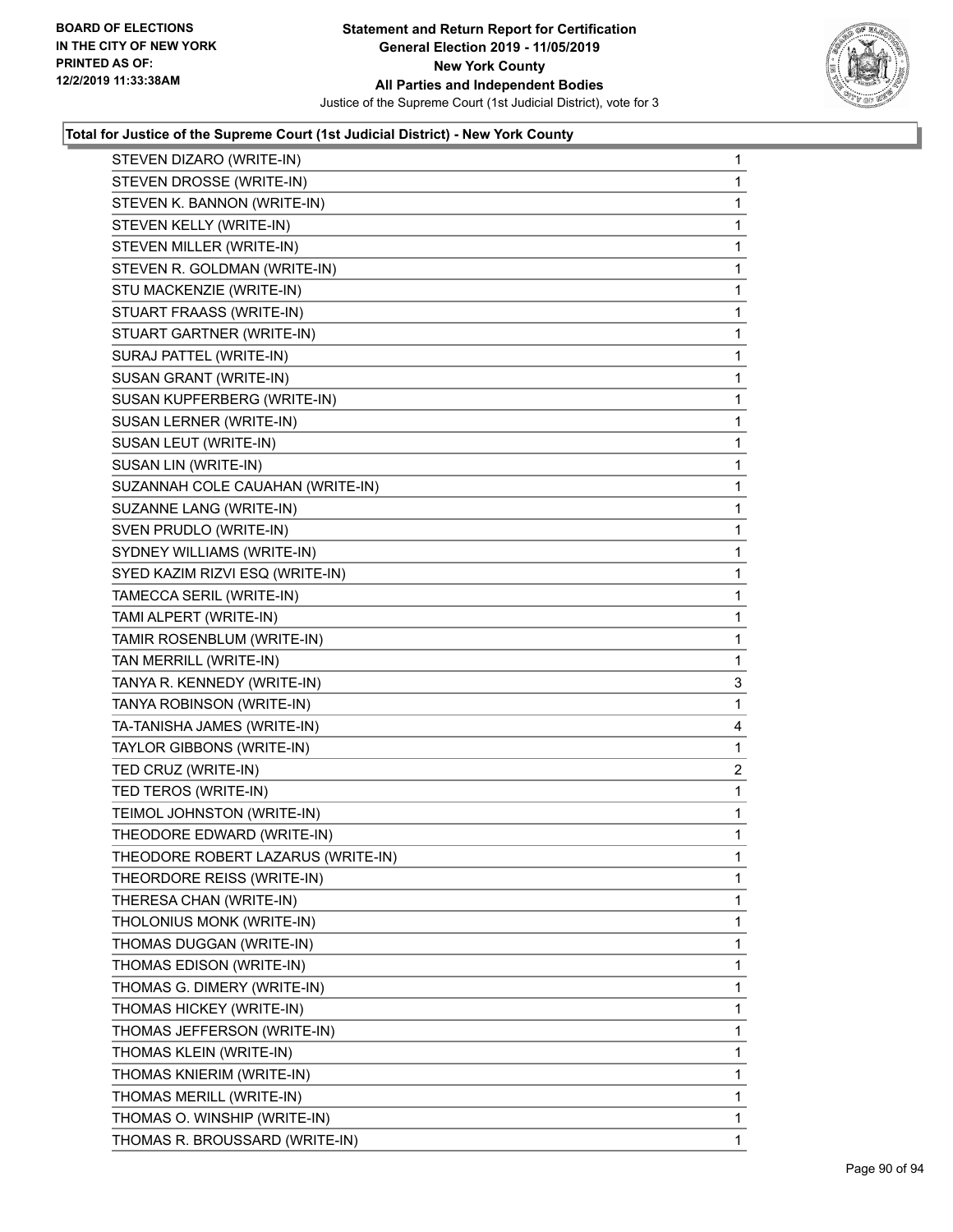

| THOMAS ROMAN III (WRITE-IN)               | 1              |
|-------------------------------------------|----------------|
| THOMAS RUSSACK (WRITE-IN)                 | 1              |
| THOMAS SENKERN (WRITE-IN)                 | $\mathbf{1}$   |
| THOMAS WASHINGTON (WRITE-IN)              | 1              |
| THOMAS WHITE (WRITE-IN)                   | 1              |
| TIAN-WEI DIANNA CHEN (WRITE-IN)           | 1              |
| TIFFANY CABAN (WRITE-IN)                  | 11             |
| TIFFANY RENEE SANCHEZ (WRITE-IN)          | 1              |
| TIM ALLEN (WRITE-IN)                      | 1              |
| TIM CARBERRY (WRITE-IN)                   | 1              |
| TIM DUDA (WRITE-IN)                       | 1              |
| TIM MARQUEZ (WRITE-IN)                    | 1              |
| TIM WU (WRITE-IN)                         | 1              |
| TIMOTHY O'HARA (WRITE-IN)                 | 1              |
| TIMOTHY WEAK (WRITE-IN)                   | 1              |
| TIMOTHY WU (WRITE-IN)                     | 1              |
| TISA LAPADULA (WRITE-IN)                  | 1              |
| TOM BRADY (WRITE-IN)                      | 1              |
| TOM JOAD (WRITE-IN)                       | 1              |
| TOM LEVINE (WRITE-IN)                     | 1              |
| TOM REUS (WRITE-IN)                       | 1              |
| TOM SEAVER (WRITE-IN)                     | 1              |
| TOM STEVENS (WRITE-IN)                    | 1              |
| TONY STARK (WRITE-IN)                     | 1              |
| TOOTS MCGEE (WRITE-IN)                    | 1              |
| TORIE ATKINSON (WRITE-IN)                 | 1              |
| TOVAL KAPLAN (WRITE-IN)                   | 1              |
| TRACEY LAMBERT (WRITE-IN)                 | 1              |
| TRACEY THATCHER (WRITE-IN)                | 1              |
| TRAVIS ARRINDELL (WRITE-IN)               | 1              |
| TRAVIS HARRIS (WRITE-IN)                  | 1              |
| TREVOR LIPPMAN (WRITE-IN)                 | 1              |
| TREVOR MILLS (WRITE-IN)                   | 1              |
| TREVOR NOAH (WRITE-IN)                    | $\overline{2}$ |
| TRINI BENNER BAYSAH (WRITE-IN)            | 1              |
| TRONNIE DAVIS (WRITE-IN)                  | 1              |
| TROY K. HUGHEY (WRITE-IN)                 | 1              |
| TROY QUILES (WRITE-IN)                    | 1              |
| TUCKER CARLSON (WRITE-IN)                 | 1              |
| TULSI GABBARD (WRITE-IN)                  | $\overline{2}$ |
| UNATTRIBUTABLE WRITE-IN (WRITE-IN)        | 1,715          |
| UNCOUNTED WRITE-IN PER STATUTE (WRITE-IN) | 48             |
| VALARIE BOGART (WRITE-IN)                 | 1              |
| VALERIE HOPE TOCCI (WRITE-IN)             | 1              |
| VANESSA MEIJ (WRITE-IN)                   | 1              |
| VAUGHN BUTTERFIELD (WRITE-IN)             | 1              |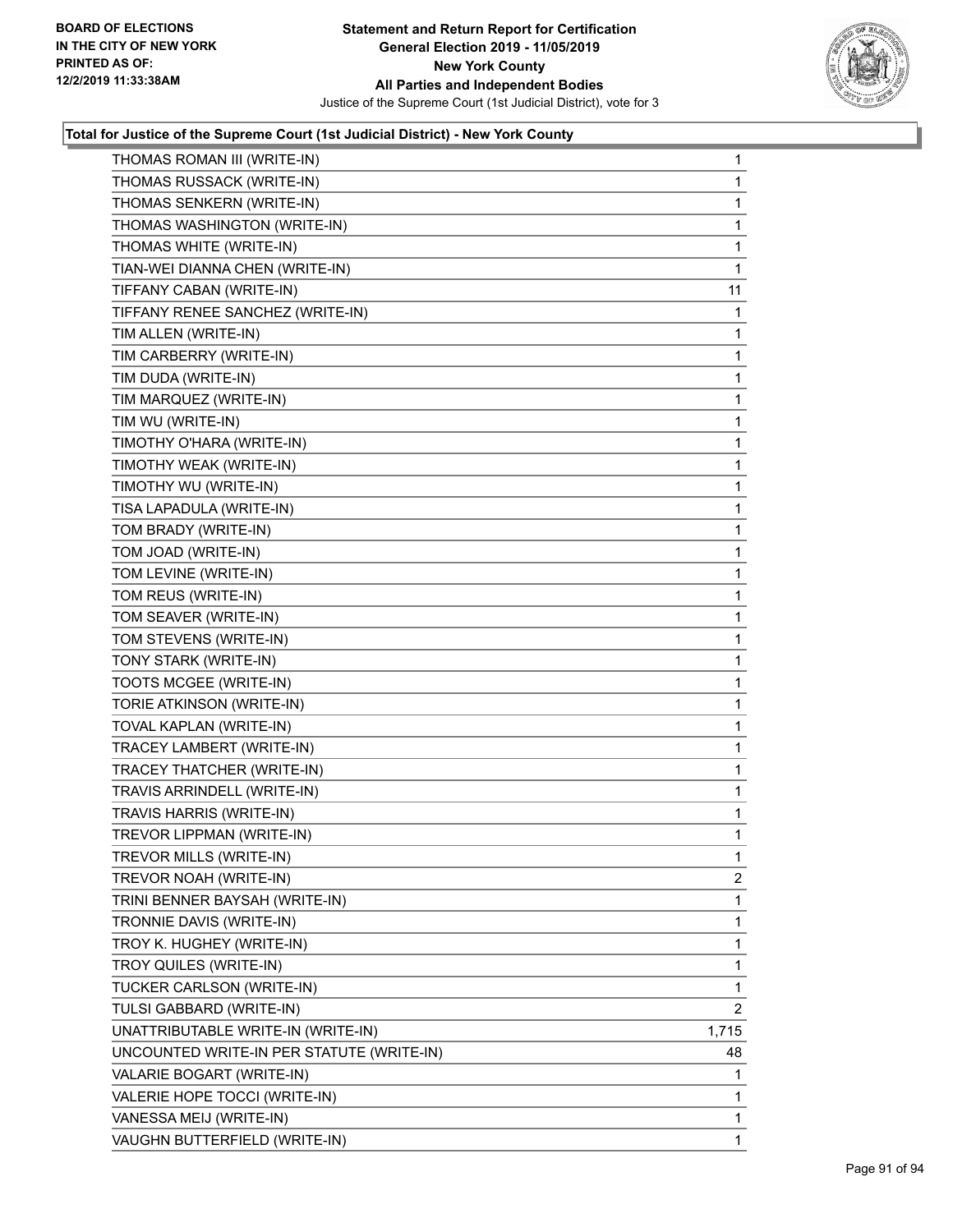

| VERA SUNG (WRITE-IN)                 | $\mathbf{1}$ |
|--------------------------------------|--------------|
| VICKI PALEDINO (WRITE-IN)            | $\mathbf{1}$ |
| VIDALIA BRANSON (WRITE-IN)           | $\mathbf 1$  |
| VINCENT CURTAIN (WRITE-IN)           | $\mathbf{1}$ |
| <b>VINCENT CURTIN (WRITE-IN)</b>     | 1            |
| VINCENT D'ONOFRIO (WRITE-IN)         | 1            |
| VINCENT F. MARTUSCIELLO (WRITE-IN)   | $\mathbf 1$  |
| VINCENT OLIVIERI (WRITE-IN)          | $\mathbf 1$  |
| VINNY D'ORAZIO (WRITE-IN)            | 1            |
| VIRGINIA GOGGIN (WRITE-IN)           | $\mathbf{1}$ |
| VIRGINIA STEPHENSA (WRITE-IN)        | 1            |
| VISH BURRA (WRITE-IN)                | 2            |
| VIVIAN HERSHEY (WRITE-IN)            | $\mathbf 1$  |
| WALT FRAZIER (WRITE-IN)              | $\mathbf 1$  |
| WALTER WAGNER (WRITE-IN)             | $\mathbf 1$  |
| WARREN J. MURRAY (WRITE-IN)          | $\mathbf{1}$ |
| WARREN NELSON (WRITE-IN)             | 1            |
| WARREN STONEL (WRITE-IN)             | 1            |
| WARREN WYNSHAW (WRITE-IN)            | $\mathbf 1$  |
| WAYNE DEAS (WRITE-IN)                | $\mathbf 1$  |
| WAYNE MAWLEY (WRITE-IN)              | $\mathbf 1$  |
| WAYNE MESSAM (WRITE-IN)              | $\mathbf 1$  |
| WHITNEY DIEDERICH (WRITE-IN)         | 1            |
| WHOOPI GOLDBERG (WRITE-IN)           | 1            |
| WILBUR KUNG (WRITE-IN)               | $\mathbf{1}$ |
| WILL BRAUNSCH-WEIGER (WRITE-IN)      | 1            |
| WILL MENAKER (WRITE-IN)              | $\mathbf{1}$ |
| WILLA J. BERNSTEIN (WRITE-IN)        | $\mathbf 1$  |
| WILLIAM BURNS (WRITE-IN)             | 1            |
| WILLIAM EAKINS (WRITE-IN)            | 2            |
| WILLIAM EDWARDS (WRITE-IN)           | $\mathbf{1}$ |
| WILLIAM FLEISCHER (WRITE-IN)         | 1            |
| WILLIAM G. JOHNSON (WRITE-IN)        | 1            |
| WILLIAM H. RAZIDEN BUSH (WRITE-IN)   | 1            |
| WILLIAM HALPERIN (WRITE-IN)          | 1            |
| WILLIAM HAYMAN (WRITE-IN)            | 1            |
| WILLIAM HEINZEN (WRITE-IN)           | 1            |
| WILLIAM J. CLINTON (WRITE-IN)        | 1            |
| WILLIAM J. THOMASHOWER (WRITE-IN)    | 1            |
| WILLIAM JEFFERSON CARTER (WRITE-IN)  | 1            |
| WILLIAM KEPNEL (WRITE-IN)            | 1            |
| WILLIAM KUNSTLER (WRITE-IN)          | 1            |
| WILLIAM LESSE CASLLEBERRY (WRITE-IN) | 1            |
| WILLIAM M. JOHNSON (WRITE-IN)        | 1            |
| WILLIAM P. SHORT III (WRITE-IN)      | 1            |
| WILLIAM PEARLMAN (WRITE-IN)          | $\mathbf{1}$ |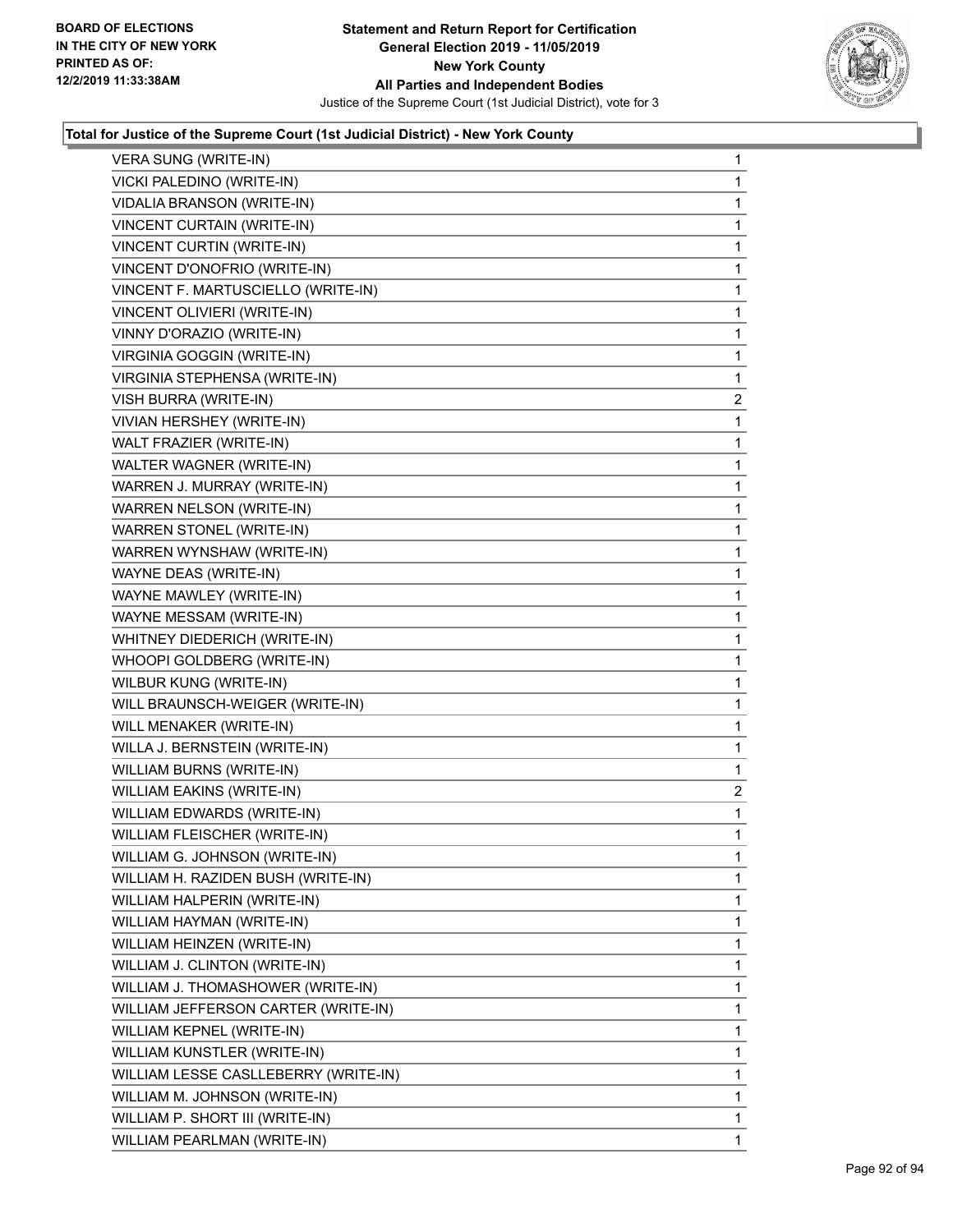

| WILLIAM REHNQUIST (WRITE-IN)    | 1            |
|---------------------------------|--------------|
| WILLIAM RICKERS (WRITE-IN)      | 1            |
| WILLIAM ROSPARS (WRITE-IN)      | 1            |
| WILLIAM SUNKILA (WRITE-IN)      | 1            |
| WILLIAM TATE (WRITE-IN)         | 1            |
| WILLIAM THOMAS (WRITE-IN)       | 1            |
| WILLIAM WELD (WRITE-IN)         | 1            |
| WILLIAMS DOUGLAS (WRITE-IN)     | 1            |
| WILLIE RANDOLPH (WRITE-IN)      | 1            |
| WINSTON SUTTER (WRITE-IN)       | 1            |
| WINSTON URBELIS (WRITE-IN)      | 1            |
| WYATT GLAYMON (WRITE-IN)        | $\mathbf{1}$ |
| XENIO RUBINAS (WRITE-IN)        | 1            |
| YANNI SMITH (WRITE-IN)          | 1            |
| YOKO ONO (WRITE-IN)             | 1            |
| YOLANDA GAIL GOODE (WRITE-IN)   | 1            |
| YOON CHOY (WRITE-IN)            | 1            |
| ZACH SCHURICMAN (WRITE-IN)      | 1            |
| ZACHARY CARTER (WRITE-IN)       | 1            |
| ZACHARY N. GOLDSTEIN (WRITE-IN) | 1            |
| ZACK MEDOW (WRITE-IN)           | 1            |
| ZAIRE HARRIS (WRITE-IN)         | 1            |
| ZANURRAD BARRON (WRITE-IN)      | 1            |
| ZAZU PITTS (WRITE-IN)           | 1            |
| ZEEV KIRSH ESQ. (WRITE-IN)      | 1            |
| ZEPHYR TEACHOUT (WRITE-IN)      | 3            |
| ZETTE EMMONS (WRITE-IN)         | 1            |
| ZHANG DA LIN ZA (WRITE-IN)      | 1            |
| ZOE BRAITERMAN (WRITE-IN)       | 1            |
| <b>Total Votes</b>              | 401,066      |
| Unrecorded                      | 179,473      |
|                                 |              |